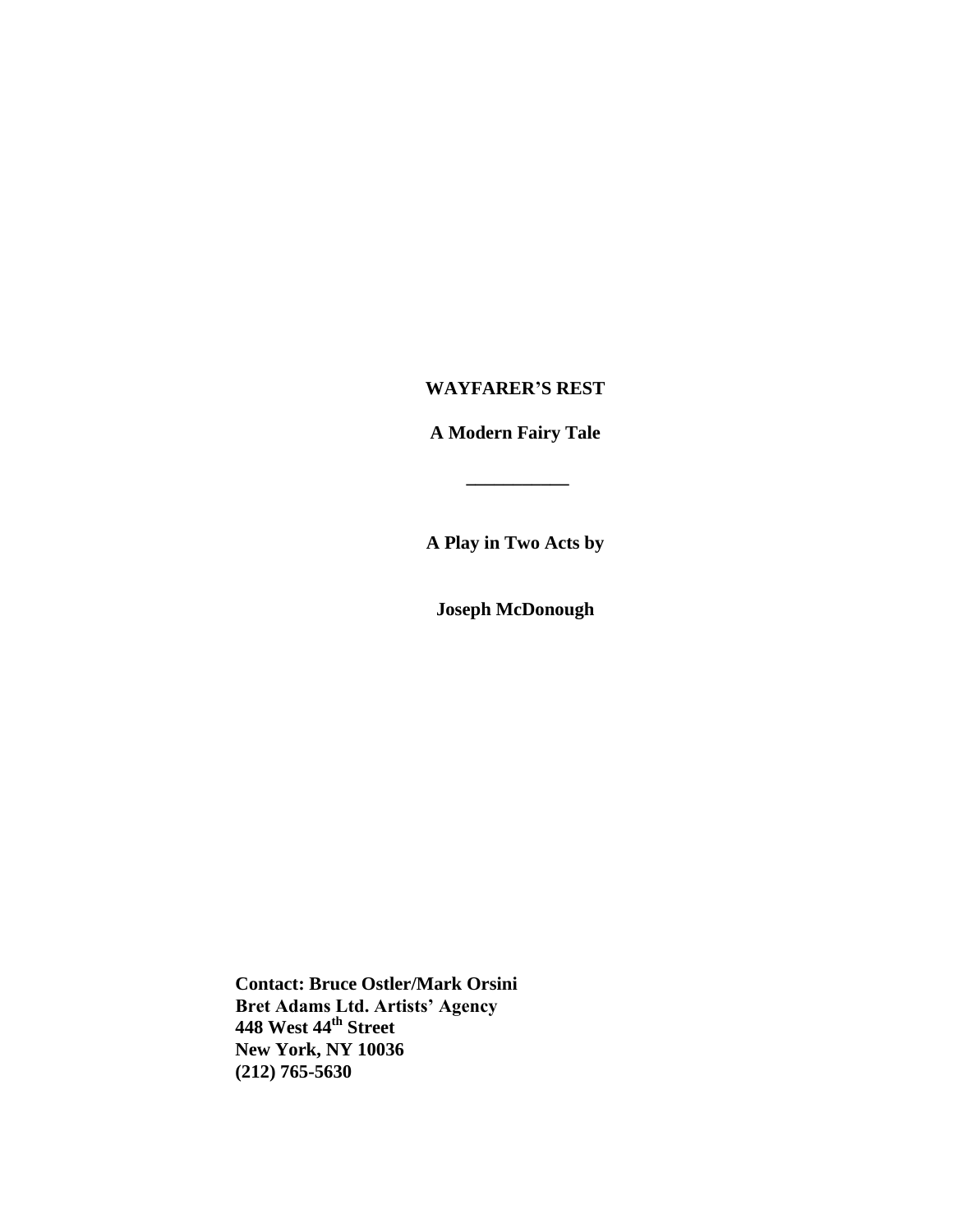# **CAST OF CHARACTERS**

ANA, maybe 60's

DYLAN, her son, maybe 40's

ELIZABETH, late 30's

# **SETTING**

A cottage in a forest in rural England.

# **TIME**

1940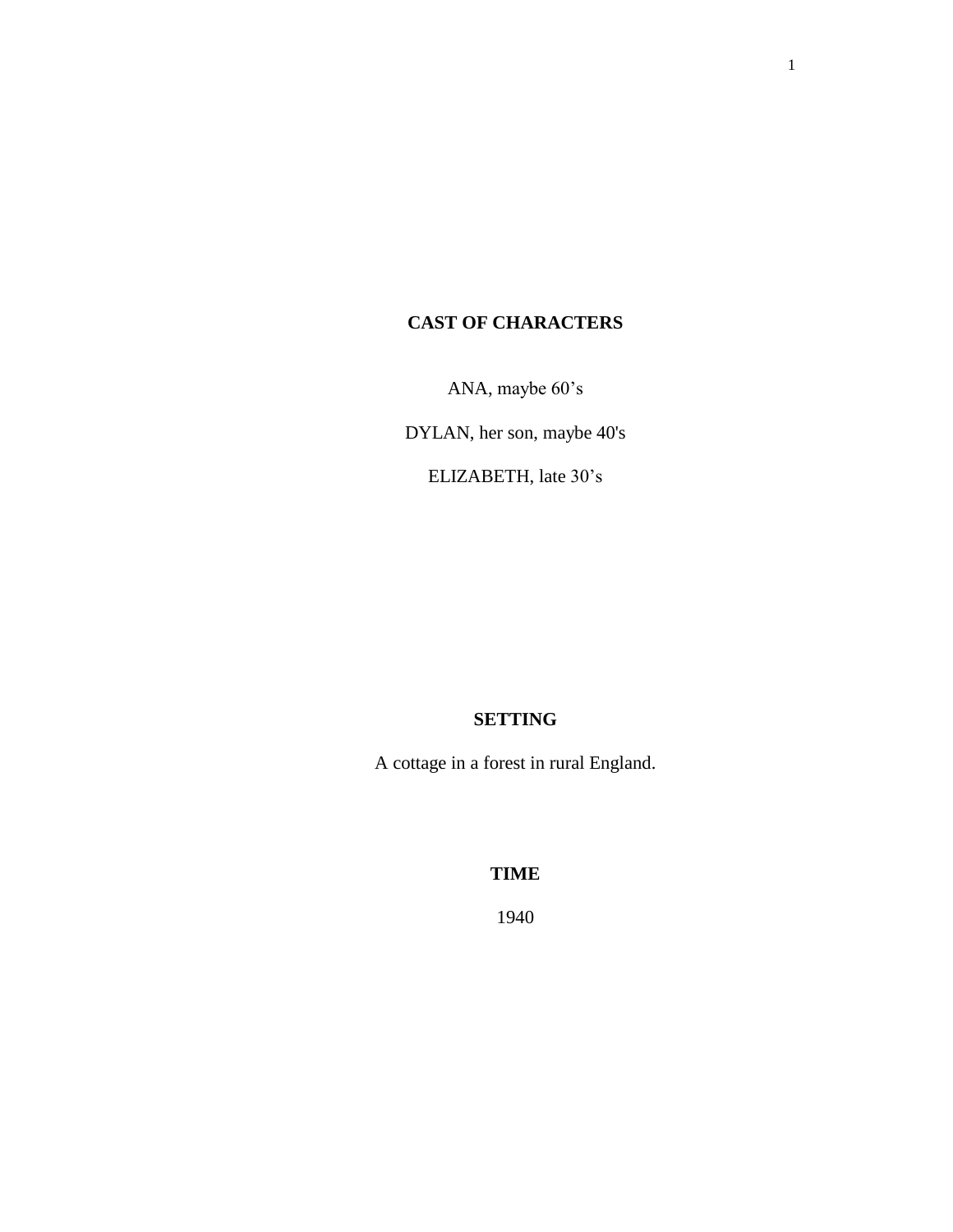# **WAYFARER'S REST**

# **By Joseph McDonough**

# **ACT ONE**

# **SCENE ONE**

| <b>SETTING:</b> | A rustic cottage in a forest in rural England. 1940.<br>Autumn. Morning.                                                                                                                  |
|-----------------|-------------------------------------------------------------------------------------------------------------------------------------------------------------------------------------------|
|                 | A desk covered and surrounded with books. A table<br>with chairs. A battery-operated radio on the table.<br>A tea kettle. A fire in the fireplace. A door and a<br>window to the outside. |
| <b>AT RISE:</b> | ANA, an old woman, a bit hunched, sarcastic and<br>sharp, sits in a chair with her bare feet sticking out<br>in front of her off the floor. She looks around and<br>shouts.               |

ANA Dylan! What's the matter with you?

(She listens.)

I can't be waiting all day now!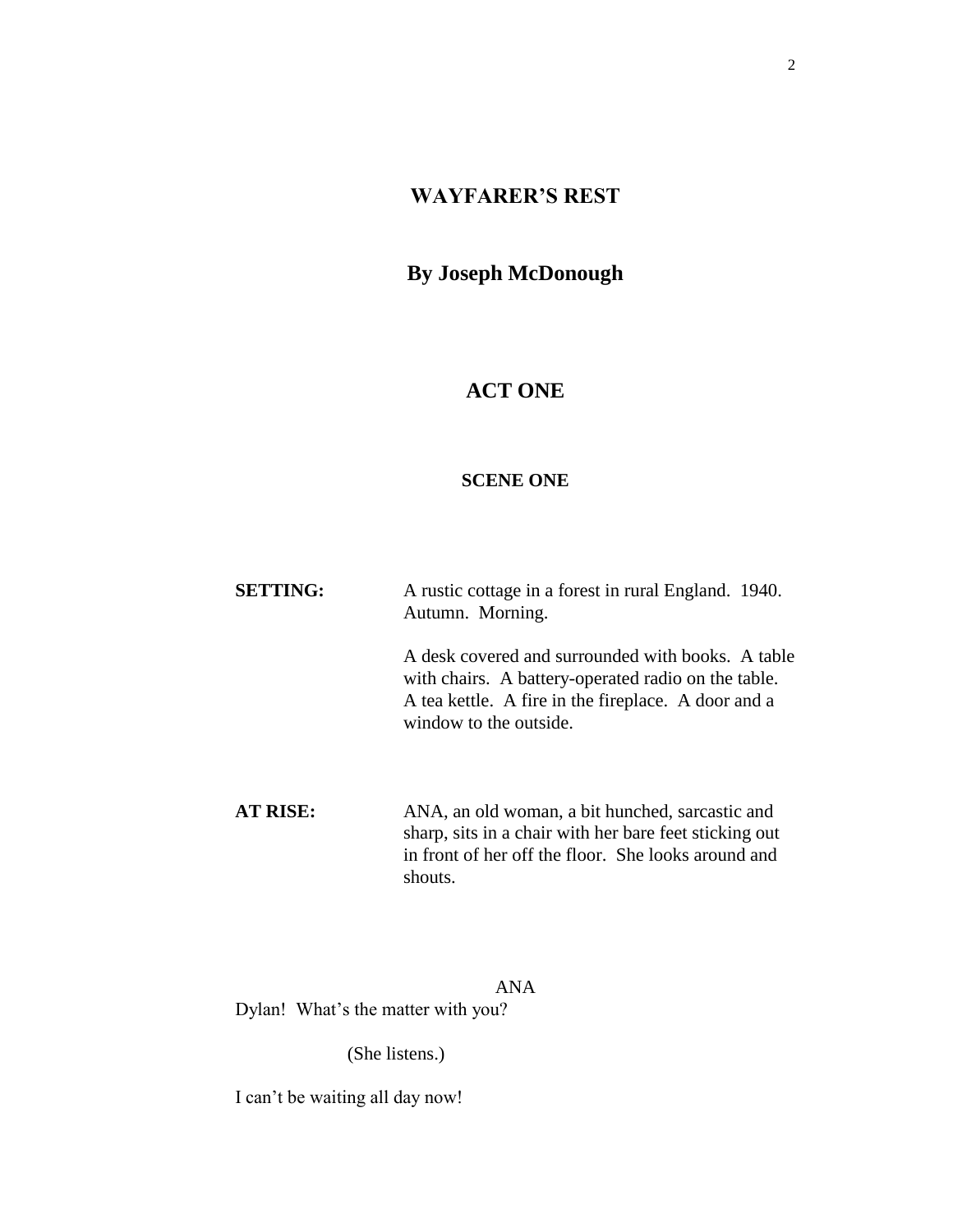(She listens again.)

You want these abused old feet to just snap right off from the cold?

(DYLAN enters from a door to the outside. He is in his late thirties, perhaps in his forties, but has an almost childlike innocence.

He is bundled up in an old overcoat and carries a large pail of steaming hot water. He struggles to maneuver both opening the door and holding the pail.)

#### DYLAN

ANA

ANA

Here, mum. The path—

Don't spill it.

DYLAN I won't. The path is slippery—

Shut the door.

DYLAN

I will. I had to be careful—

ANA You trying to freeze the whole house now?

# DYLAN

I've got it . . .

(He gets the door shut, still holding the large pail.)

ANA Well put it down now. These feet are dying here.

## DYLAN

Right, mum.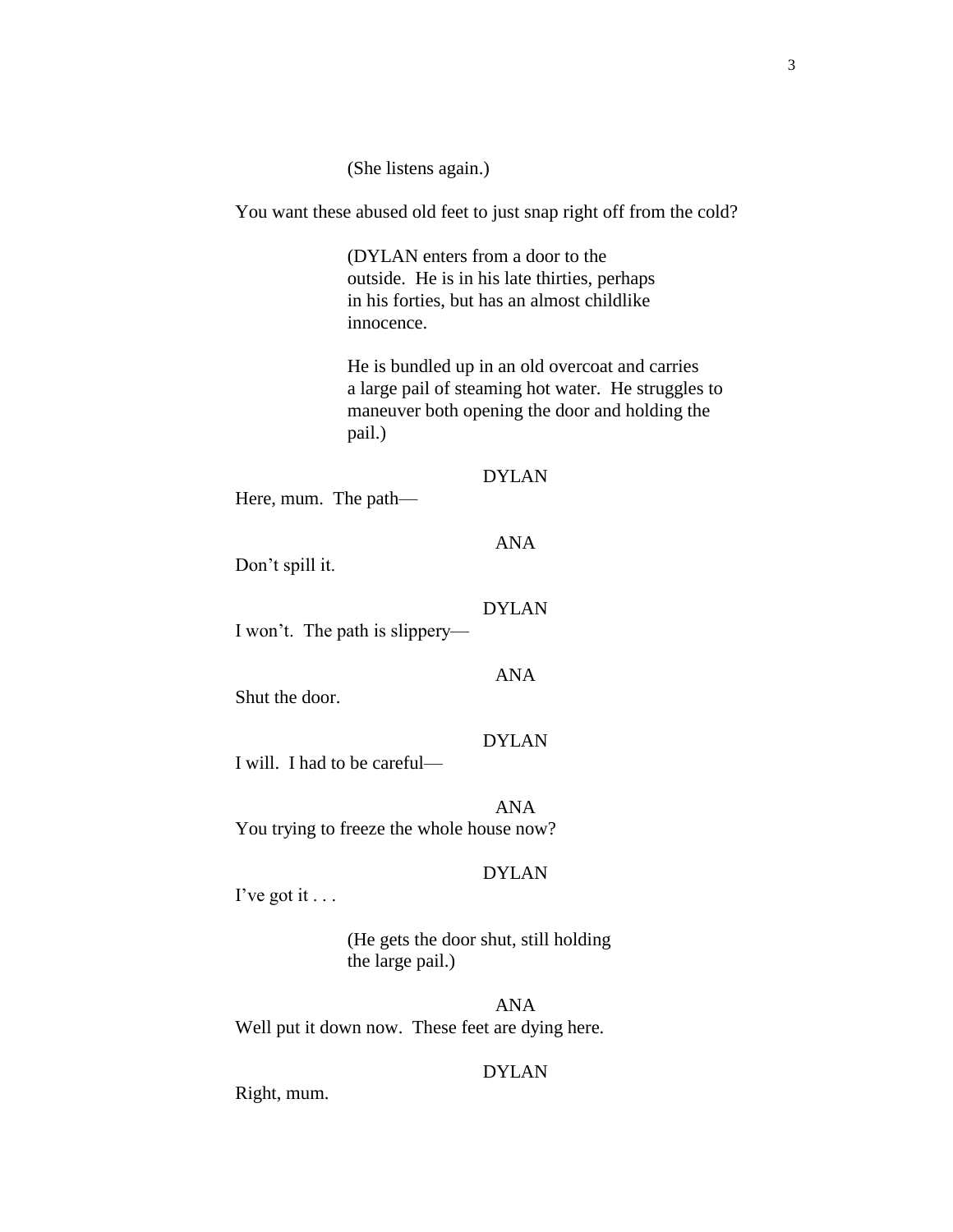Gently . . .

(He carefully puts the pail of water down in front of her.

ANA gingerly puts her feet in.)

Ahhhhh!

#### DYLAN

The path is actually frozen down by the spring. Biting cold for September, isn't it?

#### ANA

Ohhhhhhh!

# DYLAN

Some animal must've warmed up in the spring and splashed it all about the clearing. Then the wind swooped in the path and froze it up.

ANA Mmmm. Perhaps a bit more zest. Salts, I think.

# DYLAN

A deer. Or a boar.

ANA

DYLAN

Salts?

A bear, maybe. Or dragons.

ANA

Salts, Dylan? Salts!

# DYLAN

Oh—

#### ANA

A weak excuse for spring water, this is. It's not awful. But it just doesn't soothe the feet complete anymore. It's lacking some zip, it is.

(DYLAN goes to a shelf and gets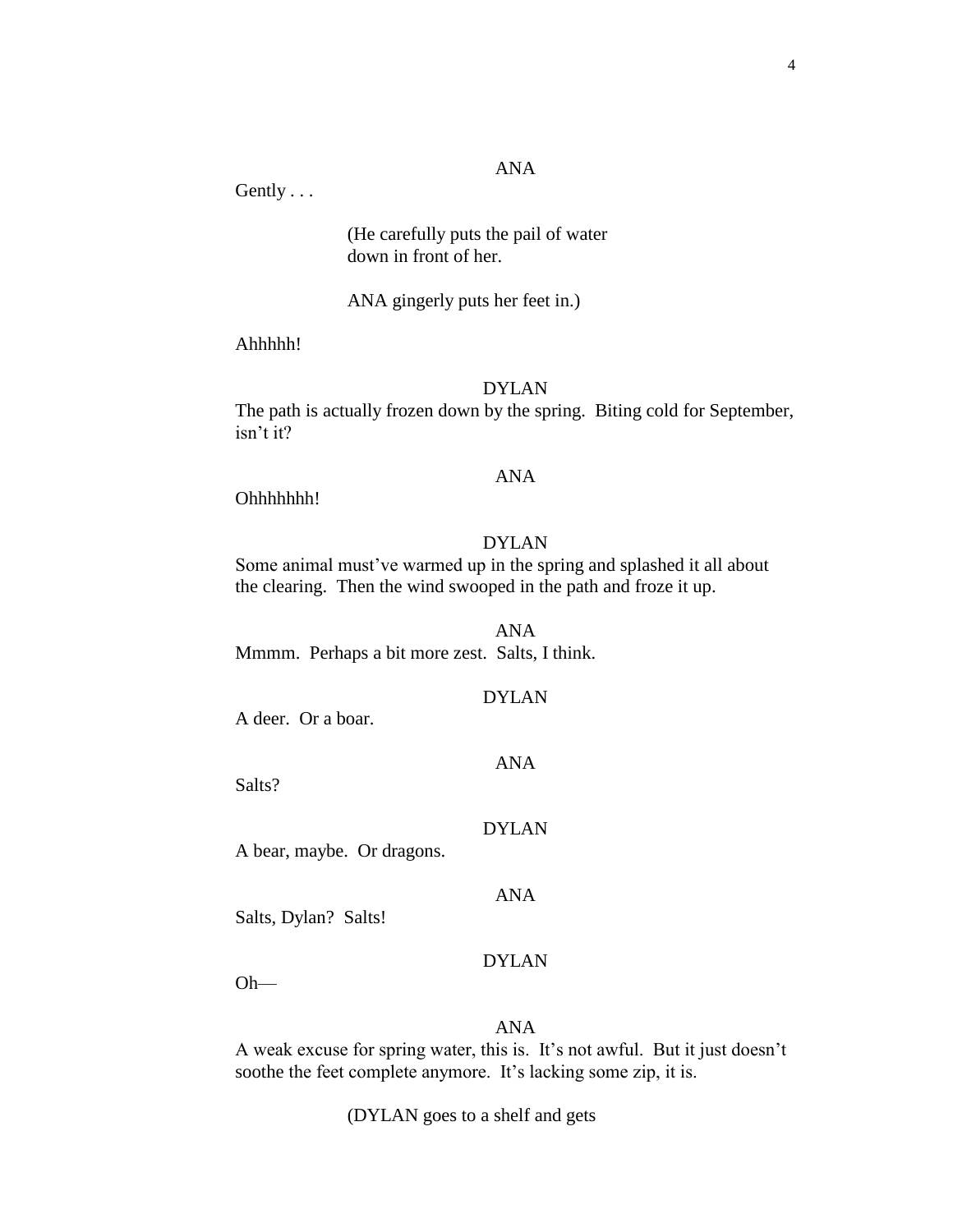some Epsom salts which he pours into the pail.

ANA moves her feet around in the hot water)

Ohh-- sweet mother earth! My arches and my bunions thank you!

# DYLAN

And me? Me?

(He puts the salts away and hangs up his coat on a hook on the wall.)

#### ANA

And you. I suppose.

# DYLAN

ANA

Didn't I draft you your spring water?

Didn't I trudge through the mud? All the laborious way to the village?

#### DYLAN

You enjoy your daily trudge.

# ANA

And the proper care of my failing feet is the least bit of work you could do for your decrepit old mum.

## DYLAN

You decrepit? You never change a day, mum.

#### ANA

Tell that to my feet.

# DYLAN

You're the same to me.

#### ANA

You've got an easy go of it, you do. Enjoy your little life of leisure.

#### DYLAN

I've got work to attend to.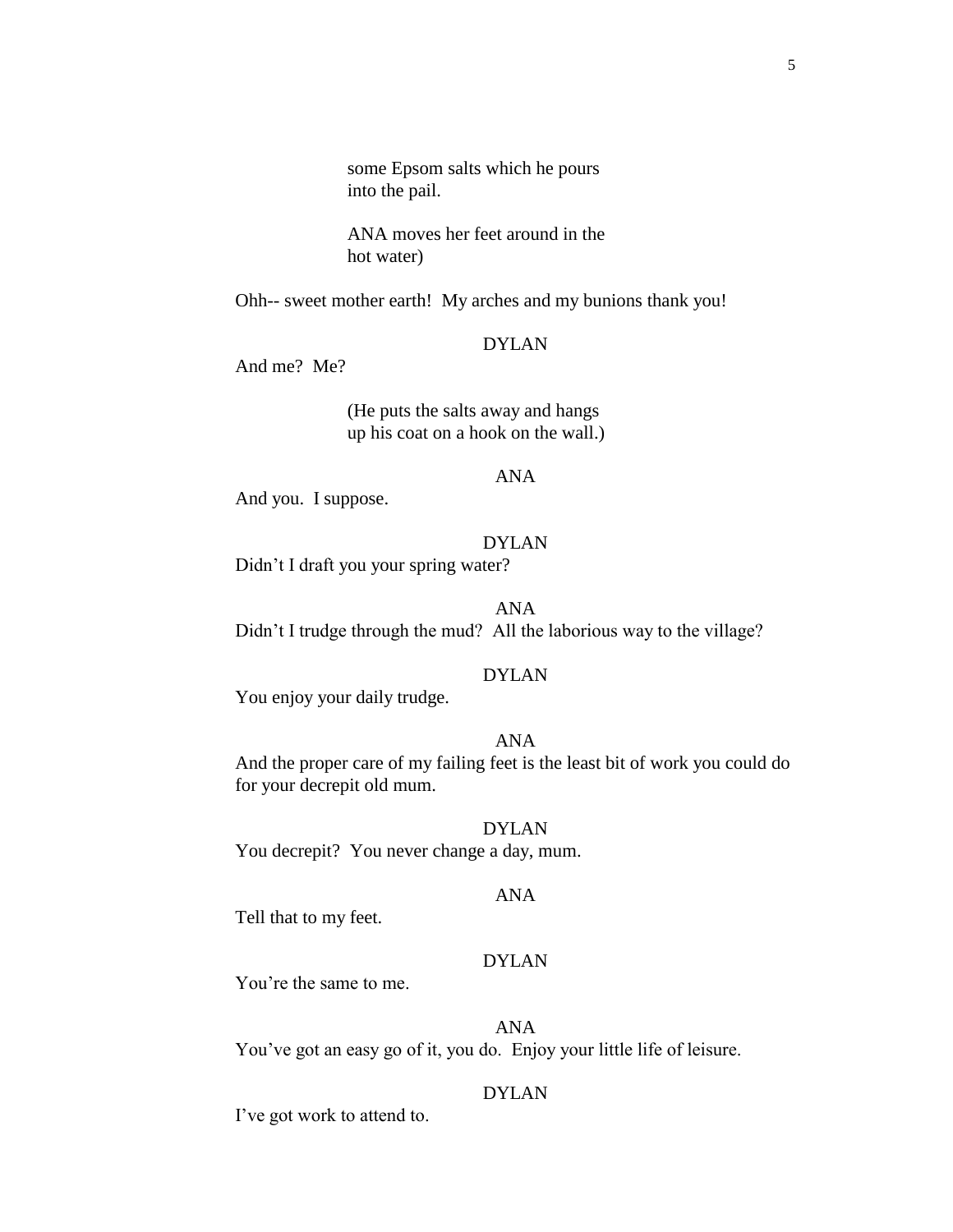# ANA

(Scoffs)

Work!

# DYLAN

Education is the labor of a lifetime.

(He pulls a chair over to the desk. He picks up a book.)

## ANA

Education!

# DYLAN

You can never know too much history. More solid times than these. The Romans— and especially the Greeks— they tried to comprehend a thing or two.

#### ANA

Ancient Greeks. There was a distinguished lot. Hmmph.

## DYLAN

(As he reads) But they couldn't quite ... it's so hard ...

(ANA watches him read.)

ANA

I left the eggs and bread on the table. Be a dearie and put them away. Dylan?

# DYLAN

All right.

(DYLAN quickly goes to the table and hurriedly puts the groceries in a wood cabinet.

He runs back to the desk and sits down.)

# ANA

And my newspaper.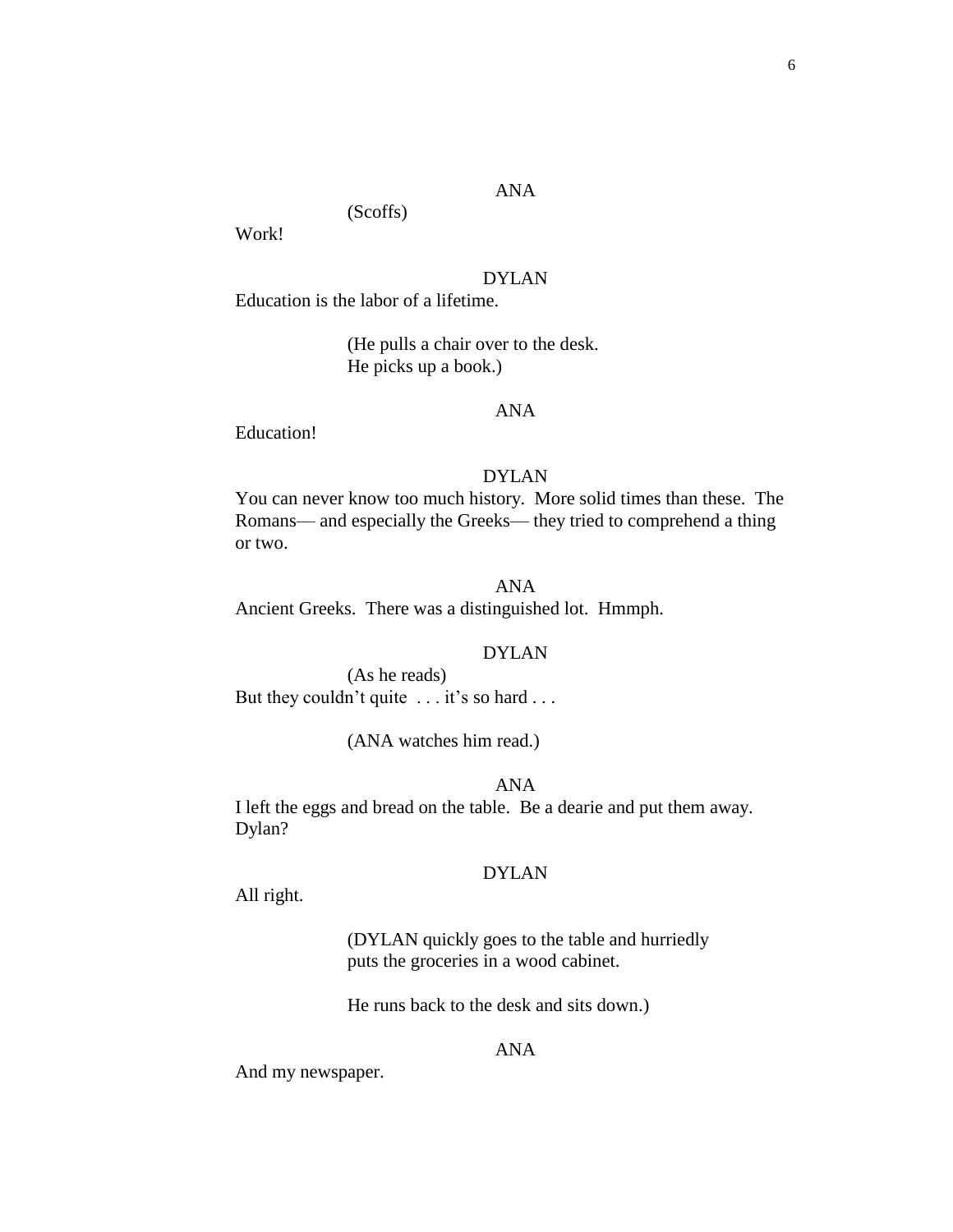But—

#### ANA

It's still on the table, isn't it? Isn't it? Oh, my wretched feet . . .

(DYLAN slowly gets up, finds the newspaper, gives it to her, then quickly returns to the desk.

ANA looks at the headlines.)

Those Nazi bastards are bombing London again.

#### DYLAN

Don't tell me.

#### (DYLAN reads his book.)

#### ANA

London can have its mess. That's Mr. Churchill's problem. I've got my own miseries.

#### DYLAN

Mother—

#### ANA

I've just no stomach for war these days . . . there's precious little humor in it.

# DYLAN

Mother, please—

#### ANA

And it's quite deceitful. Not to mention appalling. But what can you do?

#### DYLAN

I'm working—

# ANA

There was a fellow I saw in the village this morning. A proud officer back from the war. He was missing an arm, he was. Still wearing his clean lieutenant uniform with the useless sleeve just dangling there and flapping about in the chill.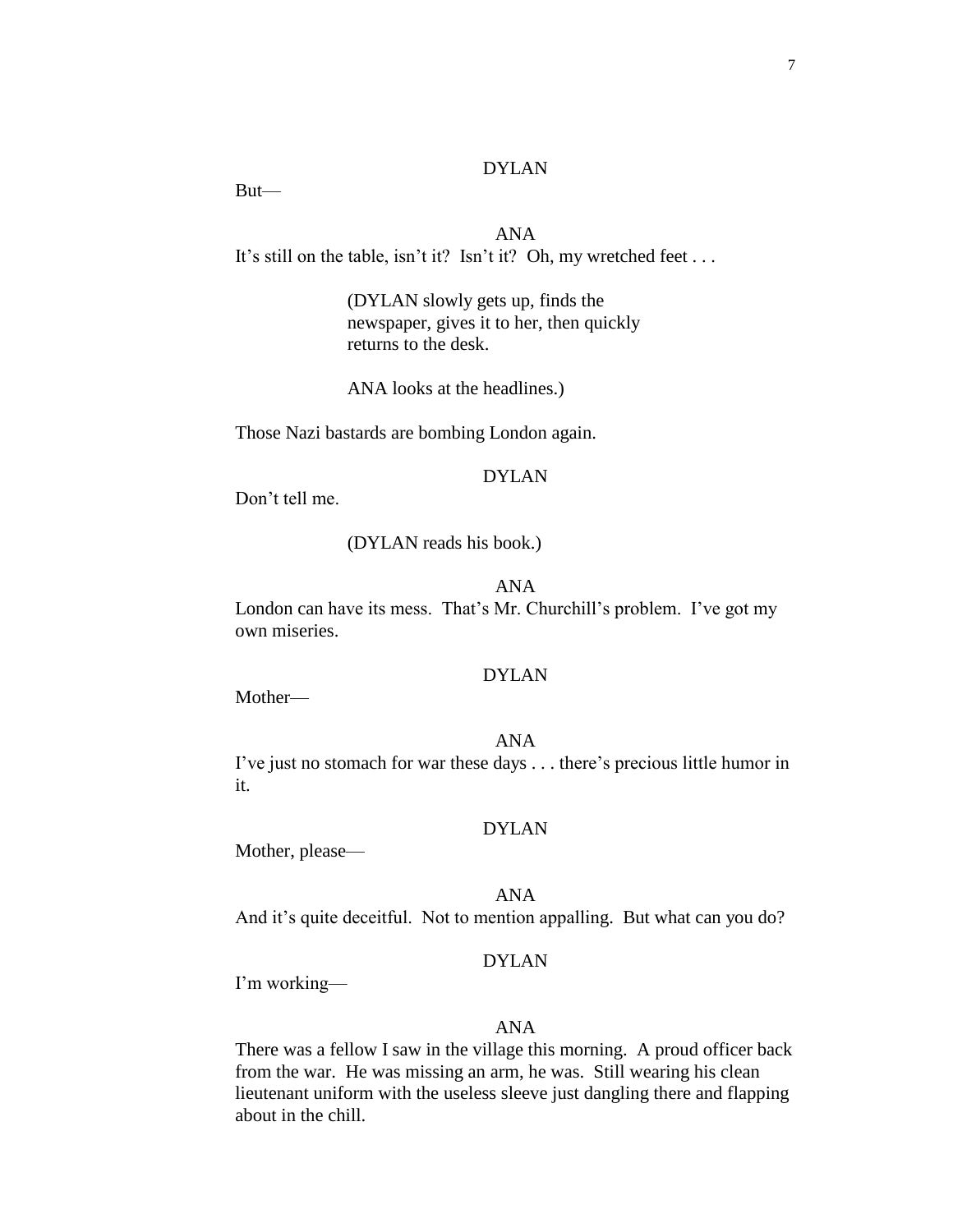Mother, please— I can't bear to hear it . . .

#### ANA

He was making a shameless spectacle of sweeping leaves off in front of the shops. Using just the one arm, he was. With the broom handle jammed up against his chest for show. A few of the villagers were waddling up to him and sticking coins in his pockets. I thought, he's not sweeping leaves, he's soliciting alms! The little sneak. I looked up close. I could see it in his eyes. He needed the money, he did. But to pay off old gambling debts that had nothing at all to do with the war! Why doesn't he just carry a poor box instead of that broom? Hmmph! He wasn't half as bad off as the fellow I saw a fortnight ago. That one was missing both an arm and a leg. And the one arm he had left was half lame so he couldn't much lift it to wave hello. And he'd been blinded in one eye and his face was nothing you'd care to look at. Though you could tell it wasn't much of a face before the war anyway. Now there was a real cripple! Gave me that grey surrendered look. He was so disappointed to wake up each morning. Cried himself awake, he did. That one sad eye to peer into ... hard to look away from that fellow. I'd have given that one a coin. But I didn't want to embarrass him. Let him be, I say. Let him  $go \dots go \dots$ away now . . . away . . .

#### DYLAN

His one eye ... he looked straight back at you ...?

# ANA

Well. Where's the funny papers?

(She looks through the newspaper.)

#### DYLAN

. . . what's it like for you when they look straight back? When they can see you looking?

## ANA

Did you leave them on the table?

#### DYLAN

What?

ANA

Did you leave the comicals on the table?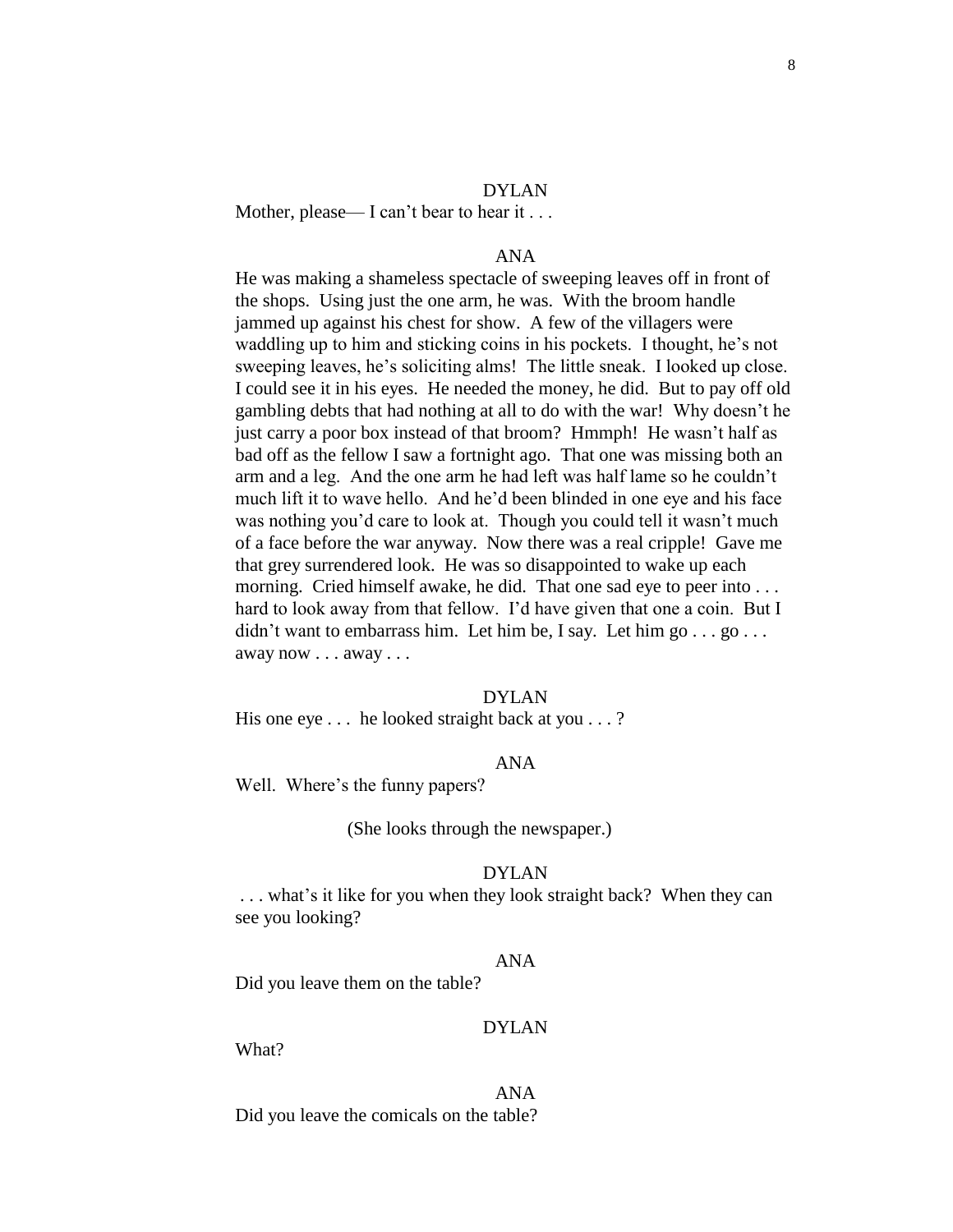No.

# ANA

Go check.

#### DYLAN

I can see from here.

ANA All I'm asking quite cheerfully, Dylan . . .

#### DYLAN

They're not there!

#### ANA

. . . if it's not so much agony for you, is go take a simple look on the table or under the table—

# DYLAN

Fine!

(He gets up, goes to the table and looks around.)

#### ANA

(Looking at the newspaper)

Wait, wait, here they are. Stuck behind the obituaries today. Keep them in one place, you bastards!

> (DYLAN stares at her, then slowly sits down.

ANA looks down at the pail of water. She wiggles her feet. She sighs.)

Damn water's getting cold. Dylan, would you be a dearie—

# DYLAN

No!

(Pause)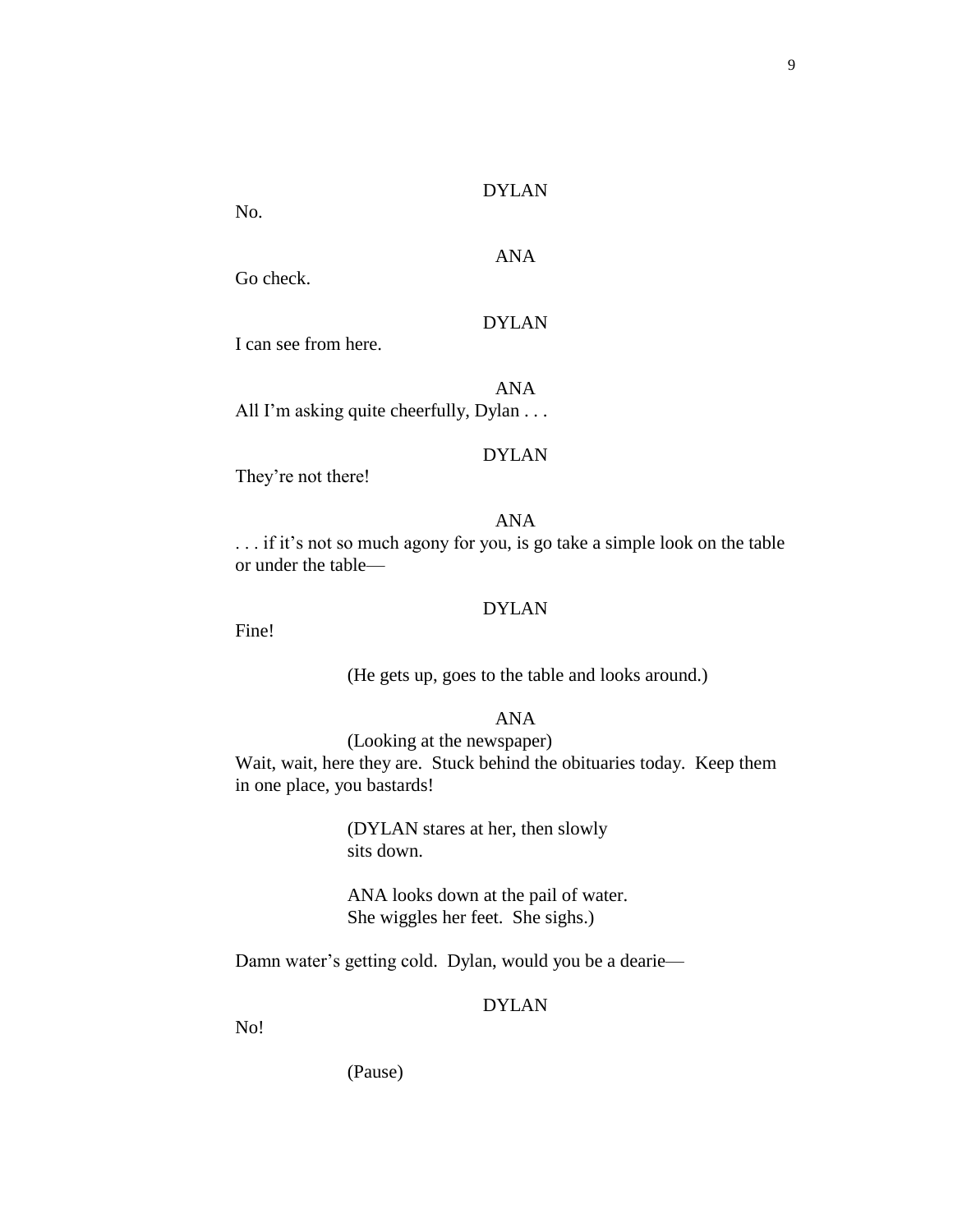ANA

At least turn on the wireless for me.

# DYLAN

You do it for once—

ANA See if we can pick up a station today—

(There is a loud knock at the door.

ANA and DYLAN stare at each other.

Silence.

There is another loud knock.

They both jump up.

ANA is standing in the pail of water.)

# DYLAN

ANA

DYLAN

ANA

DYLAN

ANA

Should I—

I don't know—

Maybe you should—

No you—

They might go away—

Let's be quiet.

(They don't move.

They wait several beats.)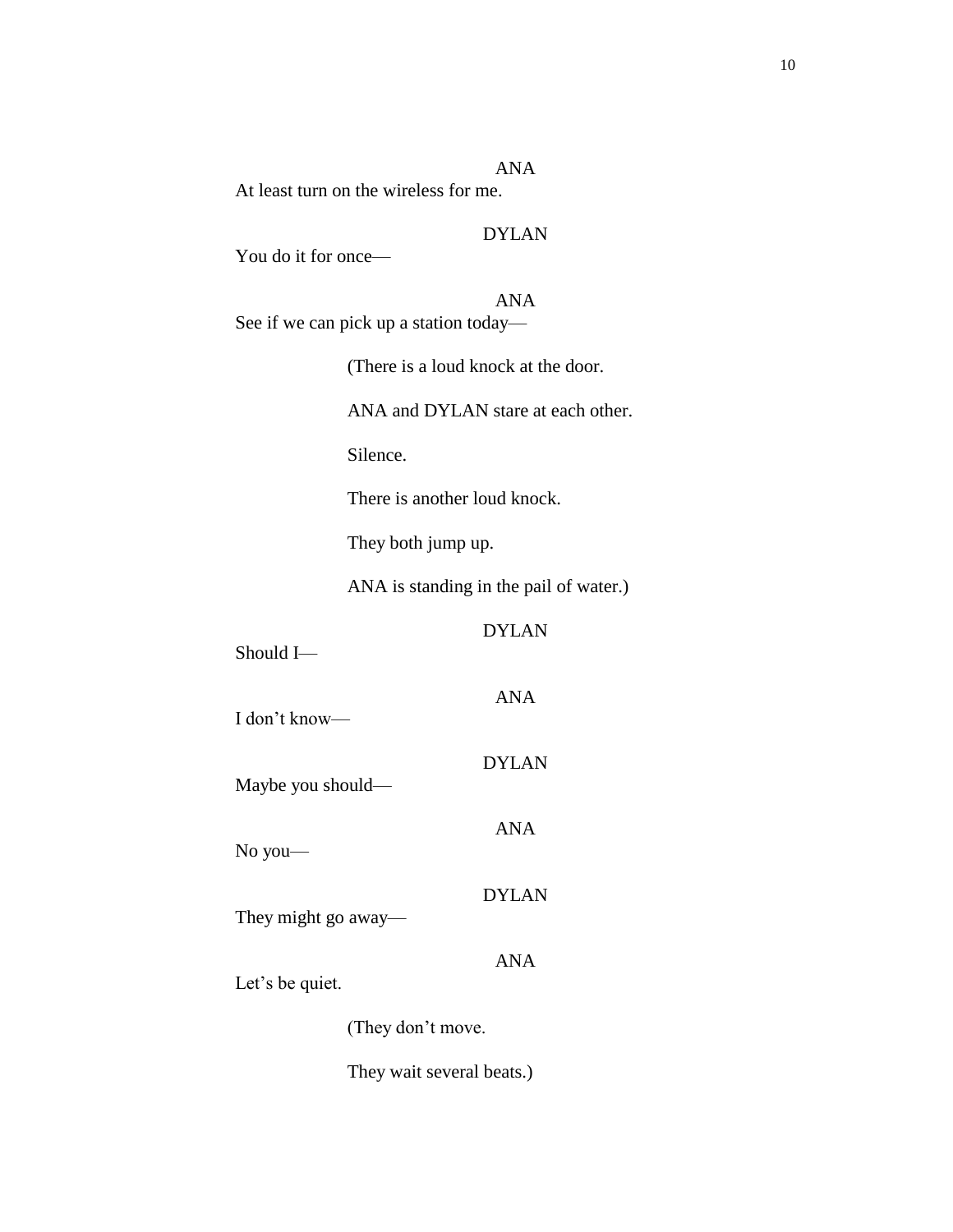(Whispers)

They're gone.

# ANA

(Whispers back)

Good.

(The door slowly opens and ELIZABETH enters.

She is in her late thirties or so and is dressed in expensive clothes and coat.)

#### ELIZABETH

Hello?

# DYLAN

ANA

Hello.

Hello.

ELIZABETH

Sorry to bother you—

No bother—

ANA

DYLAN

We were just . . .

(ELIZABETH looks at ANA standing in the pail.)

Would you like a cup of tea?

#### ELIZABETH

Oh, no thank you—

ANA Don't stand there like a half-brained idiot, Dylan. Take her coat.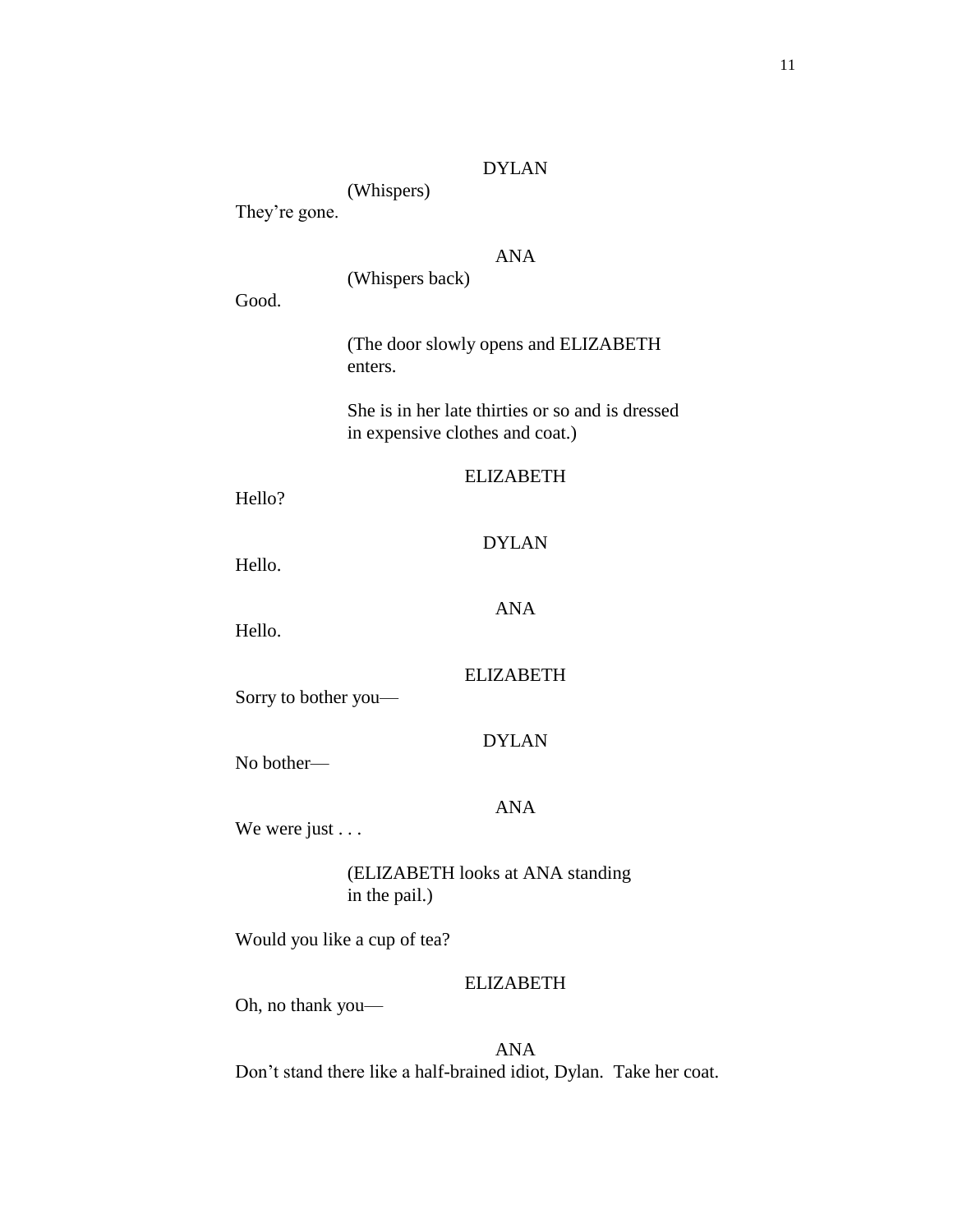Yes, come on in. Rest a while!

## ELIZABETH

Oh, I'm not tired.

# DYLAN

A visitor, mum!

#### ANA

I can see. (To ELIZABETH) We don't get many visitors.

#### ELIZABETH

DYLAN

But I really can't stay—

Please? Miss?

# ELIZABETH

I'm married actually—

#### ANA

(Unenthusiastic) Welcome to our pleasant home, missus—

# ELIZABETH

Your home?

#### ANA

Yes.

(ANA steps out of the pail and extends a hand to ELIZABETH.

ELIZABETH slowly takes ANA's hand and is escorted by ANA away from the door.

ELIZABETH is staring down at ANA's bare feet.)

Bad feet, you know. They ache all the time.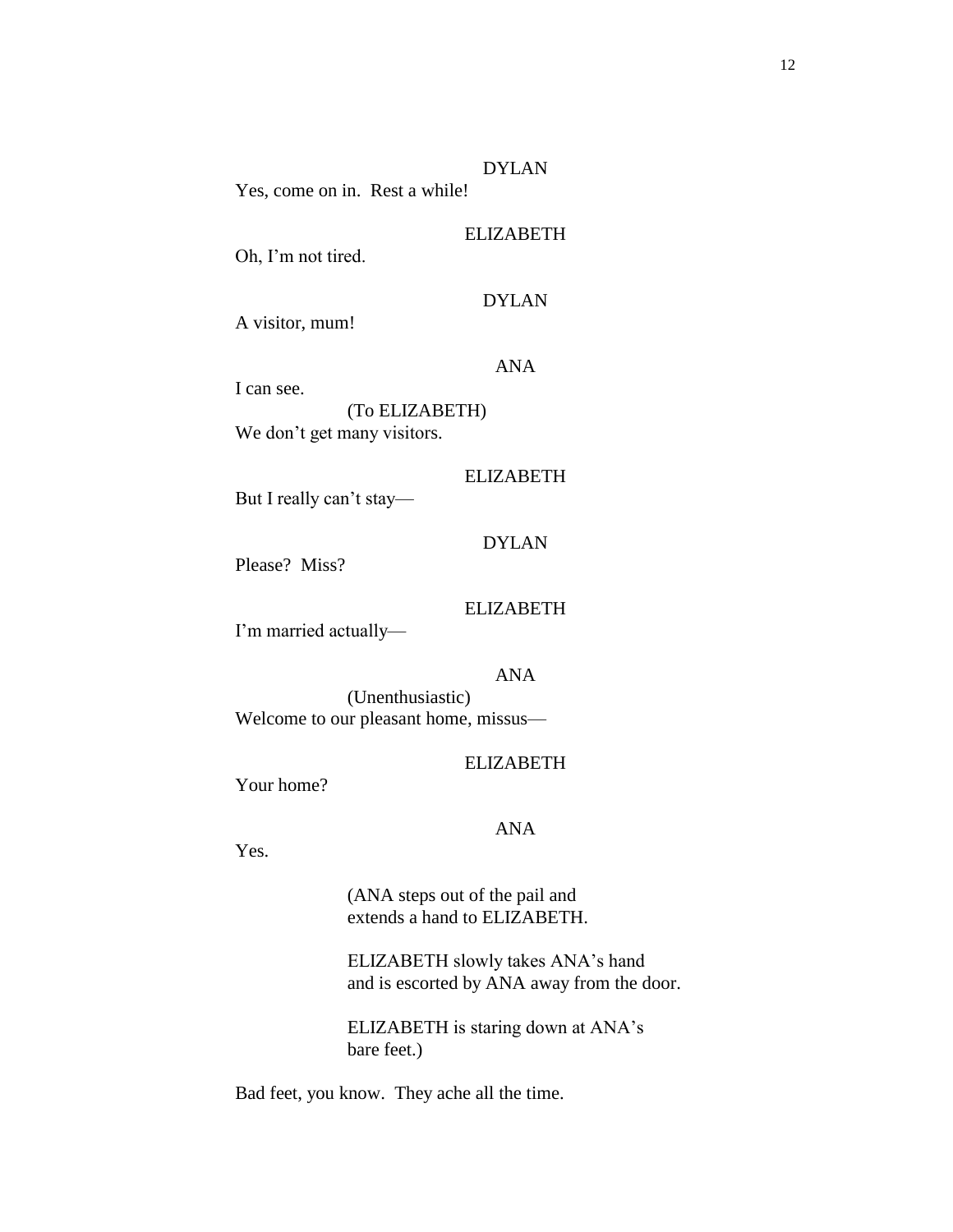#### ELIZABETH

Oh.

# ANA

Living forever and living well are two different things entirely.

(ELIZABETH laughs uncomfortably.

ANA looks at DYLAN.)

Well shut the door, you dunce, before she has to be on her way.

## DYLAN

Oh, right, mum.

# (DYLAN shuts the door.)

# ANA

# (To ELIZABETH)

If he wasn't a born genius, I'd swear he was funny in the head half the time. His social skills don't get used. No polish.

#### ELIZABETH

I really, really shouldn't stay.

#### ANA

Traveling through?

#### ELIZABETH

Pardon me?

# ANA

The forest. Wandering through?

#### ELIZABETH

Oh, no. I'm staying nearby.

ANA

Shelter from the chill, is it?

#### ELIZABETH

Well, it is cold outside today.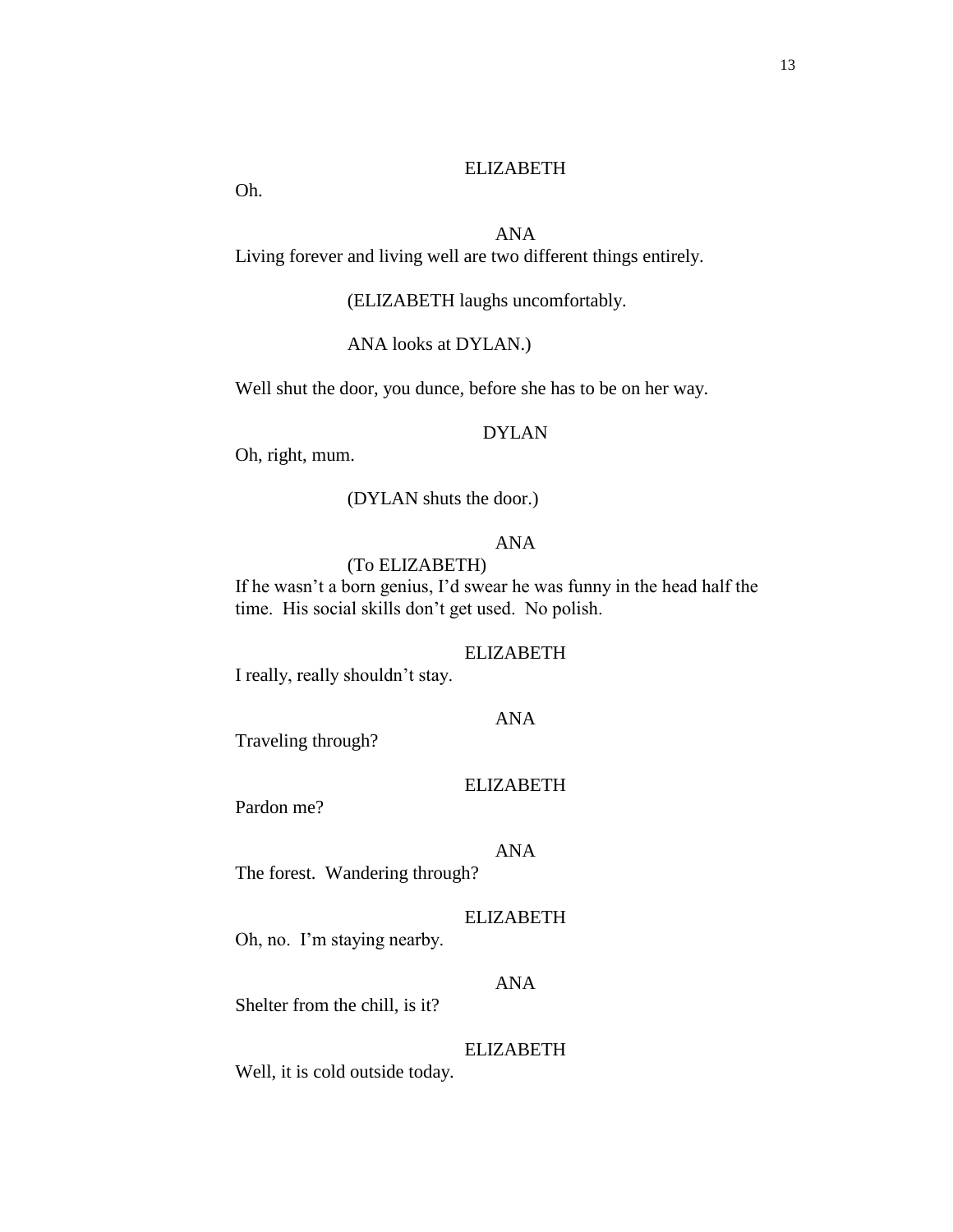So, sit down for a bit, missus—

# ELIZABETH

ANA

Lady Willington, actually.

# ANA

Sit.

(Pause)

# ELIZABETH

I'd rather not.

(ELIZABETH lets go of ANA's hand and pulls away.)

ANA Have some tea . . . before you go.

# DYLAN

Yes—

ELIZABETH

No.

Oh—

# DYLAN

ANA

Well—

ELIZABETH

I'm sorry. I don't mean to be any trouble . . .

ANA and DYLAN

No trouble—

ELIZABETH

. . . but you said this was your home?

ANA and DYLAN

Yes.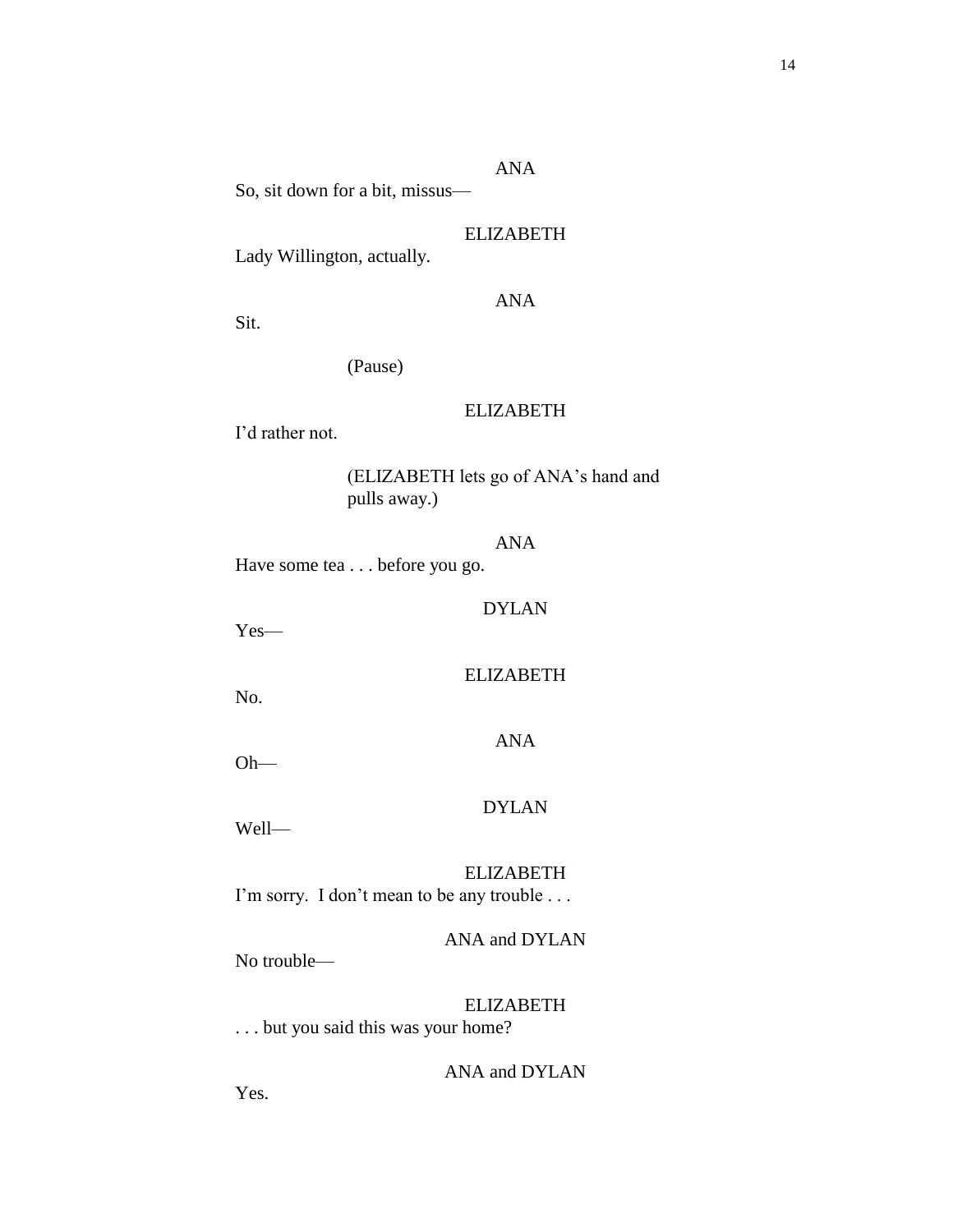15

#### ELIZABETH

Oh. I see. Interesting. I wasn't aware of it. I was just walking through the woods here . . .

#### ANA

On a journey, are you? A searcher?

#### ELIZABETH

#### (Nervously chatty)

Well, no . . . but I adore the fall. Back home I used to take long, long hikes through the pine forest all the time. It's such a good place to, uh, hike.

#### ANA

Hike?

#### ELIZABETH

Yes.

# ANA

Hike.

#### ELIZABETH

To clear my head. Clean out the silly, endless worries, if I can.

(Laughs)

Exercise both the legs and the mind, you know?

(Pause)

Well, I wasn't expecting to find your cottage. This cottage. I was told it was just miles and miles of trees and more trees. I saw others had made a trail— which is fine— I don't mind. You're all welcome to use— to hike through these woods. I was pleasantly startled to see this cute little chalet out here. And I saw the smoke coming from the chimney, so I deduced somebody must be inside.

(Pause)

ANA

Good thinking.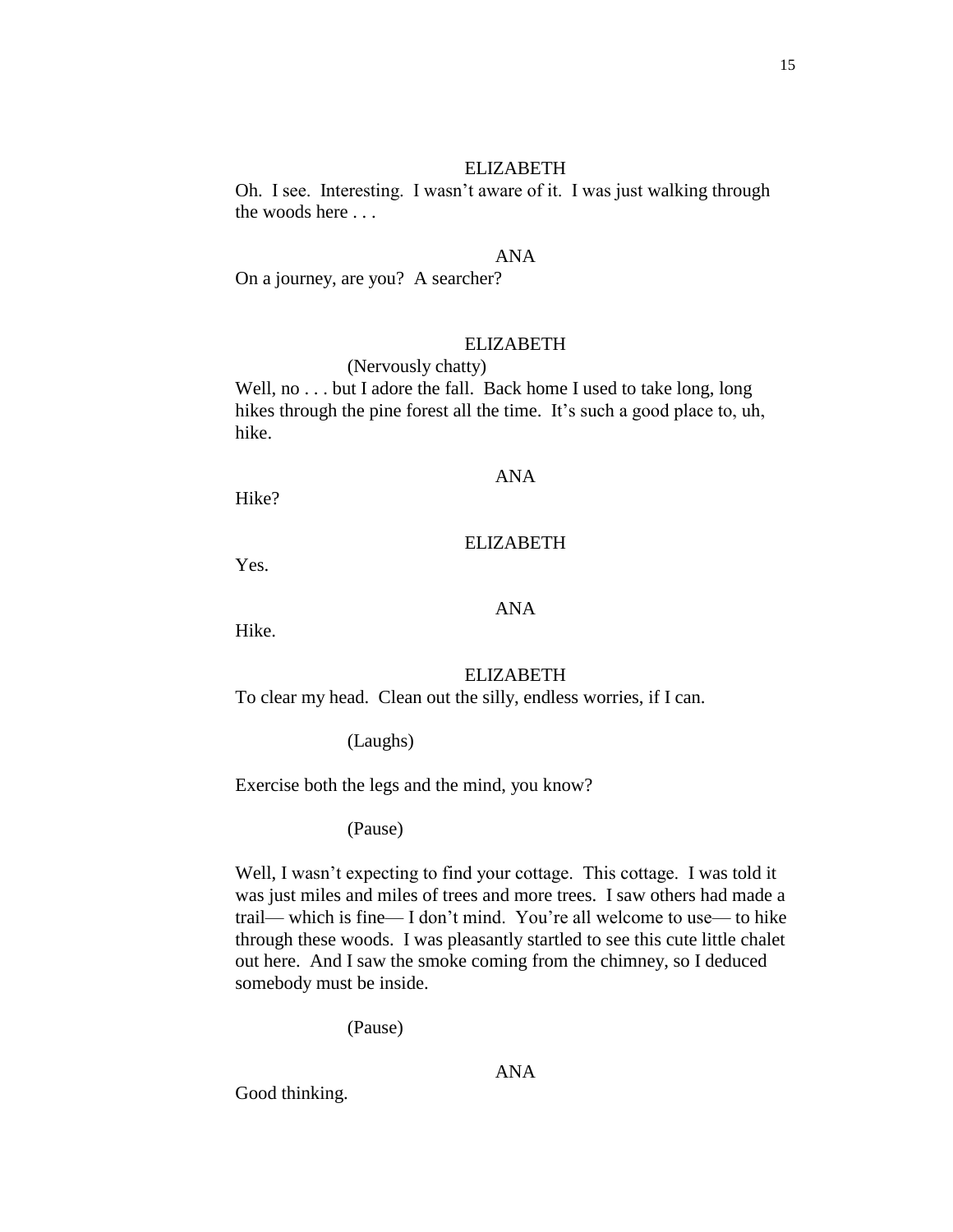#### ELIZABETH

Well, you know, from what I've been told anyway, these woods— the whole forest— is actually owned . . . by my husband. It's been in the family for generations and generations.

## ANA

Generations, yes.

#### ELIZABETH

I'm not trying to be legalistic.

(Pause)

#### ANA

(Sarcastically)

Good.

(ANA and DYLAN stare at her.

ELIZABETH looks them over.)

#### ELIZABETH

But Robert was quite adamant about the forest. Part of his ancestral heritage or some such business. The entire forest. This forest. And it was completely undeveloped. Pristine, as it were.

# DYLAN

Pristine, oh yes.

#### ELIZABETH

Except for the old Willington manor house across the woods? Well, it's certainly not an issue— I'm just surprised to find somebody is, well, living out here. On his— our— property.

(She laughs uncomfortably.)

# ANA

You're American, aren't you?

#### ELIZABETH

Why yes. Does it show? The accent?

#### ANA

Yes, and yes.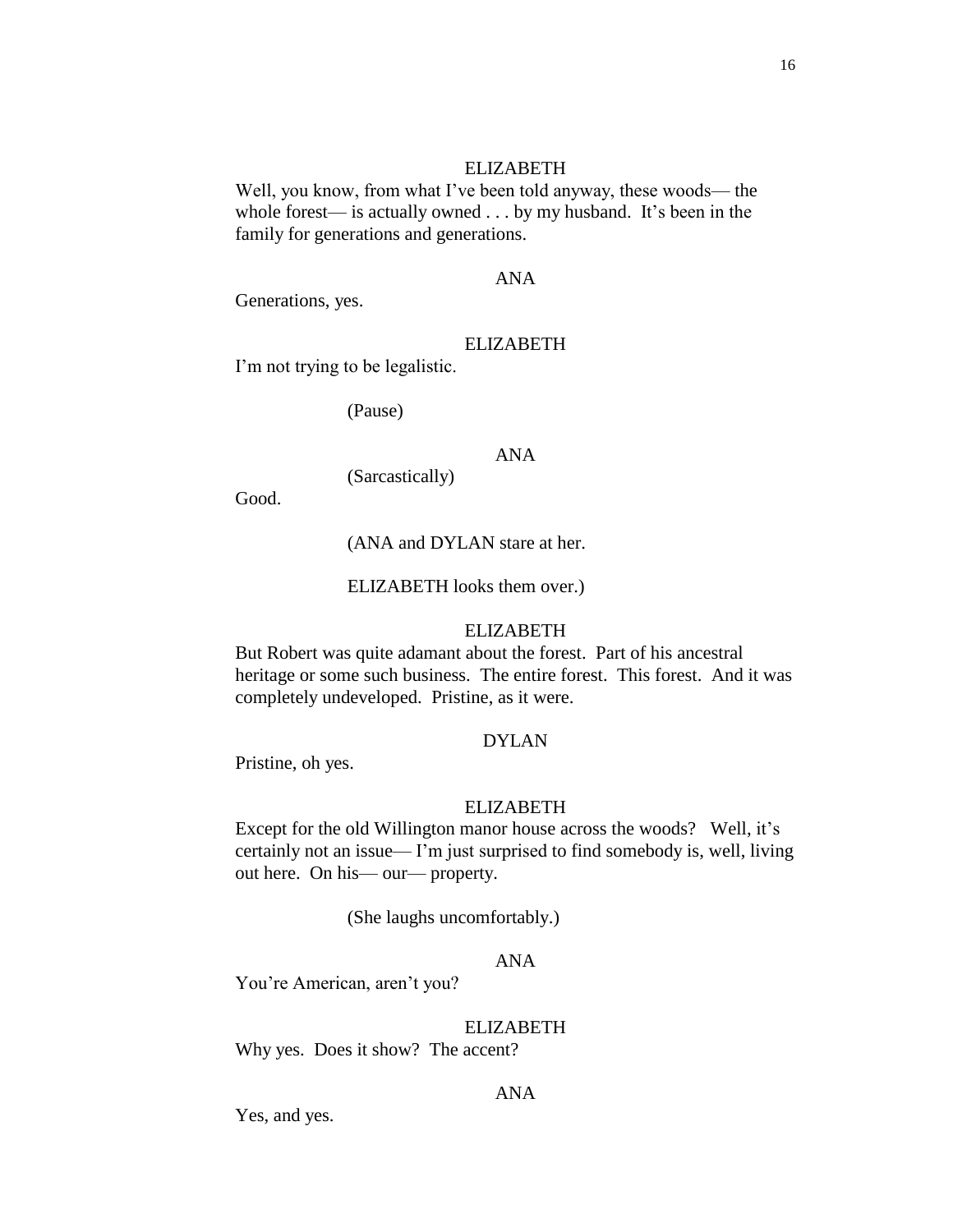But it's a lovely accent.

(ELIZABETH smiles at him. He smiles back at her.)

#### ELIZABETH

Thank you.

(Pause)

I'm from Pittsburgh, originally. Have you heard of it?

#### DYLAN

I'm not sure.

# ANA

No.

# ELIZABETH

In western Pennsylvania. My father owns a large steel mill business. And the Willingtons are commodity importers. So one day, Robert imported me, I guess.

(ELIZABETH laughs again.

Silence.)

Several years ago now . . .

(She becomes flustered.)

I thought should I knock or should I not? Knock or not, knock or not? This place looked so picturesque from the outside. Like an old gingerbread house. I so wanted to peek inside. Curiosity got the best of me.

# DYLAN

(Confiding)

She makes me do all the work. The gutters, the windows. Patch up a hole in the roof. Keep the elements out. It never ends.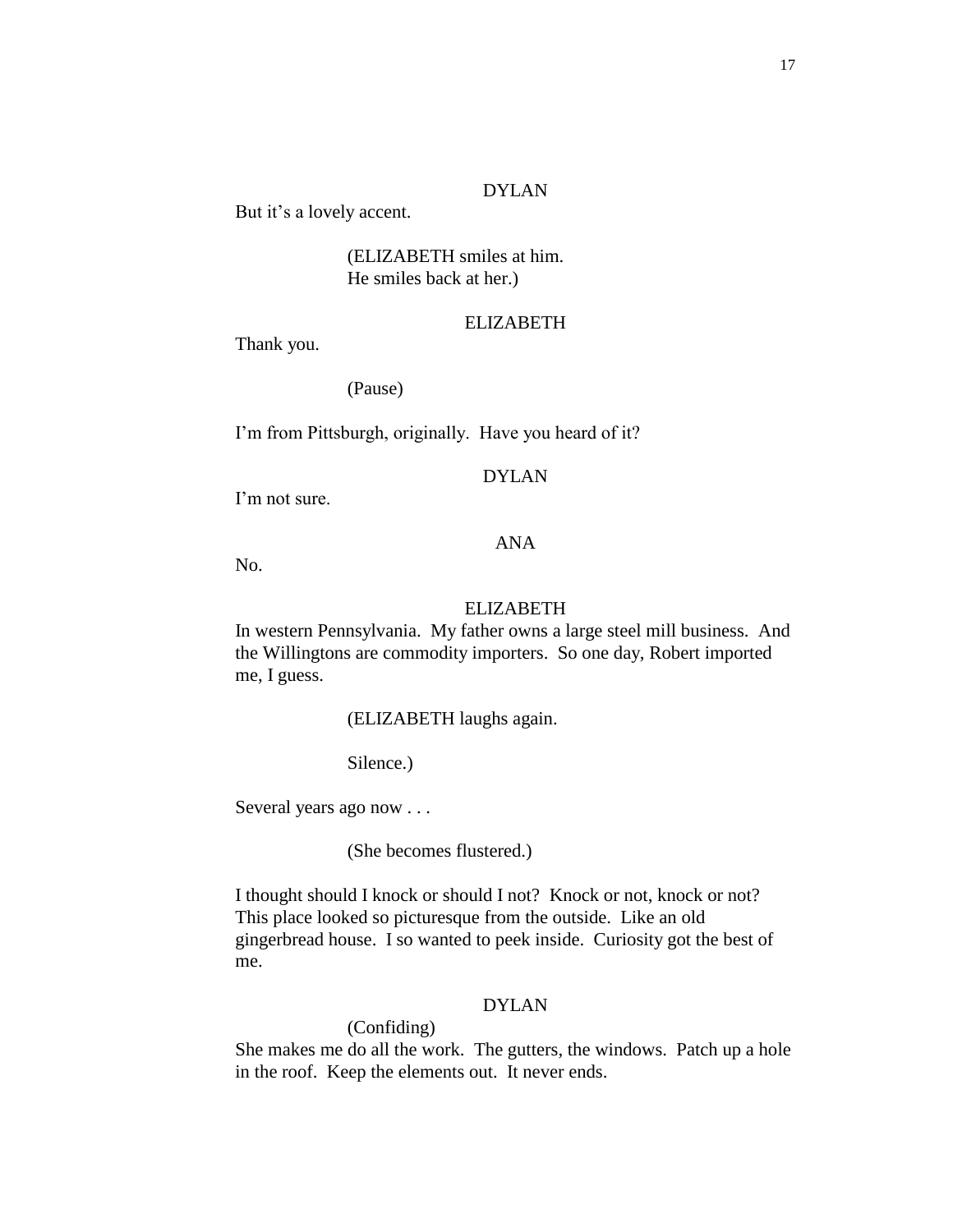#### ELIZABETH

Oh.

(Pause)

Does anybody know you're living here?

#### ANA

You do. Apparently.

# ELIZABETH

Oh, I don't mind—

# ANA

Good for you.

ELIZABETH I don't think it's a problem. It's a big woods, right?

(She laughs.)

# ANA

We'd hate to be a problem now.

ELIZABETH I'm sure it's not. Positive. I'll mention it to Robert tonight.

> (ANA steps away from her and pulls a towel off a hook on the wall.)

# ANA

Robert's your husband?

# ELIZABETH

Yes. Lord Willington.

ANA I've seen you in the village before, have I?

ELIZABETH Possibly. I've been to the pharmacy—the chemist.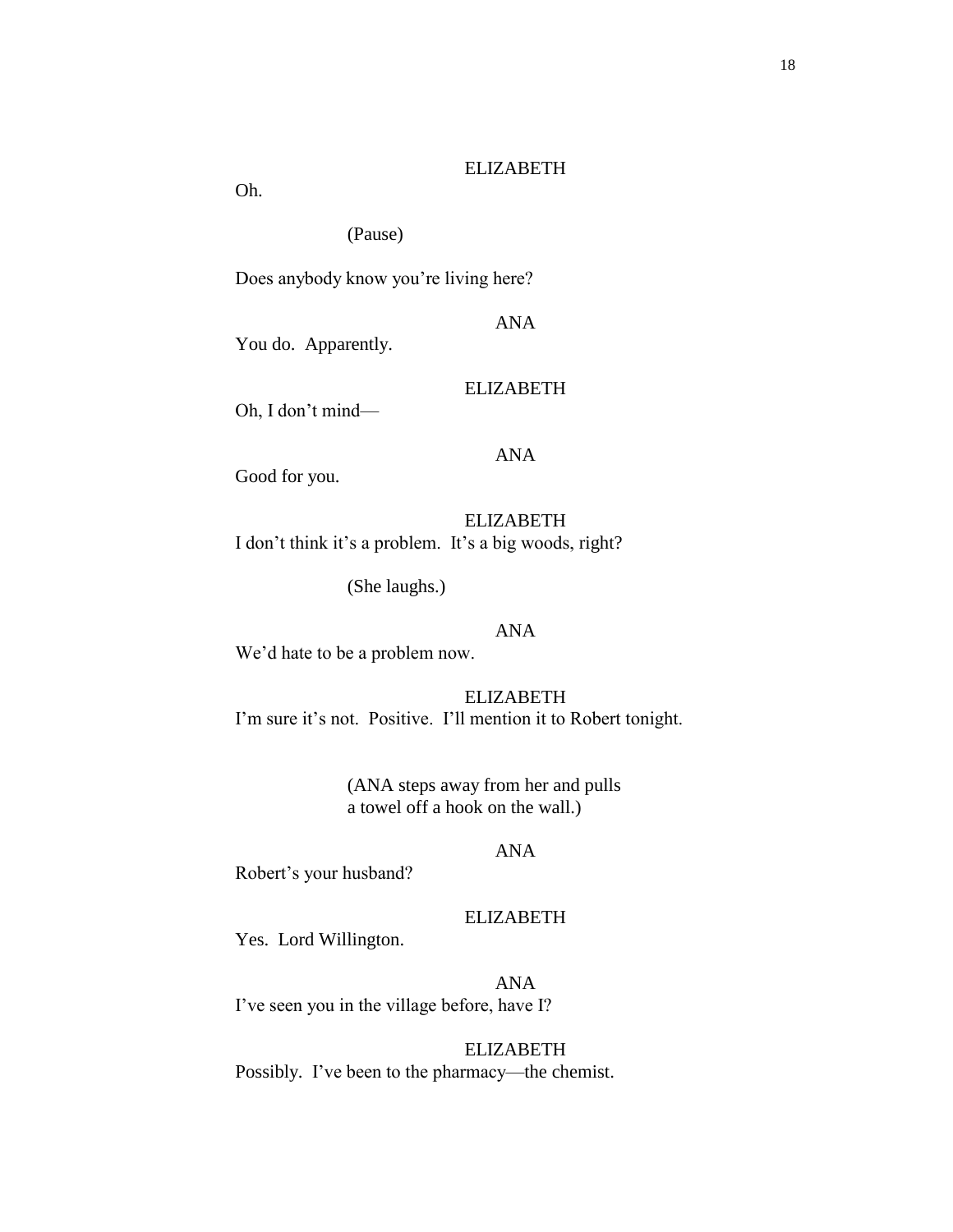# ANA

The chemist, yes.

# ELIZABETH

A few times. I have prescriptions . . .

## ANA

Ahhh . . .

#### ELIZABETH

But I've only been here a couple of months. Robert thinks the manor house in the country is safer than London. With all that awful bombing, you know. It's downright frightening . . .

#### (DYLAN moves toward her.)

#### DYLAN

It's . . . it's terrible now, is it?

#### ELIZABETH

Yes, it is.

#### DYLAN

Oh.

# ANA

I can imagine.

#### ELIZABETH

Everyone's afraid to go to sleep at night. We're all so frightened anymore. When it's dark, you think you hear the planes in the sky . . . in your room . . . constantly . . . you can't stop worrying . . .

#### DYLAN

Terrifying . . .

#### (ELIZABETH looks at him.)

#### ELIZABETH

You should see the faces in the street each morning. A shock of relief that they made it to another day. But then as the day runs on, into the afternoon—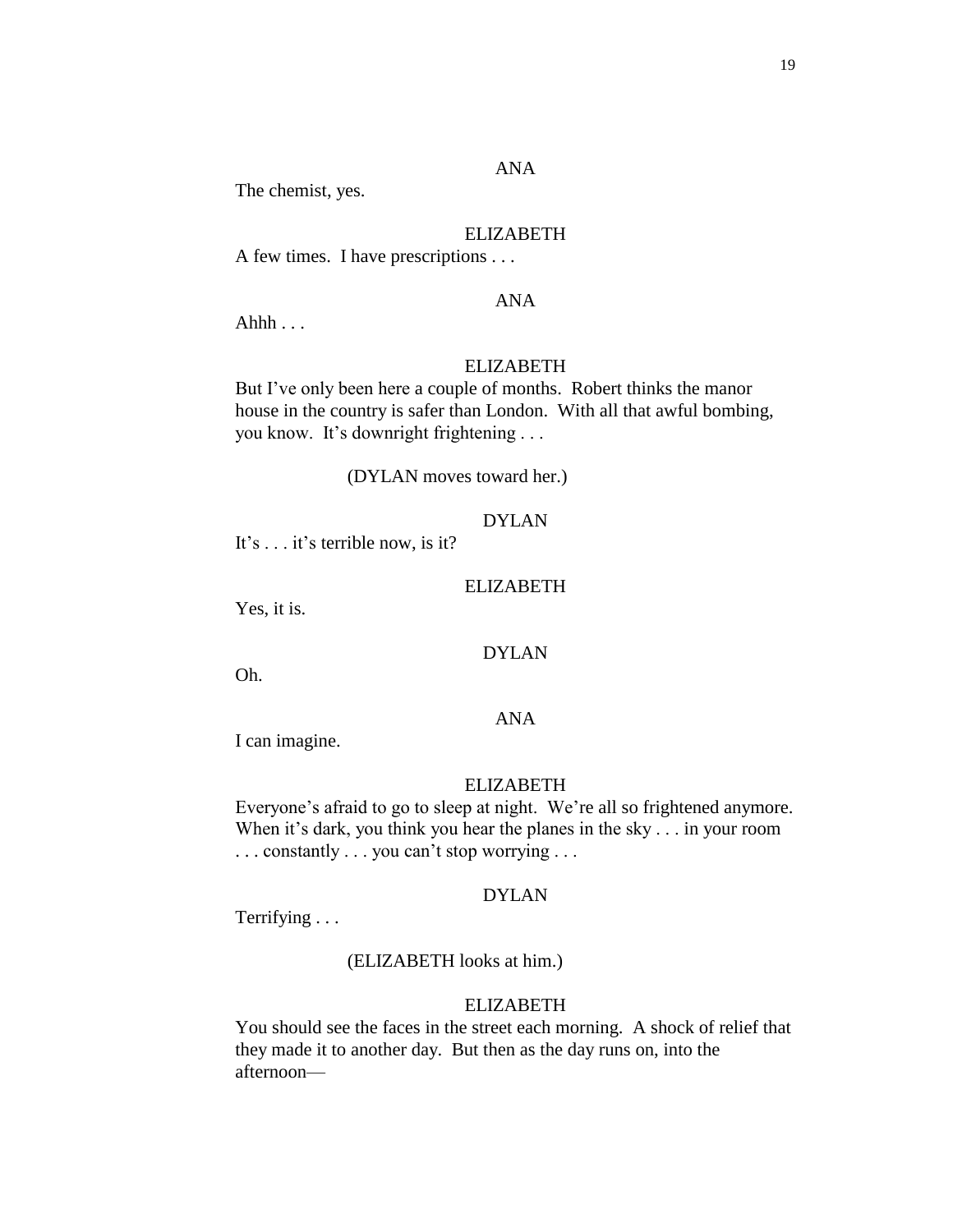(Quickly changes the subject) Well . . . how do you like the old country home?

#### ELIZABETH

What? Oh— the manor house?

#### DYLAN

 $Yes \dots$ 

#### ELIZABETH

Well . . . I guess there's a reason we haven't come out here much. It is definitely old to begin with. With that expected musty smell. It certainly has its share of rooms. Empty, mostly. All in all, it's quite a bit on the dull side, I would say. Lonely, you know.

#### DYLAN

Lonely . . .

#### ELIZABETH

So far away and nothing to do— Robert's other homes are . . . but, dull is good right now. Good for me.

#### DYLAN

Well, we insist you stay for tea then! We insist! Have some tea with me!

#### ELIZABETH

I really—

#### ANA

No. I think not. No, Dylan.

#### ELIZABETH

Oh—

ANA She's rested enough. On with her travels.

# DYLAN

But mother—

#### ANA

No.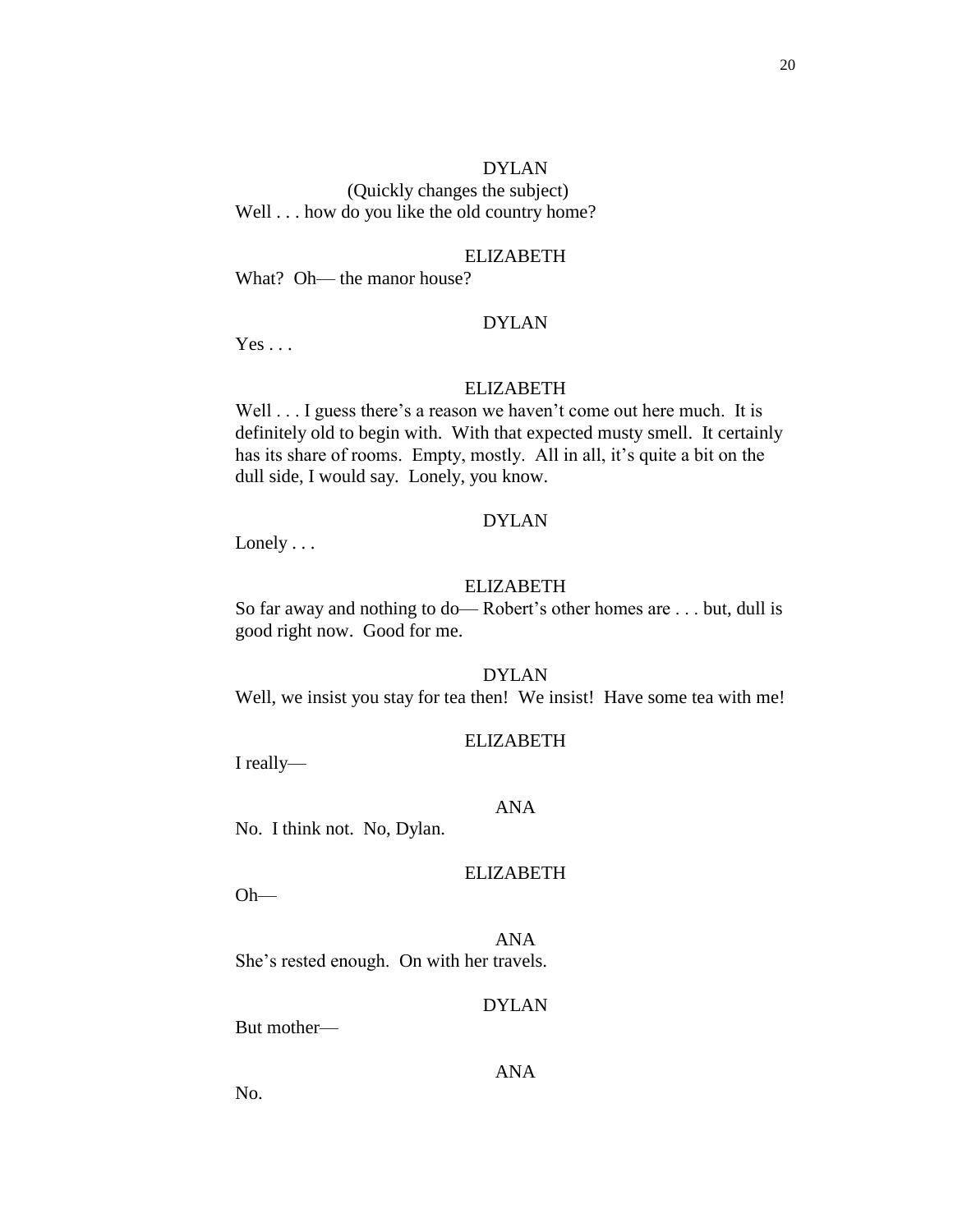# Her home is dull—

# ANA

No!

# (Pause)

I need to warm up these feet of mine. And take my own rest. I feel as if I'm coming down with a cold. Or worse.

#### ELIZABETH

I'm so sorry—

#### ANA

A touch of the sniffles, missus.

# ELIZABETH

It's going around. Last week my older daughter called from school—

## ANA

The damn sniffles leads to the strep, don't you know . . .

#### ELIZABETH

Why, yes, I suppose—

#### ANA

. . . and that leads to a stretch of the bloody pneumonia. And if you don't take quick care of it, you're hacking and wheezing, coughing up bile! Then before you know it, the fairies of death come looking for you in the thick of night. And off you go— screaming, wailing, shivering in the coldest fear! The fairies got their bloody death-grip 'round your neck! And you don't know where they're taking you. And nobody hears when you screech out . . . no . . . don't take me . . . noooooo . . . !

#### DYLAN

(Whispers) Mother! Please!

# ELIZABETH

I'll let myself out.

(She moves quickly to the door.)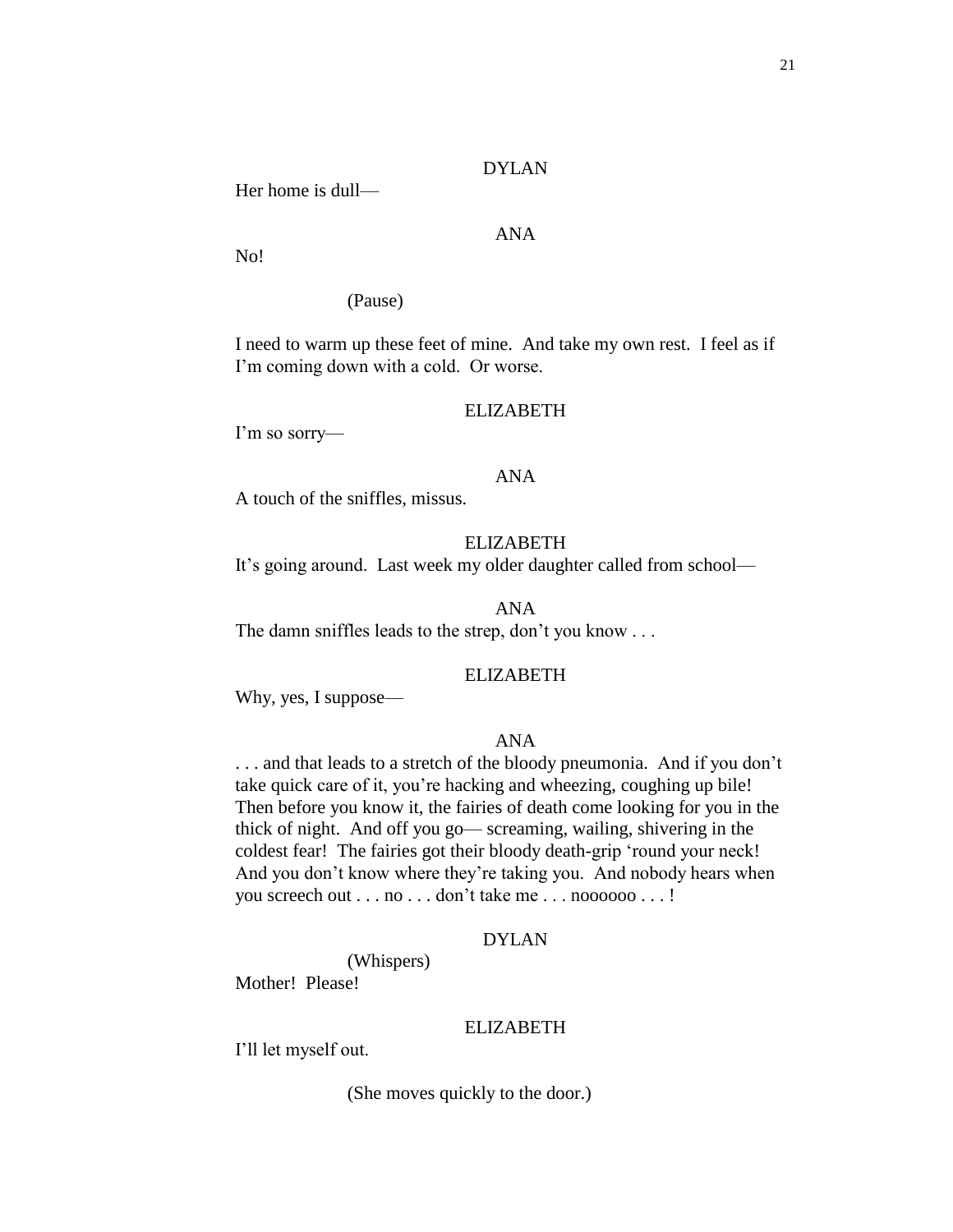#### (To ELIZABETH)

My apologies.

## ELIZABETH

No, no, I apologize for intruding. (Smiles to ANA) Take care of that cold.

#### ANA

I'll try.

(Pause)

#### ELIZABETH

# (At the door)

This is a charming little place you folks have here. And Robert will be pleased— thrilled— to know that we have quaint caretakers out in the woods.

# ANA

We're quite alone. But we're happy . . .

#### ELIZABETH

And we're . . . happy to have you here.

(DYLAN stares at her.)

#### DYLAN

Good . . .

#### ELIZABETH

Have a beautiful day, the both of you.

#### DYLAN

Thank you, missus.

#### ELIZABETH

Elizabeth . . .

# DYLAN

(Smiles) Thank you, Elizabeth.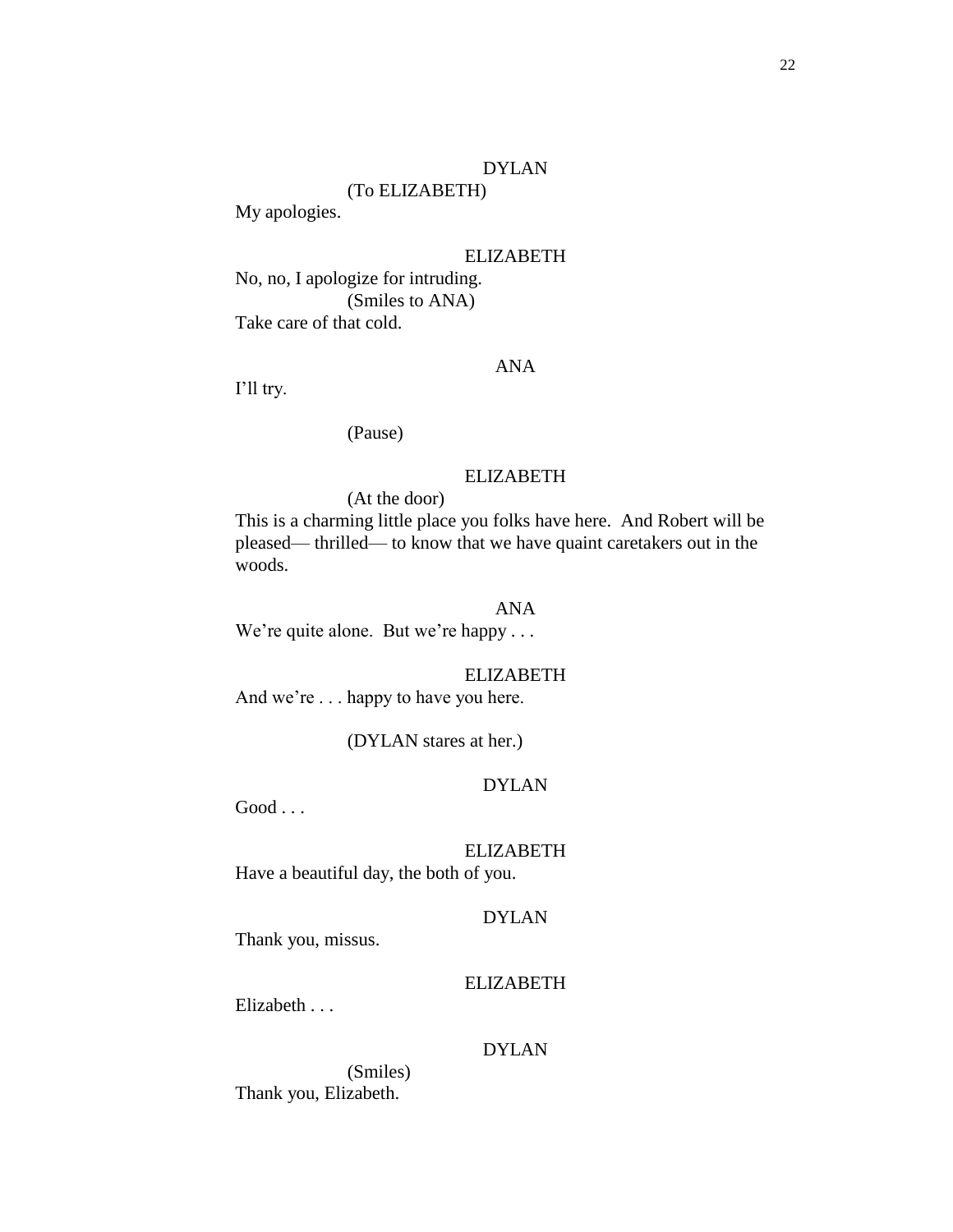# ELIZABETH

Good-bye.

(ELIZABETH looks at them for a beat then goes out and shuts the door.)

# DYLAN

Good-bye, Elizabeth.

(DYLAN watches her through the window.)

ANA Well, now. She's an odd one, she is.

# **FADEOUT**

# **END OF SCENE**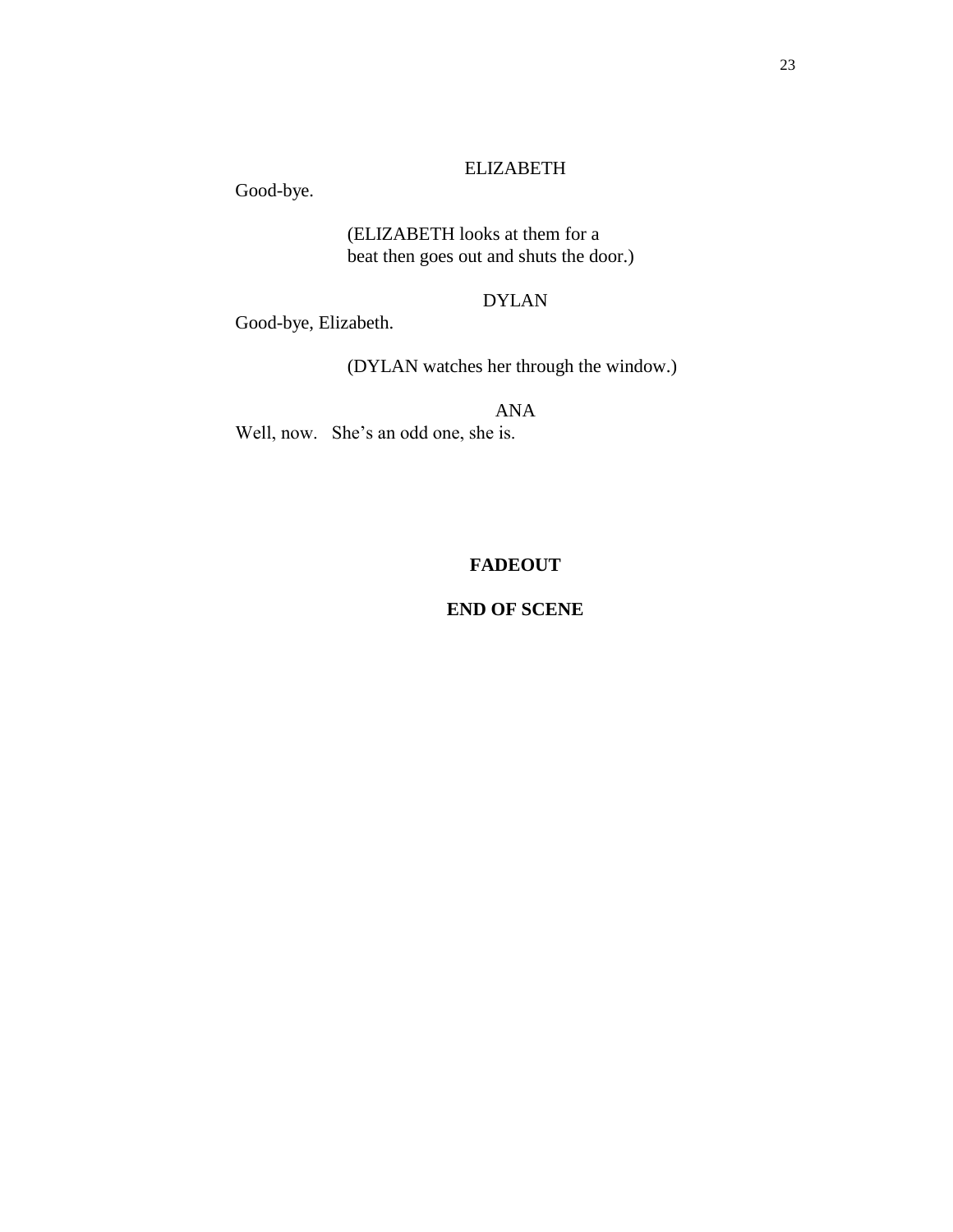# **SCENE TWO**

| <b>SETTING:</b> | The same. A week later.                                                     |
|-----------------|-----------------------------------------------------------------------------|
| <b>AT RISE:</b> | ANA and DYLAN are both sitting<br>in chairs.                                |
|                 | They both are lowering their bare feet<br>into pails of steaming hot water. |

#### DYLAN

Ohhhhhh!

ANA Ahhhhhhh! Didn't I say so? Didn't I?

DYLAN

Yes!

ANA

Still does a pretty fair job.

DYLAN You were absolutely right, mum. Ahhh . . .

ANA I'll tell you. This water was hotter when I was a girl. That's the sad fact.

# DYLAN

My toes can almost wiggle again . . .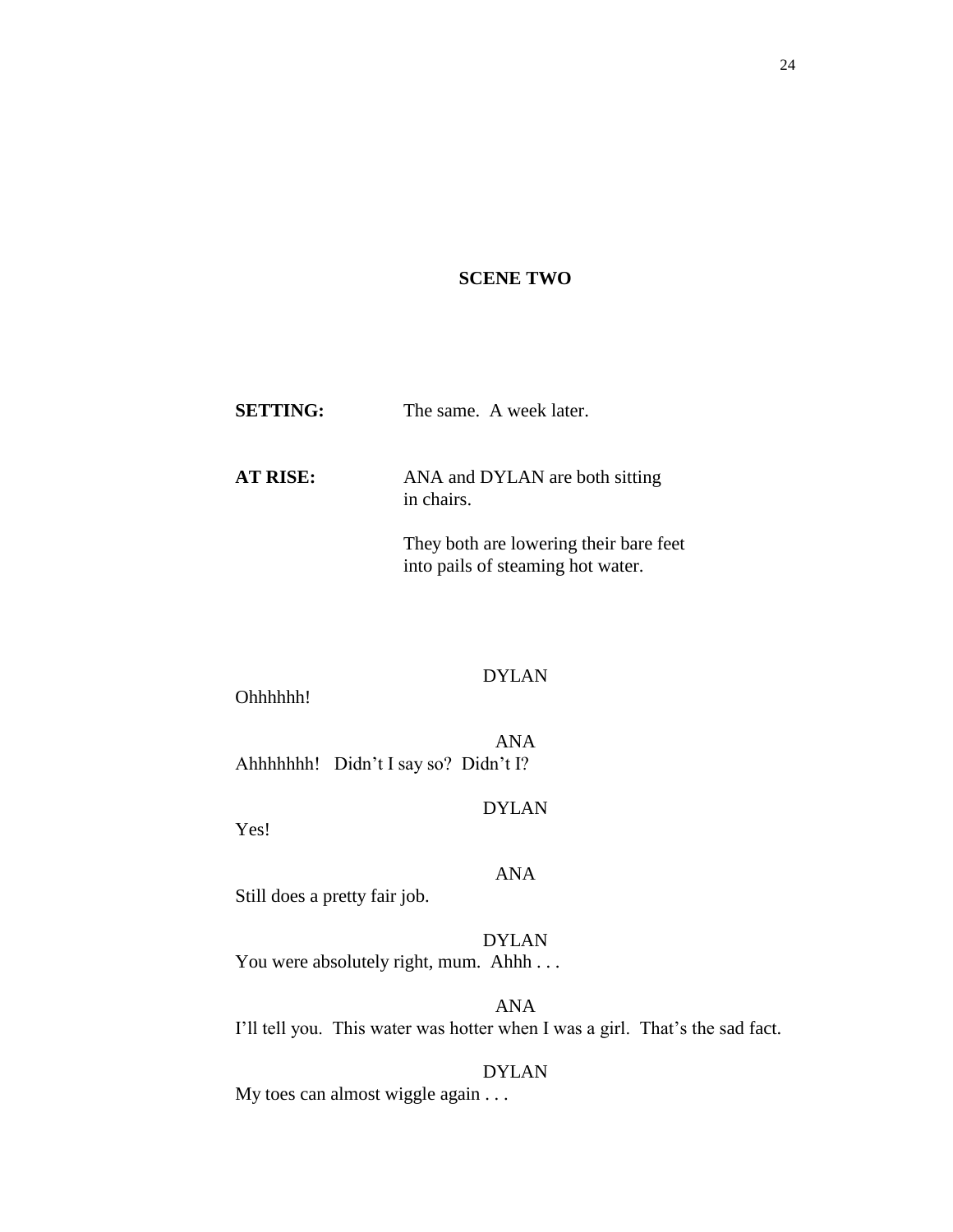# ANA

It's damn good fortune you didn't freeze them right off— with the cold playing tricks I can't understand.

# DYLAN

I know—

ANA Traipsing around in the forest with no boots on, you ape!

DYLAN That beast might have had a fine breakfast of my feet . . .

#### ANA

Your own fault—

DYLAN . . . if I hadn't thrown it my boots to snack on first.

# ANA

Luck—

#### DYLAN

It was quick thinking deception, it was. I was a smart man to run away.

ANA You can't outrun a dragon. They're quite the nuisance.

DYLAN You can outrun a dragon who's too busy eating.

ANA

I always feared dragons. In the old days.

#### DYLAN

Don't I know it! That's why I ran!

## ANA

Bloody lucky, you fool! Should never have wandered so far off in the forest.

# DYLAN

I was hiking.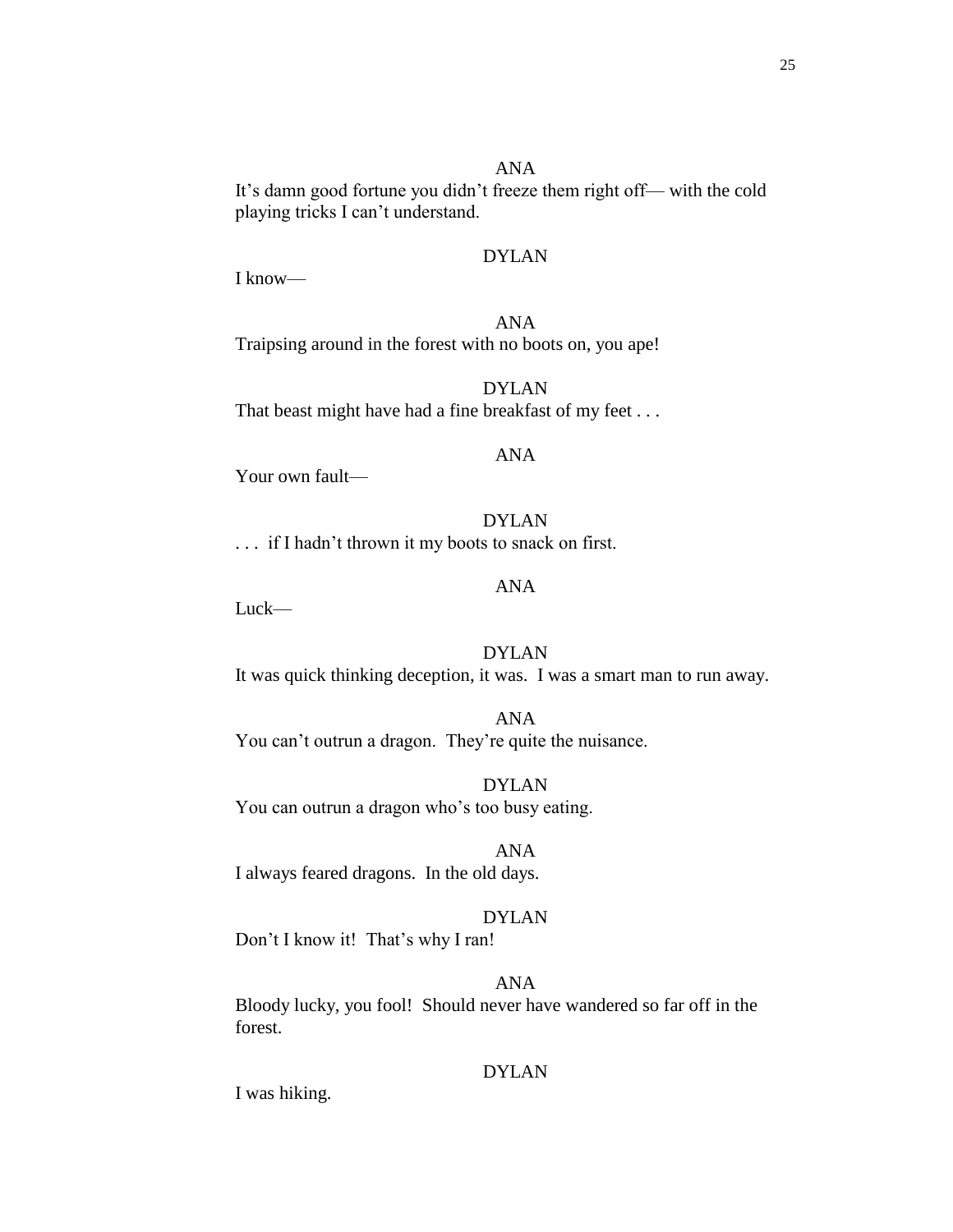Are you hiking now, is it?

Getting some exercise.

Exercise is it? Well.

(Pause)

Must have been a damn hungry dragon who had the stomach to chew your smelly boots.

ANA

DYLAN

ANA

| It was a pretty old one, I think.               | <b>DYLAN</b> |
|-------------------------------------------------|--------------|
| They're all old.                                | ANA          |
| Sick, I would guess.                            | <b>DYLAN</b> |
| They're all sick.                               | <b>ANA</b>   |
| Maybe it couldn't bother me much anyway.        | <b>DYLAN</b> |
| Dragons were scary when I was a girl. Dragons w | ANA          |

gons were scary when I was a girl. Dragons was worth having nightmares over. Keep your teeth clinking at night.

#### DYLAN

I lie awake anyway . . .

# ANA

Dragon fire-- now that was excitement. Real fire. Actual danger. It was so romantic. Kept your blood thumping. Your toes a-tingle. Now, I've just gone and gotten settled, I have.

# DYLAN

Well, my toes are feeling better . . . at least that.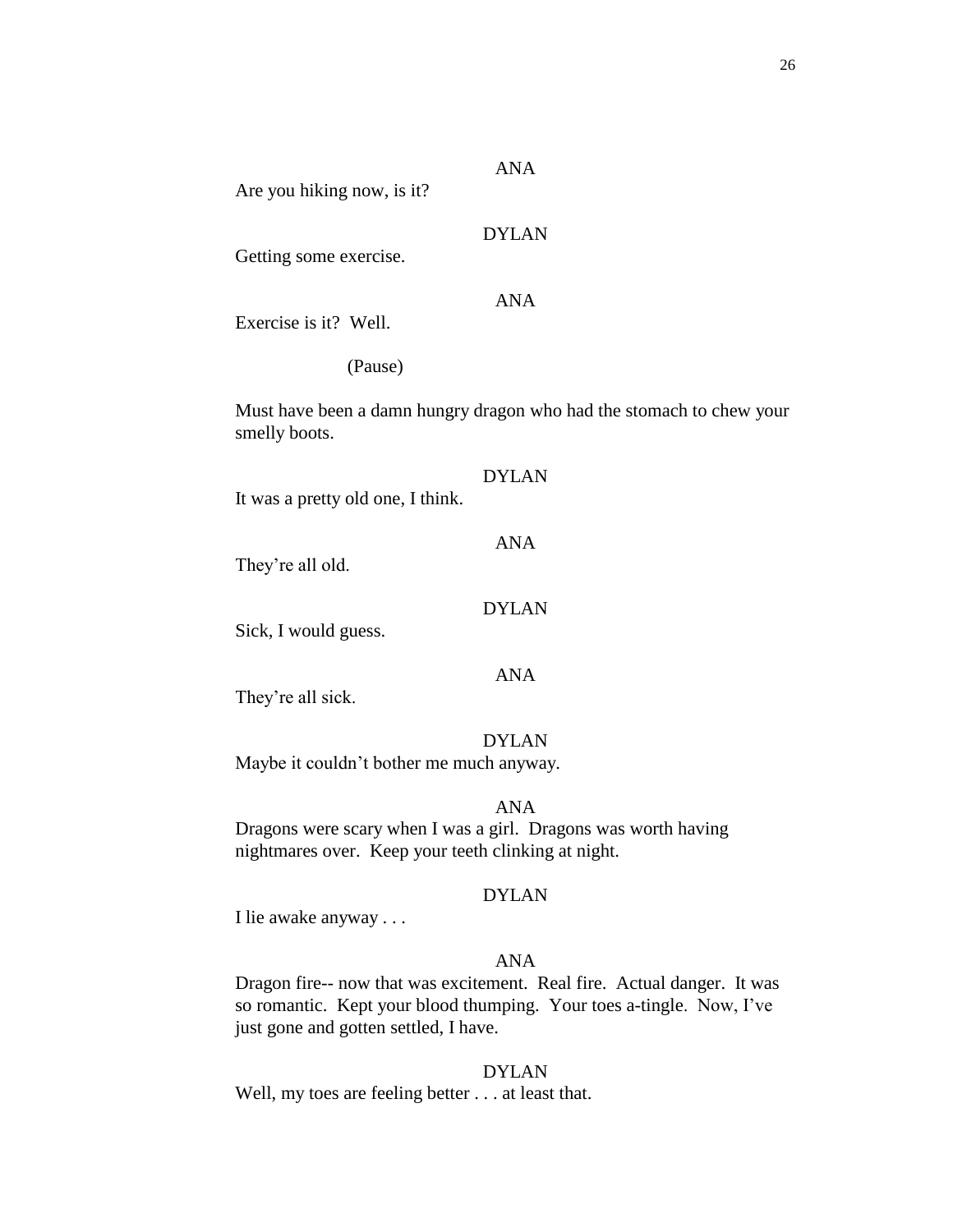(Pause)

# ANA

We're sick too.

# DYLAN

Maybe.

ANA You notice all the trees when you were out?

# DYLAN

Yes! Everywhere.

ANA Branches snapping off left and right. Dead wood all around.

# DYLAN

Not like when I was a boy. Maybe I'm not a boy anymore. I don't know . . .

ANA The world ain't what it used to be. It doesn't . . . shimmer . . .

# DYLAN

No. Not at all.

# ANA

Doesn't hum like it did . . . through your hair . . . down your neck . . . like old days . . . what can you do? Eat your meals and mind your business, I say.

(Pause)

# DYLAN

I was clearing my head. Forgot how far out I was.

# ANA

Clearing your head now, are you?

#### DYLAN

I was. I am.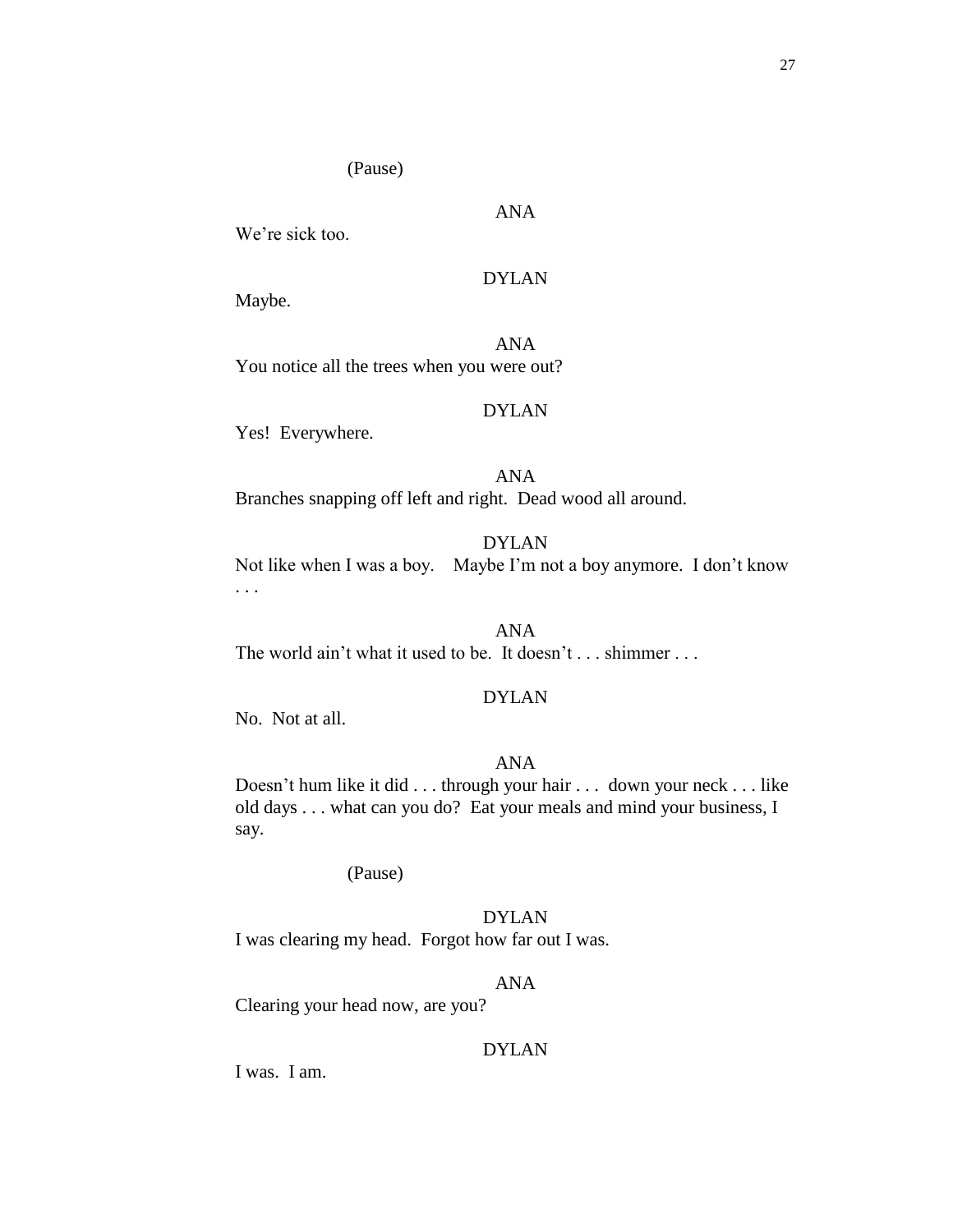ANA And what would be in that head of yours that needs clearing out? DYLAN Thoughts. ANA One's head is no place for thoughts to be hanging around now, is it? DYLAN Painful thoughts. ANA Painful . . . DYLAN Horrendous thoughts. ANA Like what? DYLAN You wouldn't understand. ANA I wouldn't now, would I? DYLAN I would think not. ANA I know horrendous thoughts. DYLAN Not these. ANA I know painful thoughts. I've got a lifetime— DYLAN These are personal. (Pause)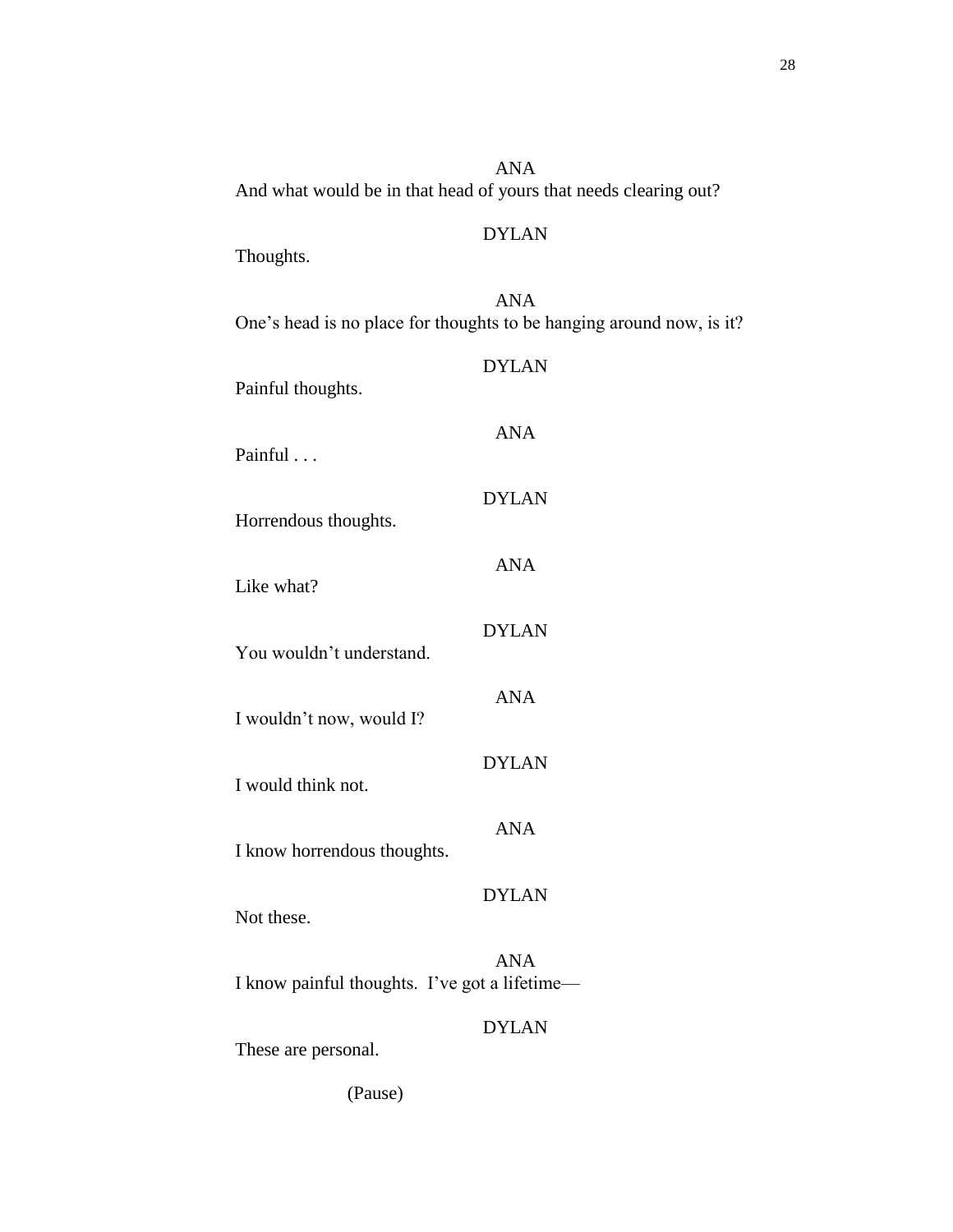## ANA

Personal now, are you? Well—

## DYLAN

I've been thinking about the war, mum! The people trapped in the burning buildings. And that Hitler monster. And that cripple you saw. And the other one. All the cripples. Never dreaming things would turn out the way they did . . . and their mums and dads . . . and their children . . . they're living out there, not off in the past . . . I could touch them if I wanted . . . I can almost see their faces . . . their anguish. . . they can't understand why it's happening to them . . .

# ANA

I know . . .

# DYLAN

I can't bear to look at them, mother.

(DYLAN begins to cry.)

#### ANA

ANA

DYLAN

ANA

DYLAN

ANA

I know . . .

DYLAN

It's getting worse all the time . . .

My boy  $\dots$  my good boy  $\dots$ 

I just wish it would stop . . .

What can we do?

I don't know . . .

Nothing.

There's nothing we can do.

DYLAN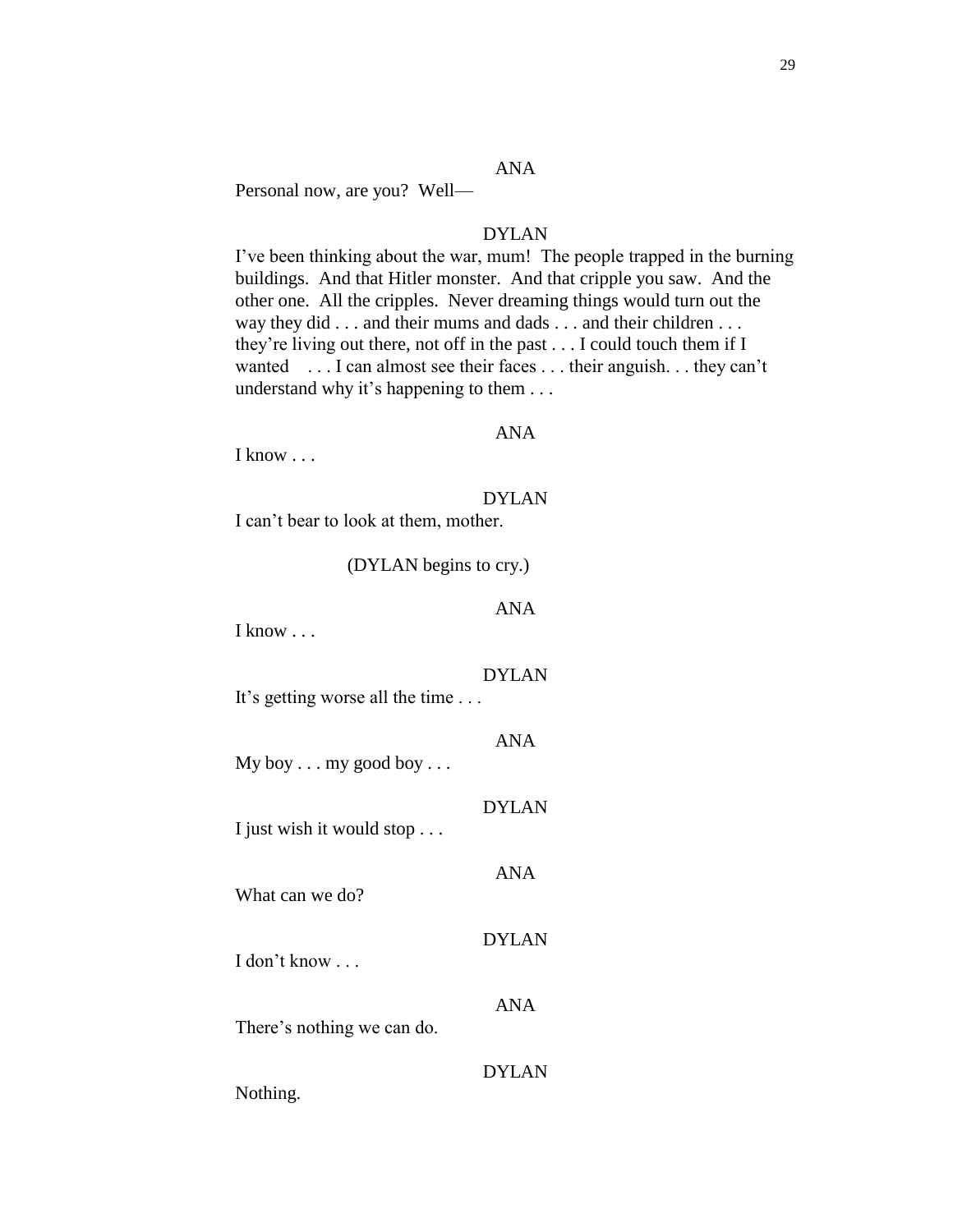ANA It's a pity. But there's no comfort in pity.

# DYLAN

No.

(Pause)

ANA (Looking down at her feet) Well, hot water never lasts.

I might get a knack for hiking.

Hiking. Hmmph.

# DYLAN

DYLAN

ANA

It's good for the head.

#### ANA

And bad for the feet! The only decent reason to be walking through the forest is to be after food. Or firewood. Or flowers for your cheerful mum in the summertime. The woods is no place for horrendous thinking! You let your mind wander, and ponder . . . worry and weep . . . it's no good, Dylan . . . no good at all.

#### DYLAN

I need the exercise too.

# ANA

Exercise. Well.

#### DYLAN

Need to get out a bit.

(Pause)

I'm not the boy I was. I'll take up hiking. I will!

(Pause)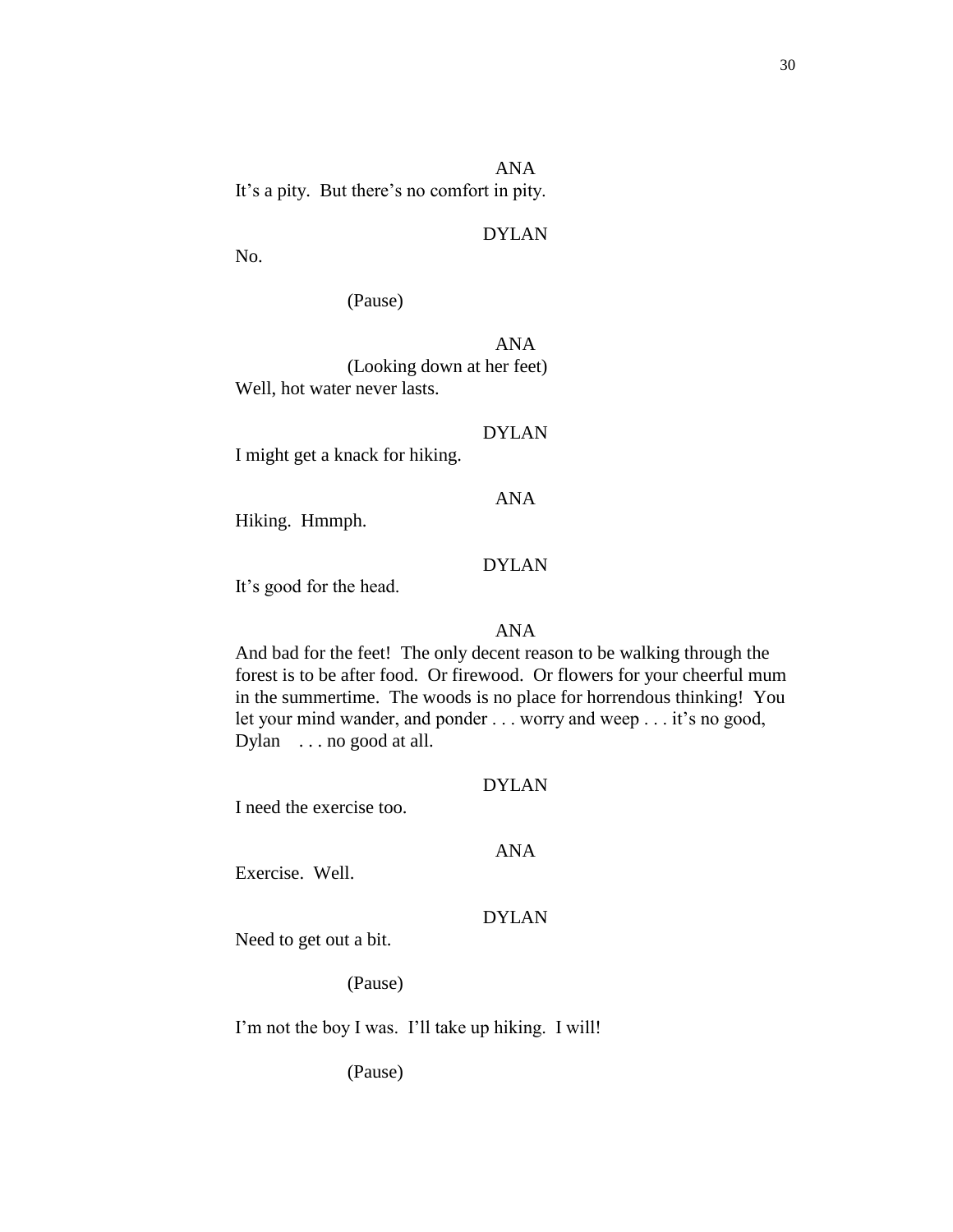31

ANA Hiking I suppose it shall be then. I'll need to make you new boots.

# DYLAN

Thank you, mum.

ANA But don't go wandering willy nilly off the path . . .

#### DYLAN

I won't—

# ANA

. . . like you were some stone drunk mule!

# DYLAN

What's a couple of toes? Or a leg? Just a minor inconvenience, is all. I'd never feel a damn thing!

## ANA

Your mother's own fool, you are!

#### DYLAN

Would I really miss 'em? Is that such a painful thought?

(There is a knock at the door.

They look at each other.

There is another knock.

ANA gets up and looks out the window.

ANA opens the door and ELIZABETH comes in.

ELIZABETH carries an old book.)

#### ELIZABETH

Hello! Good morning to you!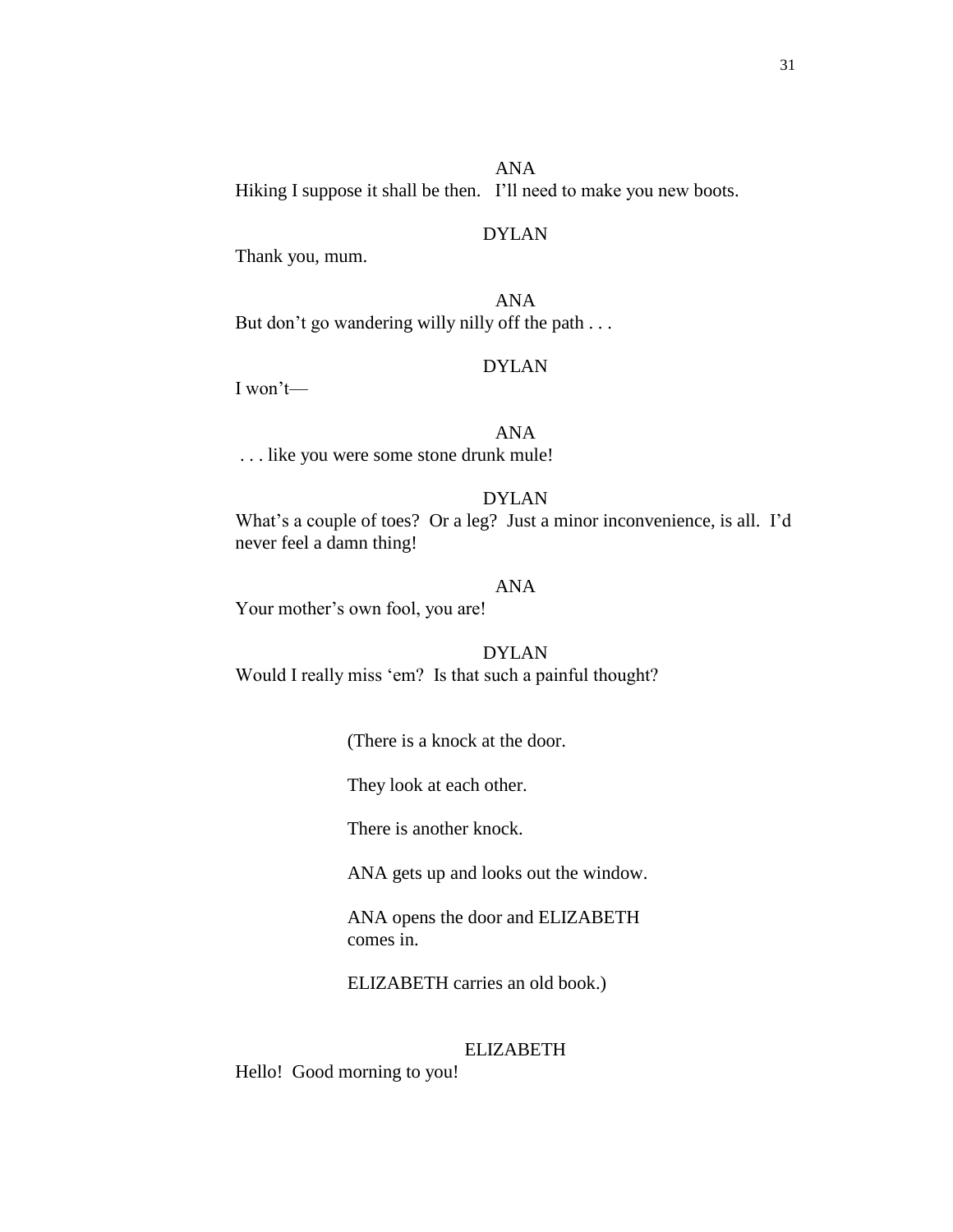# ANA

Oh. You again.

(Pause)

Most wanderers only pass by once.

(DYLAN jumps up and quickly dries his feet.)

ELIZABETH Am I interrupting more feet soaking?

## DYLAN

Oh, no!

## ANA

Yes.

DYLAN Please do come in, Elizabeth! It's nippy out there!

## ELIZABETH

Thank you.

DYLAN Straighten up for her, will you, mum?

## ANA

Will I now?

#### DYLAN

Sorry for the nakedness of my feet . . .

(DYLAN runs around and puts his socks on. He finds some slippers and puts them on.

ANA reluctantly picks up the pails of water and moves them aside.

ELIZABETH steps further into the room.)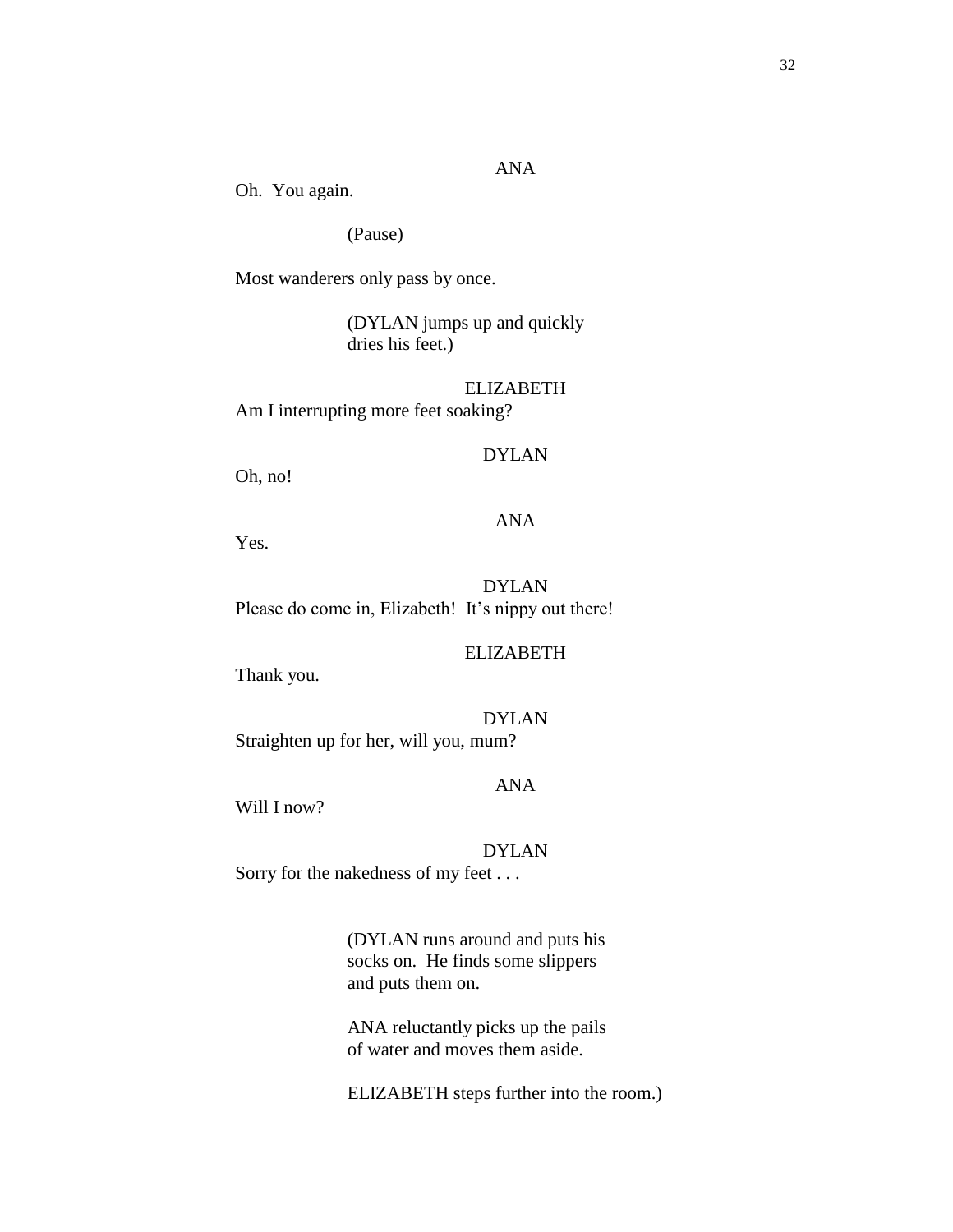#### ELIZABETH

DYLAN

ANA

DYLAN

I don't mean to be any trouble.

No trouble!

Not much anyway.

Good to see you again!

#### ELIZABETH

And you.

## ANA

Yes, I suppose.

#### ELIZABETH

I've been thinking so, so much about you folks since last week!

## DYLAN

As have we—

#### ANA

Not that we're not busy ourselves here ...

#### ELIZABETH

Robert— my husband— he said he'd never heard of your little cottage out here. And he vacationed at the manor quite a lot as a child. But—get this— you're welcome to stay!

#### ANA

How kind of him.

#### ELIZABETH

He's off to Liverpool anyway. Arranging very important business transactions. So much use for raw materials in the factories. All for the war effort. It affects us all. But it keeps him well occupied.

# ANA

Ah . . .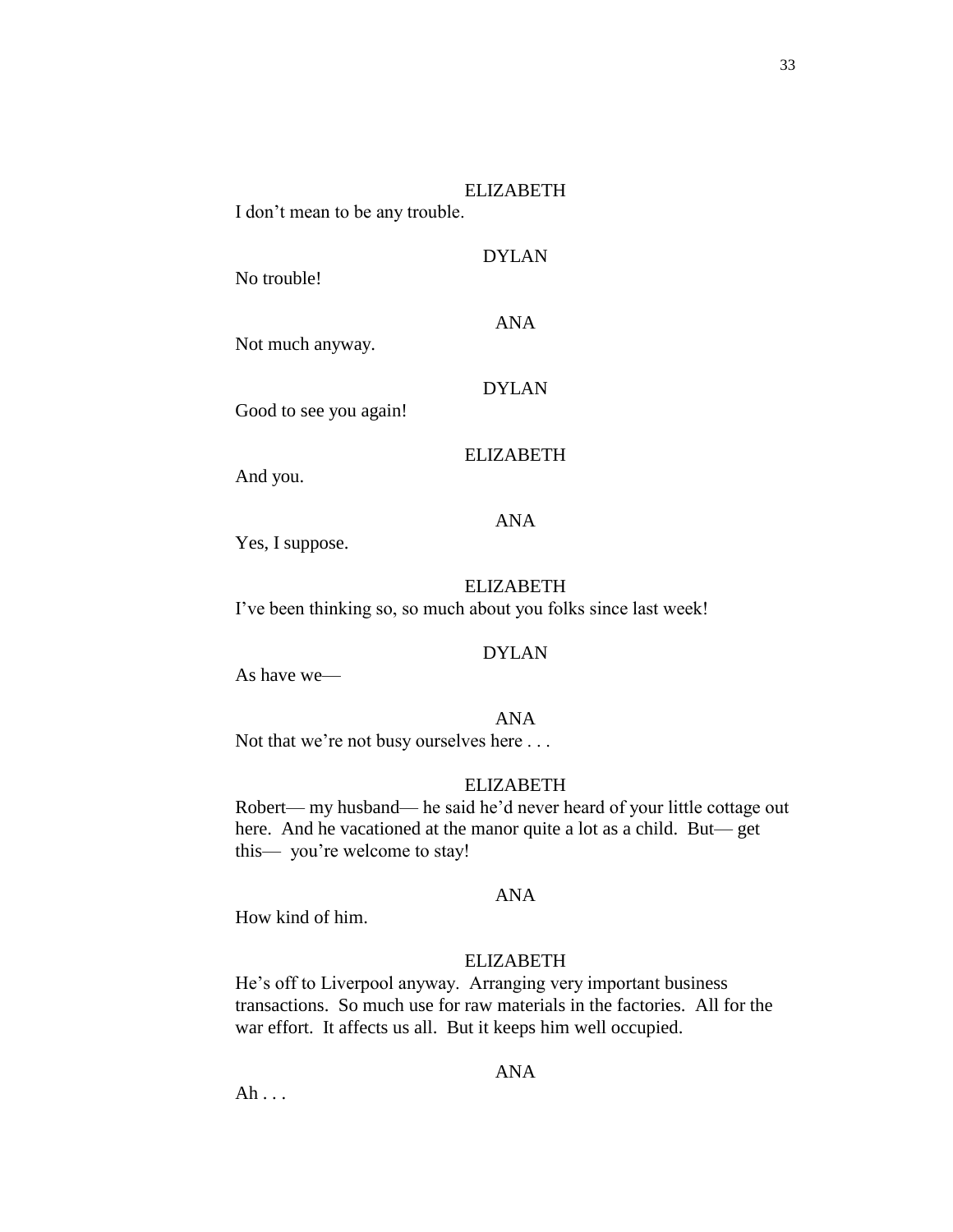#### (ANA stares into ELIZABETH's eyes.)

#### ELIZABETH

And then my children—

# ANA

Three is it?

# ELIZABETH

Uh . . . yes . . . three . . . inquisitive Rebecca is almost fourteen, Susanna my quiet angel is ten, and our curly-haired little devil, Robby, is seven— Robert has them safely off at a fine boarding school in— well, I'm not supposed to say where, but it's especially far from where the danger is. Thank goodness. And he wants them to receive a proper British education. He thinks I'm too much of a crazy Yank influence.

#### ANA

Yes.

#### ELIZABETH

They call it public school, but that doesn't really make any sense because public is supposed to be open to the public-- for everybody, right? At least in Pennsylvania, we call public public and private private--

# ANA

You like to talk, don't you?

# ELIZABETH

That's what Robert says. Guilty!

#### (DYLAN laughs.)

I'm antsy . . . so, having time on my hands this week, and the events of the day so distressful right now, I've been busying myself with some books I found in the manor—

#### DYLAN

Oh, I like to read!

#### ELIZABETH

Yes. So do I!

## DYLAN

I read books every day!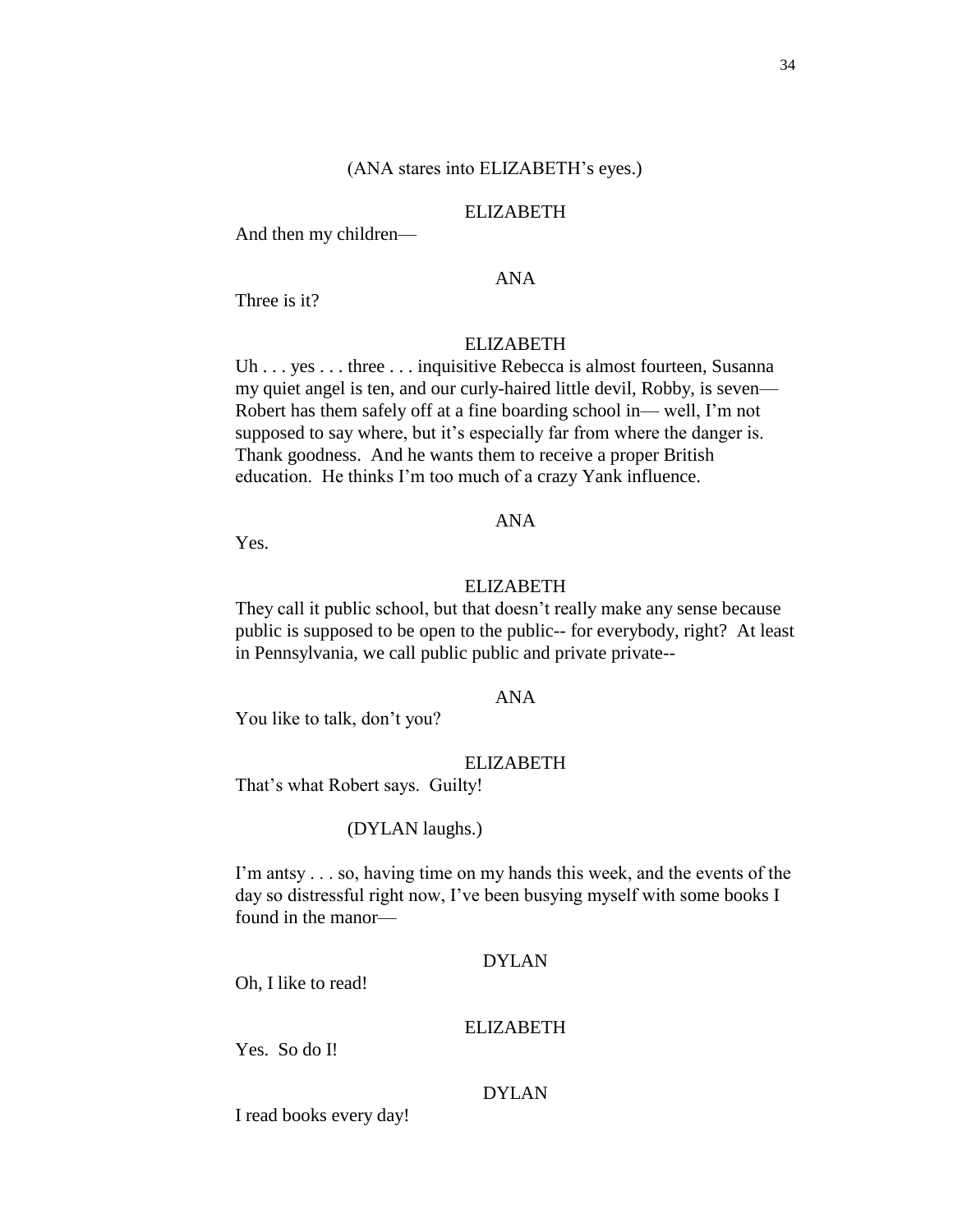He'd prefer reading about people to being with them.

# ELIZABETH

ANA

I feel that way too sometimes. There's nothing like getting absolutely whisked away by a good book! Given my choice between a long but fascinating novel and a snooty, chatty neighbor, well quite often I--

#### ANA

Books are quieter. And to the point.

#### ELIZABETH

ANA

Yes. Right. And I found this one. Still in fairly decent condition . . .

What is it?

# ELIZABETH

A local history of sorts.

#### DYLAN

Oh, I like history!

# ELIZABETH

Printed in 1832.

# DYLAN

What does it say?

#### ELIZABETH

It's quite dry in parts, but it tells about all the towns and hamlets that have sprung up around here. Many back to Anglo-Saxon times. And before. Romans. Celts. Prominent persons over the years. Many references to the Willingtons in more recent centuries as you might expect.

## ANA

Of course.

# (ELIZABETH flips through the book.)

ELIZABETH But in the back here, there's a map sketched out.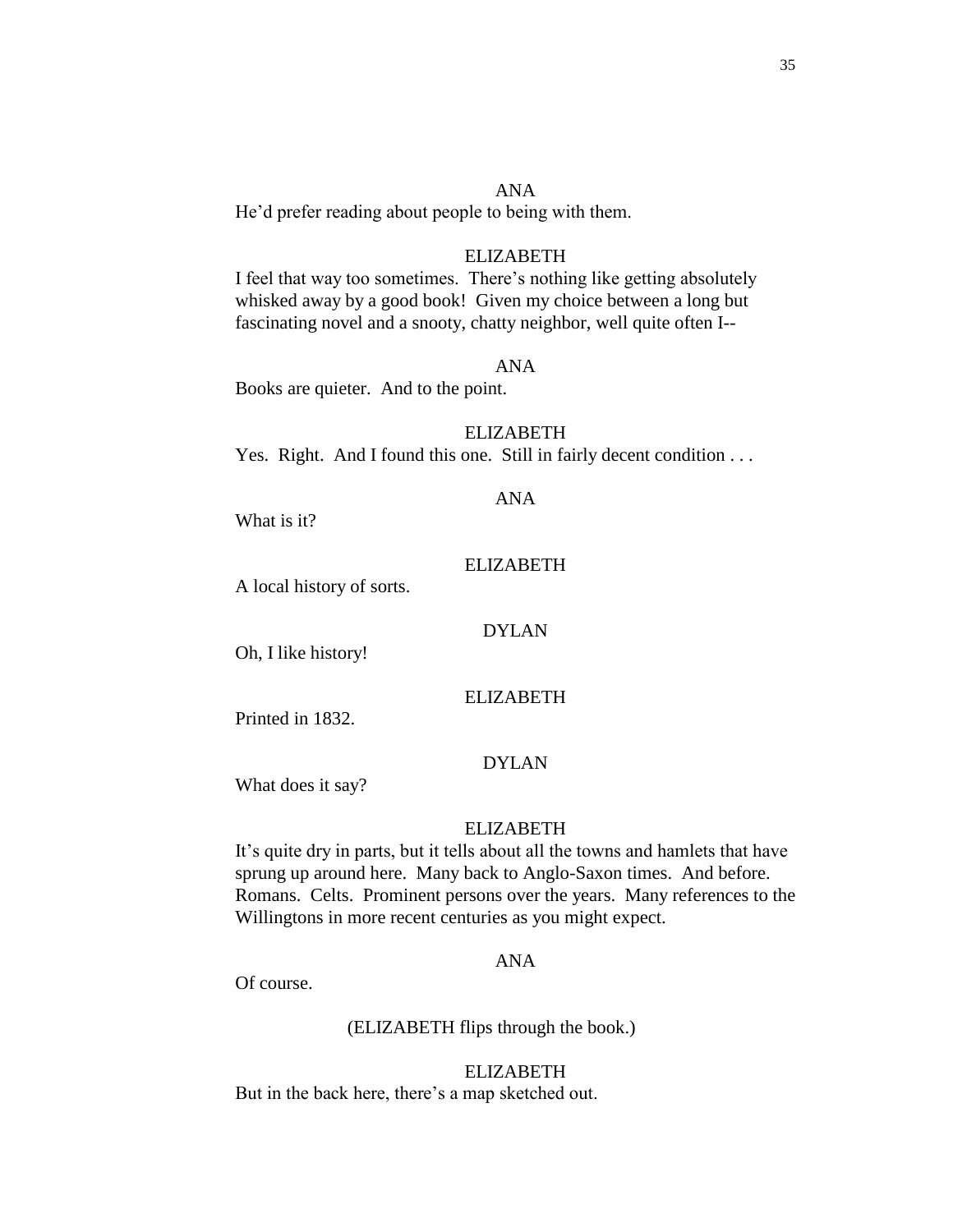Of what?

#### ELIZABETH

Oh the whole county, or parish or whatever you call it. But there are the Willington lands, there is the forest, and this little mark right here is noted as the "Wayfarer's Rest"—

# DYLAN

Let me see—

(She shows him.)

# ELIZABETH

Your little gingerbread house!

### DYLAN

There we are!

#### ANA

I don't need some book to be telling me where I am.

#### ELIZABETH

It looks like this cottage was some sort of wayfarer's home. A rest stop for travelers. At least as far back as 1832.

# DYLAN

Yes—

#### ELIZABETH

Free shelter for the weary wanderer. What a noble idea.

# DYLAN

It is noble!

#### ELIZABETH

Do you know when this house was built?

# ANA

I wasn't around then.

### ELIZABETH

How long have you been?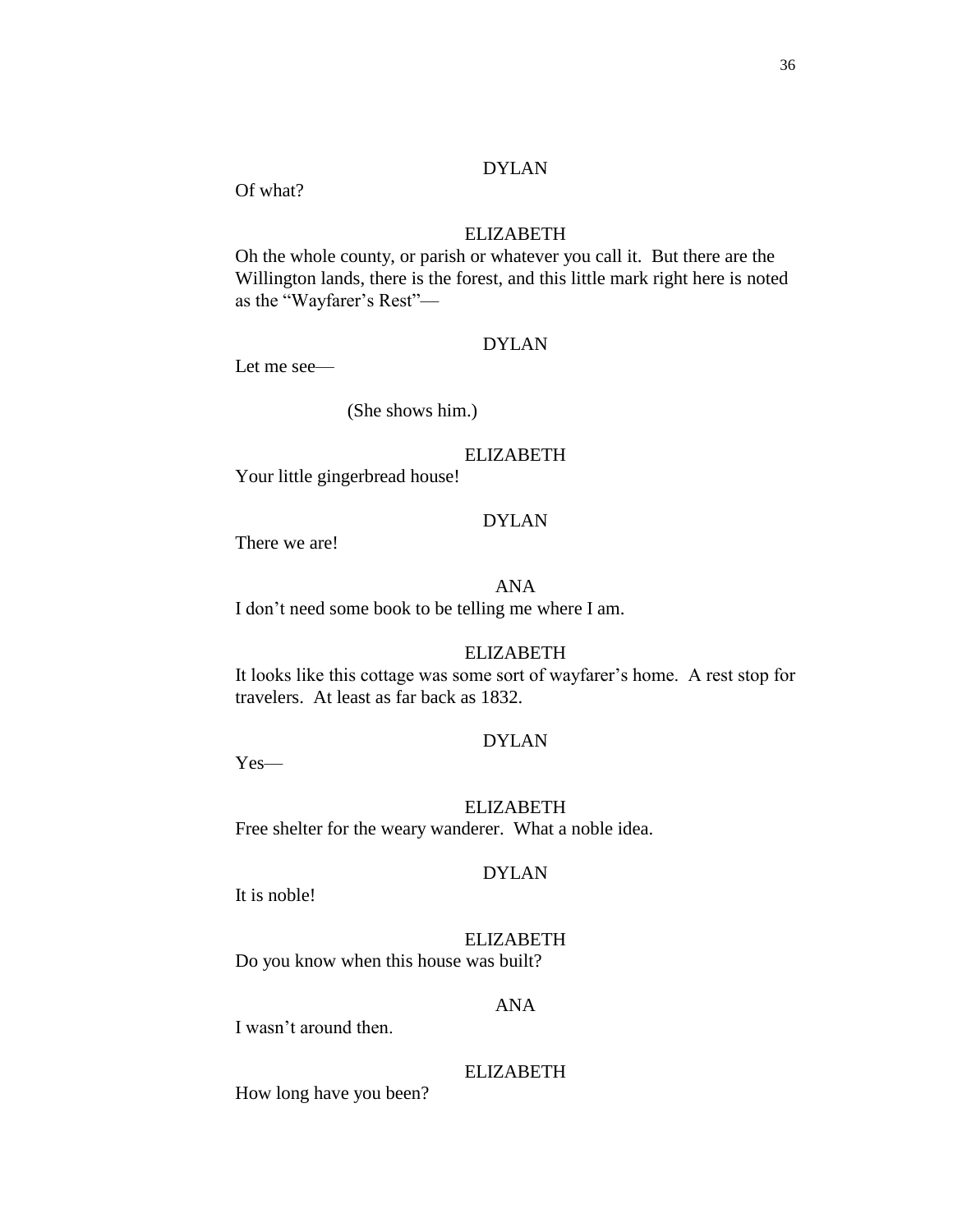# ANA

A long time.

# ELIZABETH

I mean in years.

# ANA

Are you asking a lady her age?

### ELIZABETH

Oh, no, I mean in the house.

ANA Are you trying to cause us some trouble?

### ELIZABETH

No—

ANA You're not with the government now are you? Tax collector?

#### ELIZABETH

Of course not—

ANA Are you making some sort of claim? On behalf of your husband?

### ELIZABETH

He couldn't care less—

ANA So it's you. You'd like to live here now, would you?

#### ELIZABETH

No—

ANA You'd like to make this your own little gingerbread house in the woods?

### ELIZABETH

I was only wondering how you came into possession—

### ANA

Possession! Well!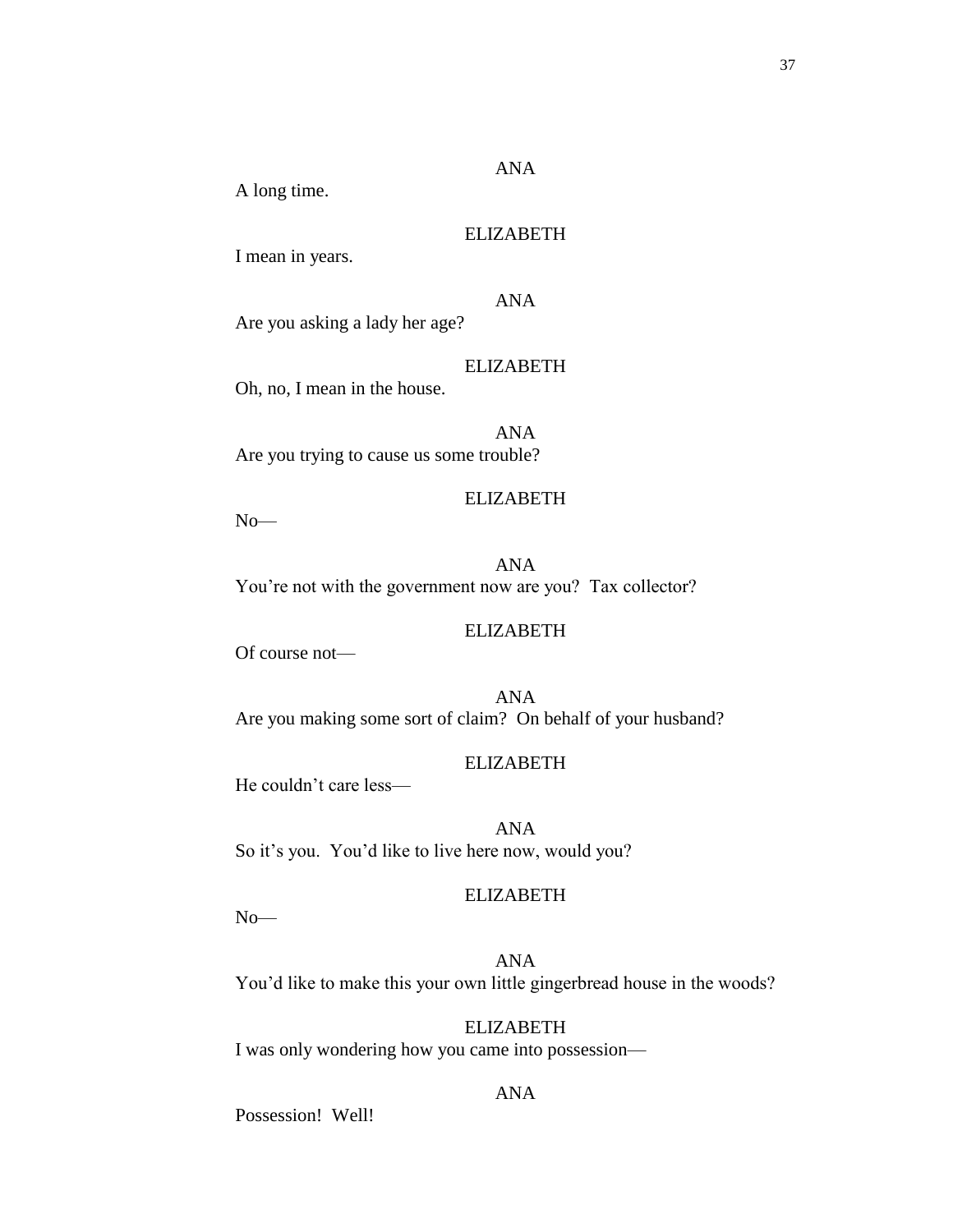How you came into residence here!

# ANA

(Angrily) We're just traveling though! Till we're unweary!

> (ANA turns away and sits back down in a chair.)

I'm sorry, Elizabeth—

ANA

DYLAN

ANA

DYLAN

Dylan!

We can't be rude now, mum.

Get some more water.

ELIZABETH

ANA

I didn't mean to upset you---

More water, Dylan—

ELIZABETH

I thought it would be interesting—

# ANA

My feet ache again!

### ELIZABETH

Just to chat about local stories—

ANA Spring water, Dylan! Get me some spring water!

# DYLAN

Yes, mum.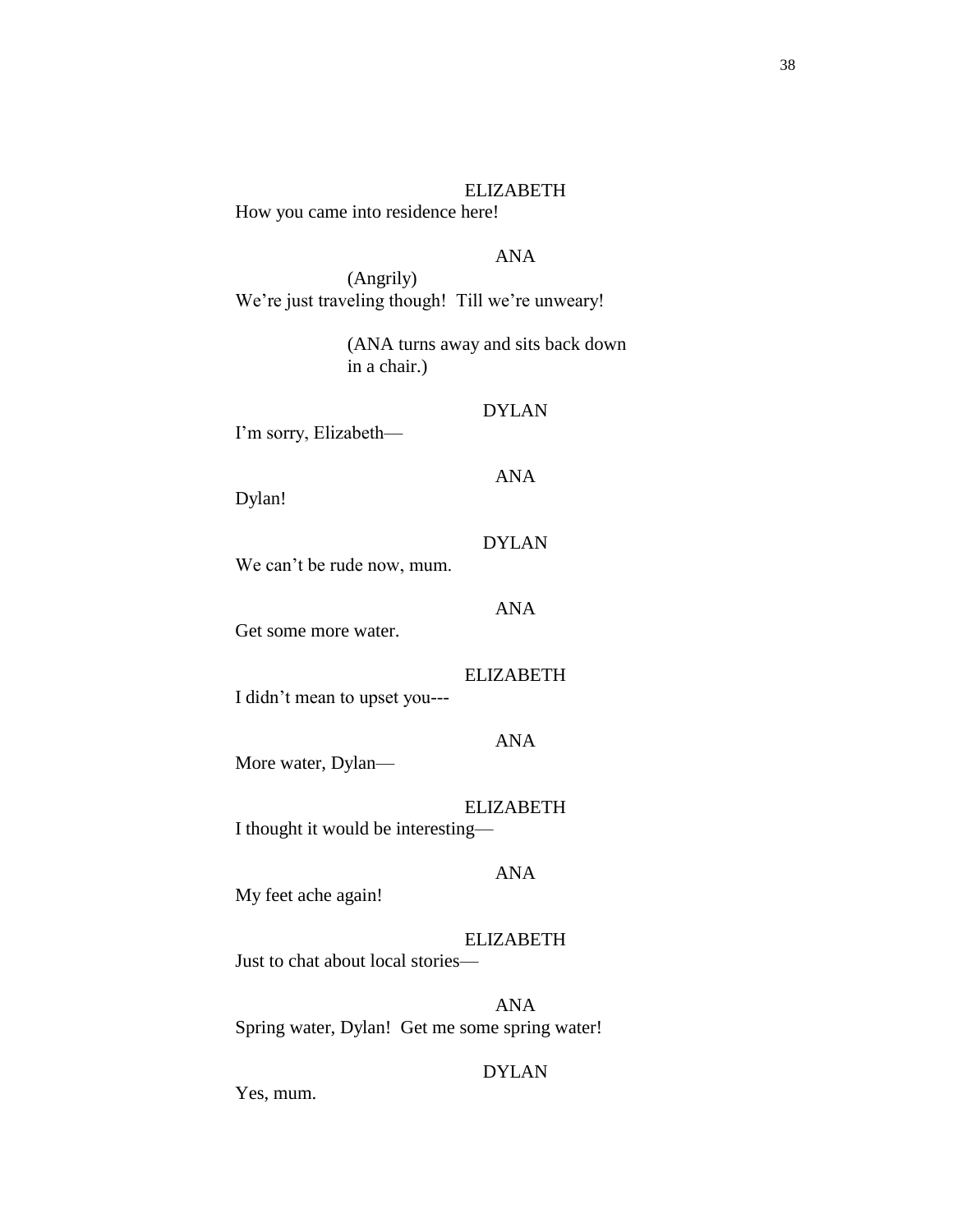Spring water! Yes! That's in the book!

(She sits down in the other chair next to ANA.)

It says there are springs in the forest that have ancient healing powers.

(DYLAN stops by the door.)

# ANA

Does it now? Hmmph.

(ELIZABETH flips through the book again.)

# ELIZABETH

Let me find it. Something about . . . here it is . . . "magical healing springs that have been said to cure the most horrible lepers, keep the odd forest creatures strong, and on occasion even revive the dead . . . "

### ANA

Healing springs. Wishful thinking.

## ELIZABETH

Have you ever heard of this?

# ANA

Don't believe what you read.

# ELIZABETH

I'd like to find out.

#### ANA

You're not a leper now are you?

### ELIZABETH

Not quite.

(Laughs.)

Are you?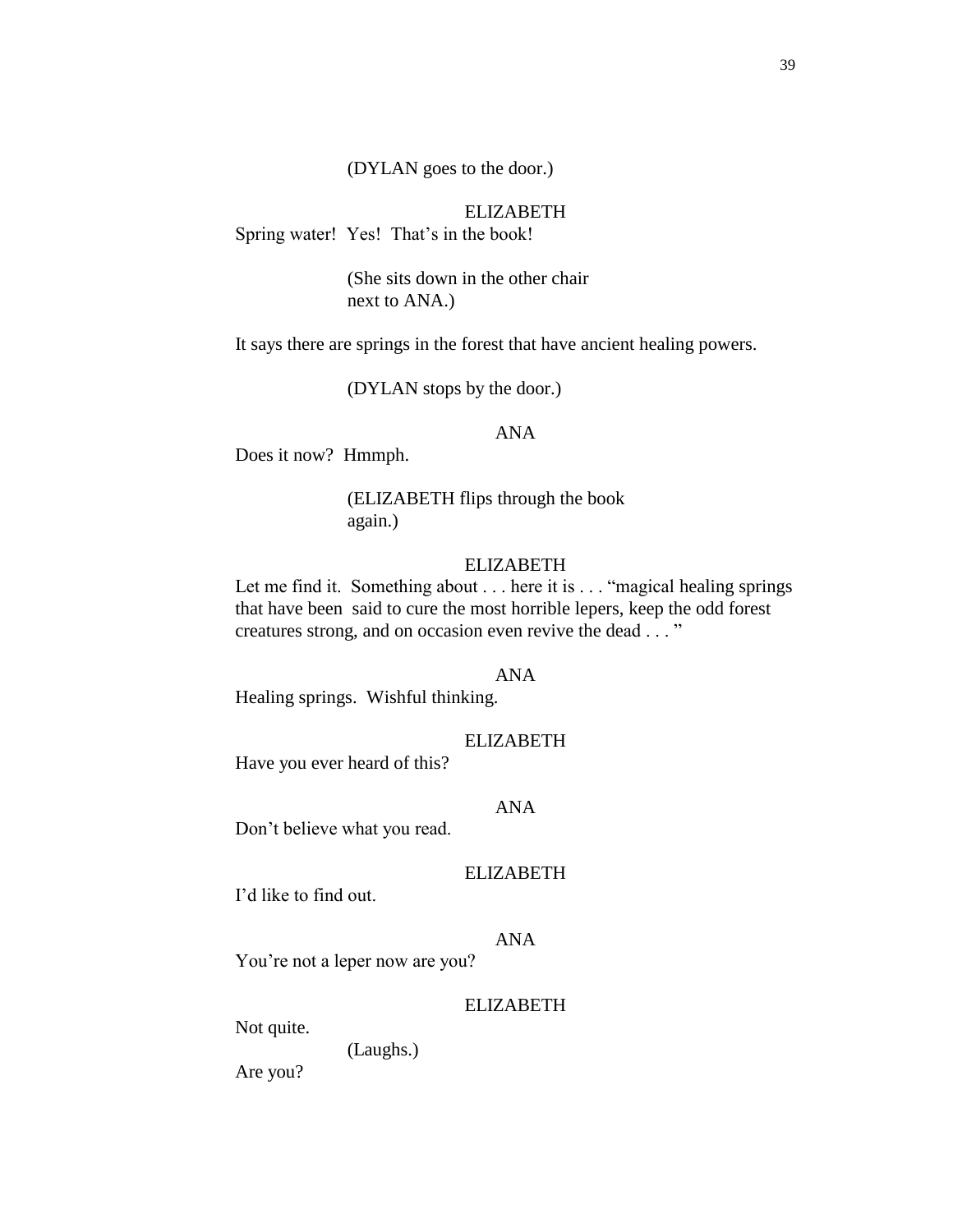# ANA

No, I am not! And I can tell you most assuredly I have never been a leper of any sort!

#### ELIZABETH

Are there magical springs out there?

#### ANA

No.

#### DYLAN

Mother's right about that.

# ELIZABETH

Oh-

ANA Don't believe in magic myself. Don't tell me you do.

### ELIZABETH

I don't know.

### DYLAN

There's a hot spring around the side of the house here. Down at the bottom of the slope. You're welcome to take a look. But I'm afraid there's no magic left in it.

# ANA

Feels good on your feet though. But not as good as it used to. Getting weaker all the time--

# DYLAN

The minerals—

# ANA

Minerals, yes—

#### DYLAN

They're washing away, I suppose.

## ANA

People will say and write what they like. But from what I've learned, most of what people say and write is exaggeration. And the rest-- lies. There's been no raising of no dead at my spring, and there's no curing of people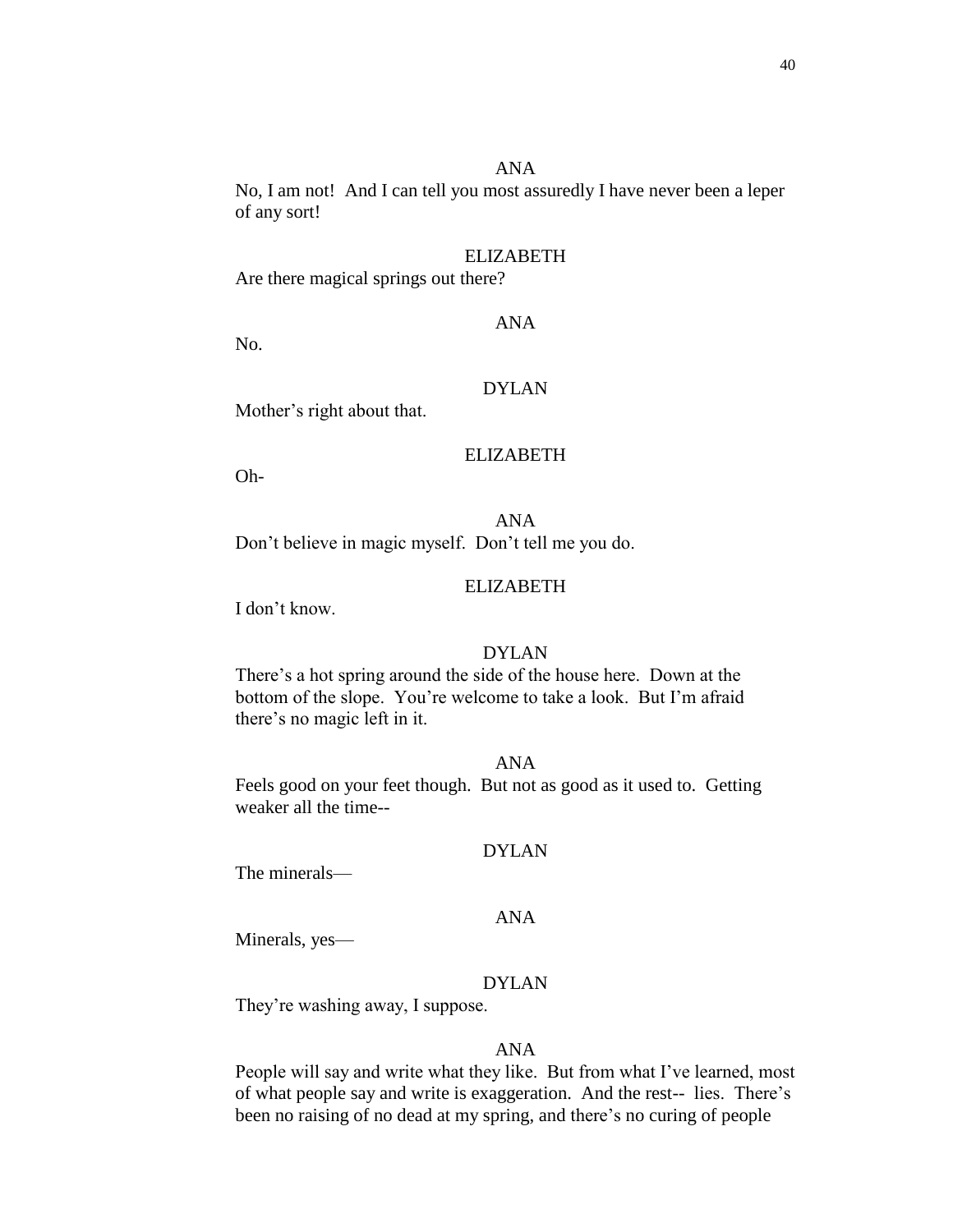here either. Don't come looking for that. It would be a fine trick if it were true . . .

#### ELIZABETH

Yes—

# ANA

. . . but it's a lie.

#### ELIZABETH

Not that I actually believed it—

### DYLAN

Sorry.

ANA (Sticking out her feet in front of her) And spring water or no, I'm still left with the sorest feet in all of England.

> (ELIZABETH reaches out to one of ANA's feet.)

#### ELIZABETH

Sore feet?

ANA

The worst.

#### ELIZABETH

May I?

(Pause)

### ANA

May you what?

# ELIZABETH

Back in Pittsburgh, in my younger days, I was in nursing school at a hospital. I took massage instruction. Back before I met Robert and became Lady Willington. He put a stop to that. My poor patients. No more soothing foot massages . . .

# ANA

Massage now is it?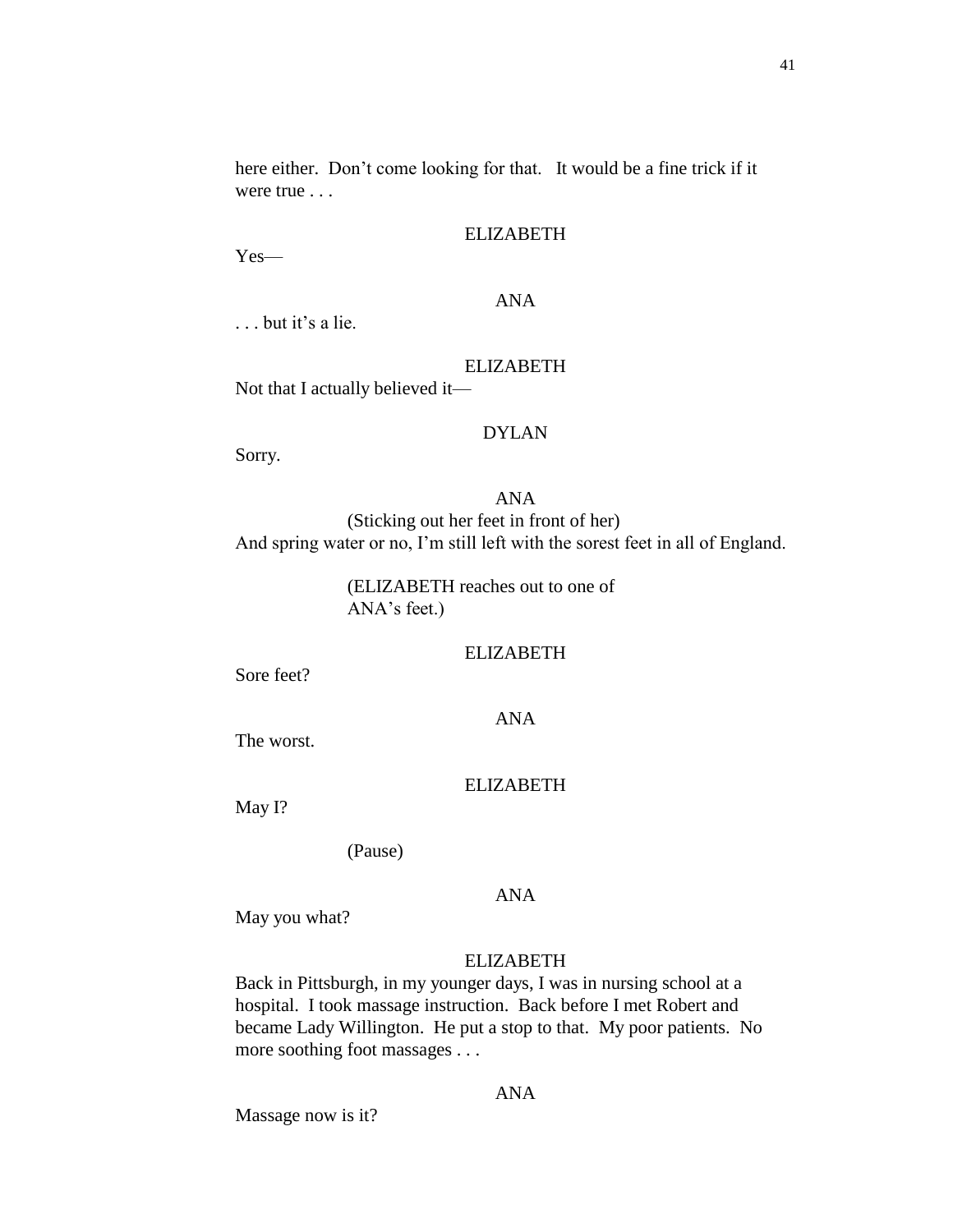My massage patients always asked for me a second time. Always.

# (ANA considers it.

Pause.)

# ANA

If you insist, Lady Willington.

# ELIZABETH

Hold this.

(ELIZABETH gives the book to ANA. She grabs one of ANA's feet.

ELIZABETH massages ANA's foot.)

## ANA

Ahhhhhhhh . . .

#### ELIZABETH

The key is . . . . to get around the arches . . . stretch out the muscle and tissue . . . . without putting too much pressure on the bones . . .

## ANA

Ohhhhhhhhh . . .

### ELIZABETH

Robert loves a good foot massage after a long day at business running to and fro . . .

# (ANA looks into ELIZABETH's eyes as ELIZABETH continues massaging.)

### ANA

But not any more, huh?

# ELIZABETH

Oh, well, no. He used to.

#### ANA

Pity.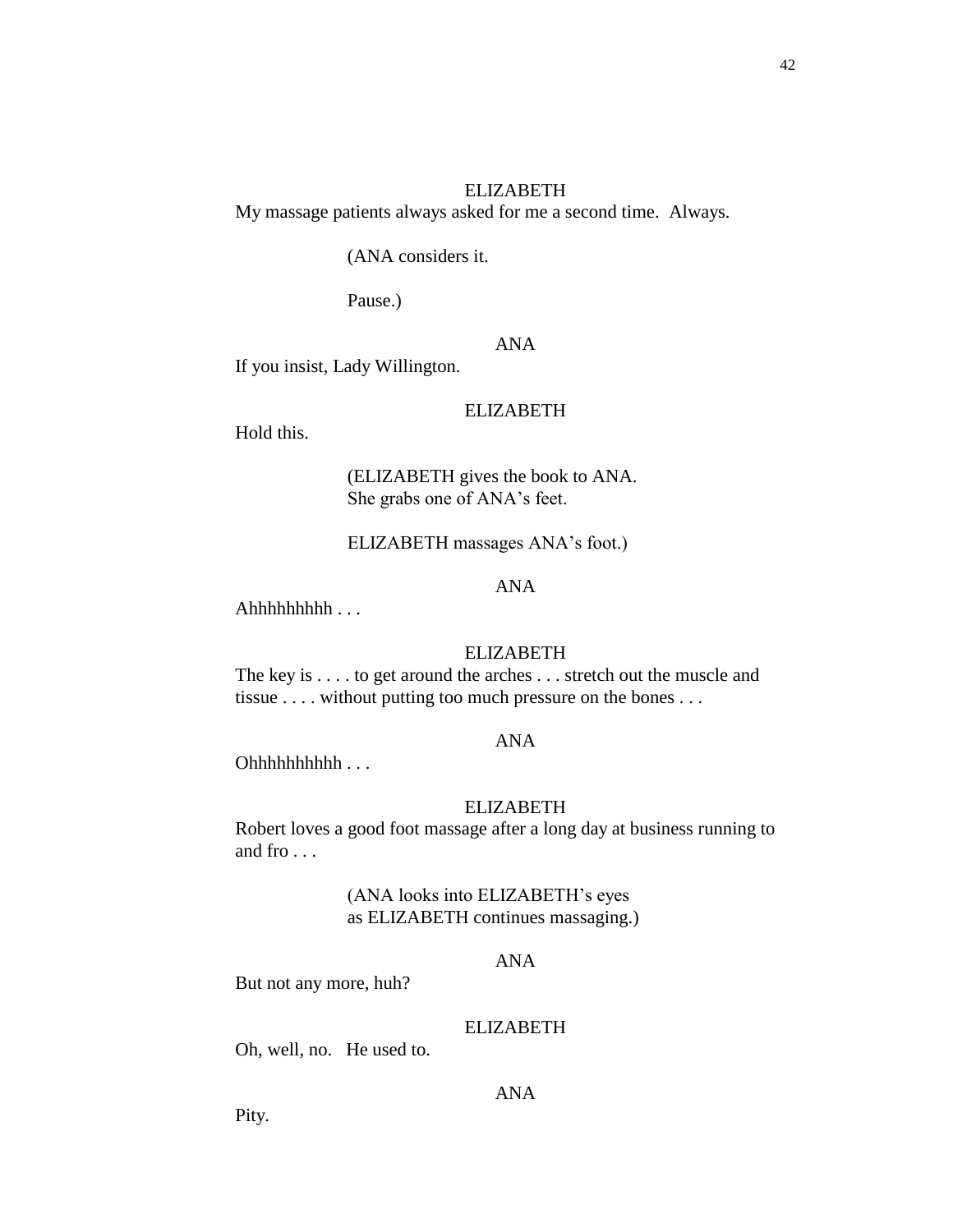Sometimes I wish I had become a nurse . . . I enjoyed working with people . . . helping them recover from their aches and pains . . . but I'm a lady now. And a mother ...

### ANA

Ah, motherhood, yes. Don't I know it . . .

#### ELIZABETH

Tell me . . . will I ever stop worrying about my children?

(ANA looks at her.)

#### ANA

A mother's life is a heartbreak, missus.

# ELIZABETH

I suppose they never stop being your babies.

# ANA

That's the best and worst part of it.

#### (ANA switches feet.)

Try the other one now.

(ELIZABETH massages the other foot.)

Mmmmmmmmmmm . . .

#### DYLAN

When you're done with her, how 'bout you give it a go with my feet?

### (ELIZABETH stares intently at ANA.)

#### ELIZABETH

Another thing it says in that book— though I'm sure it's just based on wives' tales— is that the people one would meet in this forest are quite strange . . .

# ANA

Strange, oh yes . . .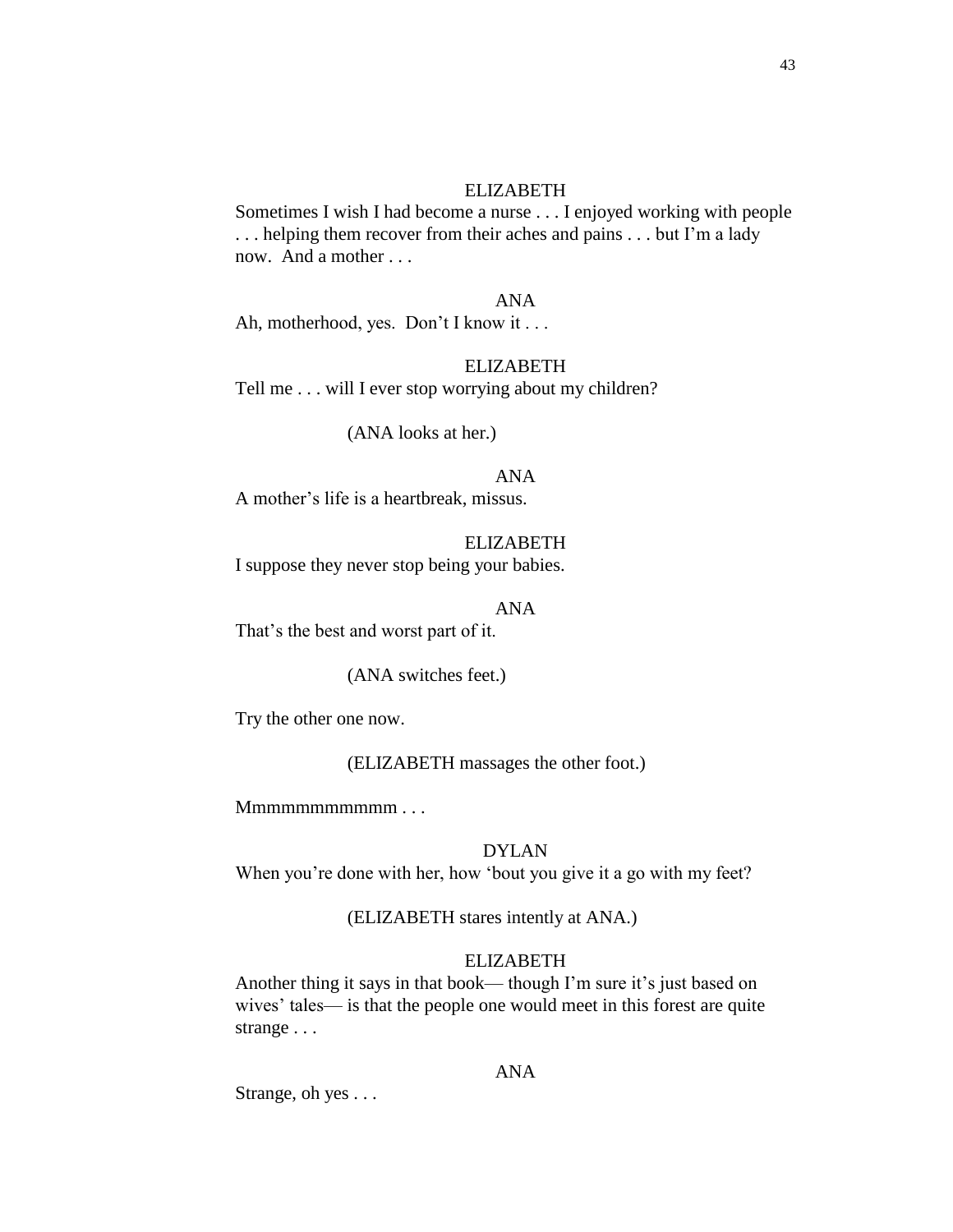Wanderers who can never rest, hunters in search of what they cannot find, criminals escaping other men or themselves . . .

#### ANA

You meet all kinds . . .

#### ELIZABETH

Romantic tales of lovers— love won and love lost . . .

# ANA

If you go in for that sort of thing—

### ELIZABETH

That book even has trolls . . . and witches . . . if you go in for that sort of thing . . .

# ANA

I don't believe in them myself—

### ELIZABETH

You don't?

(ANA stops enjoying the foot massage and looks directly at ELIZABETH.)

### ANA

No. I don't.

#### ELIZABETH

You've never heard of a peculiar sort of people . . . with ways . . . to understand questions . . . to see various things in a human heart . . .

# (ANA yanks her feet away from ELIZABETH.)

# ANA

I don't get out much!

#### ELIZABETH

I just thought it would be so fascinating— exciting— to talk to one of these funny people . . . I have my own questions . . . personal . . . the book says—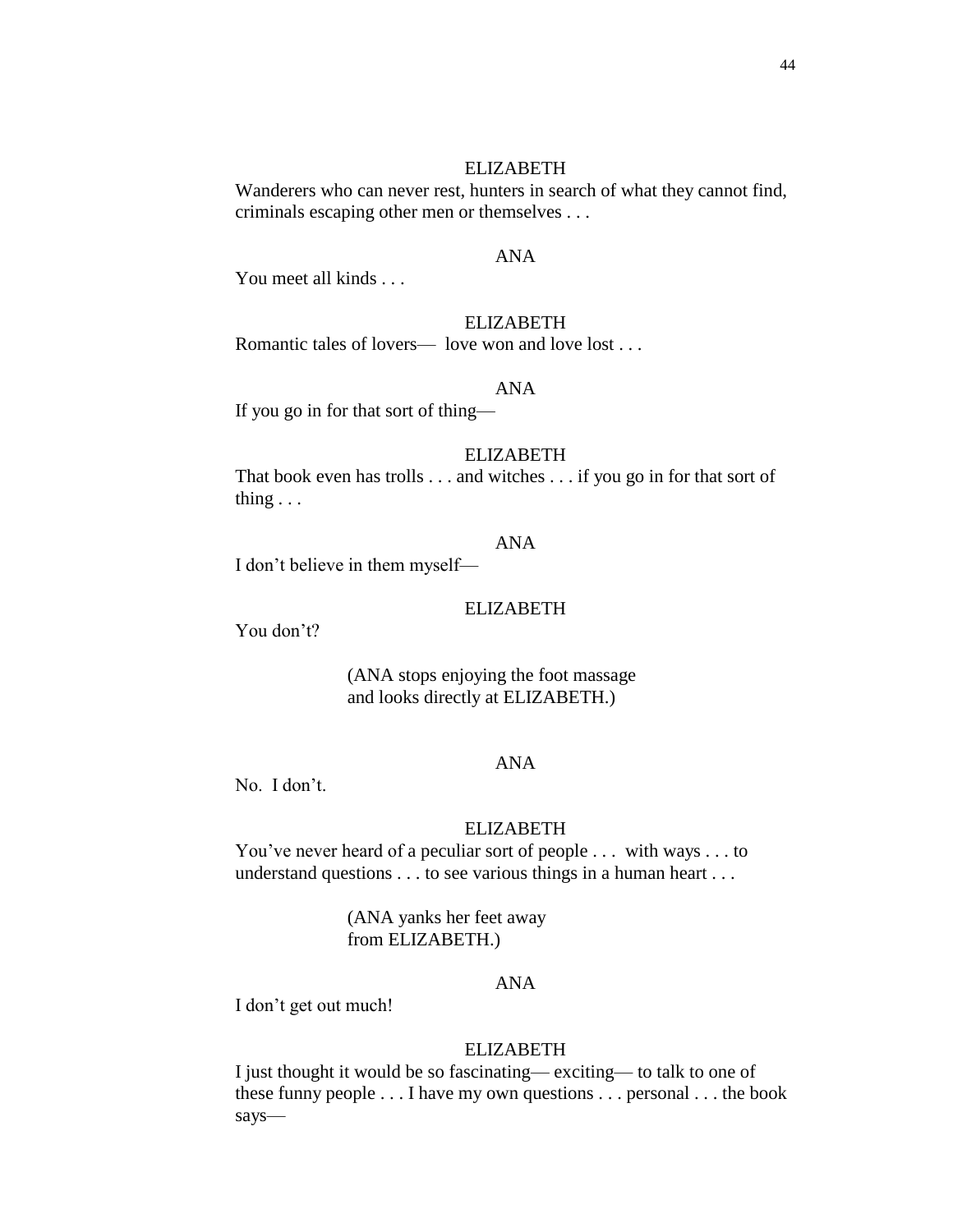# ANA

| This book's a lie!                                                             |  |  |  |
|--------------------------------------------------------------------------------|--|--|--|
| (ANA stands. She goes to the fireplace)<br>and tosses the book into the fire.) |  |  |  |
| Go home!                                                                       |  |  |  |
| (ELIZABETH jumps up.)                                                          |  |  |  |
| <b>DYLAN</b><br>Mother!                                                        |  |  |  |
| <b>ELIZABETH</b><br>Please-                                                    |  |  |  |
| <b>DYLAN</b><br>She's a guest!                                                 |  |  |  |
| <b>ANA</b><br>She's a sneak!                                                   |  |  |  |
| <b>DYLAN</b><br>Give her back her book!                                        |  |  |  |
| <b>ANA</b><br>A pasty-faced sneak!                                             |  |  |  |
| <b>DYLAN</b><br>The book, Mother! Mother!                                      |  |  |  |
| (ANA slowly reaches her hand<br>into the fire.                                 |  |  |  |
| She reaches around until she finds<br>the book, then pulls it out.             |  |  |  |
| She holds the burning book which is charred<br>and clearly on fire.            |  |  |  |

ANA slowly blows out the flames.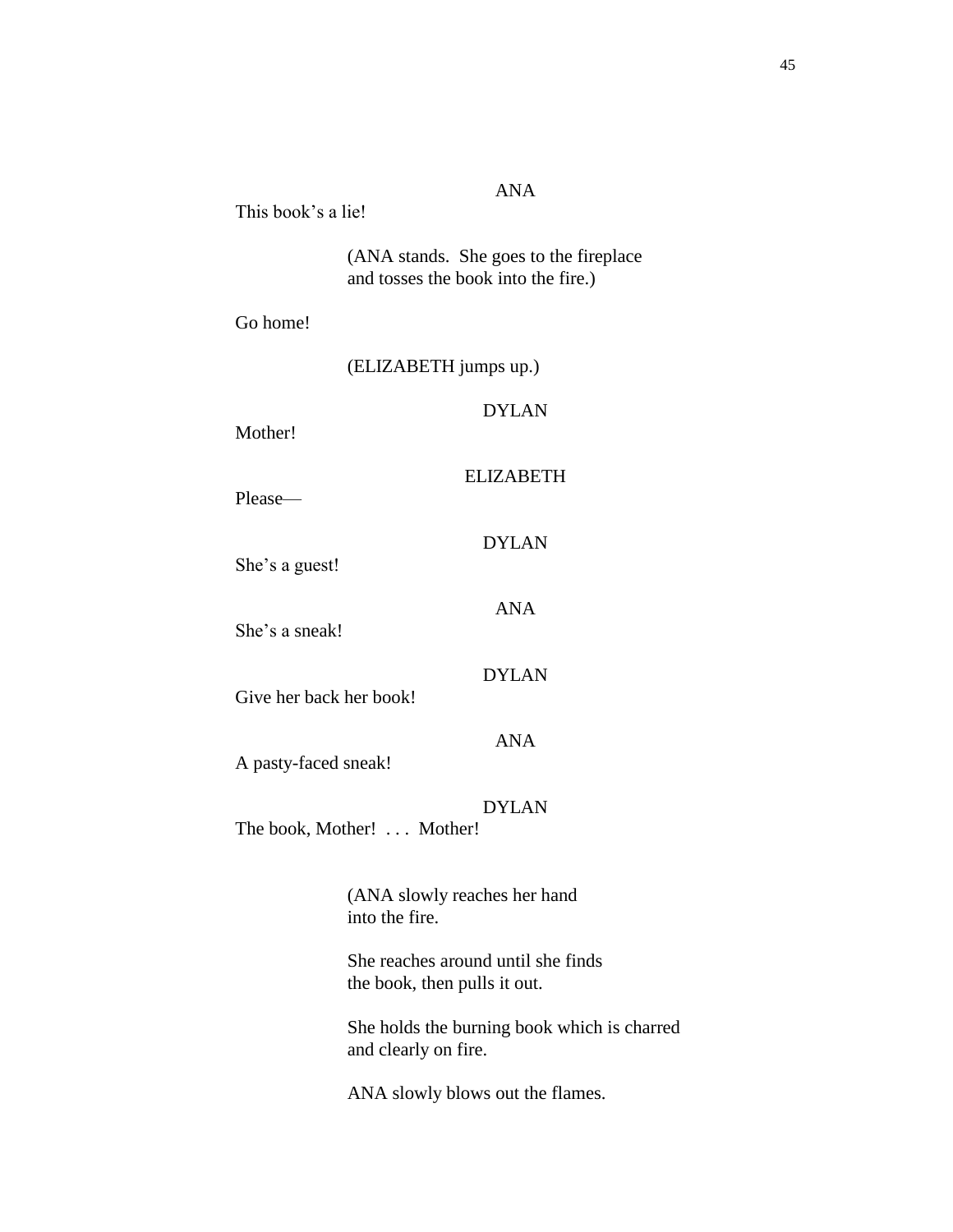She holds out the book to ELIZABETH.

ELIZABETH steps back away from ANA, afraid.)

ANA It's still readable, I suppose. Mostly.

ELIZABETH You . . . you had your hand in the fire . . . way in the fire . . .

# ANA

Did I now?

# ELIZABETH

But . . . didn't it burn you?

# ANA

Your book, missus? Your book?

#### ELIZABETH

Keep it . . .

(ELIZABETH runs out and slams the door behind her.

DYLAN opens the door and calls after her.)

### DYLAN

Please come back again!

(ANA blows on her hand.)

# ANA

Dylan, come back here!

(She rubs her hand.)

It hurts. My hand . . .

(DYLAN stares outside.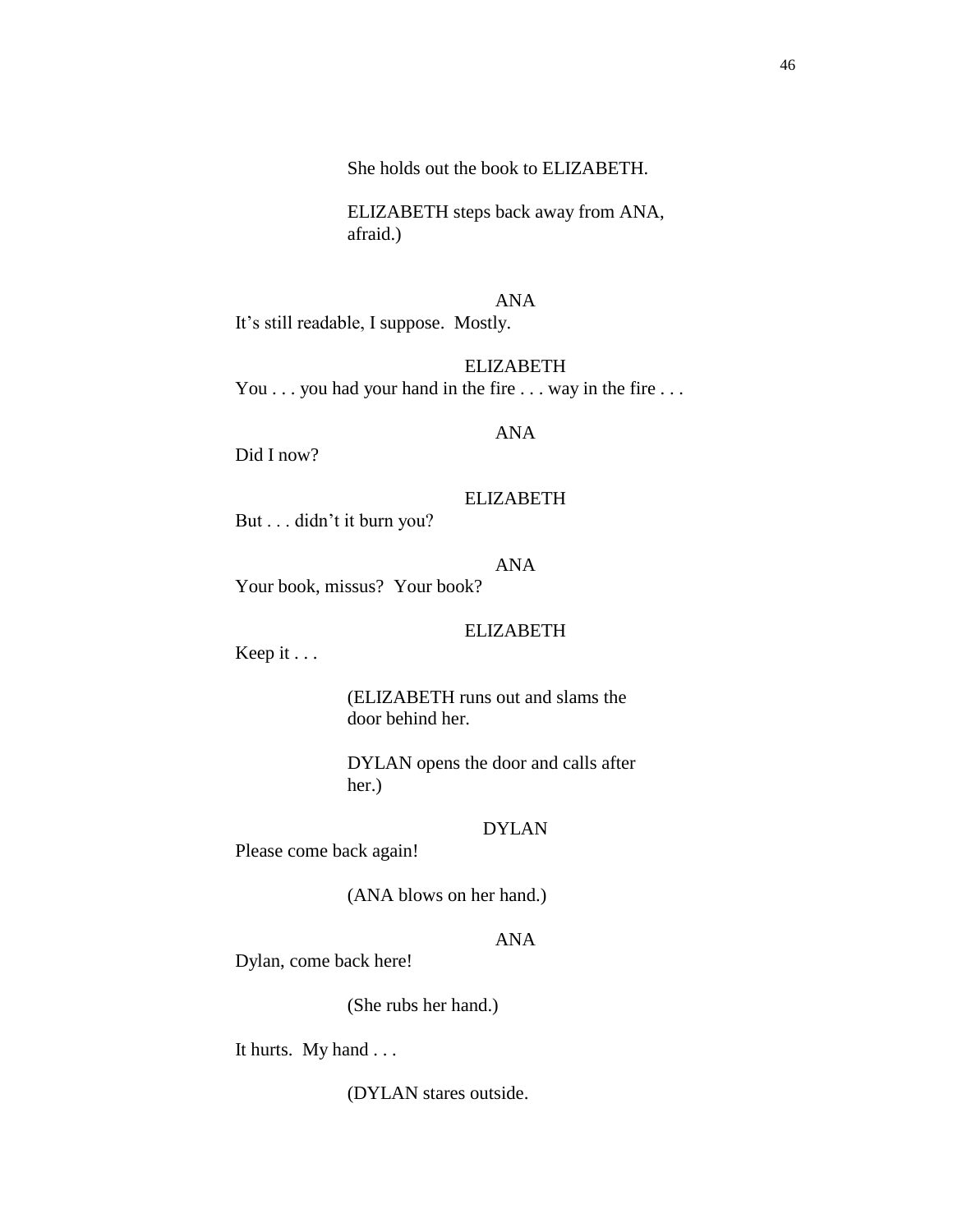ANA stares at her hand and continues to rub it.)

Why is it hurting?

# **FADEOUT**

# **END OF SCENE**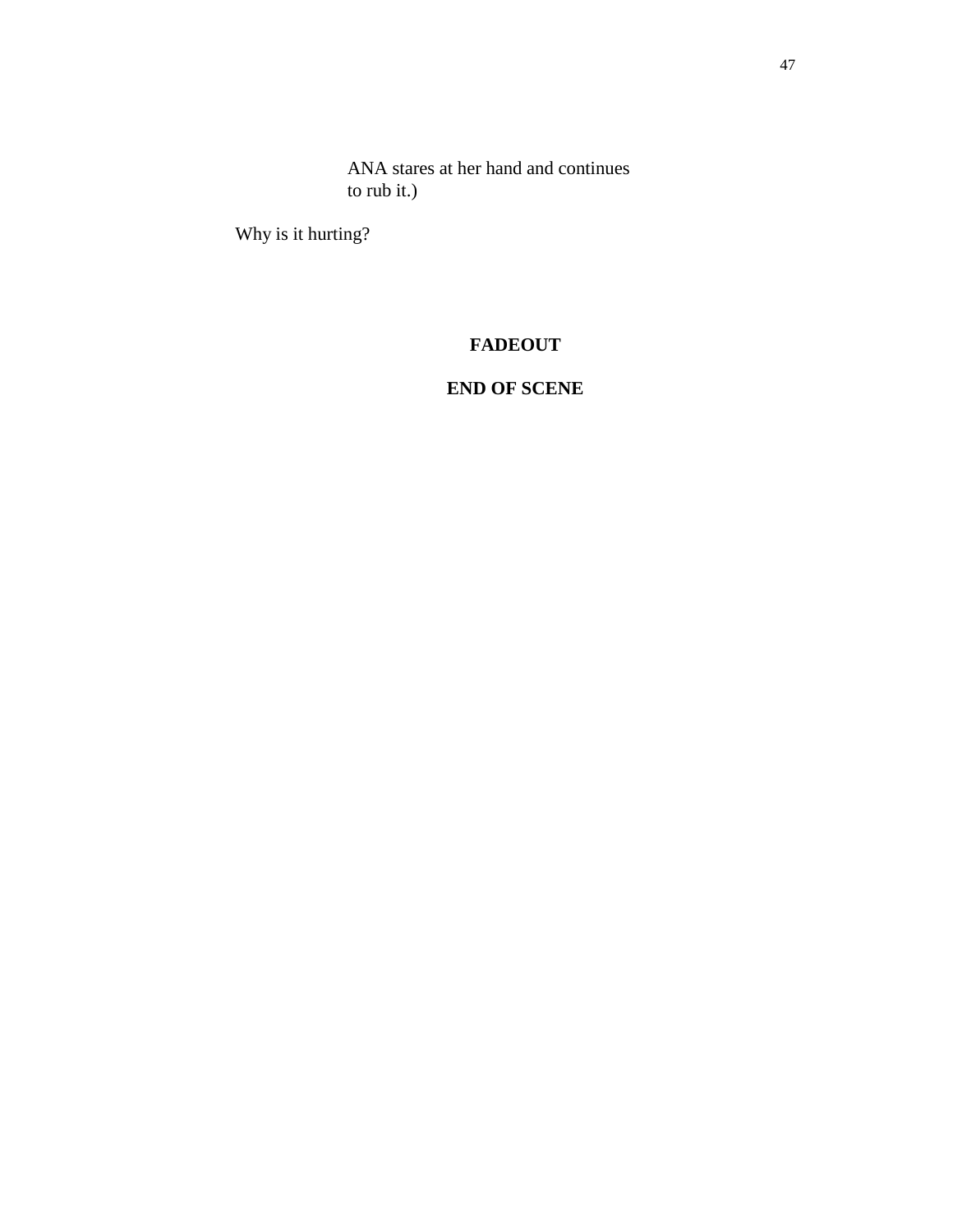# **SCENE THREE**

| <b>SETTING:</b> | The same. Another week later. Afternoon.                       |  |
|-----------------|----------------------------------------------------------------|--|
| AT RISE:        | DYLAN is alone at his desk. He is reading the<br>charred book. |  |
|                 | AFTER several beats, the door opens behind him.                |  |

# DYLAN

Mother?

(ELIZABETH enters.)

ELIZABETH

Hello?

# DYLAN

Oh!

(ELIZABETH comes into the room and stands shivering.)

You didn't knock—

ELIZABETH

She's gone?

# DYLAN

(Beams) But . . . good to see you again! Elizabeth.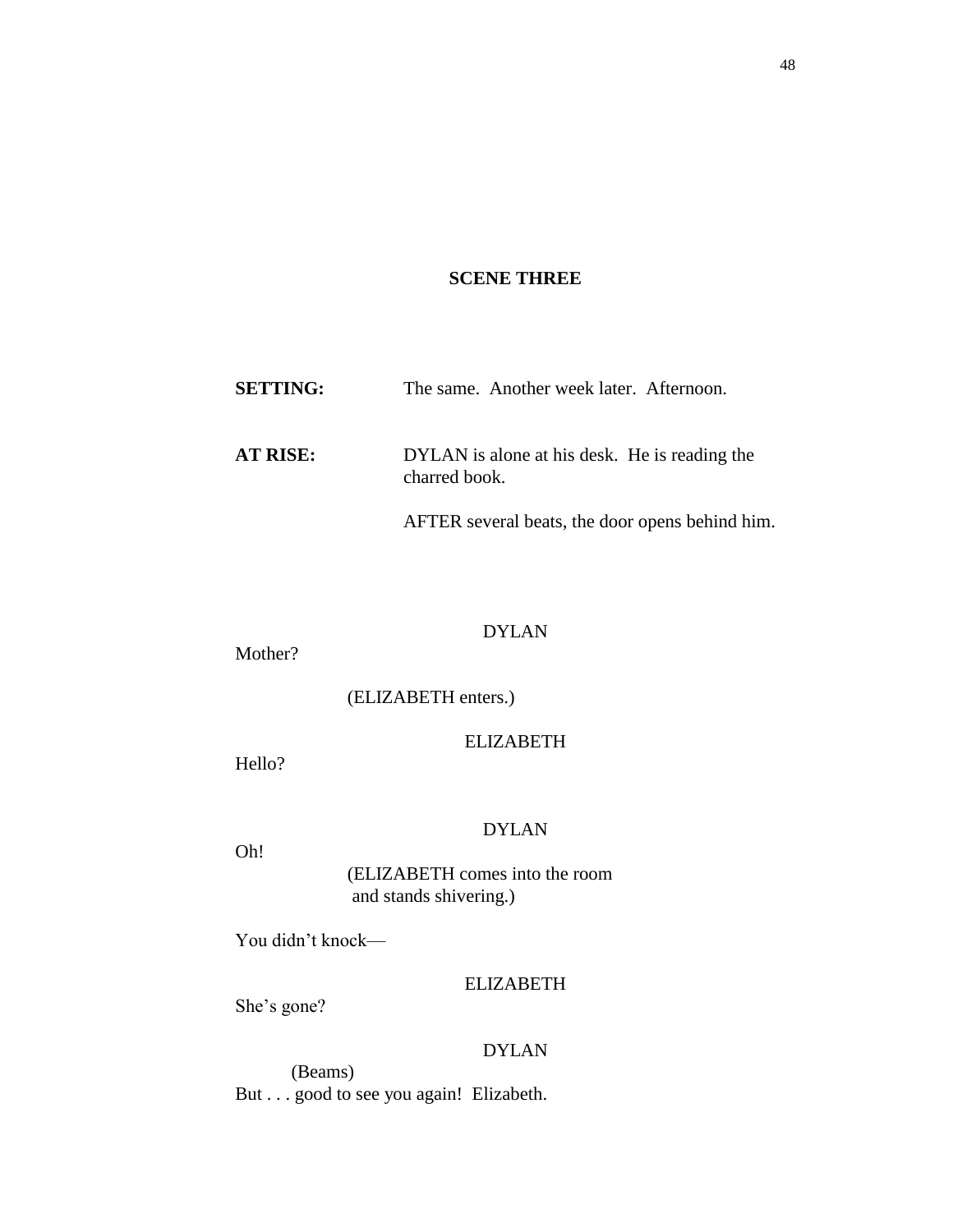Gone for a while?

(DYLAN shuts the door.)

DYLAN

Are you all right?

ELIZABETH

Yes—

# DYLAN

You look so cold—

# ELIZABETH

I waited till she left—

DYLAN Come over by the fireplace. Elizabeth.

> (DYLAN pulls a chair over by the hearth.)

Sit down.

(ELIZABETH sits.)

## ELIZABETH

Thank you.

# DYLAN

Warm up a bit.

# ELIZABETH

I've— I've been waiting behind the trees for so long . . . it's sunny . . . but in the shade . . .

# DYLAN

Let me get you some hot tea.

(DYLAN goes to the tea kettle.)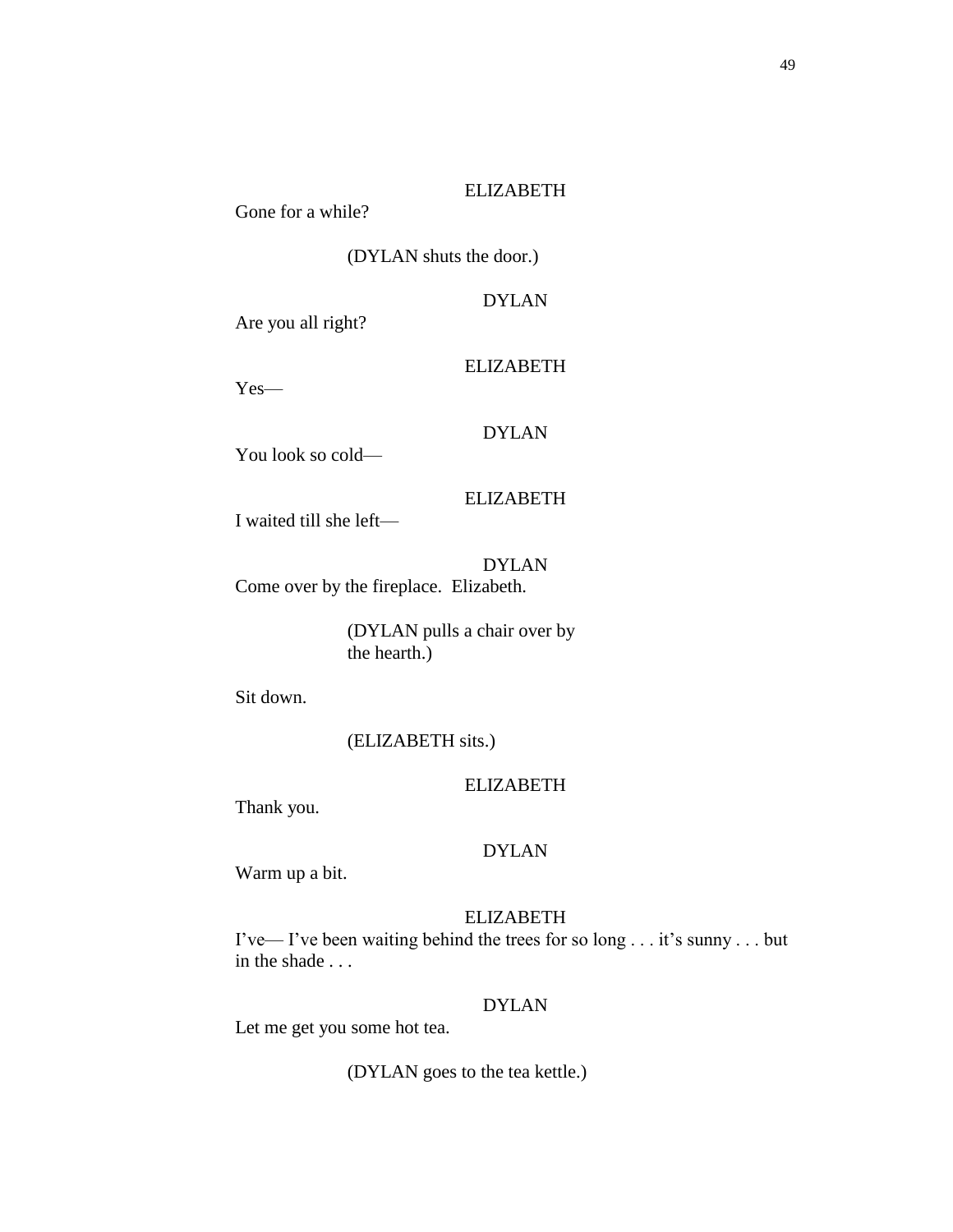Doesn't she usually go to town in the morning?

# DYLAN

Mother is under the weather today.

# ELIZABETH

Oh.

### DYLAN

She slept in some, she did. But she can't go without a little walk. Usually to town.

# ELIZABETH

And you?

## DYLAN

Oh, I don't go to the village much . . . at all really . . . the walking is fine— I hike myself a bit— but the village . . . too crowded for me . . .

# ELIZABETH

So I saw her leave? For a while?

### DYLAN

Oh, yes.

(DYLAN offers her a cup of tea.)

#### DYLAN

Here you go, missus. Hot tea.

#### ELIZABETH

Thank you so much.

(DYLAN watches her drink.

Silence.)

# DYLAN

How have you been? Your family?

(ELIZABETH looks up at him and smiles.)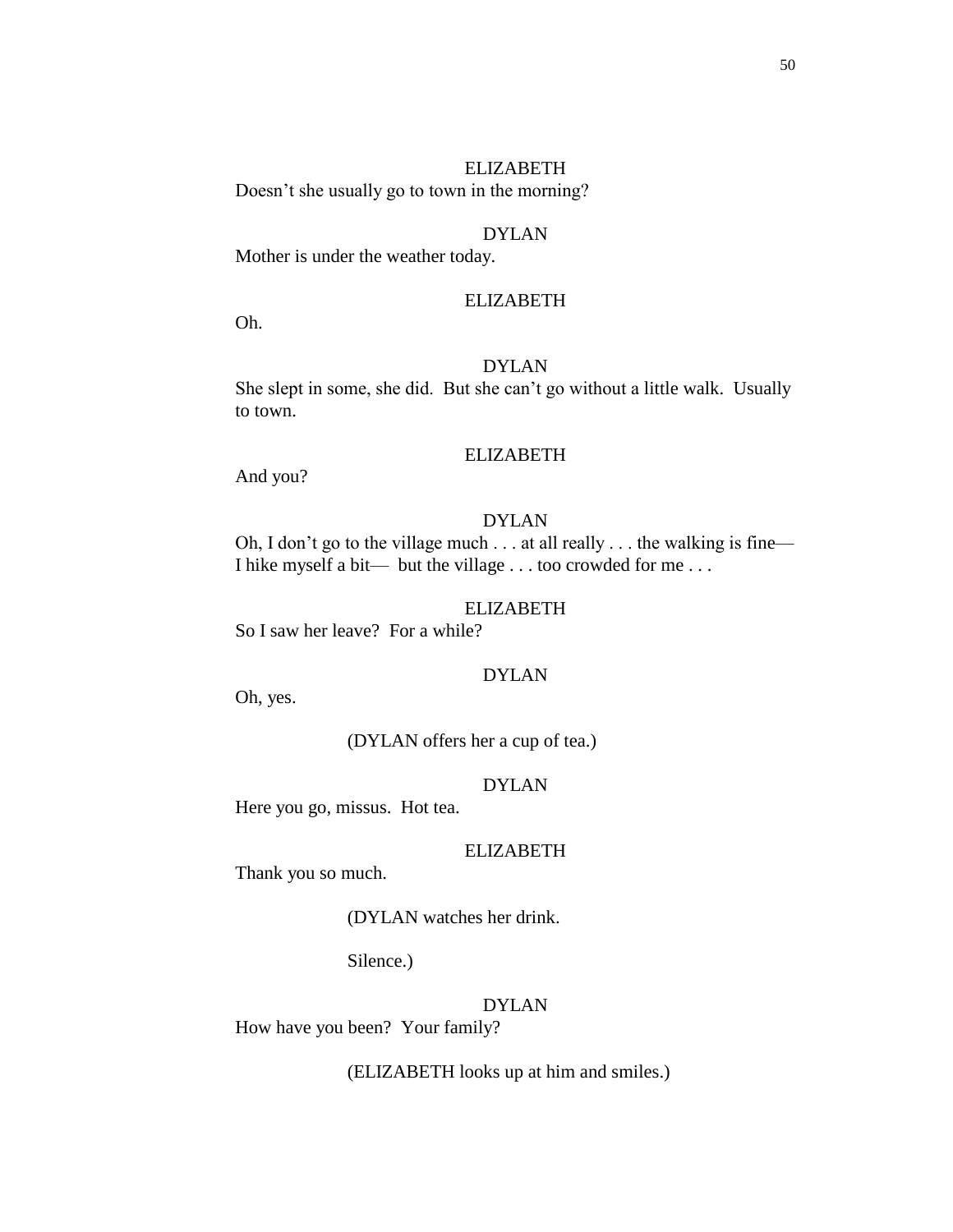Well . . . my children called me last night. On the telephone from their boarding school. So wonderful to hear their voices again.

### DYLAN

Certainly.

#### ELIZABETH

It's been weeks now. Their spirits are up. Grades are good. All three. Though Suzanna struggles a bit with her spelling apparently. And Robby, I think, would prefer a childhood without arithmetic. But they're doing . . . well. The trio are well. Quite a relief.

> (DYLAN turns slightly and tries not to look at her directly.)

### DYLAN

Excellent.

#### ELIZABETH

Yes. Robert will be pleased to hear it.

#### DYLAN

And how is he?

#### ELIZABETH

Well, as well. I guess. He's busy, you know.

#### DYLAN

Yes, busy.

#### ELIZABETH

He's a good, likeable man . . . we're each of us secure . . . that's saying an awful lot these days . . . he does love our children . . . and they so adore him . . .

#### DYLAN

I hear that's important.

#### ELIZABETH

They're writing him letters, even little Robby—

### DYLAN

Good for them—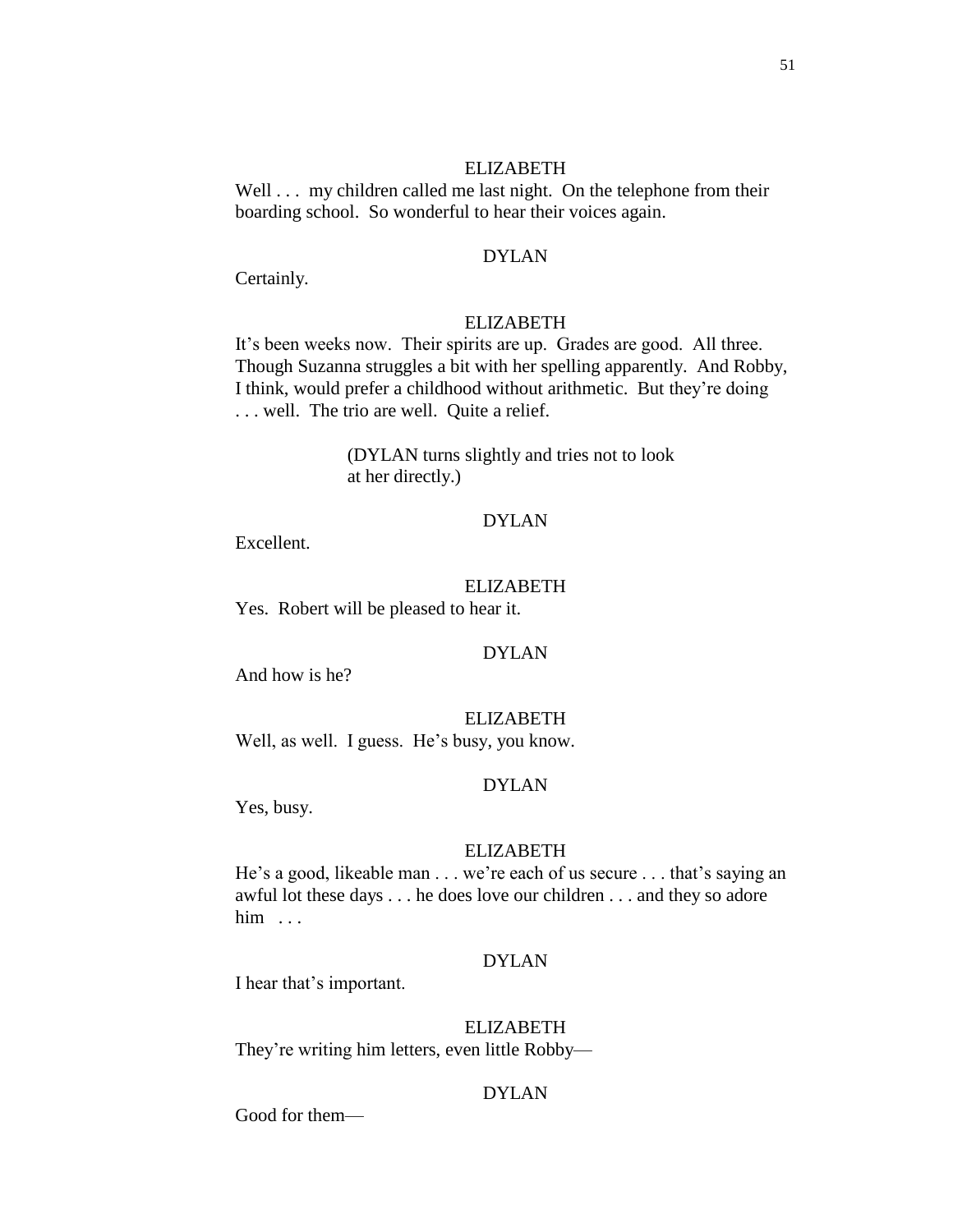They're growing up so quickly. My oldest, Rebecca, has a boy she's rather fond of. She confided in me on the telephone. Two years older than she is. Her first puppy love. I'm surprised she told me. She's a bit scared, I think. I so wanted to hug her . . . I just wish . . .

#### DYLAN

 $Yes \dots$ 

#### ELIZABETH

I'll see her at Christmas.

# DYLAN

Ah . . . good for you.

#### ELIZABETH

So . . . how are you and your mother?

# DYLAN

Oh, the same.

ELIZABETH Well . . . I wanted a chance to chat with you.

#### DYLAN

I'm not sure when she'll be back.

#### ELIZABETH

Alone.

#### DYLAN

Oh—

## ELIZABETH

(Standing) Nothing improper.

# DYLAN

Of course not—

# ELIZABETH

Or too private, I hope—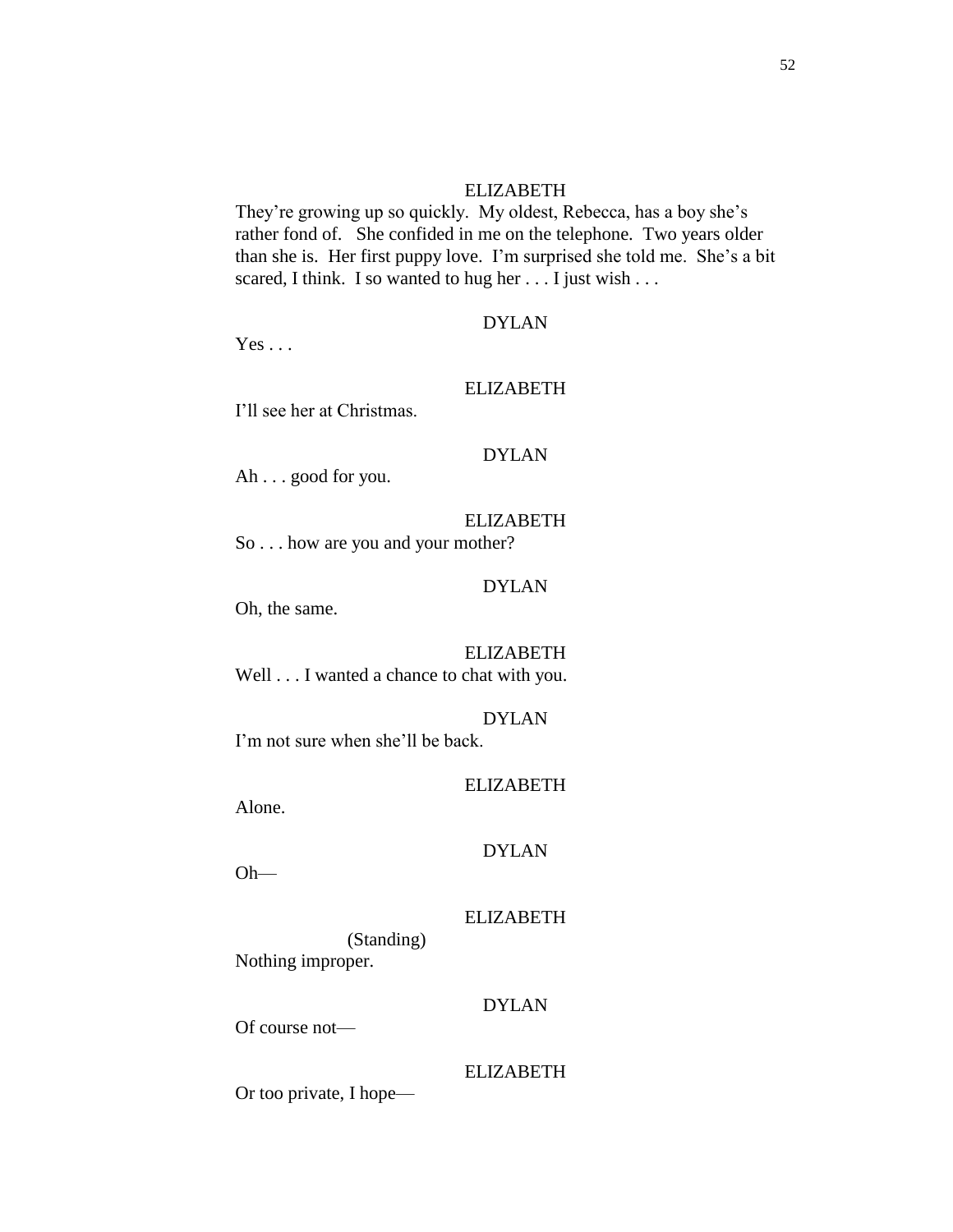Oh, no. I haven't any secrets . . .

### ELIZABETH

Your name is Dylan?

# DYLAN

Yes. It is.

#### ELIZABETH

Well, Dylan, as you know, I've found myself strolling through these woods. To organize my thoughts. The scent of the trees, the wind there's a refreshing comfort here. An attraction, if you will.

#### DYLAN

Attraction?

# ELIZABETH Spiritual, if you go in for that sort of thing.

# DYLAN

Spiritual, yes—

#### ELIZABETH

Do you believe in the soul, Dylan?

# DYLAN

The soul?

### ELIZABETH

I do. To some degree.

(He turns fully away.)

# DYLAN

I'm not sure. I don't really know.

### ELIZABETH

I suspect that you do.

# DYLAN

Perhaps I do. To some degree.

(She stares at him while he looks away.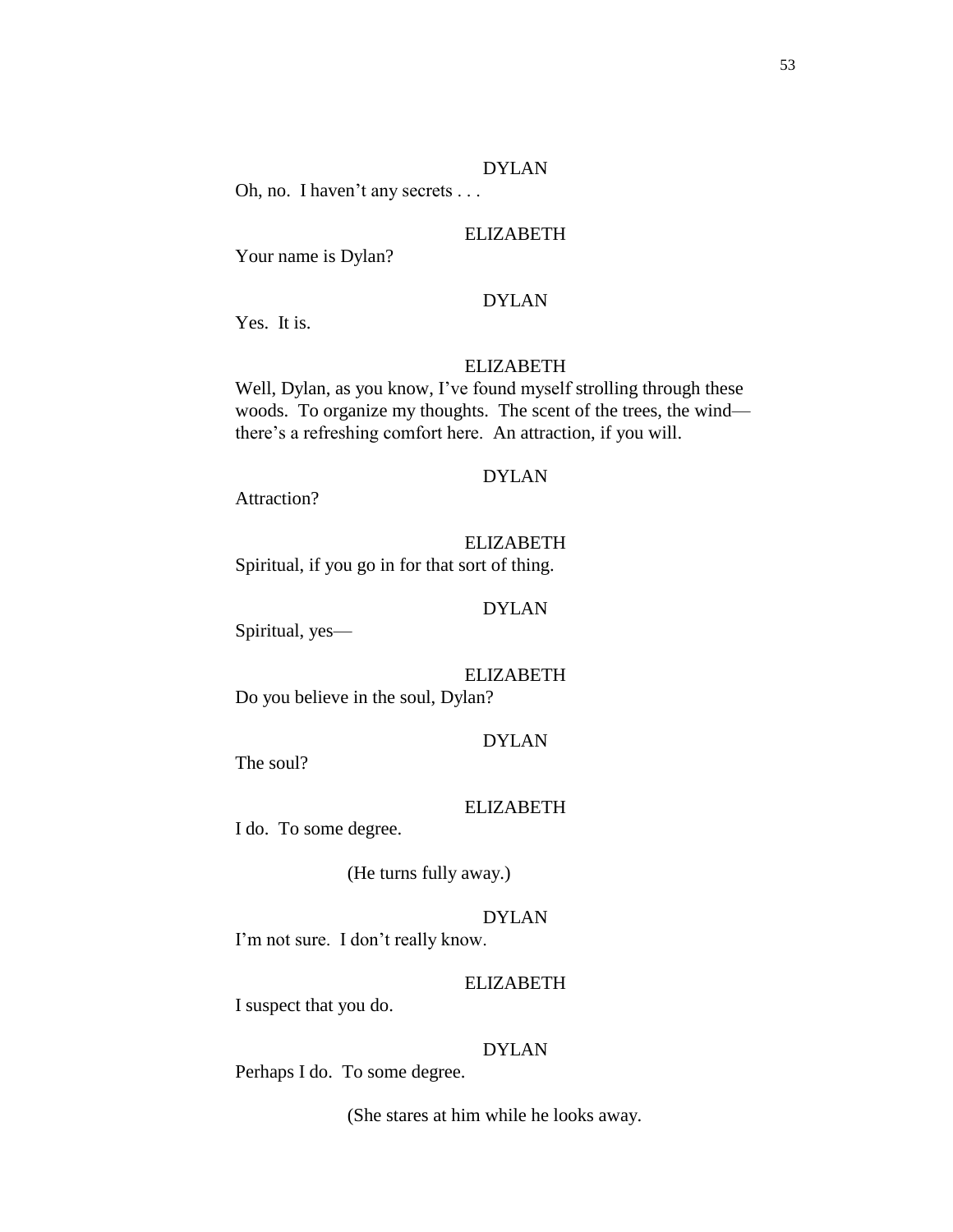# Silence.)

# ELIZABETH

I was chatting the last few days with several of the friendly villagers. A few of the old timers said they were whispered stories when they were young.

| What kind of stories?                     | <b>DYLAN</b>     |
|-------------------------------------------|------------------|
| Tales of the forest.                      | ELIZABETH        |
| This forest?                              | <b>DYLAN</b>     |
|                                           | <b>ELIZABETH</b> |
| Yes.                                      | <b>DYLAN</b>     |
| Anything interesting?                     |                  |
| Some fascinating folklore.                | <b>ELIZABETH</b> |
| The old folklore is not peculiar just to- | <b>DYLAN</b>     |
|                                           | ELIZABETH        |

True. They're the legends of many forests, I suppose.

# DYLAN

English. Welsh. Scottish.

# ELIZABETH

Some of these stories blend together, from what I've read. Memories of memories . . .

# DYLAN

Yes—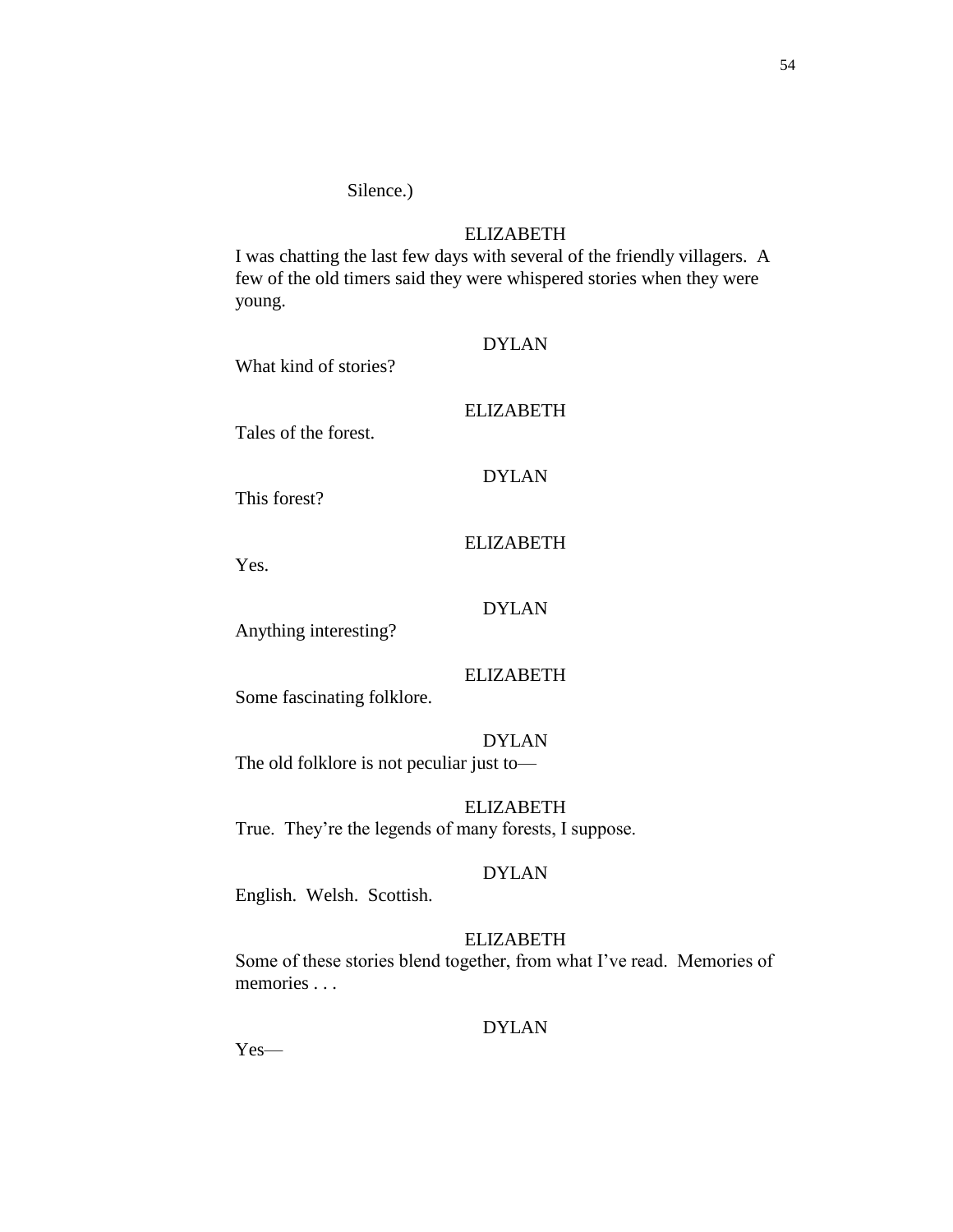And of all the thousands of tales that have been told, and retold, from thousands of mouths, for thousand years or more . . . it's funny to wonder why some survive and live on and some die out. Is it because the surviving tales are true? Or is it because we so want them to be true?

# DYLAN

I couldn't answer that.

(Silence.)

# ELIZABETH

I think you have a kind and gentle spirit, Dylan. You do. That's a wonderful thing. A rare thing ...

# DYLAN

Thank you . . .

### ELIZABETH

Can you look into my soul, Dylan? Can you look into the truth of me?

(Silence.)

Is that something that still happens? That you . . .

(Silence.)

The old villagers say there were inhabitants of these woods. Forest people. For centuries travelers in need would meet these strangers along their journey. You could ask these forest people questions . . . and if they looked straight . . . deep into your eyes . . . they could tell you certain truths. Any truths . . . with certainty . . .

#### DYLAN

I really don't know many truths—

#### ELIZABETH

They could know all about what's on your mind. Or answer questions for you. Past, present or future . . .

## DYLAN

 $I \ldots I$  don't think I can  $\ldots$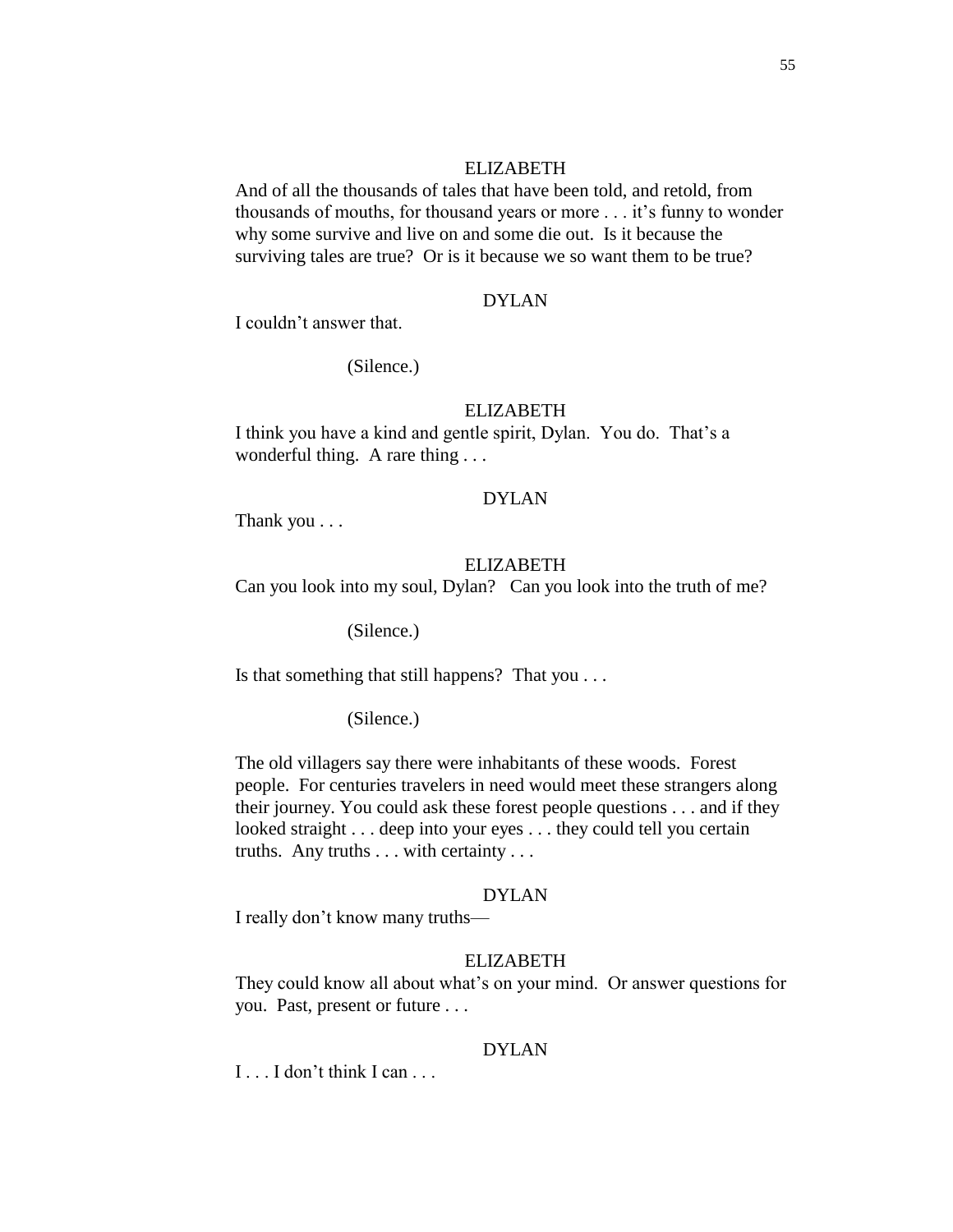Can you answer questions for me?

# DYLAN

I can't even answer questions for me.

(She steps toward him.)

ELIZABETH Let's just try it. Just for fun? O.K.?

# DYLAN

I-- I don't know . . .

#### ELIZABETH

Please.

# DYLAN

I can't—

# ELIZABETH

Oh, come on. I'll give you an easy one!

(She holds her hands behind her back.)

How many fingers am I holding up? Huh? Just try, Dylan. Please?

## DYLAN

Well . . .

#### ELIZABETH

(Laughs) You can do it . . . Dylan . . .

(He looks at her with hesitation.)

# DYLAN

Two of them . . .

# ELIZABETH

No—

(She brings her hands forward.)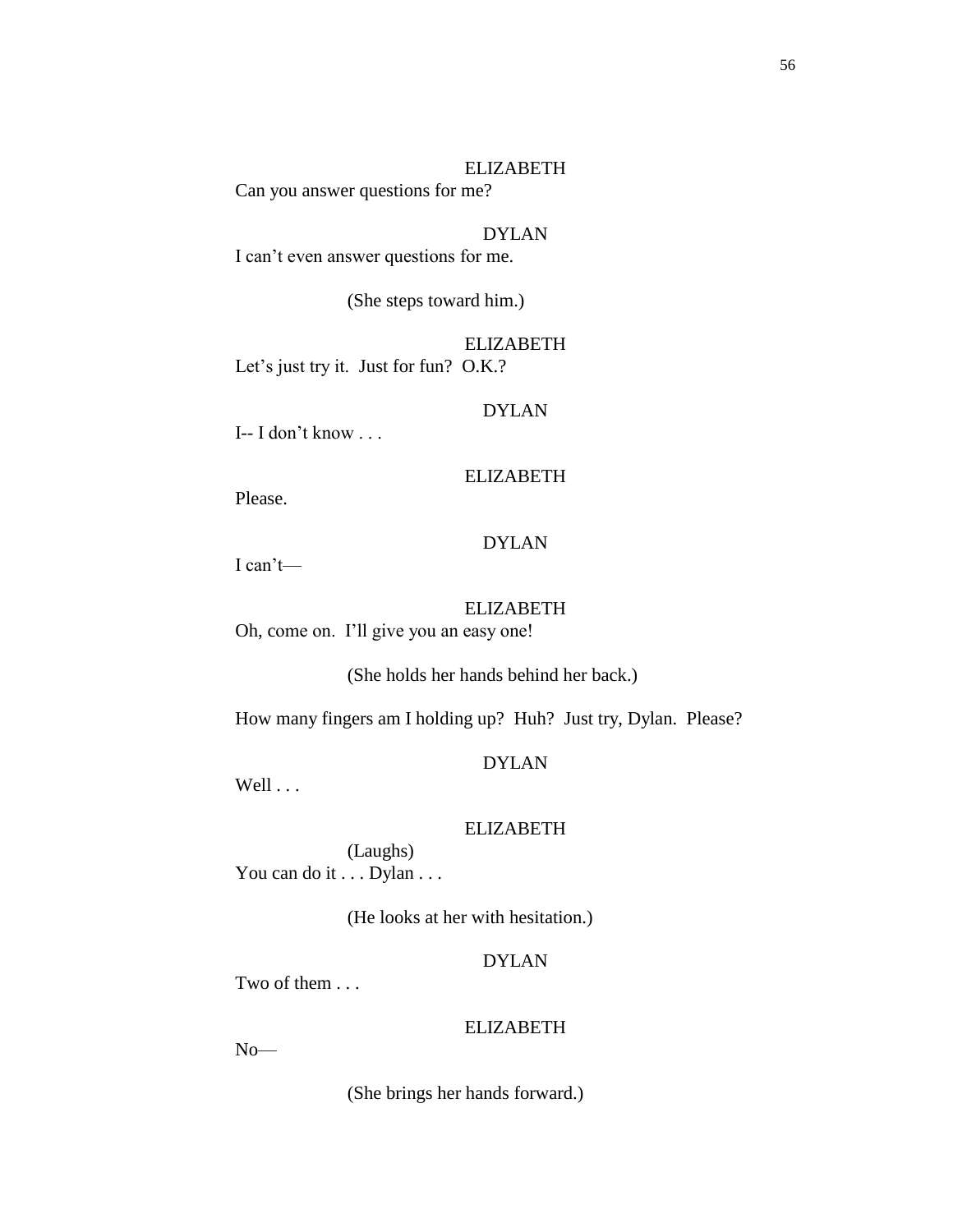. . . on each hand . . .

### ELIZABETH

Well— yes! (Laughs) Oh, no. You cheated. You cheated, Dylan!

(DYLAN laughs.)

# DYLAN

I-- I did not!

### ELIZABETH

You saw me—

DYLAN Yes, at the end-- but I knew it first. It was two on each for a total of four!

# ELIZABETH

(Smiles) All right, all right . . . cheater.

# DYLAN

I didn't!

## ELIZABETH

(Laughs)

Cheater!

### DYLAN

(Laughs) Oh, no! I'm an honest lad, I am!

# ELIZABETH

All right then. Let's try another one!

# DYLAN

Fine!

#### ELIZABETH

I'm thinking of a number between one and ten— no, too easy— between one and one hundred.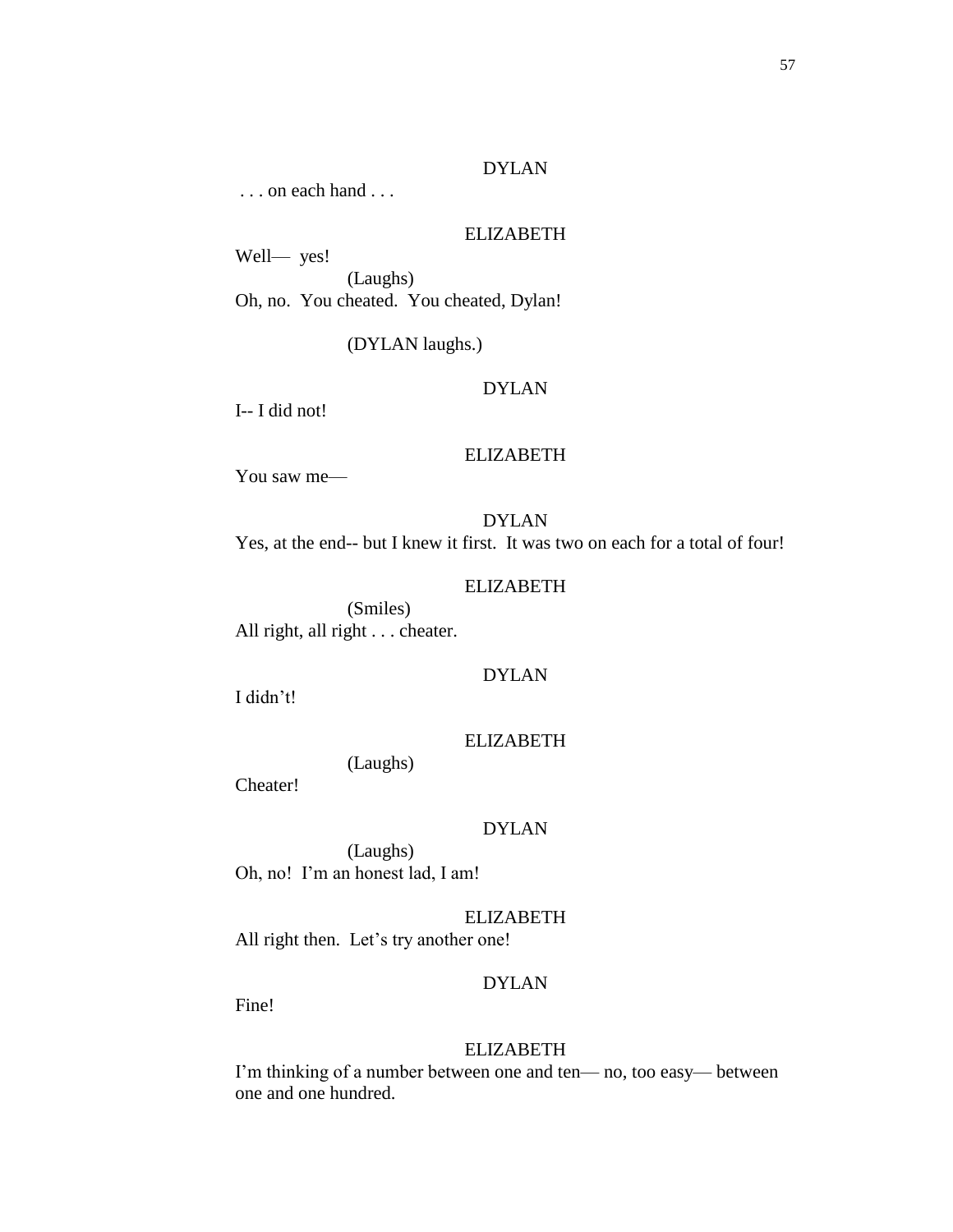(Laughs) Making it difficult are you?

# ELIZABETH

Yes. Between one and one hundred. O.K. Tell me what number I'm thinking of.

(She stares at him and smiles.

He looks deep into her eyes and smiles back..

They are very close.)

# DYLAN

All right. Thirty . . . Thirty—

# ELIZABETH

Oh, I am so disappointed, Dylan . . .

# DYLAN

You're the cheater! You just changed it! It was thirty seven— now it's seventy-four! Seventy-four it is!

#### ELIZABETH

Yes! Yes!

(She grabs DYLAN's hands.

She is about to embrace him, but stops, still holding his hands.

DYLAN stands motionless as they stare at each other.)

Answer me more, Dylan!

# DYLAN

All right . . .

# ELIZABETH

Am I happy?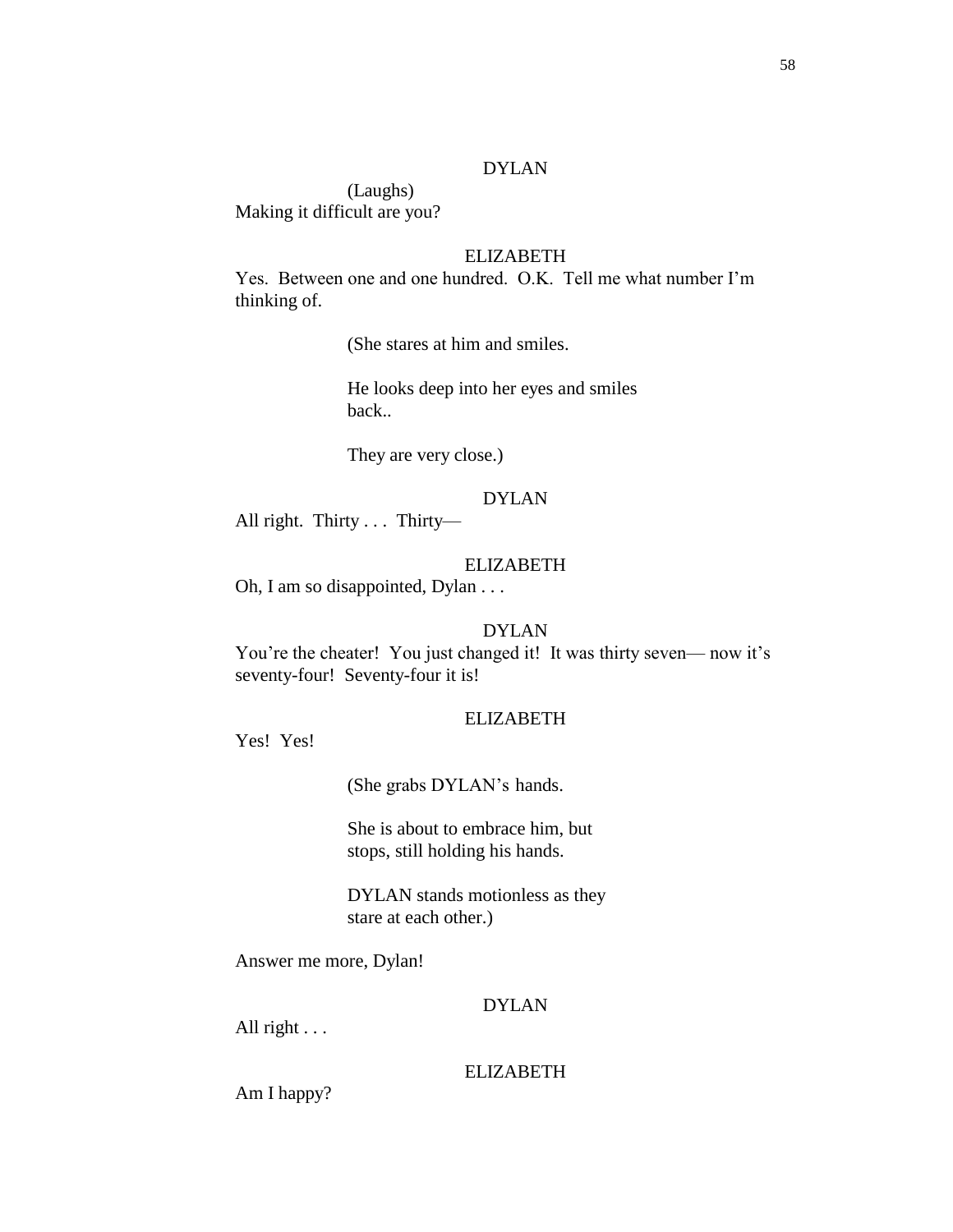DYLAN Happy? I don't understand . . .

#### ELIZABETH

Am I a happy woman? Am I?

# DYLAN

Right now you are—

#### ELIZABETH

I suppose so—

### DYLAN

But it ebbs and flows . . .

# ELIZABETH

Ebbs and flows, yes. I have worries. All the time. Constantly. I don't sleep.

(She grasps his hands very tightly.

He continues looking into her eyes.)

I cry a lot . . . more than I should . . . Robert thinks I'm . . . he says . . . well, I'm not a happy mother, Dylan.

DYLAN

No.

# ELIZABETH

A happy wife?

### DYLAN

No.

# ELIZABETH

But I love my children? Do I?

# DYLAN

Yes, you do.

### ELIZABETH

I love them very much?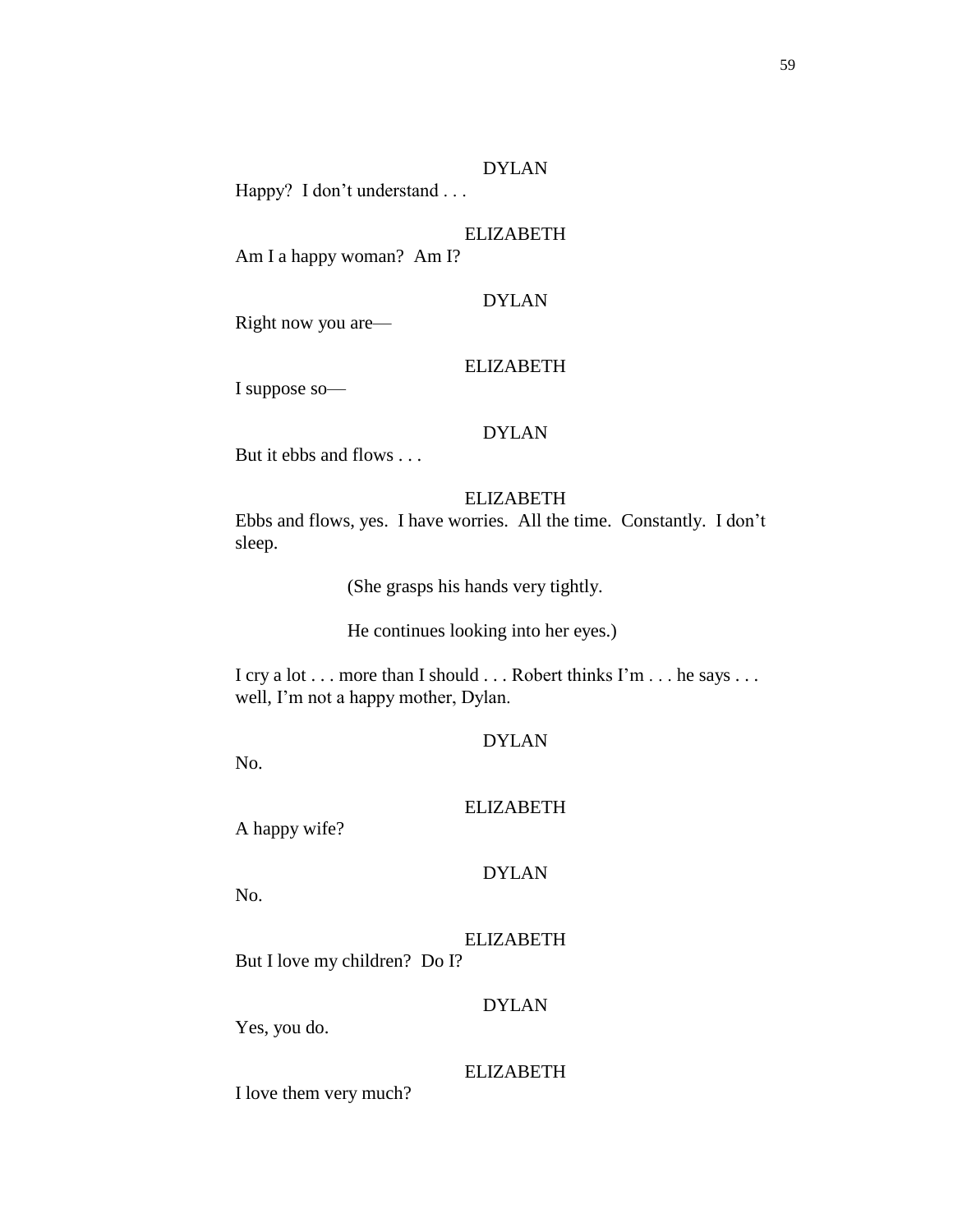Yes.

# ELIZABETH

And my husband?

# DYLAN

Yes. But it ebbs and flows.

ELIZABETH Ebbs and flows. . . does he love me?

(Pause.)

Dylan? Does my husband love me?

# DYLAN

He used to.

# ELIZABETH

 $Oh \ldots$ 

# DYLAN

Not so much anymore . . .

# ELIZABETH

Robert . . .

(She pulls away from him.)

DYLAN I'm sorry. I'm very sorry, Elizabeth.

ELIZABETH I was afraid that was the case. I knew it.

# DYLAN

I shouldn't have told you.

# ELIZABETH

No, no. I asked.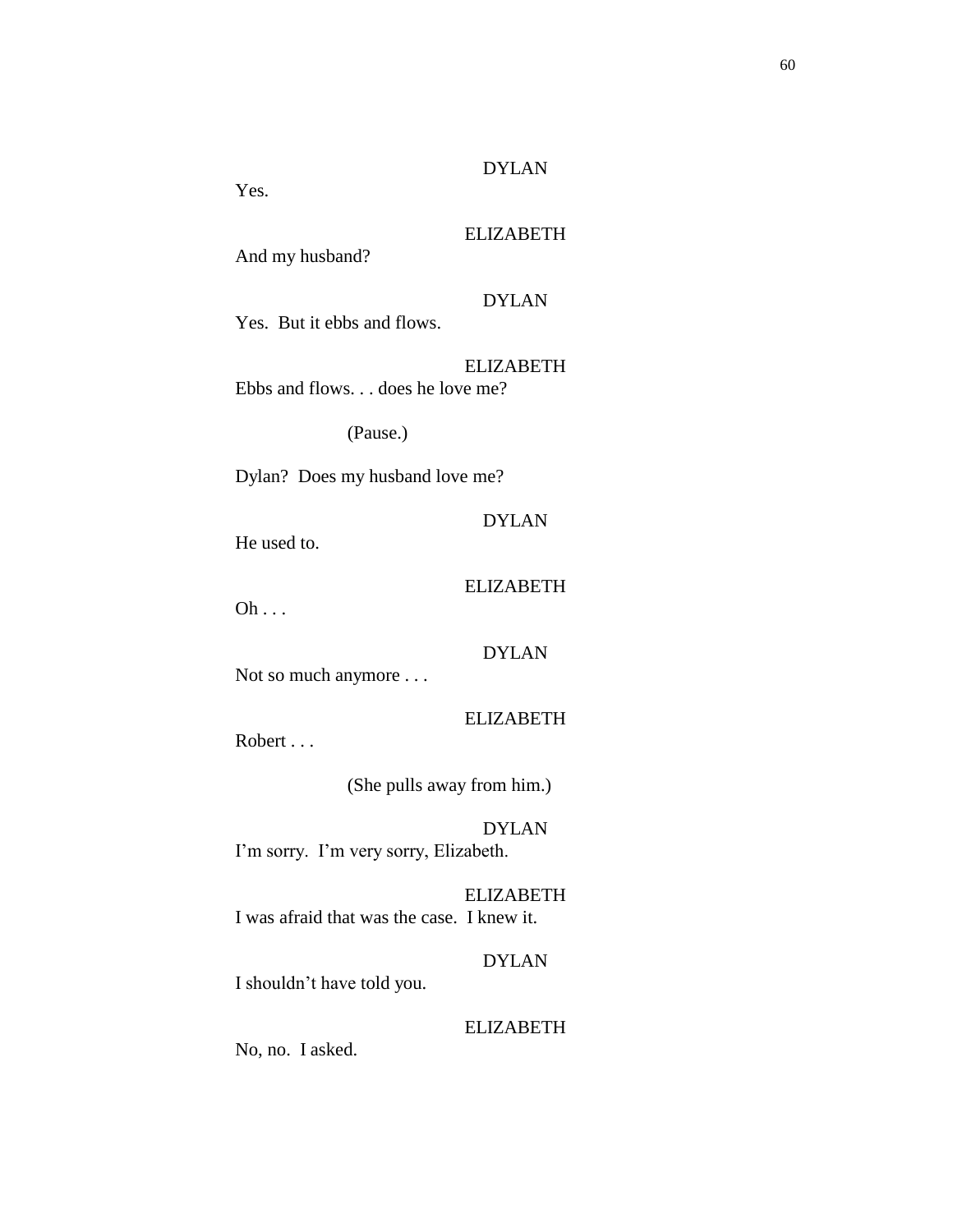DYLAN What do I know anyway? I could be just . . . well, anyway, I'm probably wrong—

# ELIZABETH

Tell me more!

## DYLAN

Oh, no--

# ELIZABETH

I've got so much to ask!

# DYLAN

I shouldn't—

ELIZABETH

Please— I lay wide awake each night— wondering, contemplating—

# DYLAN

This isn't good!

## ELIZABETH

I hear terrible crying in the air outside my window. I fear the worst. I can almost see it. Close enough to be afraid. I can hear the pain . . .

# DYLAN

Don't ask me any more—

# ELIZABETH

No, Dylan! Listen, please! I just want to feel safe again. Like I used to be. In the States . . . Bad things couldn't touch us in Pittsburgh. Not in our house. We were blessed where we lived. As a girl, I never thought I'd be hiding from war. I'm alone. I fear for my children. I can't even be with them. He won't let me-- there's so many things I'd like to know for sure . . .

> (She runs to him and grabs his hands again.)

# DYLAN

Don't!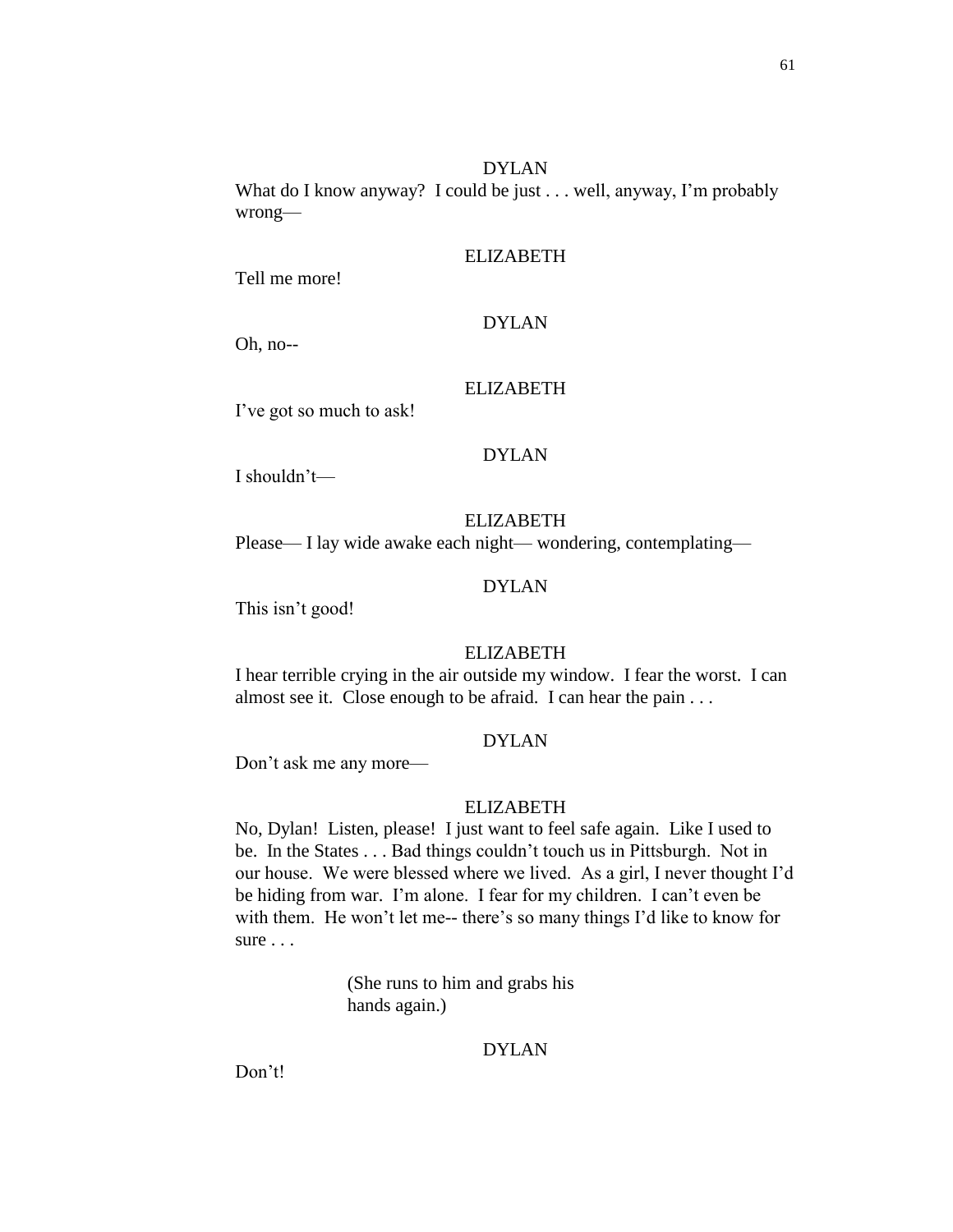# ELIZABETH Will I get back home? To Pittsburgh?

# (DYLAN tries to look away.)

Please tell me!

#### DYLAN

I don't want to—

#### ELIZABETH

Just a few more questions, then I'll go. Will I ever go back to Pittsburgh? Will I? Dylan?

(He looks into her eyes.)

### DYLAN

No. You won't.

# ELIZABETH

To the States? Will I go back?

#### DYLAN

Never.

ELIZABETH

What will happen to me?

## DYLAN

Don't torture yourself, Elizabeth.

### ELIZABETH

What do you see?

DYLAN This hurts me too. It's quite painful when you're the seer, you know.

#### ELIZABETH

What? What is it?

# DYLAN

Stop torturing *me*!

(He pulls away from her and looks away.)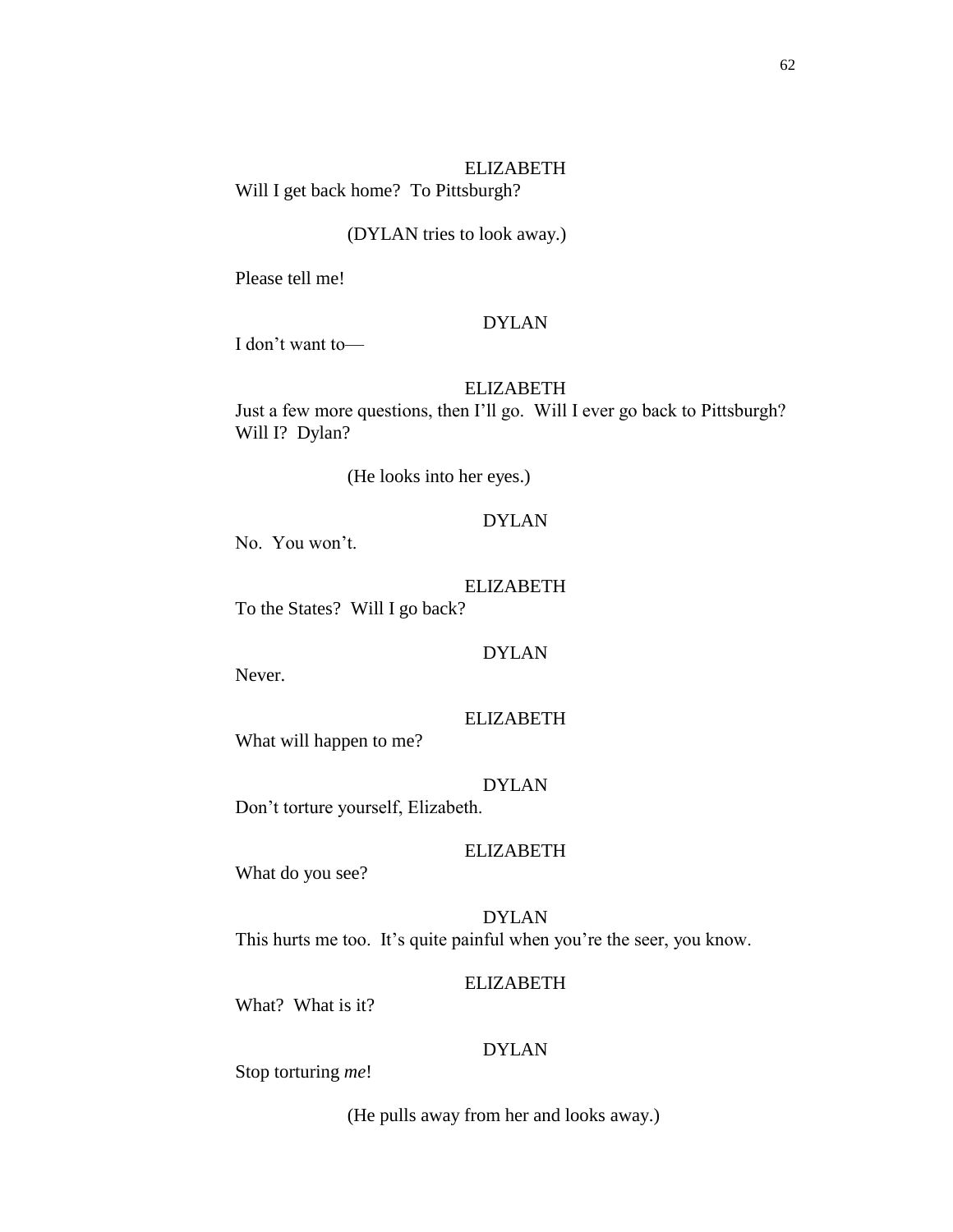Please stop it!

# ELIZABETH

I'm sorry.

# DYLAN

Don't just be thinking of yourself.

#### ELIZABETH

I didn't mean to hurt you. But you started to see something. Tell me what it is!

# DYLAN

I don't see anything.

#### ELIZABETH

You did!

# DYLAN

It's gone!

### ELIZABETH

I need to know!

# DYLAN

Stop it, missus! Please!

(She grabs his cheeks and pulls his face close to hers.)

### ELIZABETH

Look at me!

(He stares at her and stops resisting.

He is motionless, but keeps his eyes on her.)

# DYLAN

It's a difficult chore, it is . . .

ELIZABETH

Are my fears going to happen?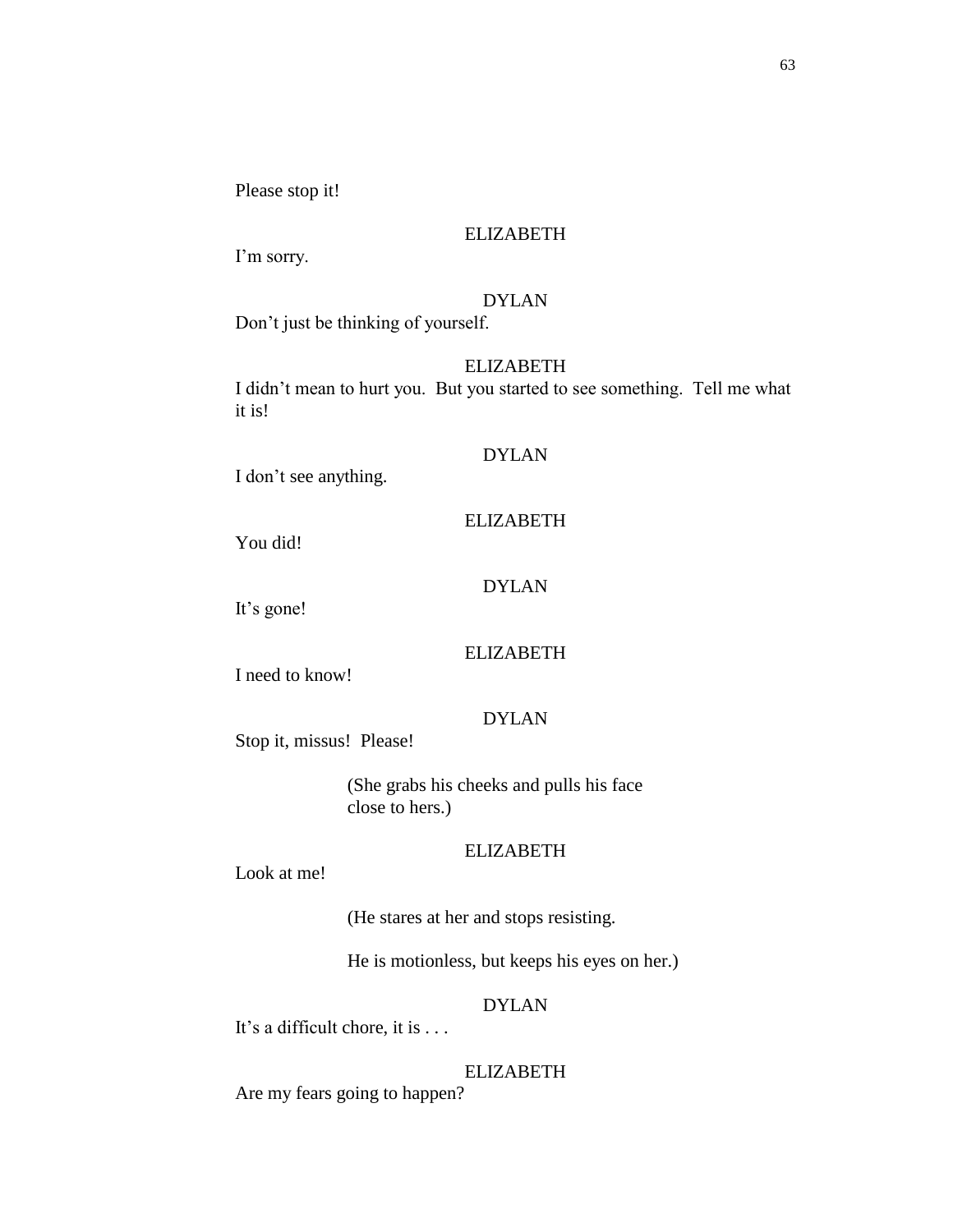It's a terrible, terrible burden being what I am. If I could just shut-off my mind, it would be a fine world, it would . . .

# ELIZABETH

It's tragic, isn't it?

# DYLAN

There's lots and lots of misery around, Elizabeth . . .

# ELIZABETH

And what will my misery be?

# (DYLAN starts to cry.)

Please tell me! Am I going to suffer? Please! Just let me know. Am I going to suffer?

Your children . . .

### ELIZABETH

What about them?

# DYLAN

They will suffer . . .

# ELIZABETH

No!

(DYLAN looks away.)

Why?

(DYLAN weeps.

### ELIZABETH shouts at him.)

ELIZABETH What's going to happen to my children? Dylan!!!

### DYLAN

(Softly) Your children will suffer.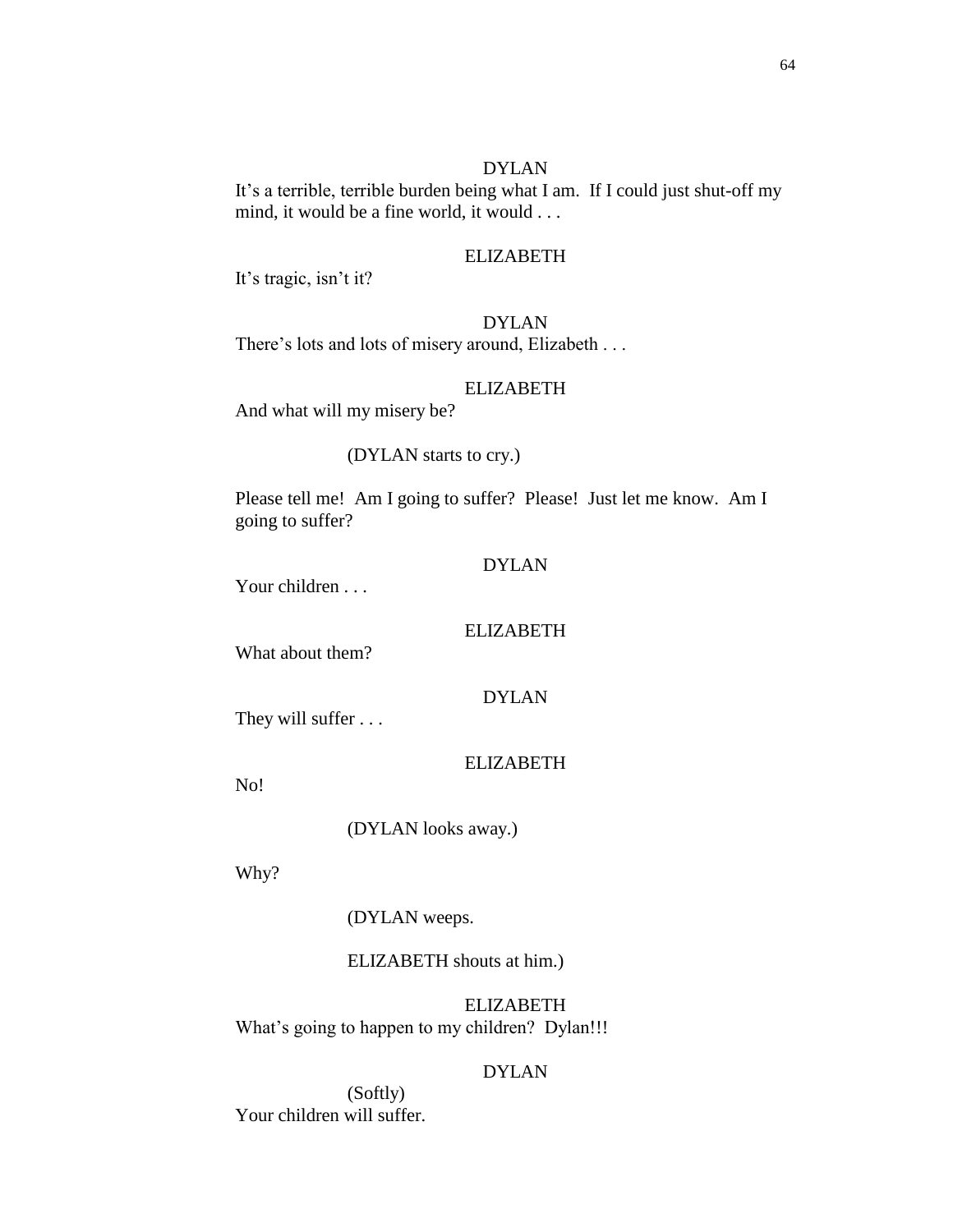No . . .

DYLAN

That will be your misery.

ELIZABETH

No!

(She steps back away from him.)

# DYLAN

I'm so sorry . . .

### ELIZABETH

Softly) What have I done . . . ?

# DYLAN

I'm sorry . . .

(She runs out of the house.

DYLAN stands still and continues to weep.

ANA comes in carrying a small bag of groceries that she holds with just one hand. She clutches her other hand against her chest.

She watches DYLAN cry, then looks out the door.)

# ANA

So you told her, did you?

(DYLAN continues to cry.

She watches him for a few moments.)

My poor boy. My poor boy.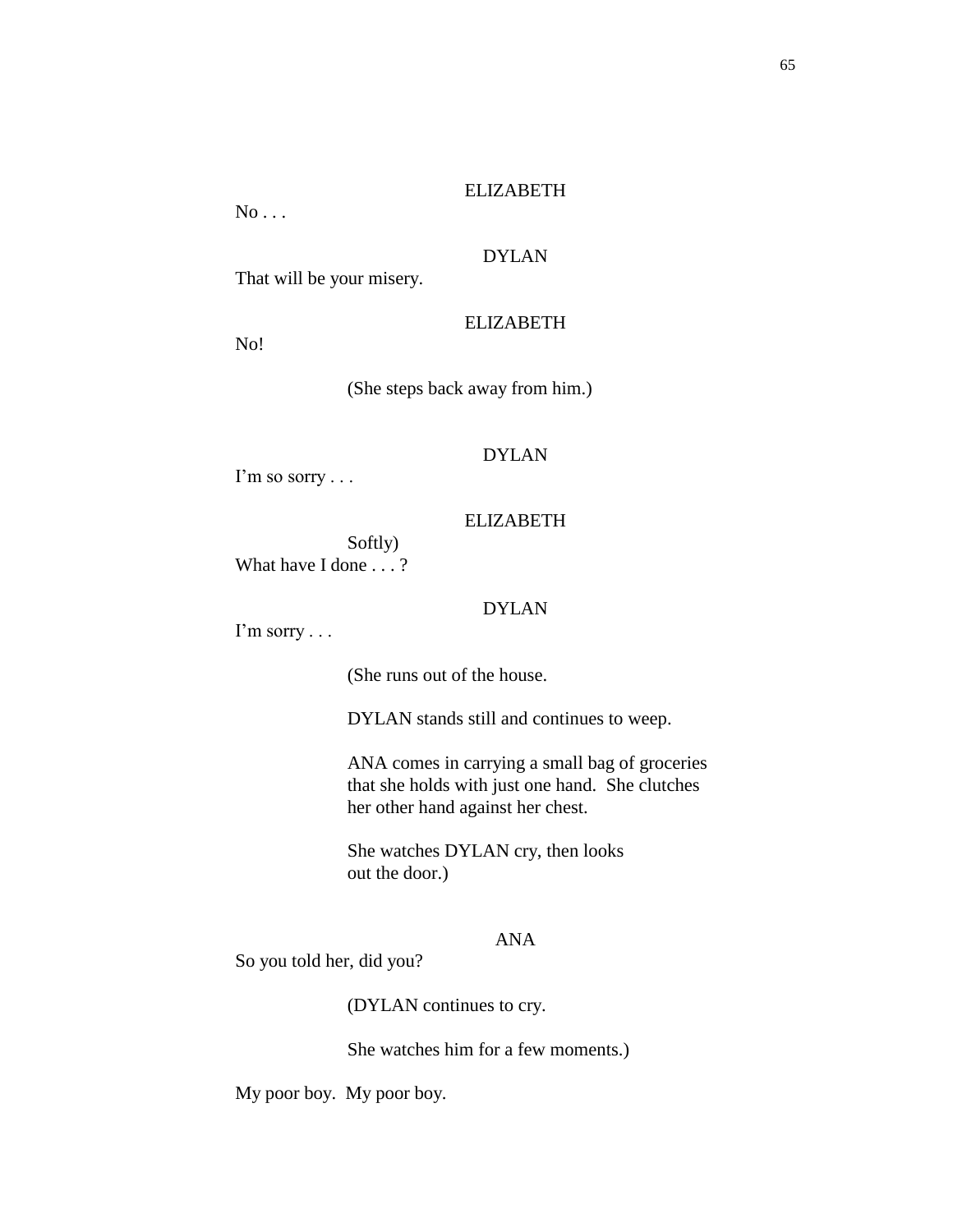**FADEOUT**

# **END OF ACT ONE**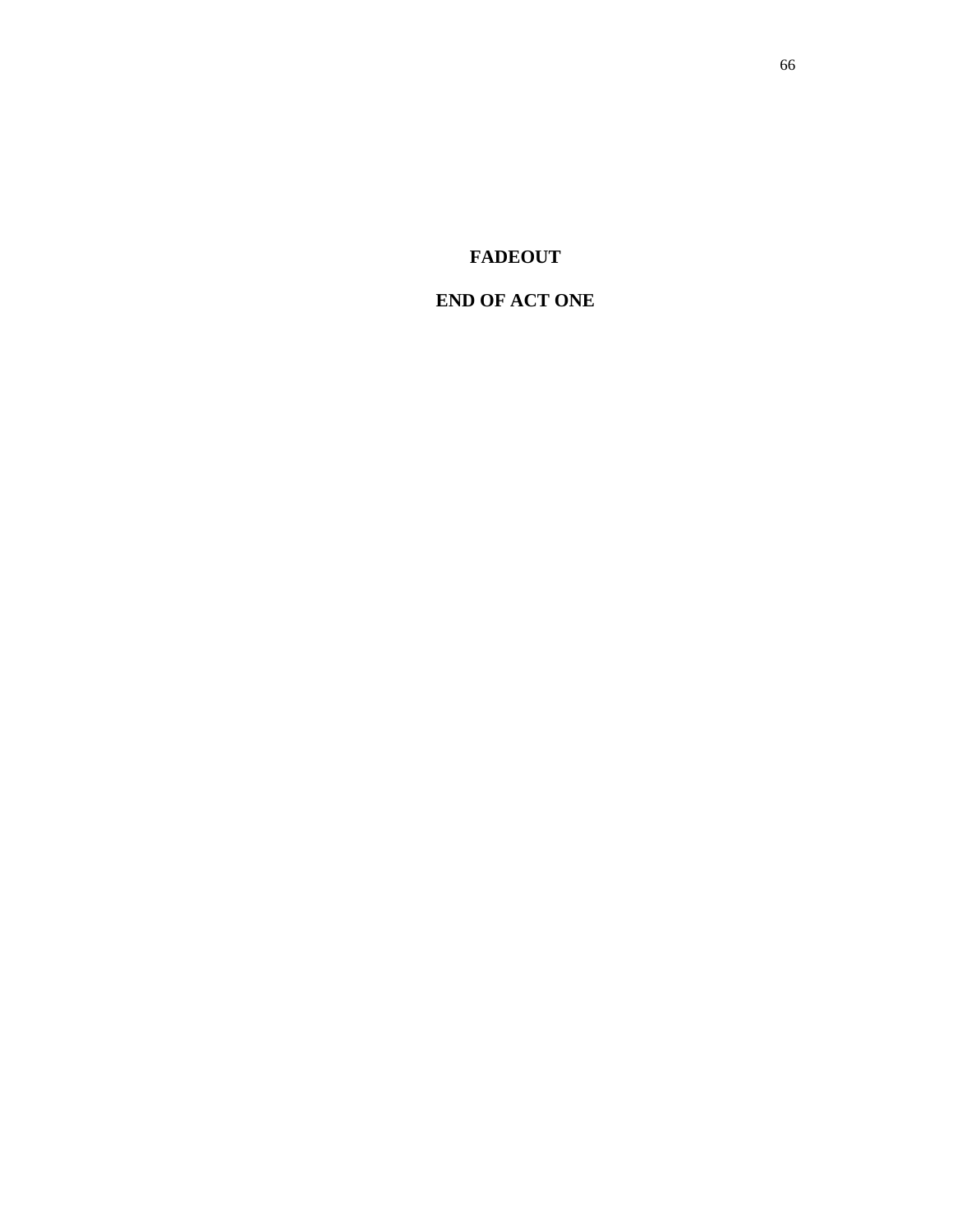# **ACT TWO**

# **SCENE FOUR**

| <b>SETTING:</b>    | The same. The next morning.                                                                                                                                                                                         |  |  |  |
|--------------------|---------------------------------------------------------------------------------------------------------------------------------------------------------------------------------------------------------------------|--|--|--|
| <b>AT RISE:</b>    | DYLAN is scurrying about the room stuffing his<br>clothes and some of his books into a large cloth<br>sack. He looks around for something he is missing<br>then goes off with the sack to check in another<br>room. |  |  |  |
|                    | Beat.                                                                                                                                                                                                               |  |  |  |
|                    | ANA comes in from outside. She slams the door<br>shut behind her. She leans against the door. She is<br>trembling and beginning to cry. Her hand is<br>wrapped in a cloth bandage.                                  |  |  |  |
|                    | DYLAN enters with the sack and sees ANA. He<br>hides the sack under the table.                                                                                                                                      |  |  |  |
|                    |                                                                                                                                                                                                                     |  |  |  |
| Mum?               | <b>DYLAN</b>                                                                                                                                                                                                        |  |  |  |
| Oh.                | <b>ANA</b>                                                                                                                                                                                                          |  |  |  |
| What's the matter? | <b>DYLAN</b>                                                                                                                                                                                                        |  |  |  |
| (Pause)            |                                                                                                                                                                                                                     |  |  |  |
| You look-          |                                                                                                                                                                                                                     |  |  |  |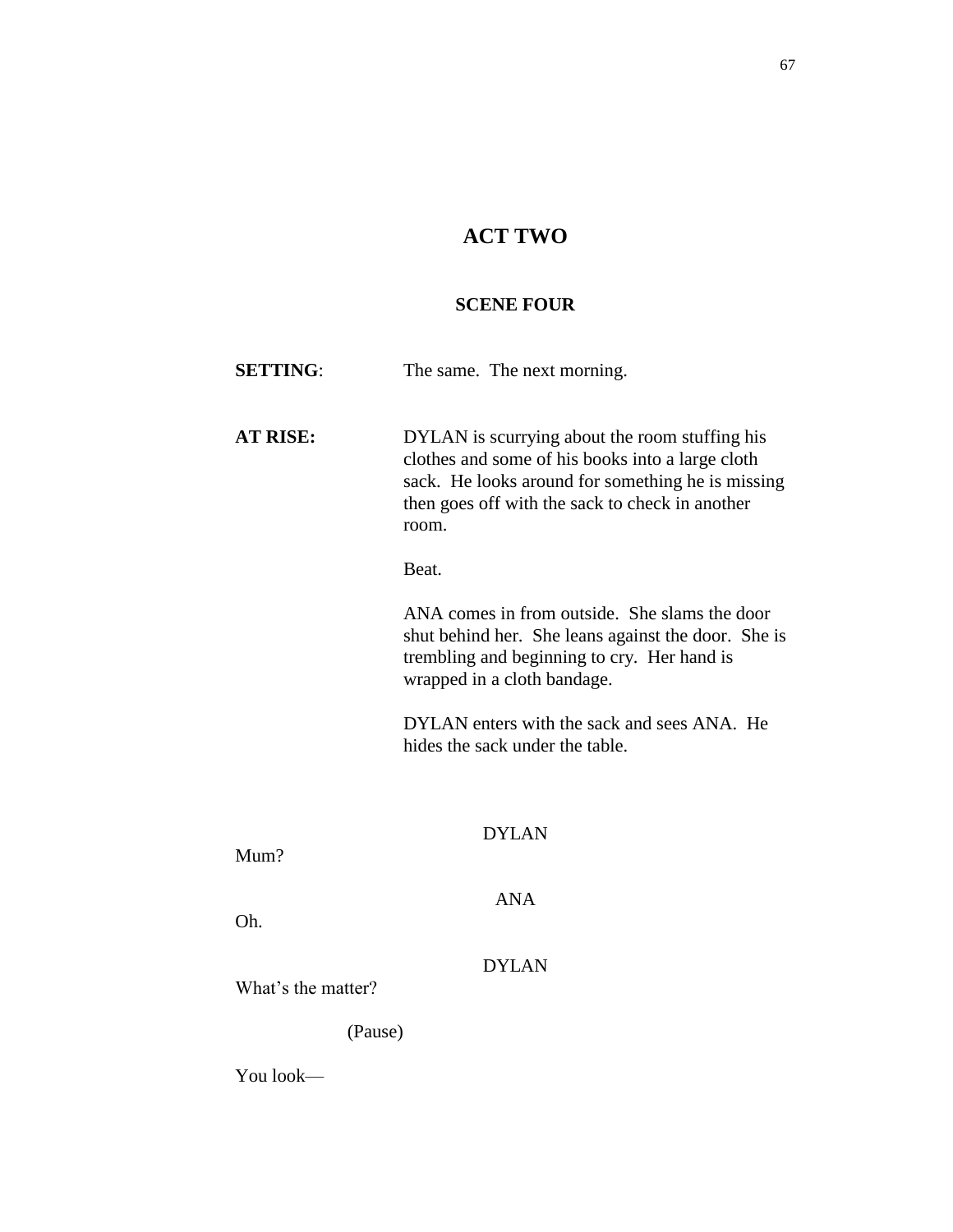| It's nothing.                     | <b>ANA</b>   |
|-----------------------------------|--------------|
| Good.                             | <b>DYLAN</b> |
| My hand hurts-                    | <b>ANA</b>   |
| Still?                            | <b>DYLAN</b> |
| Worse.                            | <b>ANA</b>   |
| Are you crying, mum?              | <b>DYLAN</b> |
| No.                               | <b>ANA</b>   |
| Oh.                               | <b>DYLAN</b> |
| Sniffles.                         | <b>ANA</b>   |
|                                   | <b>DYLAN</b> |
| Again?                            | <b>ANA</b>   |
| Bloody sniffles.                  | <b>DYLAN</b> |
| Where are the groceries?          | <b>ANA</b>   |
| The groceries-oh I don't have any | <b>DYLAN</b> |
| Are you going back out?           | <b>ANA</b>   |
| No!                               |              |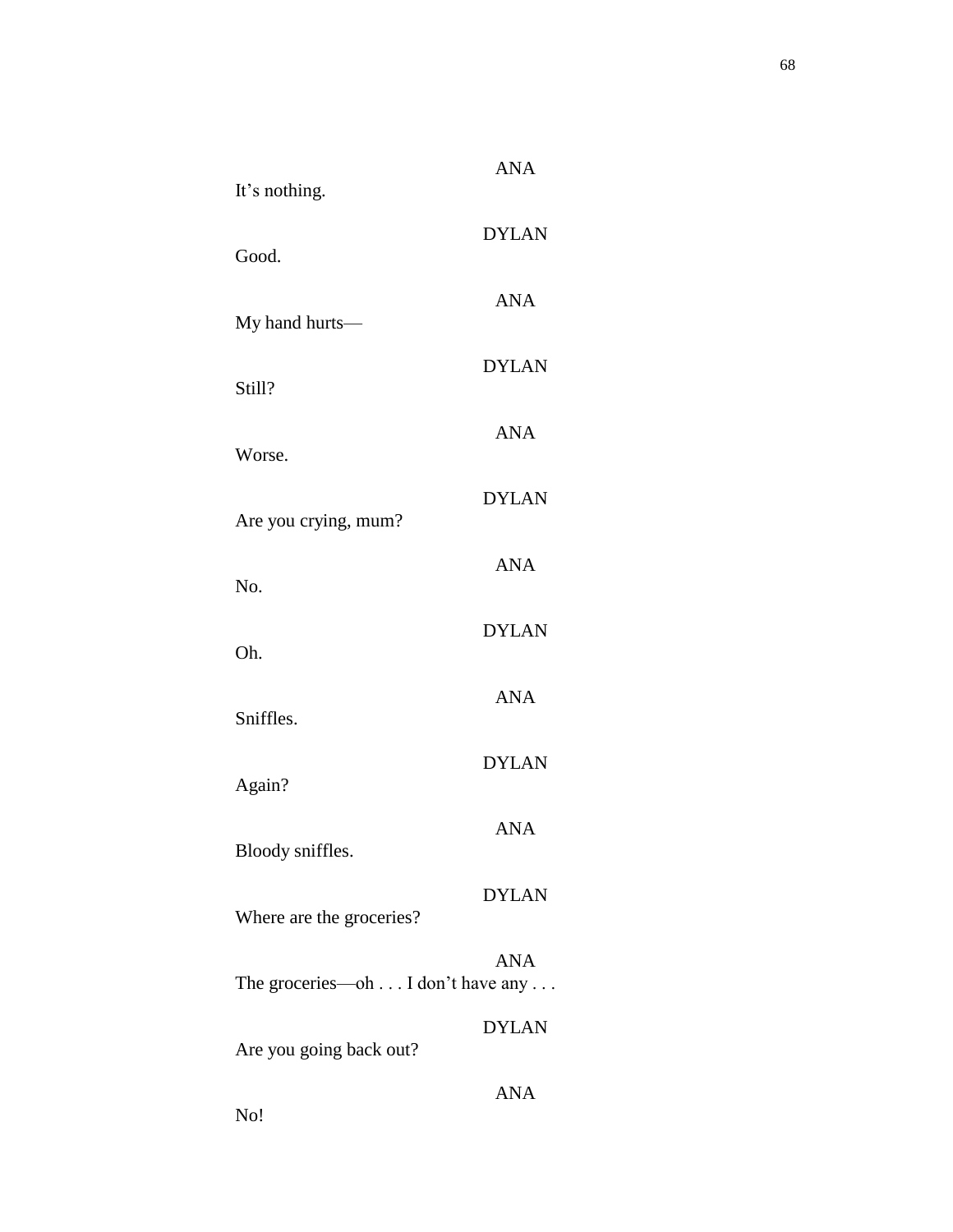Oh . . . well . . .

# ANA

I was hiking.

### DYLAN

Hiking is it? I see.

ANA Just a bit. Horrendous thoughts, you know.

## DYLAN

Yes.

### ANA

If I could just know my own poor future, I would, Dylan. Just a hint would be lovely. To read my own sad eyes . . . or yours . . .

(THEY stare at each other for a beat.)

### ANA

What are you doing?

# DYLAN

Oh, nothing.

(More silence.)

That's what I always do.

### ANA

Why did you have to go and tell her?

# DYLAN

That again.

(ANA comes further into the room.

DYLAN struggles to conceal the sack from her view.)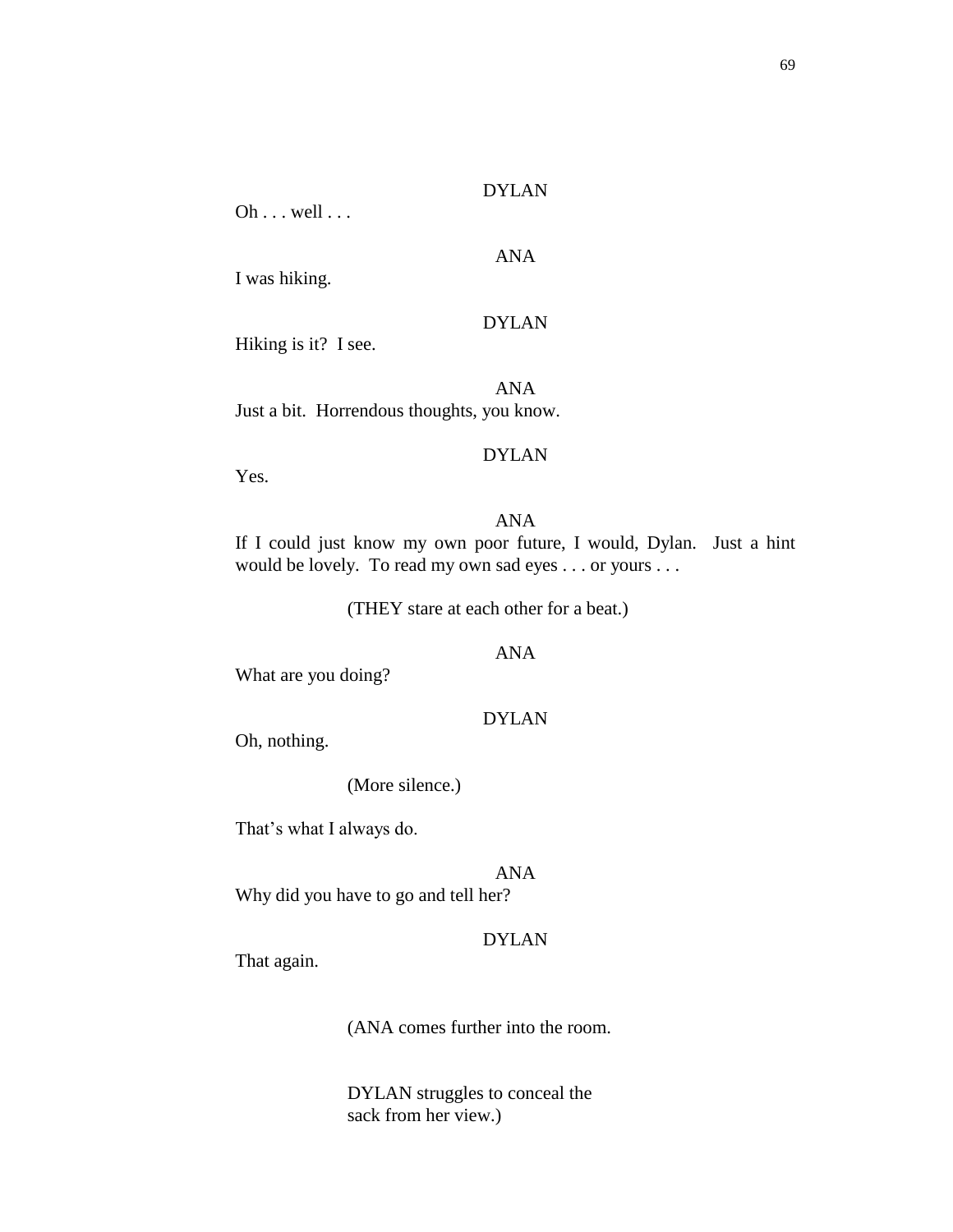# ANA

Yes again! I don't want no trouble! There's too much trouble about.

# DYLAN

Don't I know it.

# ANA

Who knows who she might up and gab to. Those Yanks are a sneaky lot they are. Snakes with happy faces.

# DYLAN

Elizabeth isn't—

# ANA

They're know-it-alls to the bone! I don't want her sending more folks this way. She will! Yank folk or English folk, it don't matter. Sticking their ugly powdered noses in my business. No good can come from it, Dylan!

## DYLAN

I know—

# ANA

We need to keep them away.

# DYLAN

Why?

ANA

Let them bungle and mangle their business, not mine.

## DYLAN

We shouldn't.

# ANA

We should! I wouldn't have stayed here so long if I had a taste for their muck. This forest has enough of its own troubles just now.

# DYLAN

I should like to drink from their muck, mother. I would like to know what it tastes like—

# ANA

Oh, no—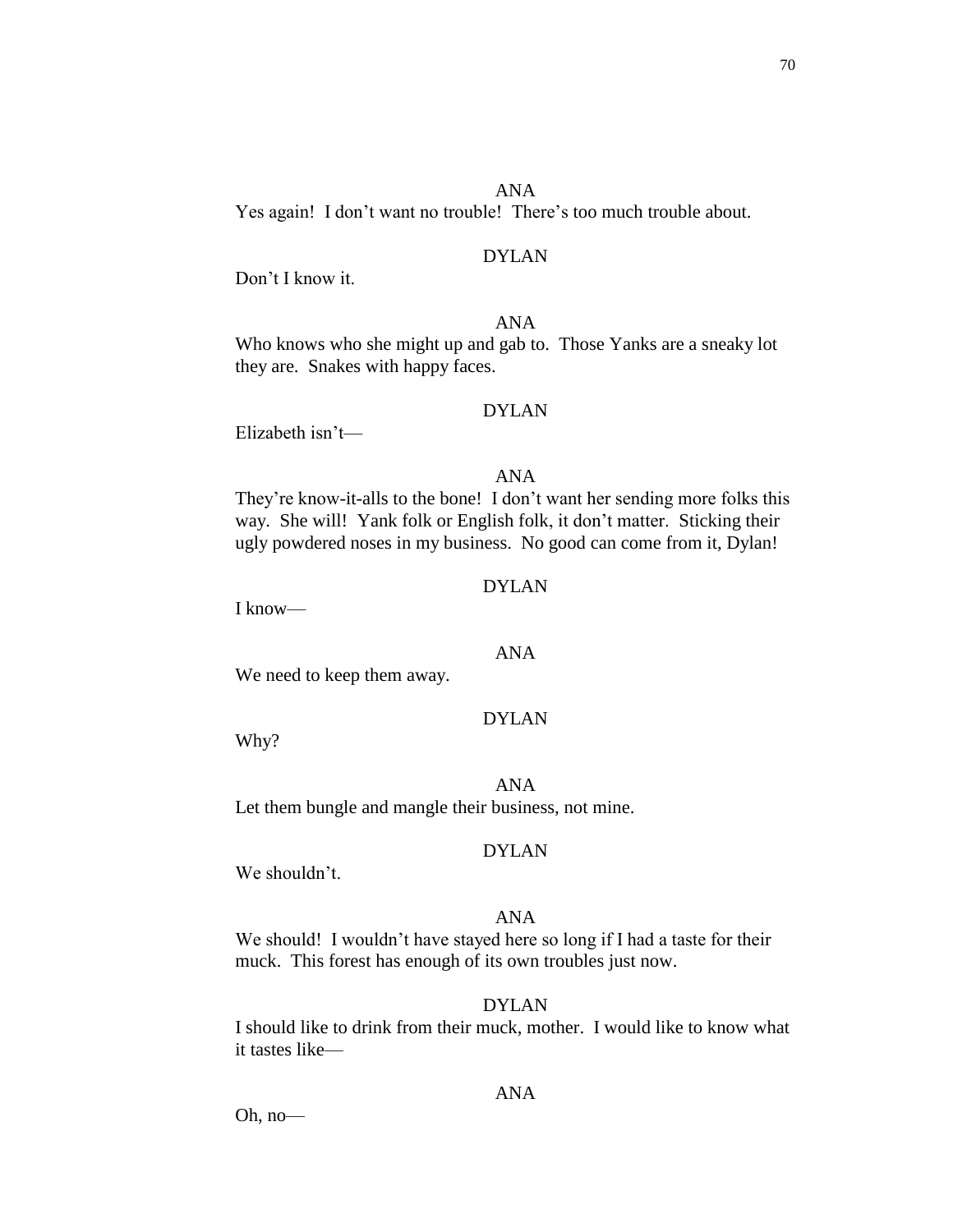I'd like to see . . . what it is I can't run away from . . . when I close my eyes . . . I thought it over last night . . .

# ANA

It's her—

# DYLAN

I should like to stand nose-to-nose with my nightmares, mum . . .

ANA She did this to you! She snuck her way in here—

### DYLAN

Elizabeth didn't—

# ANA

She tricked you to looking . . . to talking, to thinking! Put those dark thoughts in your head. Didn't know what she was doing. You're just a boy—

| I'm not a boy!     | <b>DYLAN</b> |
|--------------------|--------------|
| But you are—       | <b>ANA</b>   |
| I'm not!           | <b>DYLAN</b> |
| Oh, yes.           | <b>ANA</b>   |
| No!                | <b>DYLAN</b> |
|                    | <b>ANA</b>   |
| Then what are you? | DYLAN        |

I'm . . . I'm . . . I don't know what I am!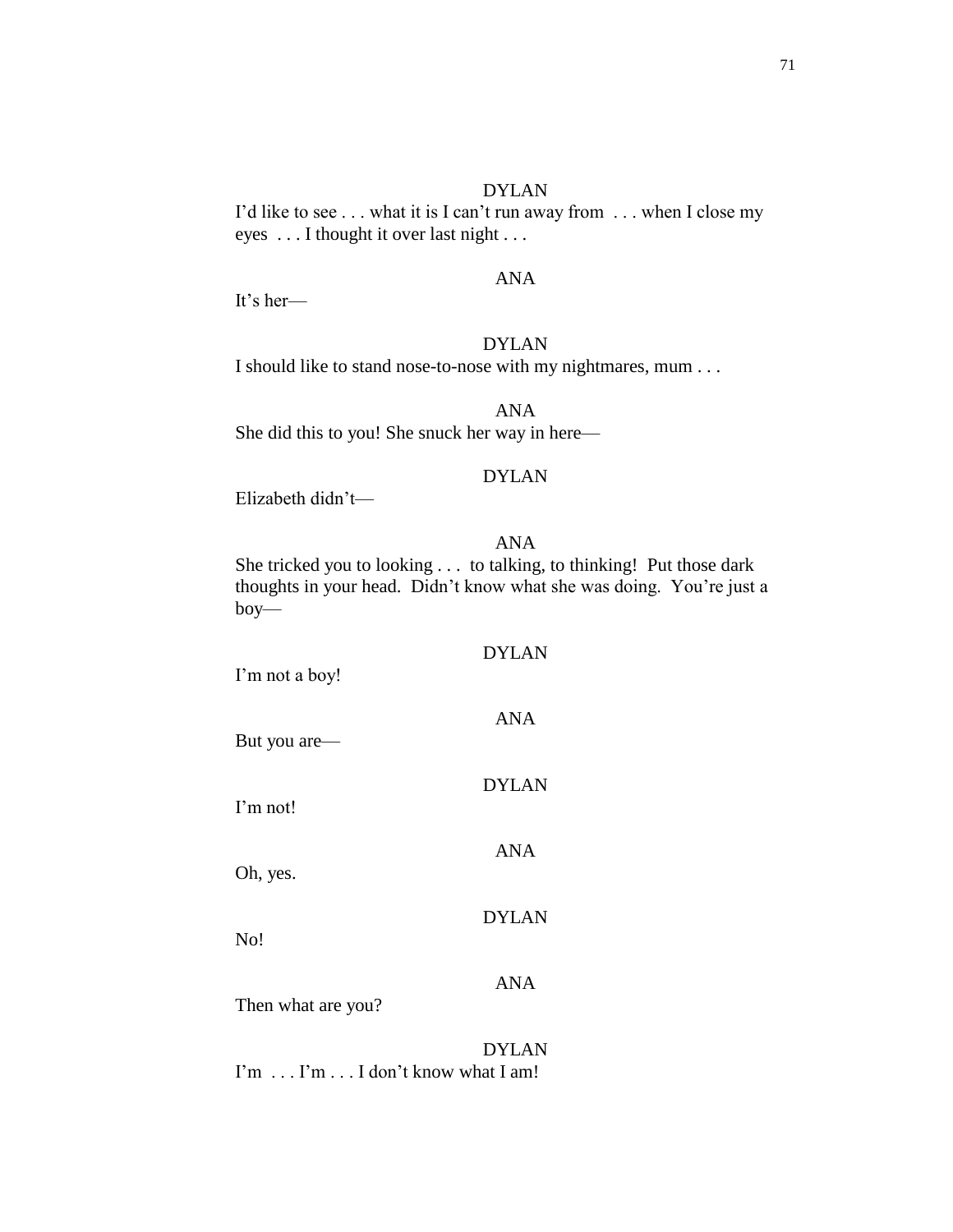ANA Oh, Dylan, you don't know what a boy is . . .

### (ANA moves toward him and notices the sack.)

What is that?

#### DYLAN

What—

ANA

This.

### DYLAN

Nothing.

(ANA goes through the sack and pulls out a few of Dylan's things.)

Laundry, perhaps?

DYLAN

ANA

No.

Taking a little holiday, are you?

They're mine!

Hope it's someplace sunny.

DYLAN I can do with my own things what I want!

Someplace beautiful.

### DYLAN

ANA

Leave me alone!

ANA

DYLAN

ANA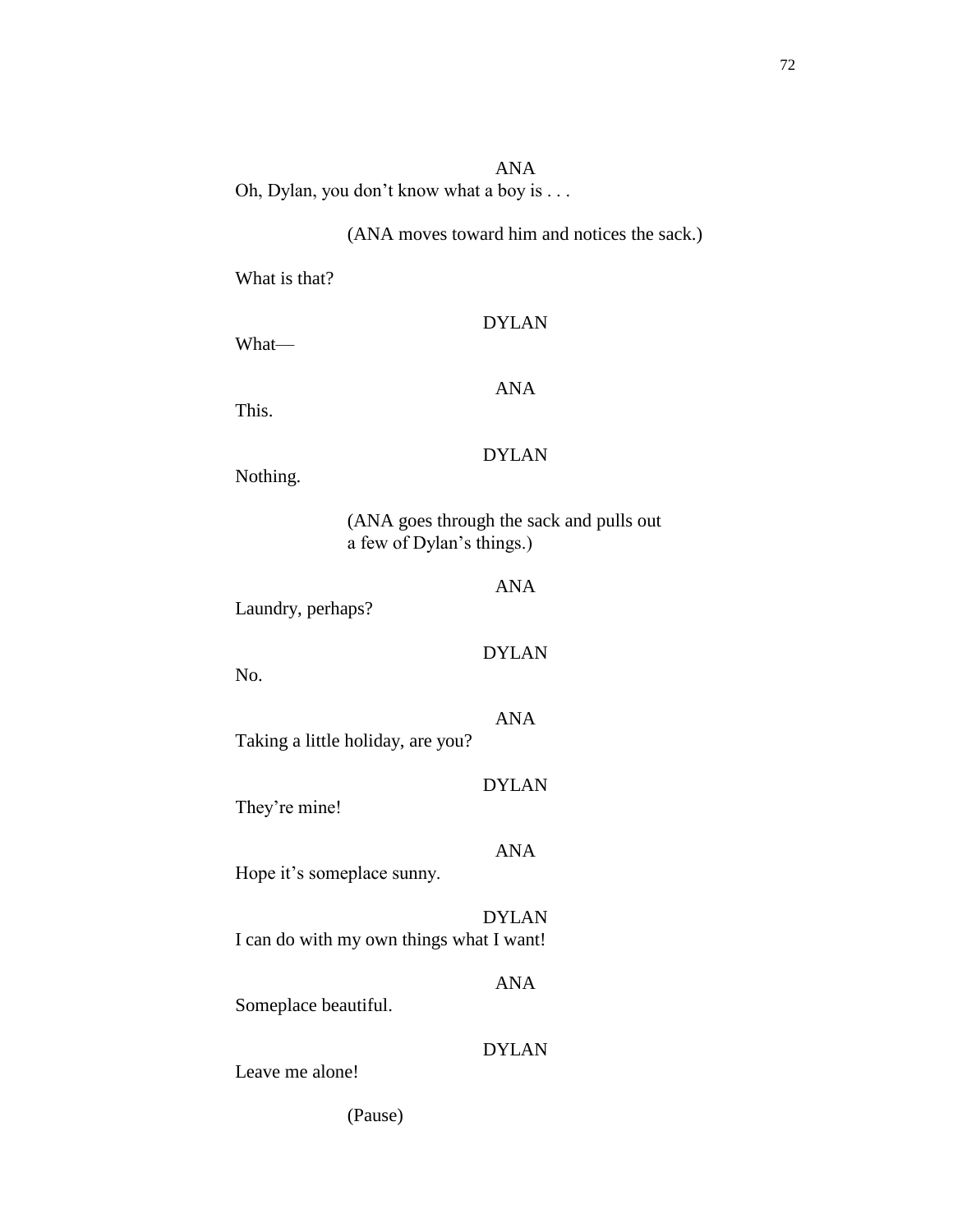# ANA

Don't, Dylan.

# DYLAN

I'm leaving.

### ANA

Don't!

(DYLAN grabs the bag from ANA. She cannot hold on to it with just one good hand.

DYLAN begins stuffing his things back into the bag.)

Please . . . please, Dylan . . .

### DYLAN

I'm sorry, mum.

### ANA

I'm begging you . . .

### DYLAN

I need to witness the world. I do.

#### ANA

You tried that once. Didn't last a day.

### DYLAN

That was a long, long time ago.

### ANA

Didn't I warn you? Came crawling back, you did. Bawling! On your hands and scrubby knees you were!

## DYLAN

I wasn't ready!

#### ANA

Like a beat and bloody pup back to his mum.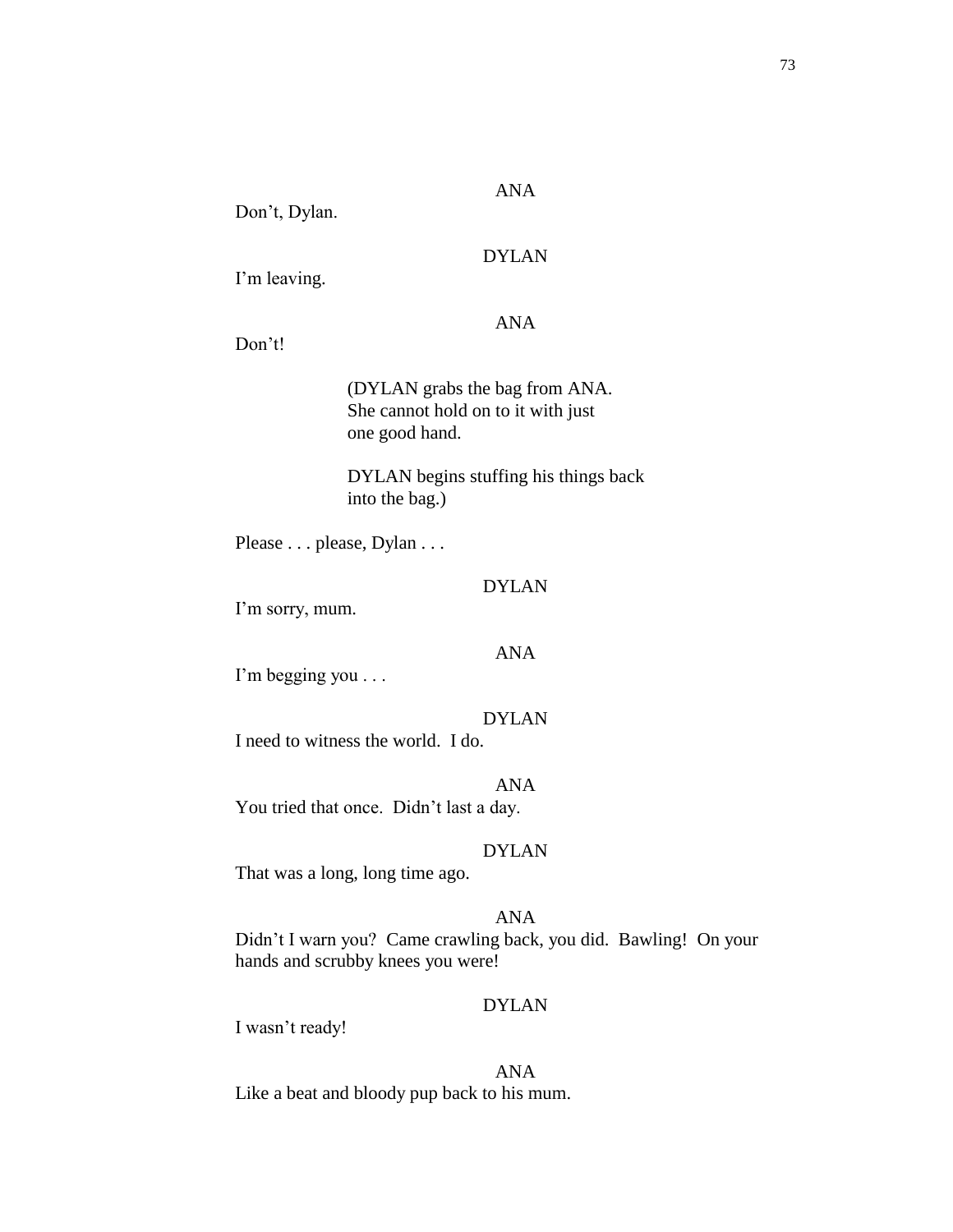| I'm older now!                            | <b>DYLAN</b> |
|-------------------------------------------|--------------|
| You're never old enough.                  | <b>ANA</b>   |
| I am.                                     | <b>DYLAN</b> |
| $D$ ylan—                                 | <b>ANA</b>   |
|                                           | <b>DYLAN</b> |
| No!                                       | <b>ANA</b>   |
| I I had a fright today                    | <b>DYLAN</b> |
| $Don't$ —                                 | <b>ANA</b>   |
| A dreadful fright                         | <b>DYLAN</b> |
| You can't change me-                      |              |
| There was a smell in the forest today—    | <b>ANA</b>   |
| I've made up my mind!                     | <b>DYLAN</b> |
| A shocking, sickening smell I followed it | <b>ANA</b>   |
| Don't do this to me—                      | <b>DYLAN</b> |
| The dragons are dead.                     | <b>ANA</b>   |
| Dragons-                                  | <b>DYLAN</b> |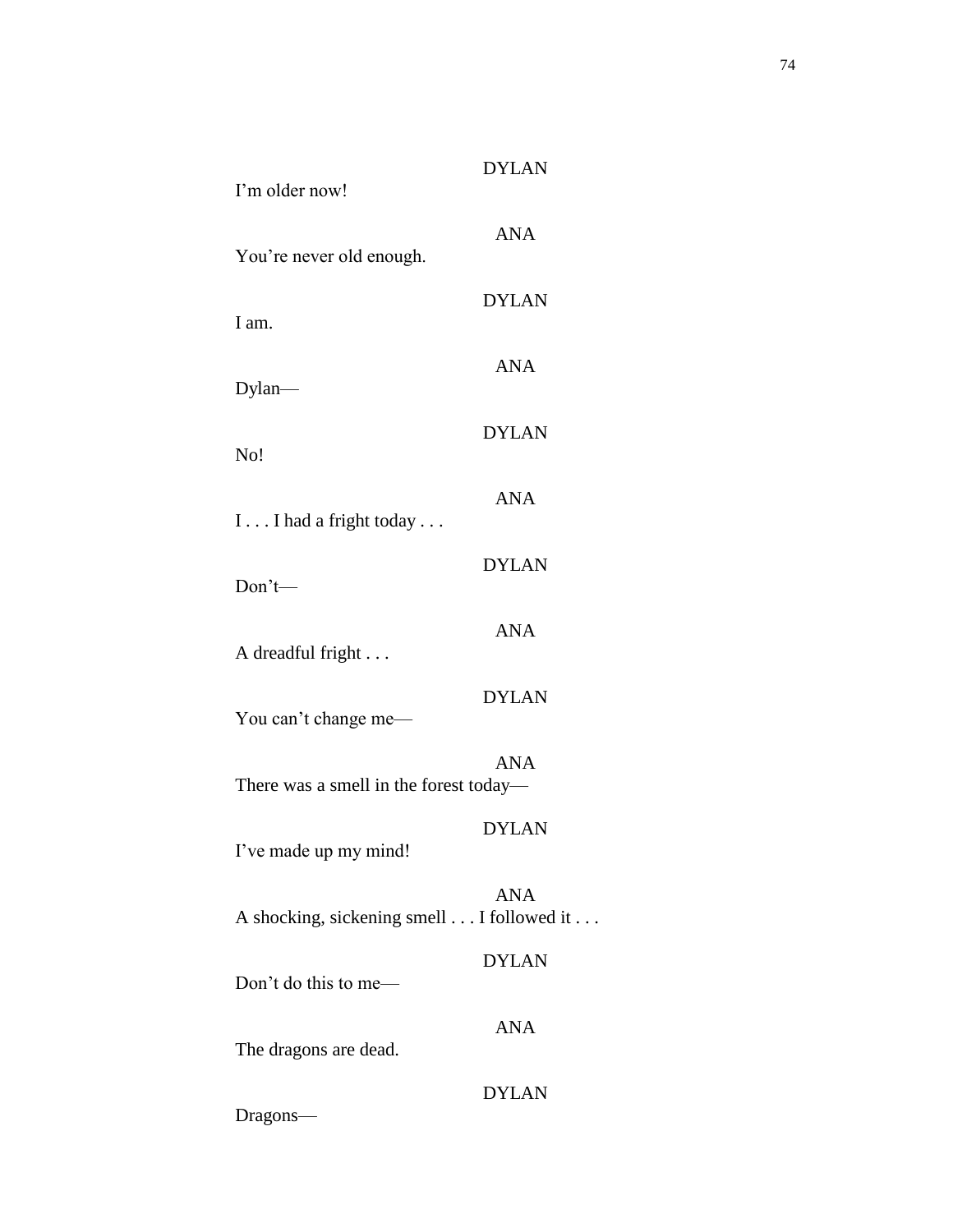### ANA

Dead, Dylan . . .

# DYLAN

Which dragons?

#### ANA

I don't know. Many . . . all of them, maybe. They were seeping, stinking into the swamp. They were all dead. All that I could see. Not a sound from a one of them. And their fire was gone.

### DYLAN

ANA

No . . . no, you're just telling me that . . .

It's true.

### DYLAN

It's a ploy—

#### ANA

I'm afraid we might be next.

### DYLAN

You're tricking me . . . . tricking . . .

### ANA

The fairies of death are about.

### DYLAN

You're just trying to scare me to stay with you . . .

#### ANA

(Softly) Don't leave me, Dylan . . .

#### (DYLAN backs up to the door.)

### DYLAN

I'm sorry, mum . . .

#### ANA

I don't understand it . . . any of it . . .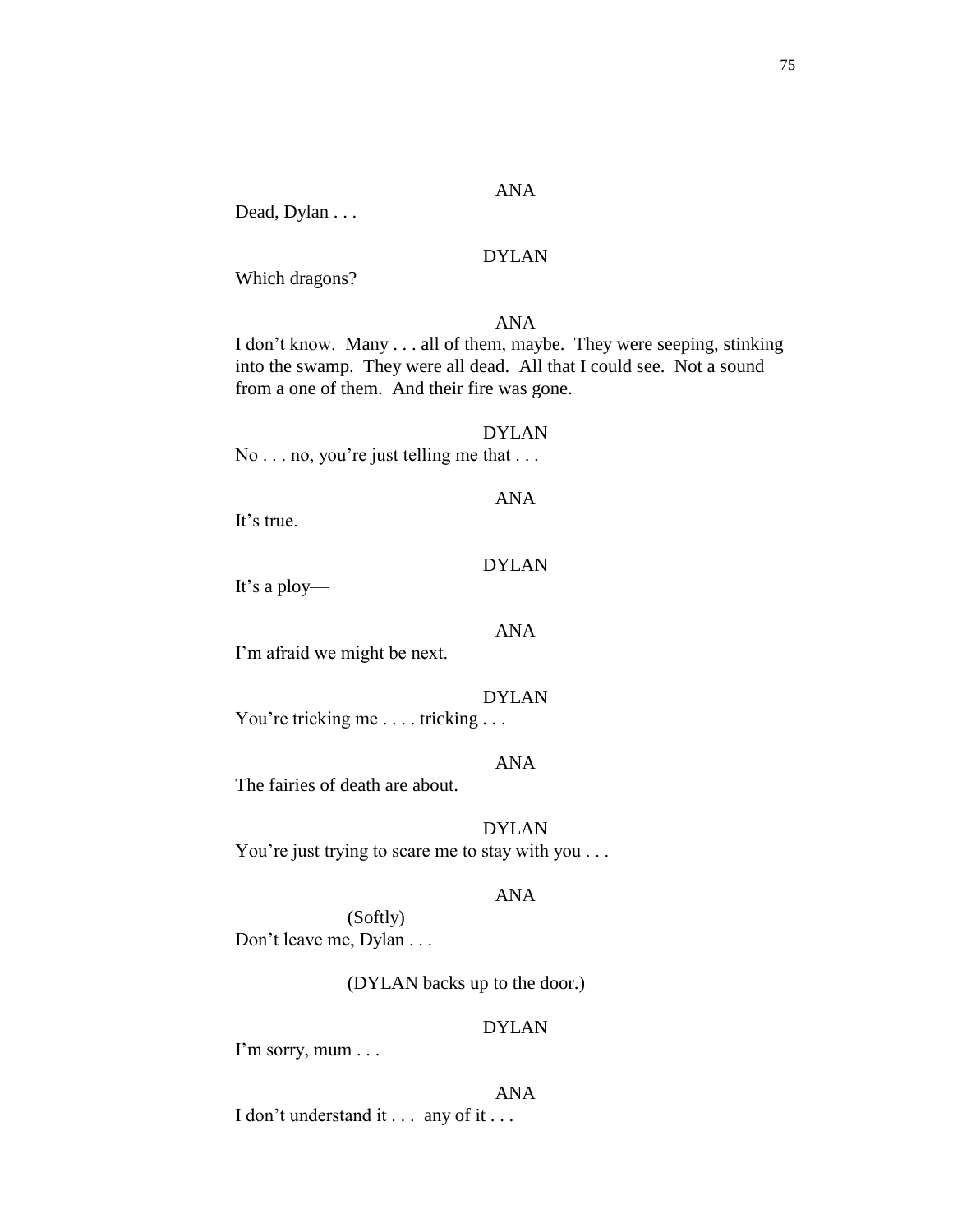## DYLAN

I have to go now!

(DYLAN runs out the door.

ANA runs to the door and shouts at him.)

ANA Dylan! . . . Dylan . . . I was supposed to live forever . . .

> (ANA stands at the door, rubbing her sore hand.)

### **FADEOUT**

### **END OF SCENE**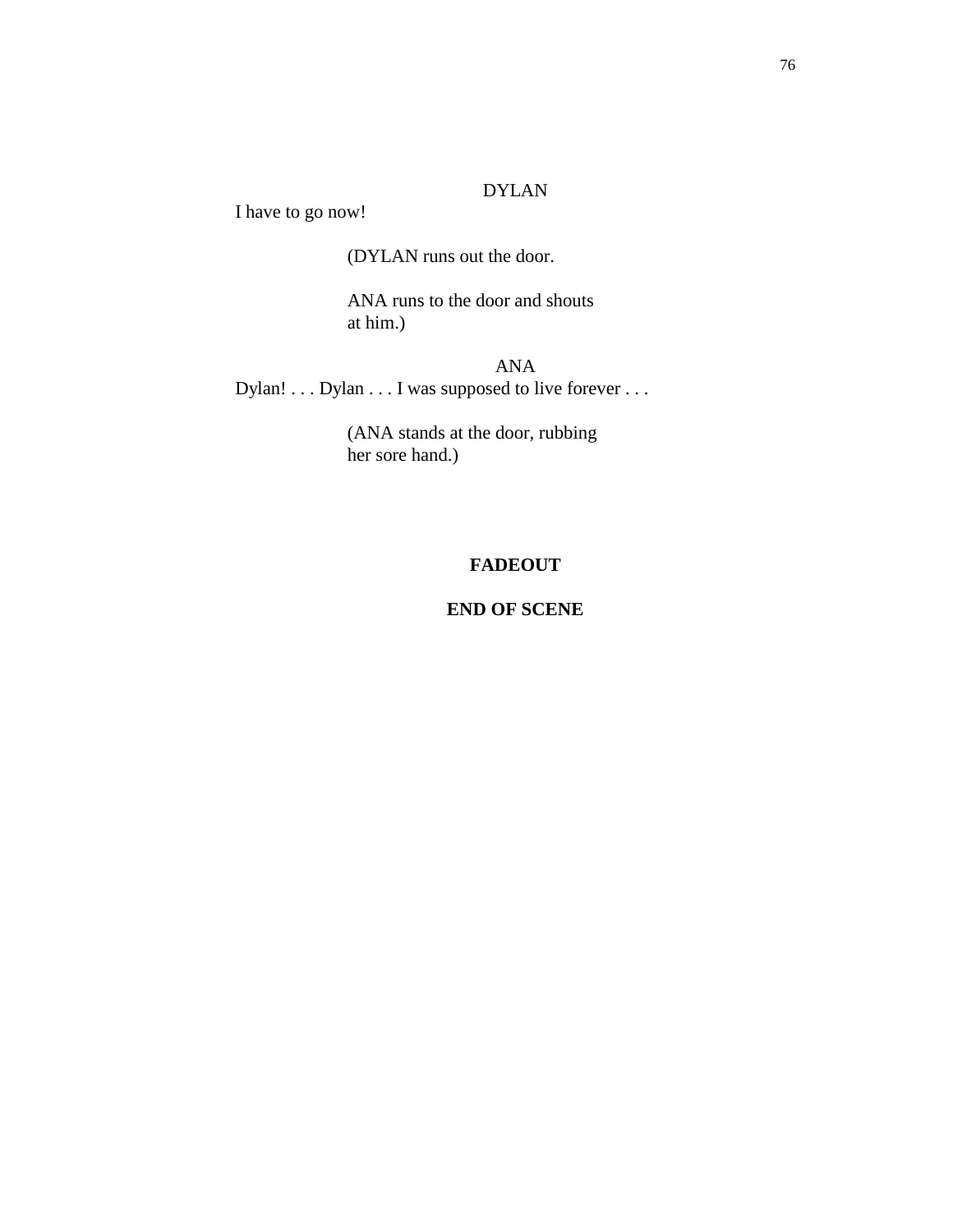### **SCENE FIVE**

| <b>SETTING:</b> | The same. Several days later. Night.                                                                               |
|-----------------|--------------------------------------------------------------------------------------------------------------------|
| <b>AT RISE:</b> | ANA is sitting alone at the table, wrapped in a<br>shawl.                                                          |
|                 | She is adjusting and readjusting the knob on the<br>radio trying to tune in a station.                             |
|                 | The reception is poor and inconsistent. She hears<br>bits of music, bits of news broadcasts and lots of<br>static. |
|                 | Her whole arm is now affected and wrapped in a<br>cloth sling. She holds her arm against her chest in              |

considerable pain.

### RADIO

. . . all lights off . . . prepared for continued night time bombing . . . under the apple tree, with anyone else but me . . . in the basement and away from windows . . . take a sentimental journey . . . report any injuries immediately . . . journey with you . . .

#### ANA

Come on, come on, you bastards . . .

### RADIO

. . . no, no, no, don't sit under . . .

#### ANA

One of you now . . . tune in . . .

#### RADIO

. . . of emergency throughout the country . . .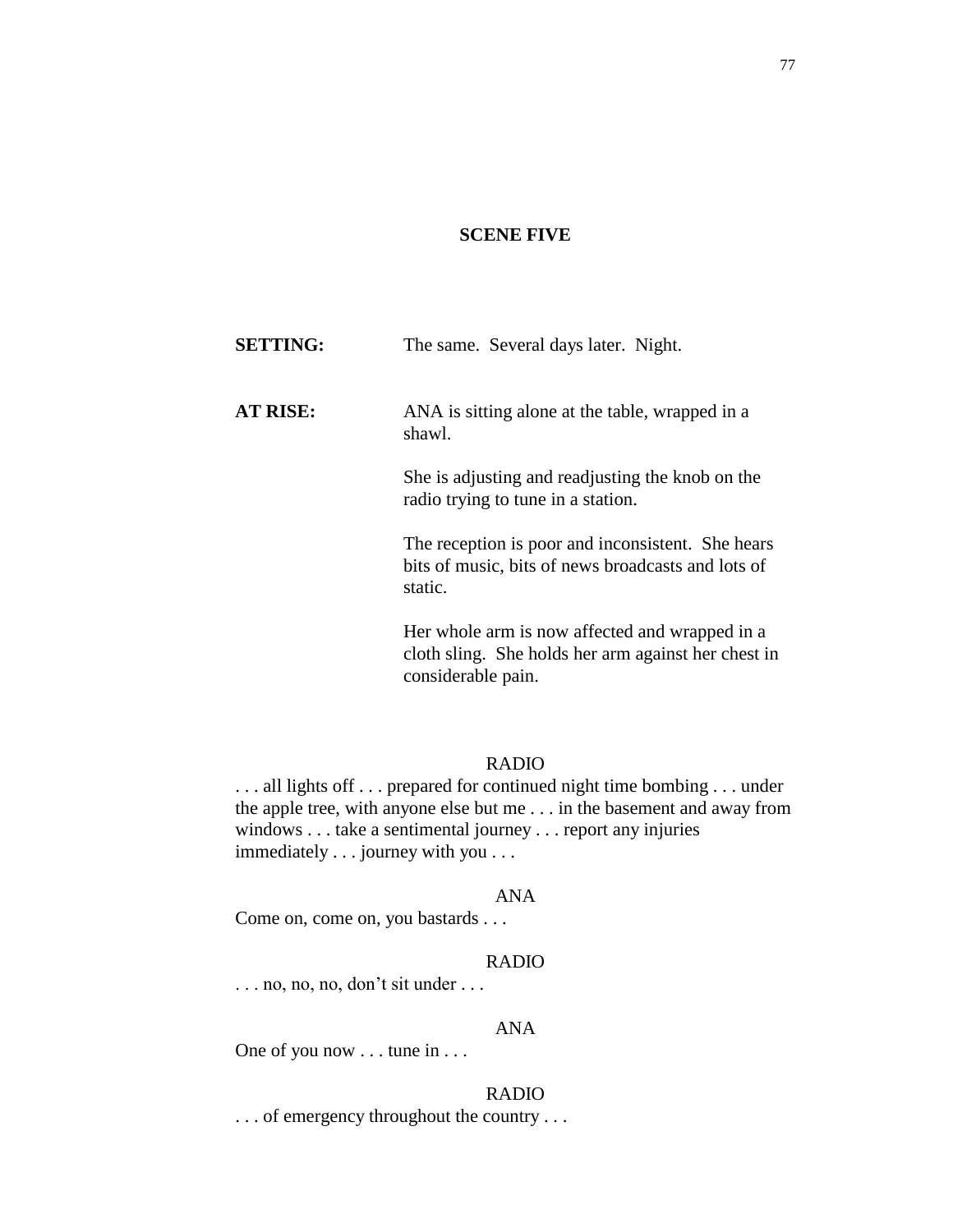Damn trees . . .

#### RADIO

. . . . a sentimental journey with you . . .

#### ANA

Worthless contraption . . .

### RADIO

. . . accelerated strikes . . . with anyone else but me, with anyone else but me . . .

(The door slowly opens.

ANA hears it.)

## ANA

Dylan? Are you back now?

#### (ELIZABETH enters.

She shuts the door and comes into the room without speaking.

She is disheveled and exhausted.

She will not look at ANA.)

Well, you is it?

(ELIZABETH doesn't answer.)

You don't knock anymore?

(ELIZABETH keeps her distance from ANA.)

Since you're here, there's a couple of things I'd like to ask you about.

### ELIZABETH

Don't look at me— please . . .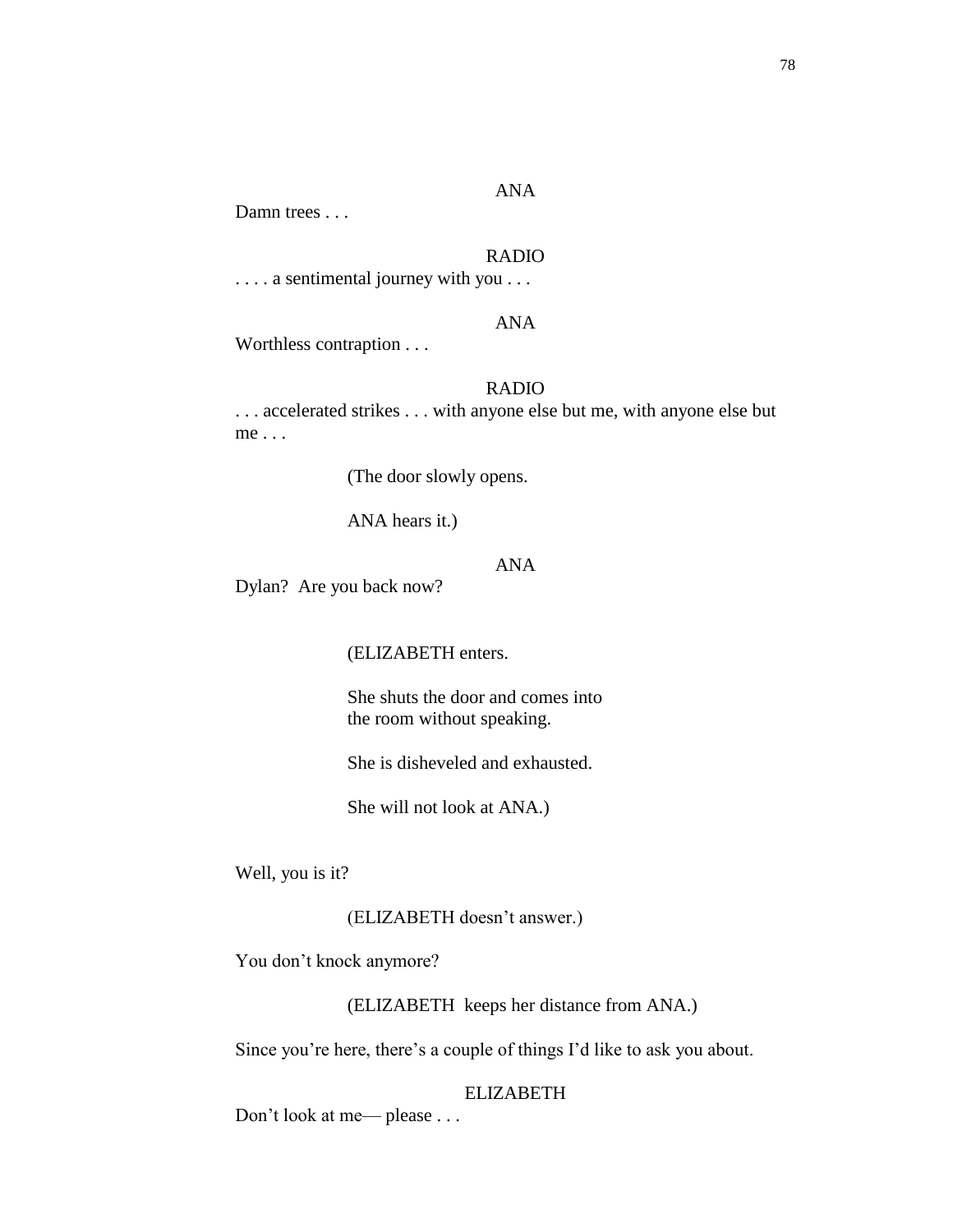(Pause)

Cup of tea for you?

ELIZABETH

ANA

No—no—

Biscuit?

ANA

ELIZABETH

Stay over there.

ANA

Missus?

(ELIZABETH stands still and doesn't answer.)

You didn't happen to see Dylan out, have you?

(No response)

I've snooped around in the village. Kept my eyes alert. Listened.

(No response)

Almost a week now. No Dylan.

(No response)

You wouldn't be here to bring us trouble now, would you? Speak your mind if it's so. I ain't got a stomach for uncertainty.

> (ELIZABETH looks at ANA for the first time.)

### ELIZABETH

I'm . . . so . . .

## ANA

Weary, yes . . .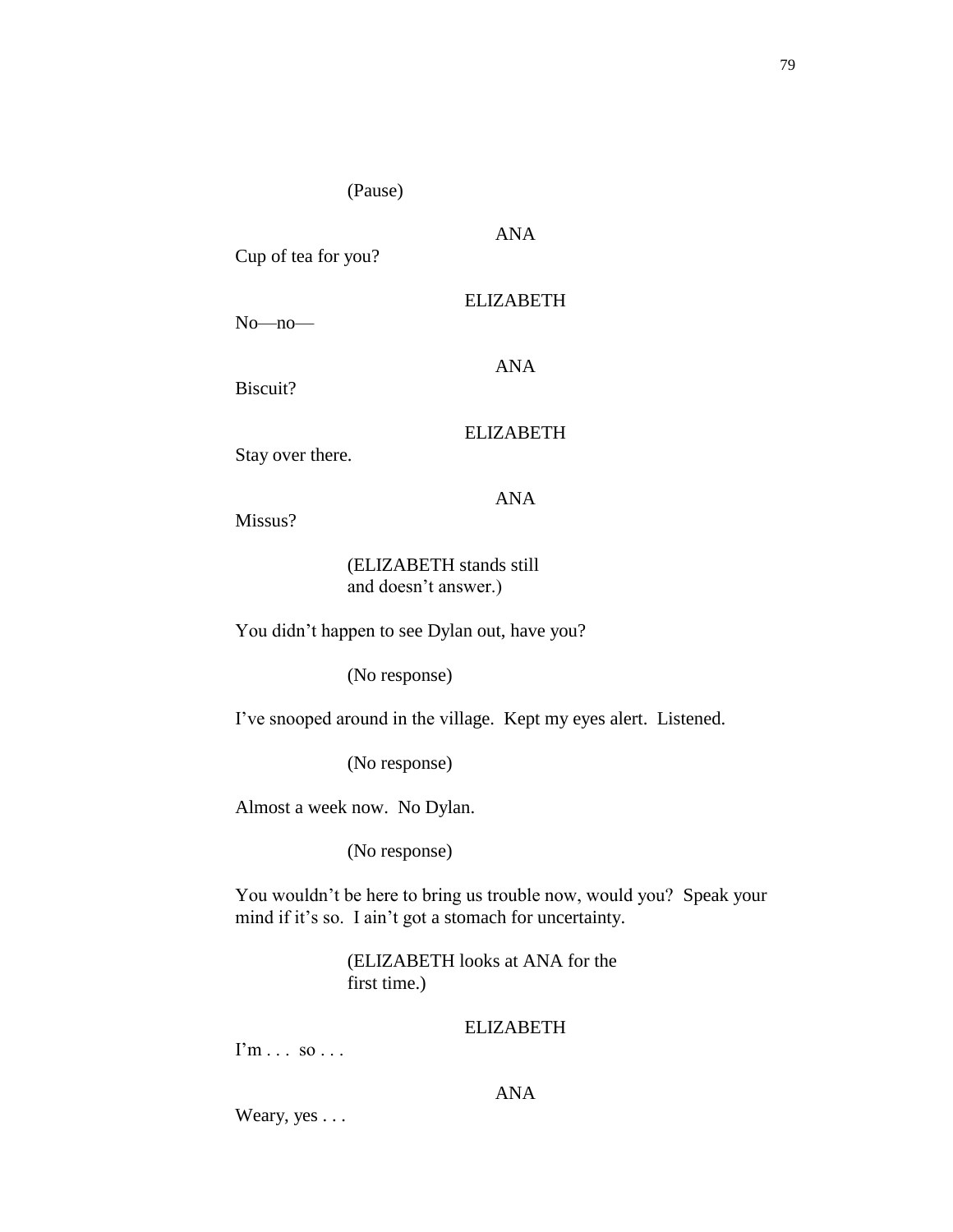### (ANA moves to ELIZABETH, still holding her lame arm.)

Take my shawl—

(ELIZABETH jumps back.)

ELIZABETH

Don't touch me!

ANA

Sit down, child—

#### ELIZABETH

ANA

No—

Over here by the fire—

### ELIZABETH

Not by the fire!

ANA No, no, not by the fire. Let me push the chair to you.

> (ANA pushes a chair using her good arm.)

There now, sit down—

#### ELIZABETH

Stay away from me!

### ANA

Sure, sure, Elizabeth . . .

(ELIZABETH slowly sits down.

ANA watches her.

ELIZABETH looks up and stares at ANA.

ANA becomes quite uncomfortable.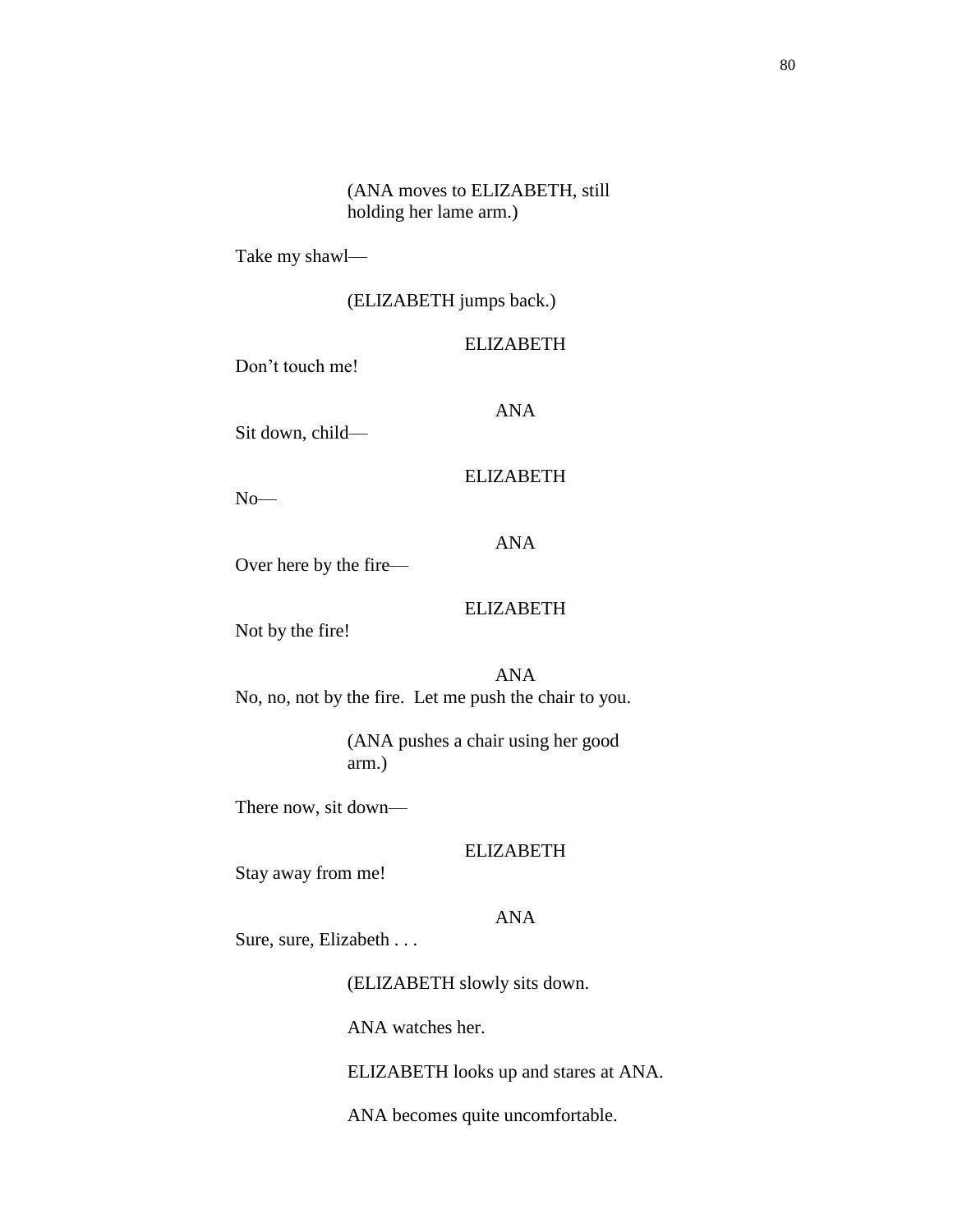#### Silence.)

Well now . . . I was thinking, I was . . . about how you was once a bit of a nurse, as I believe you said—

### ELIZABETH

I'm not touching your feet.

#### ANA

No, no, though I wouldn't be turning down one of those massages if you were to offer me one.

#### ELIZABETH

I'm not. Ugly, ugly feet . . .

#### ANA

Well, as grotesque and despicable as my feet happen to be, my thoughts, missus, have drifted elsewhere, anatomically, and it is, in fact, my arm that I would most kindly ask you to take a glimpse at—

#### ELIZABETH

Your arm?

ANA

It's crippled.

#### ELIZABETH

Well uncripple it.

#### ANA

I can't.

### ELIZABETH

Do it.

ANA I . . . I don't know how. If I did, well, I'd certainly try. But I don't, so—

#### ELIZABETH

They used to kill witches.

#### ANA

Please—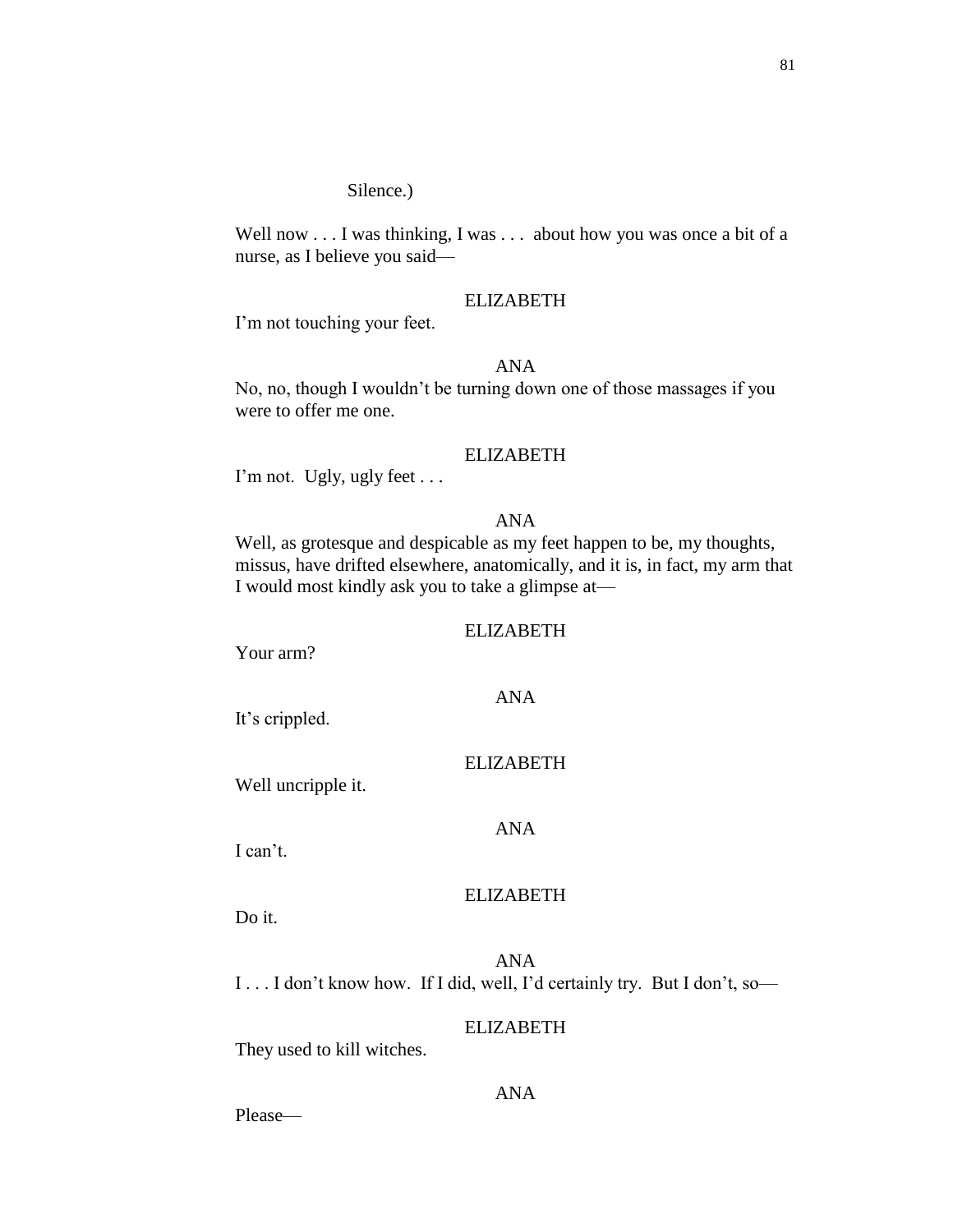You're freaks!

### ANA

Please, missus—

#### ELIZABETH

Monsters!

ANA Just tell me what's wrong with my arm!

> (ANA shoves her arm in front of ELIZABETH.)

What can I do for it? It hurts clear up to my shoulder . . .

### ELIZABETH

Leave me alone!

(ELIZABETH pushes ANA away.

ANA grabs her arm and cries out in pain.)

ANA Go home, you! Leave us be! Back to your fancy manor!

#### ELIZABETH

It burned.

#### ANA

Oh . . .

(ELIZABETH stands.)

### ELIZABETH

Not much of the manor left.

#### ANA

So soon . . .

#### ELIZABETH

Crumbled walls . . .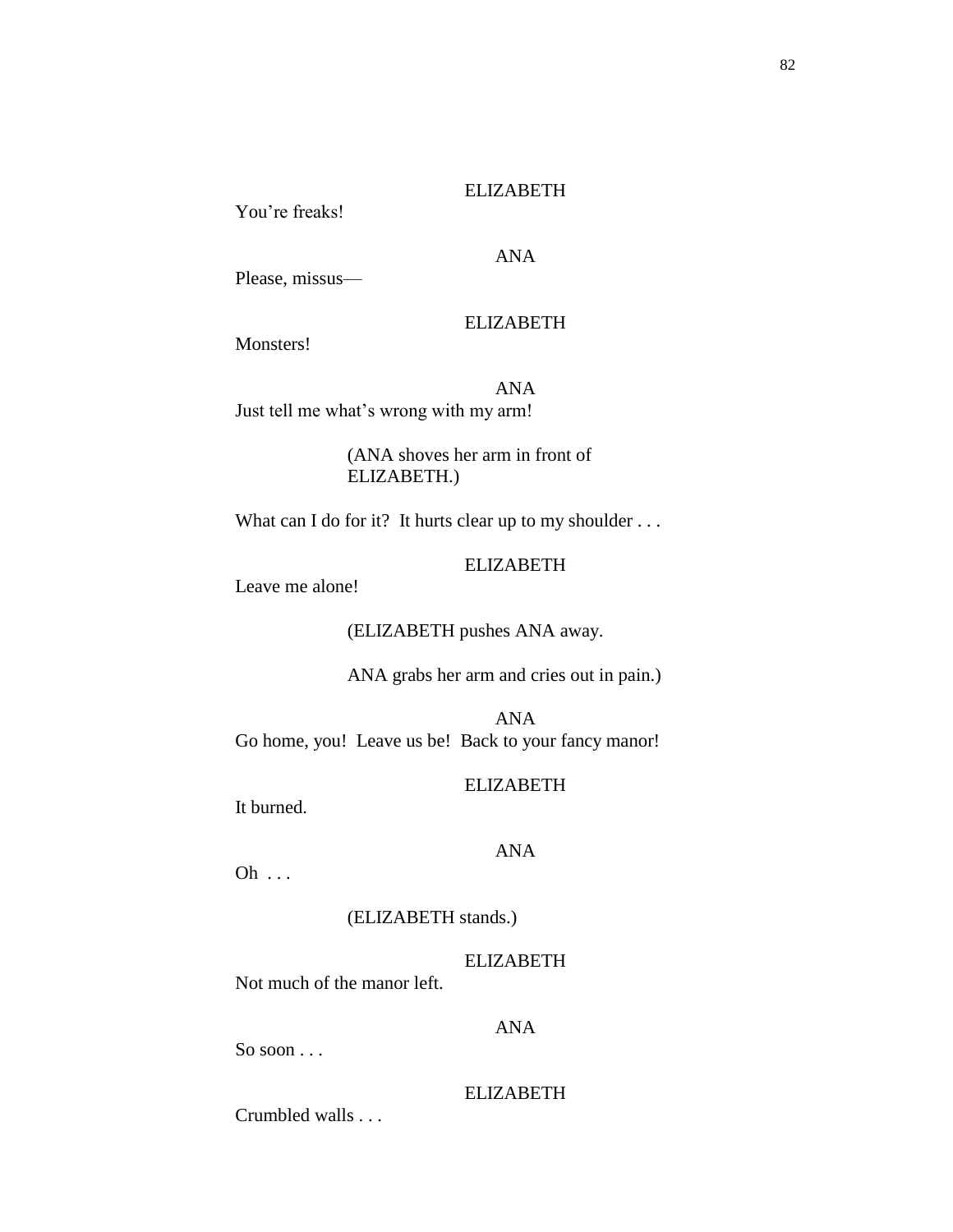### ANA

This quick?

### ELIZABETH

. . . broken furniture . . . ashes . . .

#### ANA

I was thinking there was more time . . .

#### ELIZABETH

They bombed us . . .

# ANA Bombed, yes . . . it's that night already? I push it away . . . I don't dwell . . . I just push it, push it . . . if you dwell . . .

ELIZABETH I shouldn't have listened . . .

You poor thing.

ELIZABETH

If I hadn't been so worried . . .

ANA

ANA

Hard to stop worries . . .

#### ELIZABETH

If I hadn't come here . . .

ANA

What can you do?

### ELIZABETH

If he hadn't had me believing that he knew the truth . . . if he hadn't told me . . . those bastards . . .

ANA If, if, if. If the world wasn't so damn full of ifs.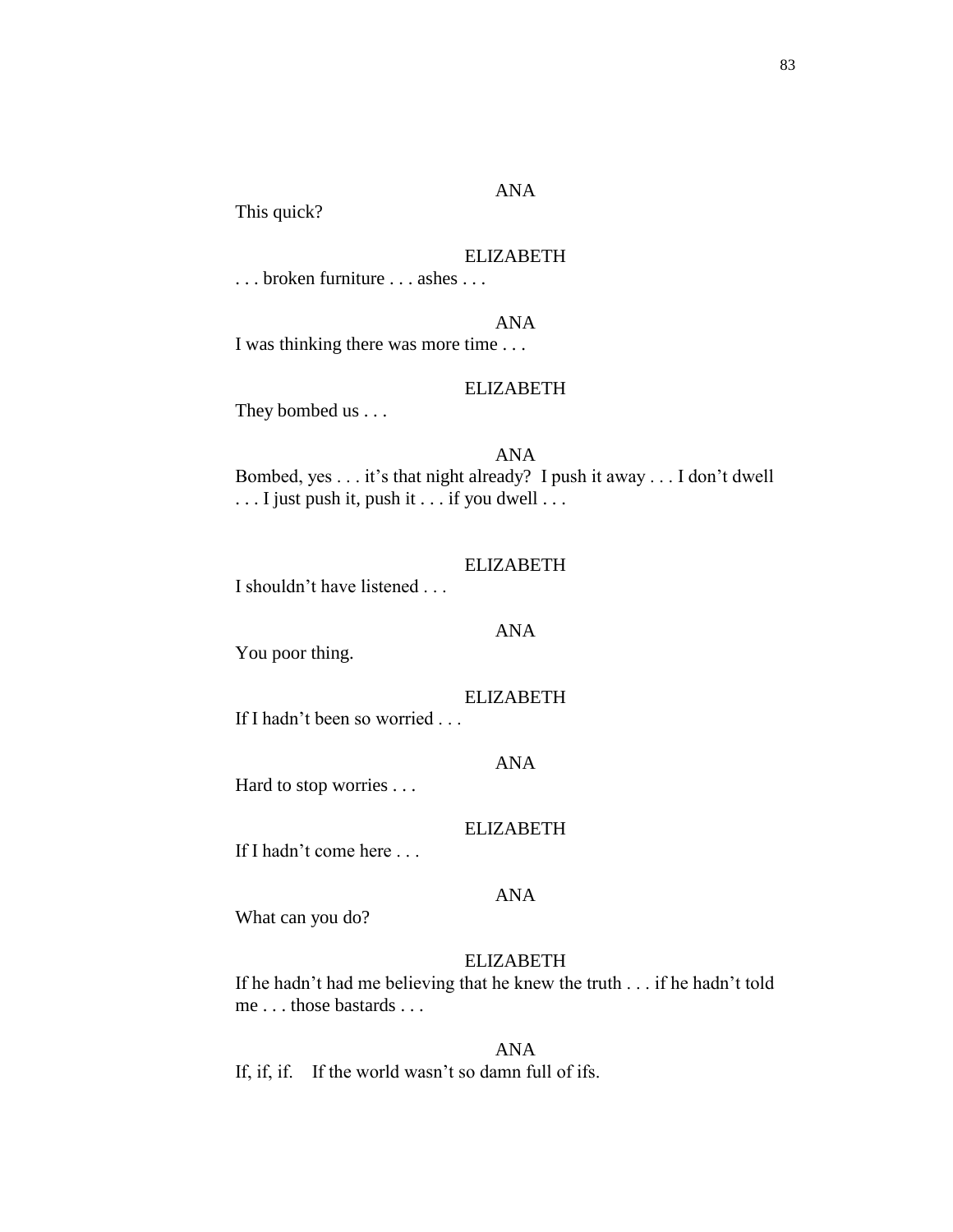This goddamn war . . .

### ANA

I catch what I can on the wireless—

### ELIZABETH

The countryside was supposed to be safe from attack!

#### ANA

It's a mother's lot ...

#### ELIZABETH

I wanted to be safe . . .

### ANA

My poor boy . . .

### ELIZABETH

Your poor boy? What about me? What about . . .

#### ANA

A mother's brutal lot we share.

### ELIZABETH

I called them all home! I insisted! But I suppose you already knew that, didn't you?

#### ANA

I push it far away, missus—

#### ELIZABETH

Robert was so irritated. But I cried and shouted on the phone. He gathered the children and brought them to the manor for me. For me! A little holiday with their mother. Their silly . . . lonely . . . crazy mother. I'm sure that made you happy—

### ANA

Not one bit!

(ELIZABETH begins to break down.)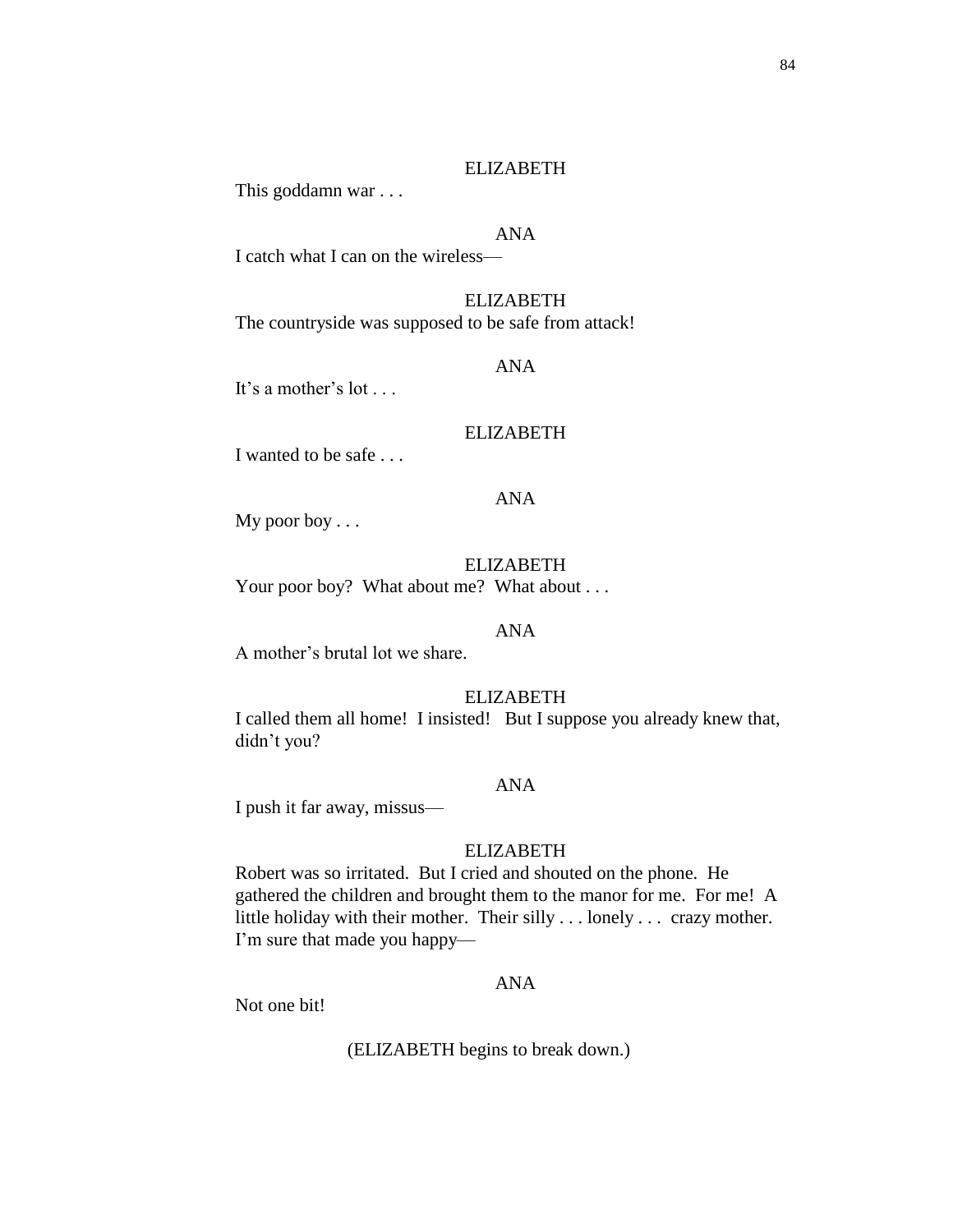Rebecca was in my lap! We heard the broadcast on the wireless-- Robert said we should go to the basement as a precaution. But I didn't want to get up! Rebecca was all cuddled with me! . . . Her legs were stretched out almost as far as mine. Still my baby! I'm kissing her hair . . . Robby and Suzanna are on the floor... hugging my legs as I sing them a lullaby  $\dots$ We're together again. I'm so happy. Robert is pleading with us. Take cover . . . inside the walls of the wine cellar . . . hurry . . . but I don't want the moment to end. Rebecca is getting too old to snuggle. How many more chances will I have to hold her like this? Just a few more minutes, Robert. Just a few more minutes . . . I'm at rest . . . it's so beautiful . . . perfect . . . we have time . . . more time . . . more time . . . until he yanks me off my chair . . . we hold the children's hands and tell them not to worry. There's nothing scary in the deep, dark basement . . . their hands are so warm and clasp me tight. We're on the staircase. Robert hums a lullaby with me. But I glance back around— there is light— shining upstairs— we left lights on in the house! The children are always doing that, wasting electricity-- but hadn't the broadcast said to turn them off? Yes-- Yes! We had been warned. I run back upstairs to turn off the lights. It will just take a minute. I'll hurry. We'll wait for you on the steps, mummy. I don't hear the planes, until . . . an explosion. It shakes the house. The lamp in the hallway I hadn't reached yet flashes off on its own. Another explosion. I run back to the basement steps. The staircase has collapsed. There's black smoke all around me. I listen for them . . . and listen . . . the walls are crackling . . . tumbling into the smoke . . .

ANA

You poor girl . . .

#### ELIZABETH

I don't hear them . . .

#### ANA

It's a miserable thing . . .

#### ELIZABETH

I feel the cook's hands on my arms . . . tugging on me, pulling me and dragging me . . . away . . . without my children . . . without my husband . . . we're outside and the manor is on fire . . . the flames are all around . . . spreading to the trees beside the house . . .

#### ANA

Oh . . . oh . . .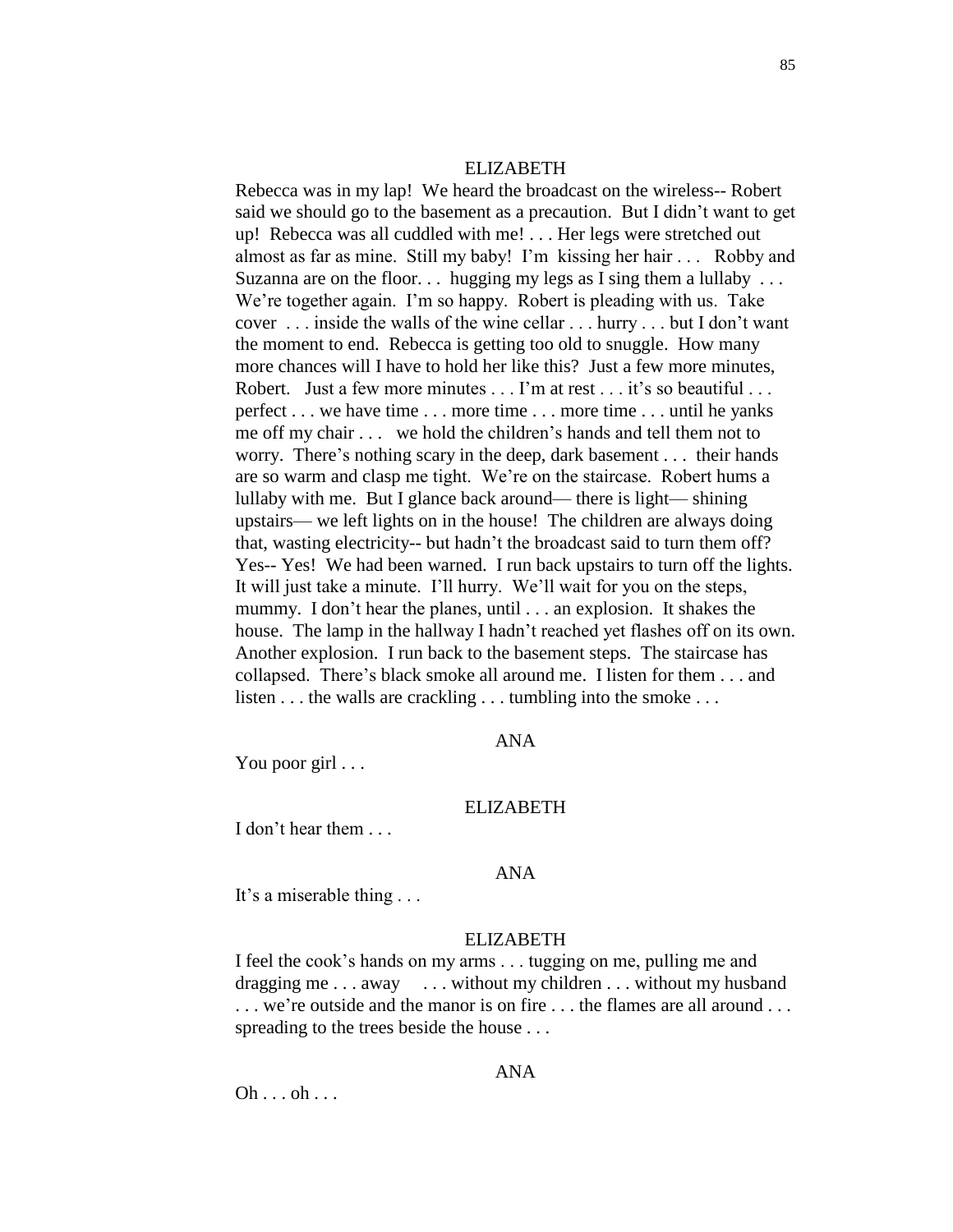ELIZABETH I don't think they made it to the wine cellar . . .

### ANA

No . . .

ELIZABETH My babies . . . I let go of their hands . . . I left them . . .

#### (ELIZABETH cries.

Silence.)

### ANA

What can we do?

(Silence)

It's the way the world works, it is.

(ANA tries to puts the shawl around ELIZABETH.

ELIZABETH shrugs her away.)

ELIZABETH

I brought them there . . .

ANA

Hush—

#### ELIZABETH

My fault . . .

### ANA

Now, now, missus.

#### ELIZABETH

They were safe where they were . . .

#### ANA

And what place would that be? Are there safe places to be found now?

(Pause)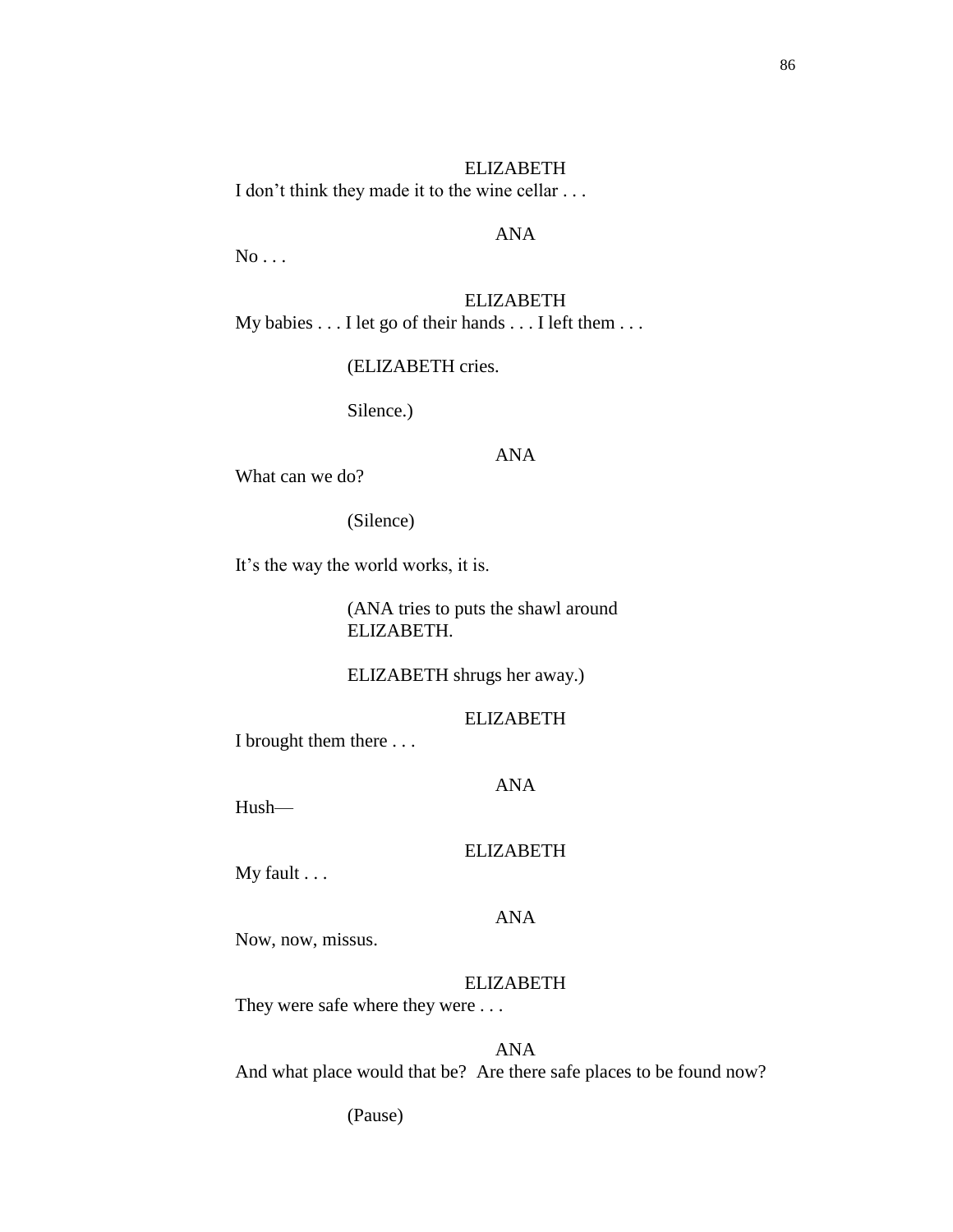But if Dylan hadn't told me—

### ANA

Dylan?

#### ELIZABETH

Yes—

ANA Blame Dylan now, is it? No, no, you can't go blaming—

#### ELIZABETH

If he'd just kept quiet!

### ANA

Did you ask him?

ELIZABETH Why would he say such a horrible thing?

#### ANA

But you asked him, didn't you?

### ELIZABETH

It wasn't right of him!

ANA Why would you ask such a horrible thing?

#### ELIZABETH

It was cruel!

### ANA

Why would you want to know?

#### ELIZABETH

I needed to know!

### ANA

Why would a smart lady—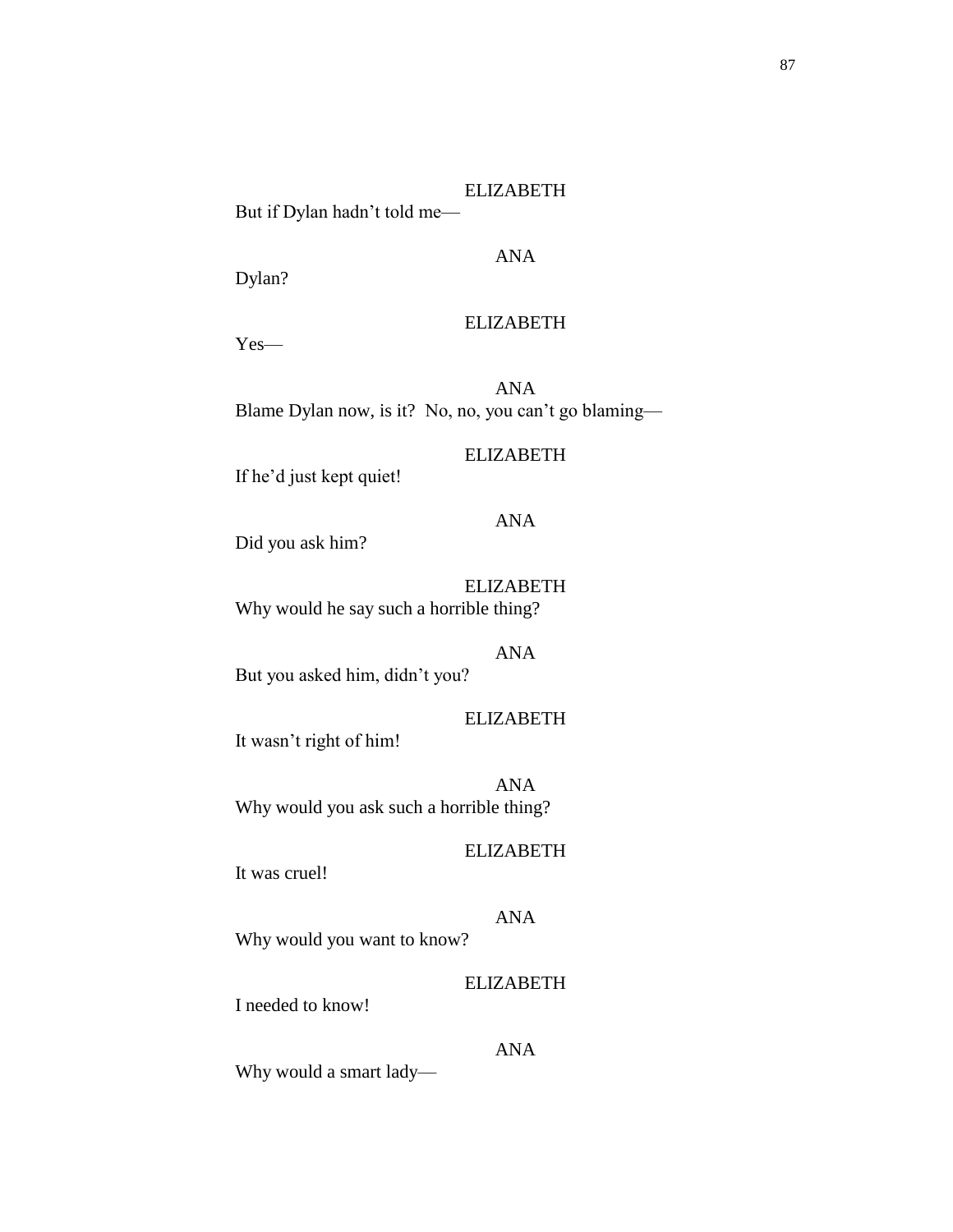Because I have children! Children!

(Pause)

I . . . had . . . .

(Silence. ELIZABETH looks away from her.)

# ANA

You should rest some—

ELIZABETH I didn't want them safe . . . I wanted them with me . . .

ANA What was going to happen was going to happen.

(Long pause)

### ELIZABETH

(Softly) Can I stay tonight in your gingerbread house?

### ANA

Let me get you some supper.

### ELIZABETH

I'm not hungry.

(ANA puts the shawl around her.

ELIZABETH does not resist.)

#### ANA

You get some sleep now.

### ELIZABETH

I can't sleep.

### ANA

You try some.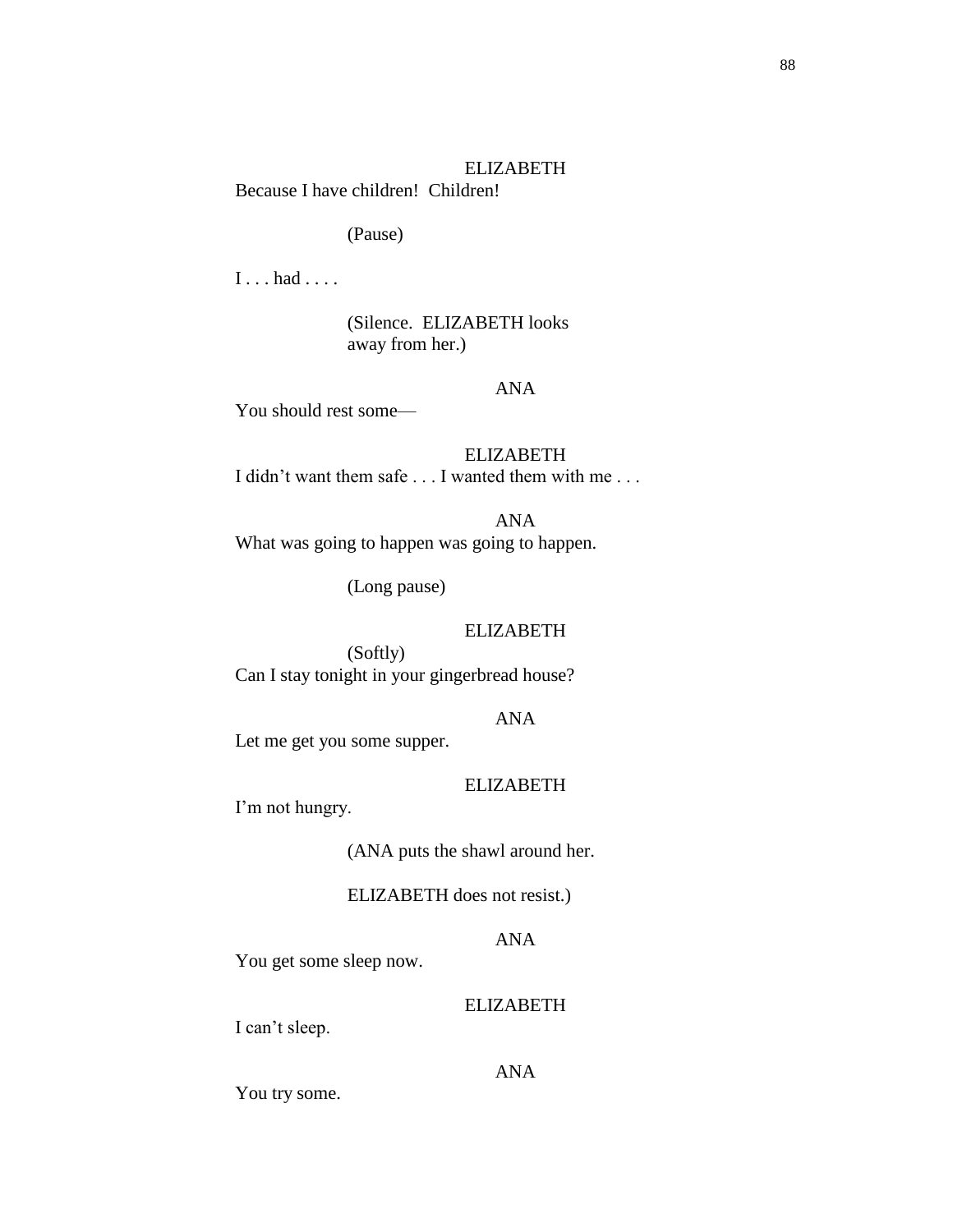I'll try.

### ANA

Good now . . .

(ANA caresses ELIZABETH's hair.

ANA hums a lullaby.

ELIZABETH begins to cry again.

ELIZABETH grabs ANA's hands and looks directly into ANA's eyes.)

ELIZABETH They're gone? Robert? The children? All of them?

ANA

Yes.

#### ELIZABETH

ANA

They're not coming back?

I'm afraid not.

#### ELIZABETH

I see.

(Pause)

Do they forgive me?

(Pause.

ANA smiles at her.)

ANA

Yes.

#### ELIZABETH

Oh . . . thank you . . . thank you . . .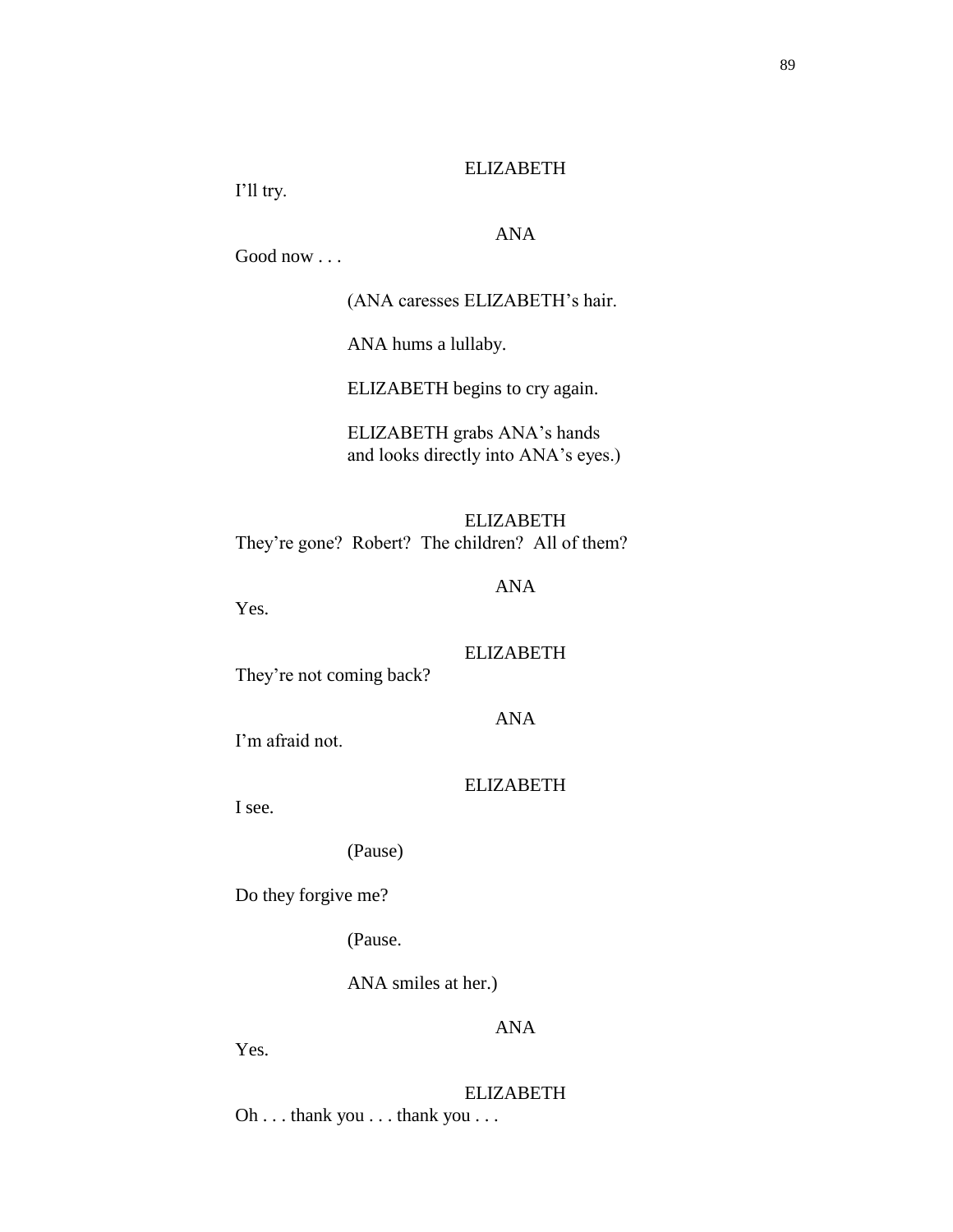(ANA holds ELIZABETH as she cries.)

# **FADEOUT**

# **END OF SCENE**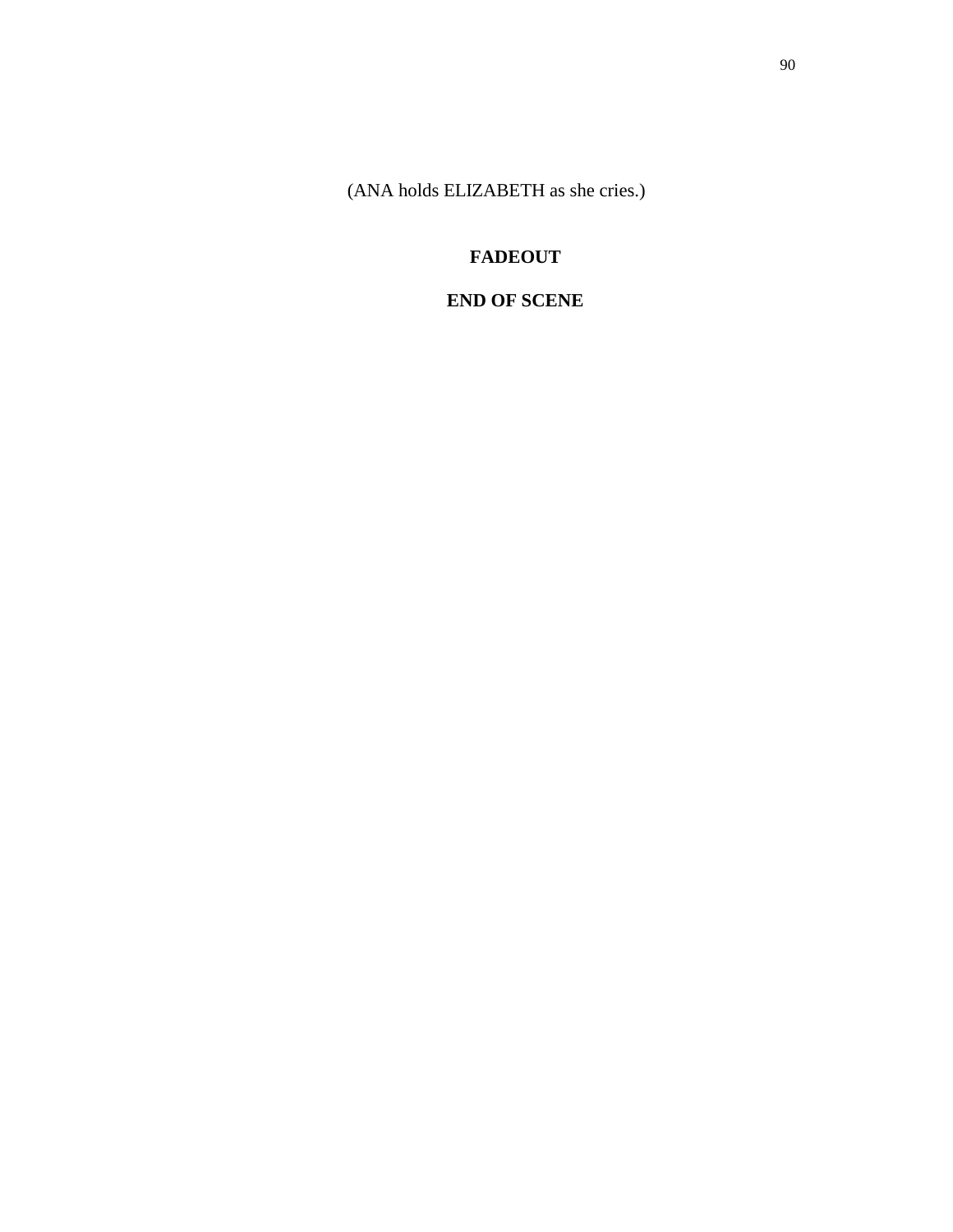# **SCENE SIX**

| <b>SETTING:</b> | The same. A few hours later. Just before dawn.                                                                                        |  |
|-----------------|---------------------------------------------------------------------------------------------------------------------------------------|--|
| AT RISE:        | A lantern on the table lights the room.                                                                                               |  |
|                 | ELIZABETH is asleep in the chair by the fire.                                                                                         |  |
|                 | ANA stands at the open door, looking out,<br>her arm still in the sling.                                                              |  |
|                 | She has a sack filled with clothing and a few pots<br>and pans.                                                                       |  |
|                 | Smoke or fire are perhaps visible beyond.                                                                                             |  |
|                 | ANA goes to the table, takes the radio and sticks it<br>in her sack. She empties out the tea kettle and stuffs<br>that into her sack. |  |
|                 | She goes to the door and looks out again.                                                                                             |  |
|                 | Then she goes to ELIZABETH and gently taps her<br>on the shoulder.                                                                    |  |

# ANA

Missus?

(Pause.)

Wake up now.

(ELIZABETH partially awakes.)

# ELIZABETH

Sleeping . . .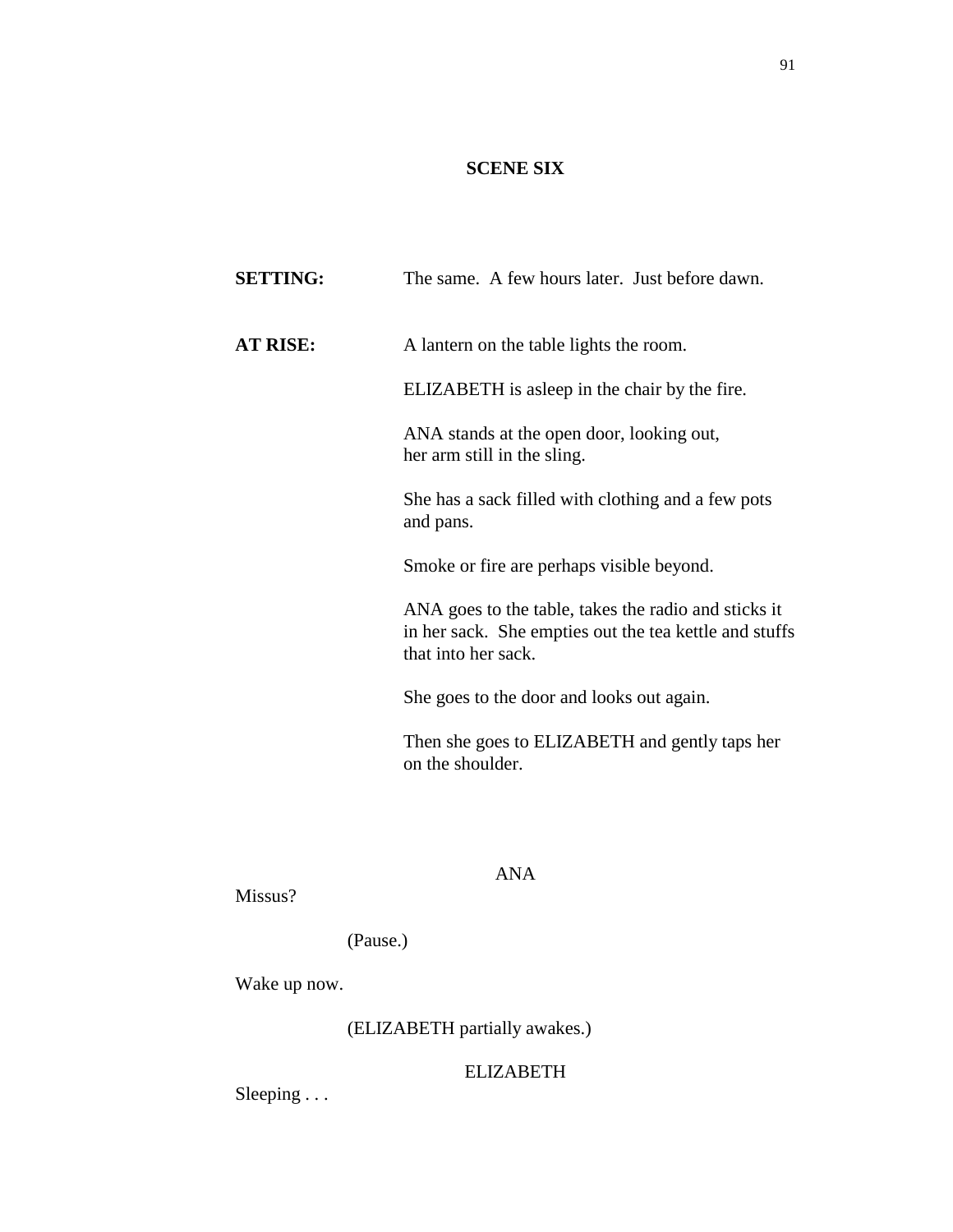You need to get up.

### ELIZABETH

ANA

Why . . .

ANA

There's smoke out.

#### ELIZABETH

Too tired . . .

ANA In the distance. I think I can smell it.

#### ELIZABETH

Don't wanna ...

ANA The wind's blowing this way. Up now!

#### ELIZABETH

No!

(ELIZABETH pulls away from ANA and rolls the other way in the chair.

ANA goes to the door and looks out again.)

### ANA

That's dark with smoke.

### (ANA looks up.)

No moon. No stars.

(ANA sniffs the air.

She goes back to ELIZABETH.)

Elizabeth? Elizabeth!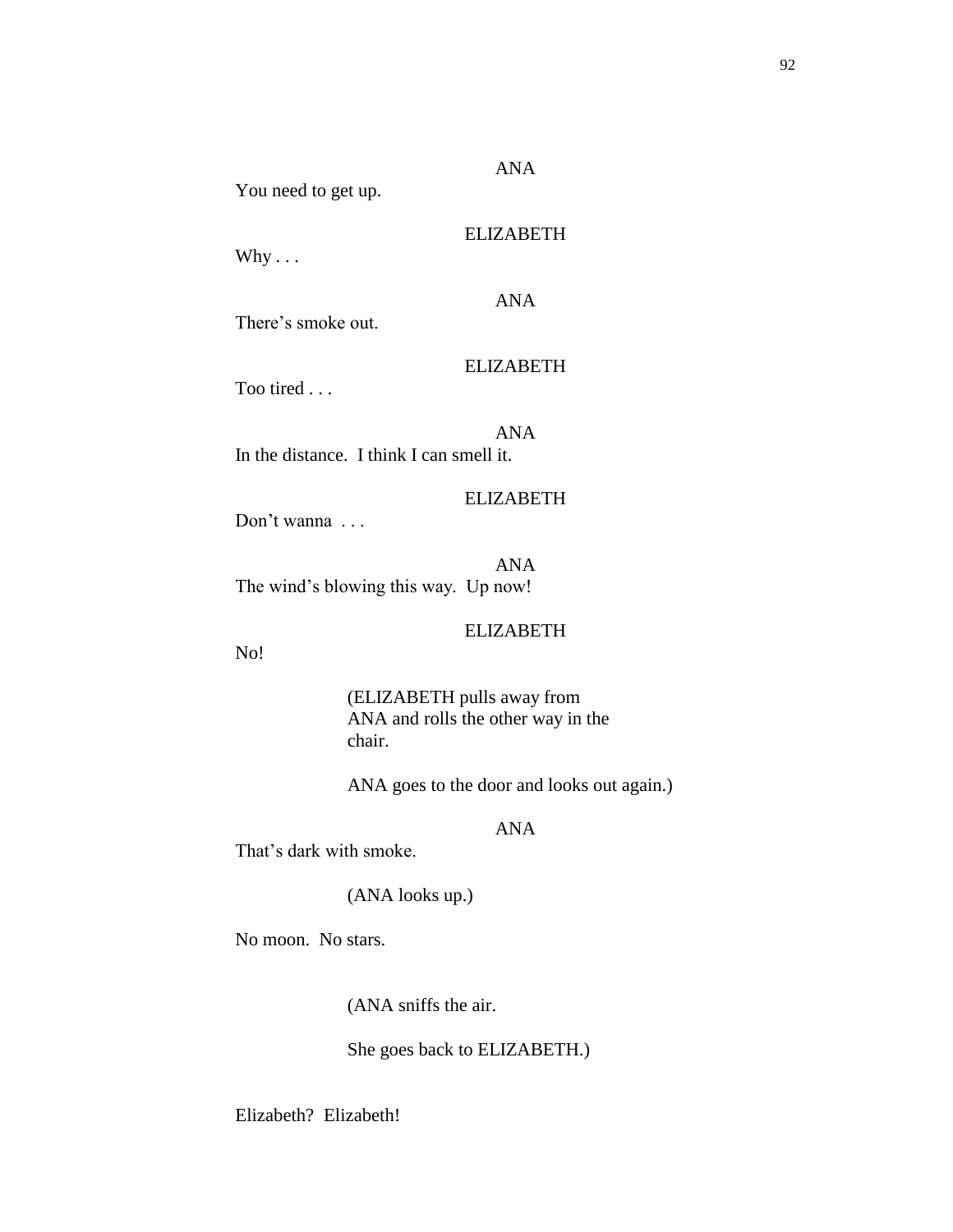# (ELIZABETH stirs.)

| What?                                   | <b>ELIZABETH</b> |  |
|-----------------------------------------|------------------|--|
| We need to go.                          | <b>ANA</b>       |  |
| Go?                                     | <b>ELIZABETH</b> |  |
| Tonight.                                | <b>ANA</b>       |  |
| I don't wanna                           | <b>ELIZABETH</b> |  |
|                                         | <b>ANA</b>       |  |
| Put your shoes on, child.               | <b>ELIZABETH</b> |  |
| Where are we going?                     | <b>ANA</b>       |  |
| I don't know.                           | <b>ELIZABETH</b> |  |
| Home?                                   | <b>ANA</b>       |  |
| Home it is.                             |                  |  |
| Pittsburgh?                             | <b>ELIZABETH</b> |  |
| Your shoes                              | <b>ANA</b>       |  |
| (ELIZABETH sits up, a bit<br>confused.) |                  |  |

. . . . here.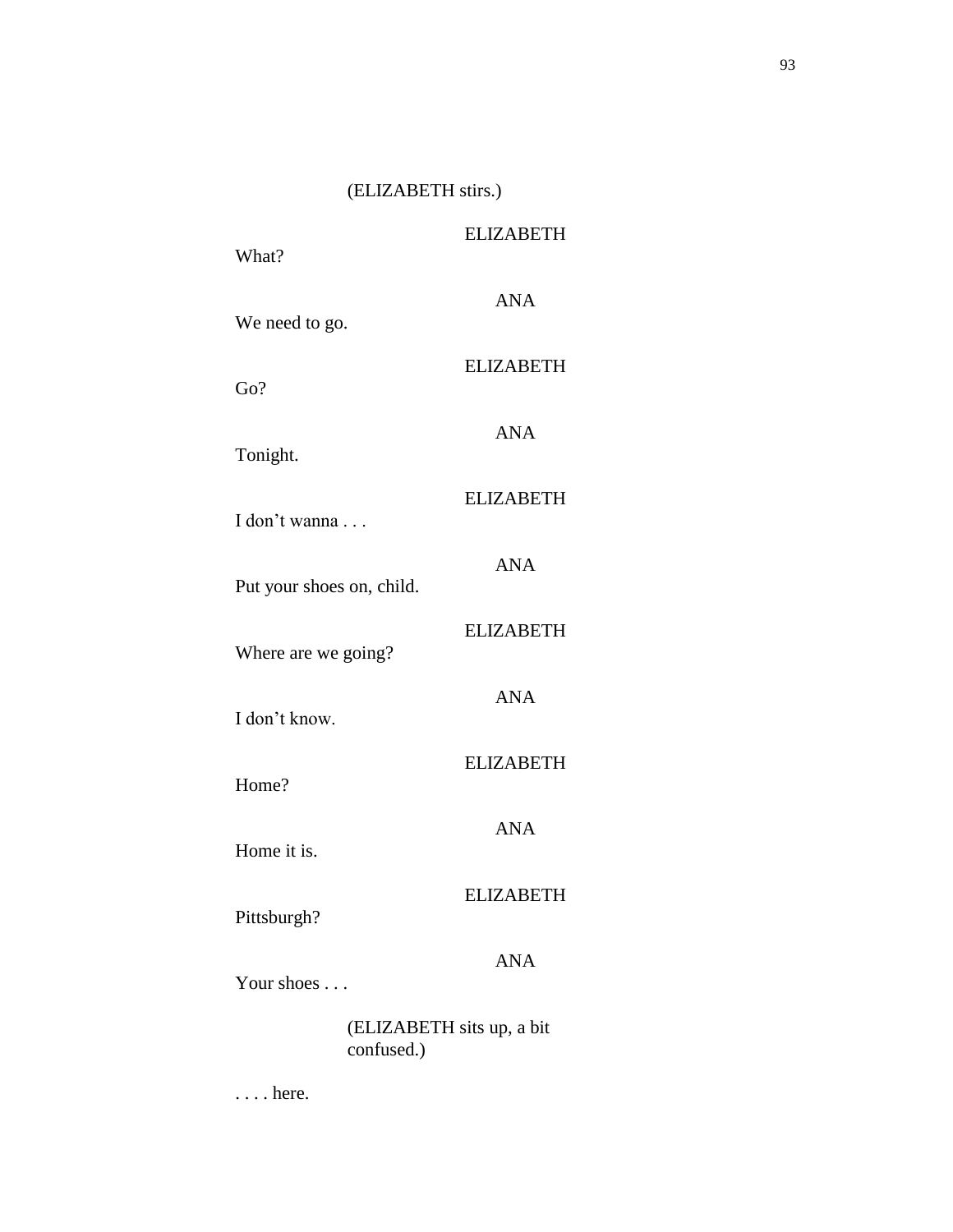I want to go home.

ANA

Shoes first.

ELIZABETH

ANA

I want to go to Pittsburgh.

It's a long hike.

#### ELIZABETH

I've been away . . .

ANA

You'll need these.

(ELIZABETH takes the shoes.

ANA goes back to the door and looks out.)

ELIZABETH

But I can't . . .

#### ANA

No Dylan.

### ELIZABETH

No . . .

### ANA

My ungrateful boy.

### ELIZABETH

Can't go there.

ANA We'll see about Pittsburgh, missus. Come on now.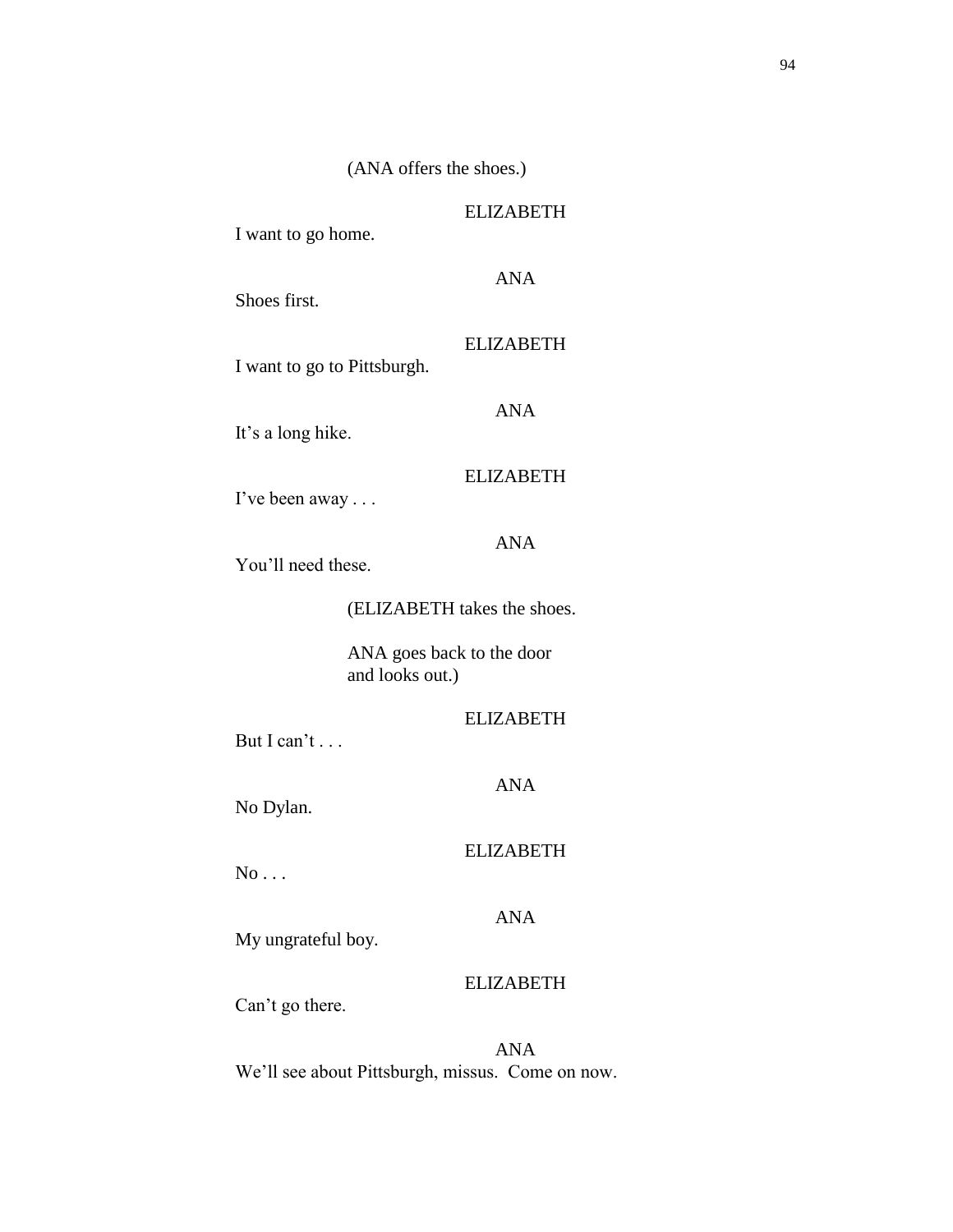Too late.

### ANA

That direction I think. We'll just start walking I suppose.

### ELIZABETH

Never . . .

#### ANA

The sky is clearer that way. See?

#### ELIZABETH

No Pittsburgh . . .

### ANA

I should like to see the States. Yes, I would. I'm not much of a world traveler. But seeing the condition the world is in now, there must be other parts that are . . . easier to be forgotten in, I think. Timeless. With maybe some bold skies that shimmer. Or water even. Something pretty. Do they have beaches in Pittsburgh? Missus?

#### ELIZABETH

Huh?

#### ANA

Are there beaches in Pittsburgh?

#### ELIZABETH

No.

#### ANA

It's warm?

#### ELIZABETH

Warm?

ANA Sunny all the time? In Pittsburgh?

#### ELIZABETH

About like here.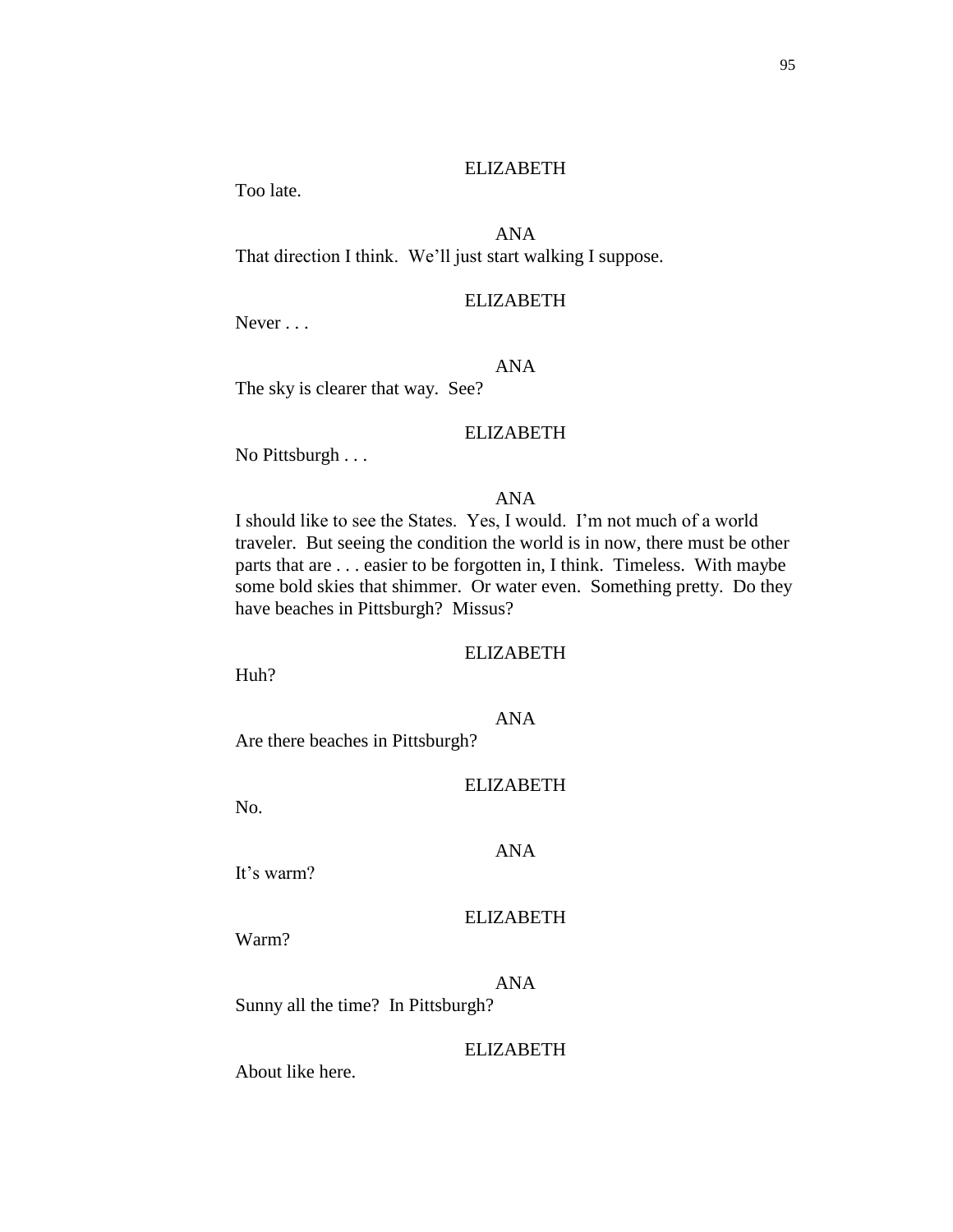#### ANA

Oh.

(Beat)

It's beautiful though?

### ELIZABETH

Not particularly.

# ANA

You wouldn't want to consider any other place would you?

#### ELIZABETH

(Slowly)

They have steel mills . . . smoke . . . and a candy store with a soda fountain that hums . . . tall chairs at the counter . . . my mommy would smile at me and lift me up  $\dots$  up  $\dots$  to reach the licorice on the shiny counter . . . what do you want Lizzie? Ask politely Lizzie Gallagher and Mommy will get it for you . . . anything you want . . .

### ANA

I hear California's lovely.

### (ELIZABETH looks at her.)

### ELIZABETH

California?

#### ANA

That might be the precise place for me. I've overstayed myself here. I'm done with these poor old trees. Seeking some variety, I am. Let's try California.

#### ELIZABETH

Too far away . . .

(ANA turns back inside.)

# ANA

You don't have your shoes on.

### ELIZABETH

I don't want them.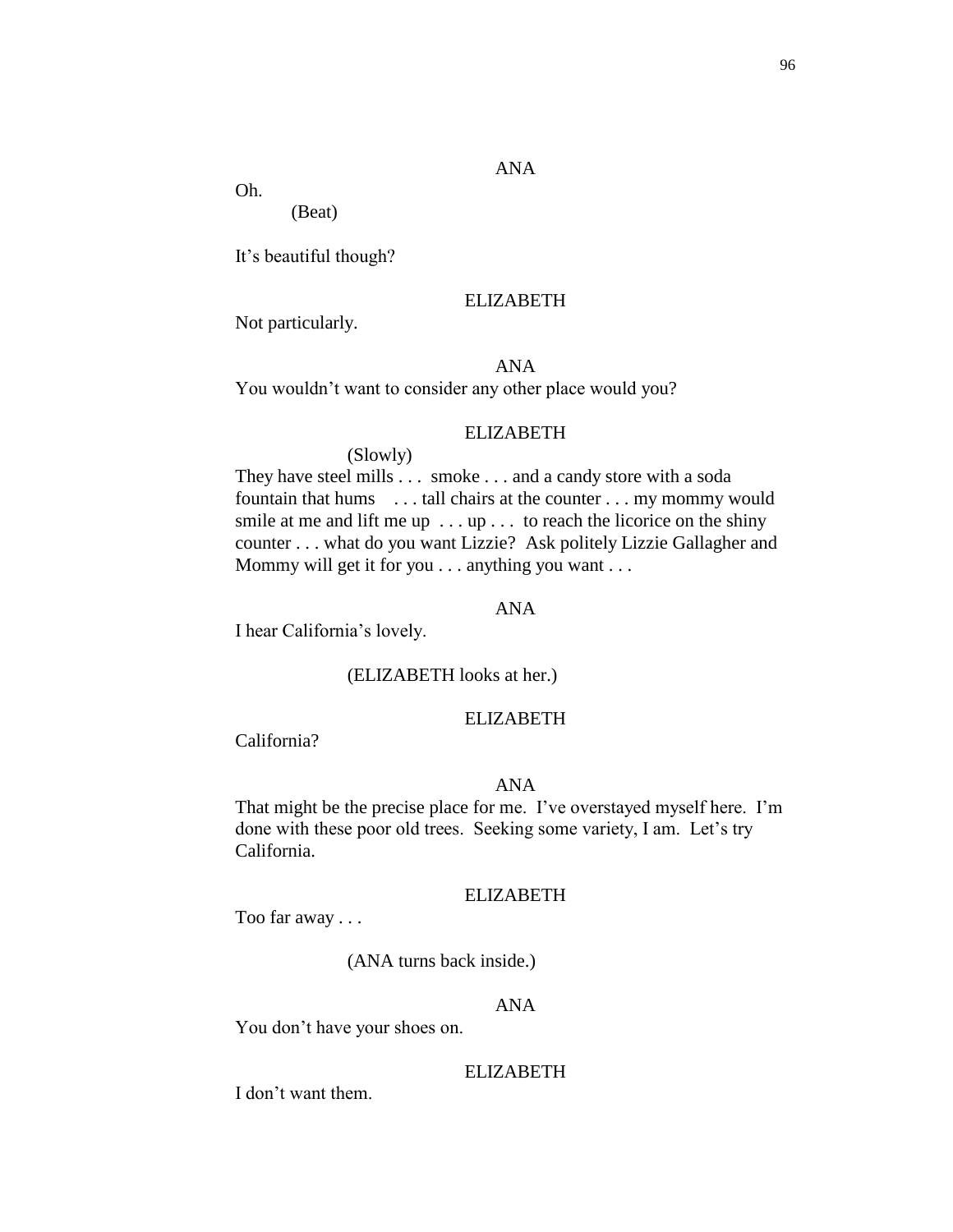ANA We don't have much time. Move now.

### ELIZABETH

 $No...$ 

ANA We're leaving your creaky old gingerbread house.

### ELIZABETH

I'm too sleepy . . .

#### ANA

Going to have to pull you out, am I?

#### ELIZABETH

Too tired . . .

#### ANA

Put your shoes on! Now, missus!

### ELIZABETH

You wear them!

(ELIZABETH throws her shoes at ANA.

ANA ducks out of the way.)

#### ANA

Well. Aren't you the pouty child?

#### ELIZABETH

Leave me alone!

### ANA

The surly lady of manners herself.

### ELIZABETH

Why are you doing this to me? I want to sleep!

#### ANA

Sleep. Hmmph!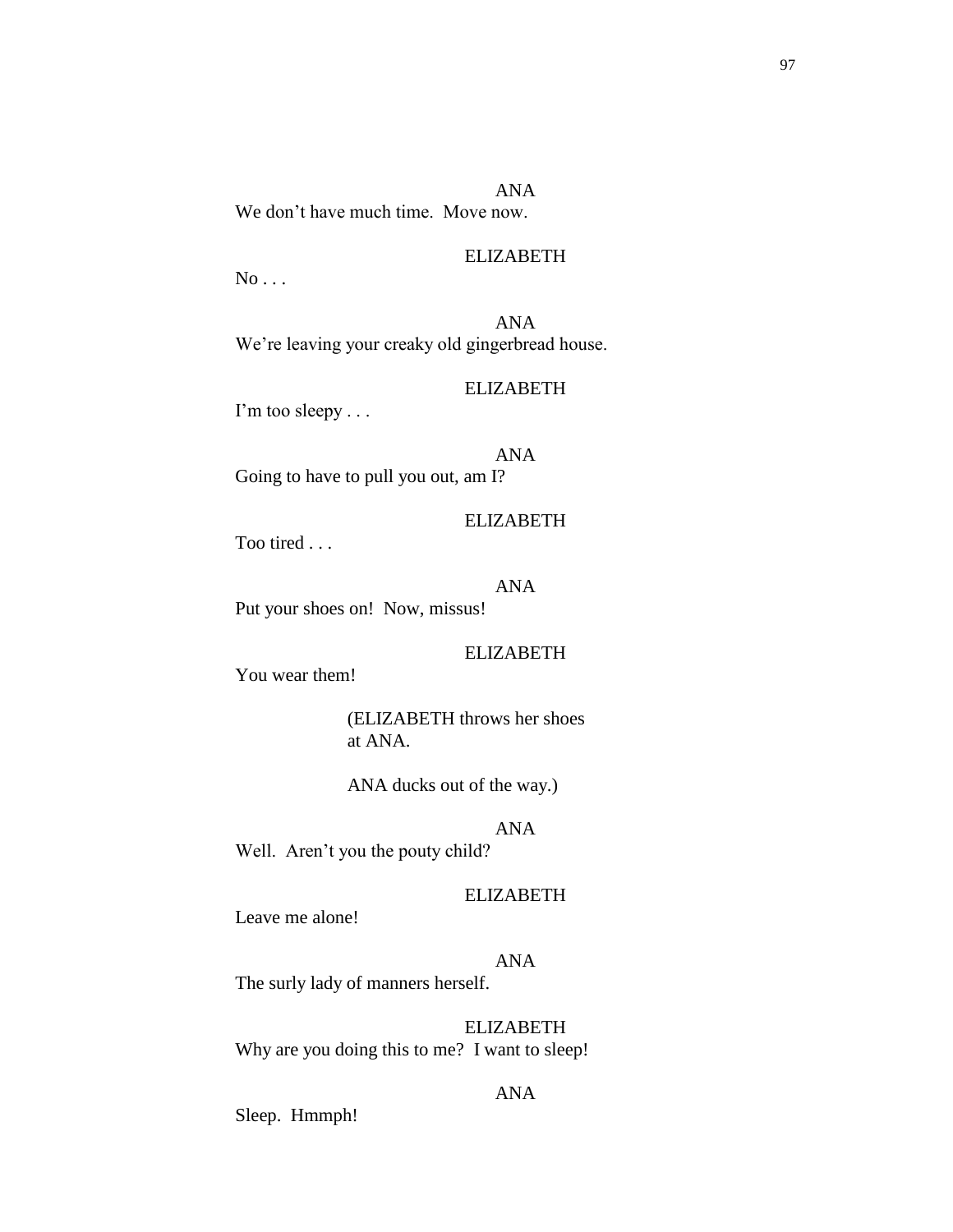It's late . . . middle of the night, isn't it?

ANA

The forest is burning! Burning!

ELIZABETH

What?

ANA

Don't you smell it?

### ELIZABETH

Fire?

#### (ELIZABETH jumps up.)

ANA

See for yourself.

(ELIZABETH goes to the window.)

### ELIZABETH

I didn't know—

ANA These brittle old woods are blazing up fast, they are—

#### ELIZABETH

You didn't tell me!

#### ANA

I have been telling you, missus! Haven't I been collapsing both my lungs at telling you?

#### ELIZABETH

I was sleeping—

#### ANA

It'll reach here by morning I should think. Too many dead branches . . . lots of pine all around . . . it's a despicable night. I know those trees . . . . I named each one . . . I'd feel their breath as I passed by . . . singing ancient songs . . . whispering me warnings of the weather. Centuries now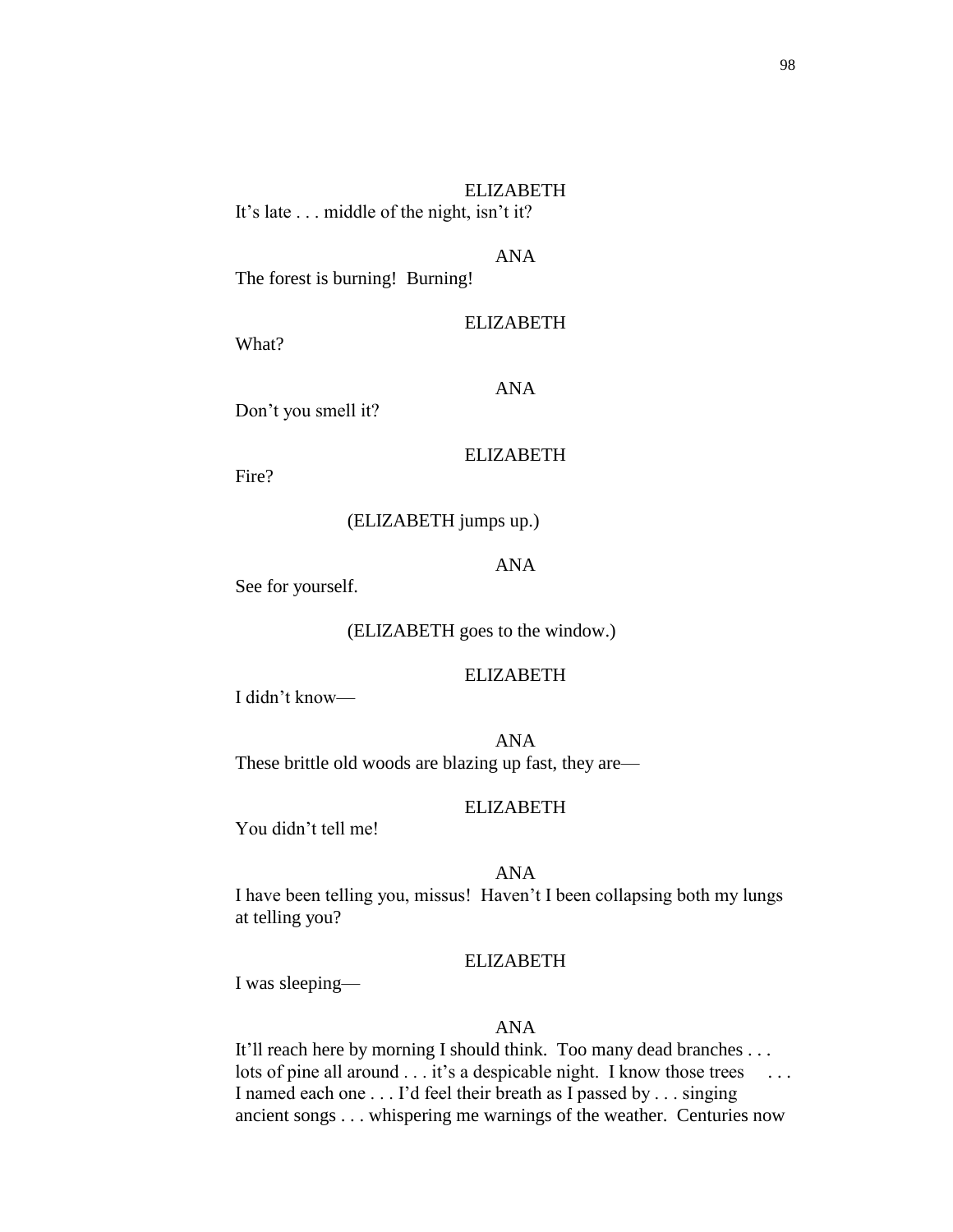... I loved each year ... I want to cry with my trees ... it's not my woods tonight.

(Pause)

We need to be on our merry way.

(ELIZABETH thinks about it.)

ELIZABETH

(Softly)

I can't.

### ANA

Can't?

(ELIZABETH collapses onto the chair.)

ELIZABETH

Can't go out there again . . .

ANA

Stop it—

ELIZABETH

My mind  $\ldots$  no  $\ldots$ 

ANA

Just stop it now!

ELIZABETH

Why does it have to be tonight? I'm not ready!

ANA

Come with me to another place. It's not so frightening. You can rest there.

### ELIZABETH

No! You're tricking me!

(DYLAN comes through the door. He is dirty and intensely focused.)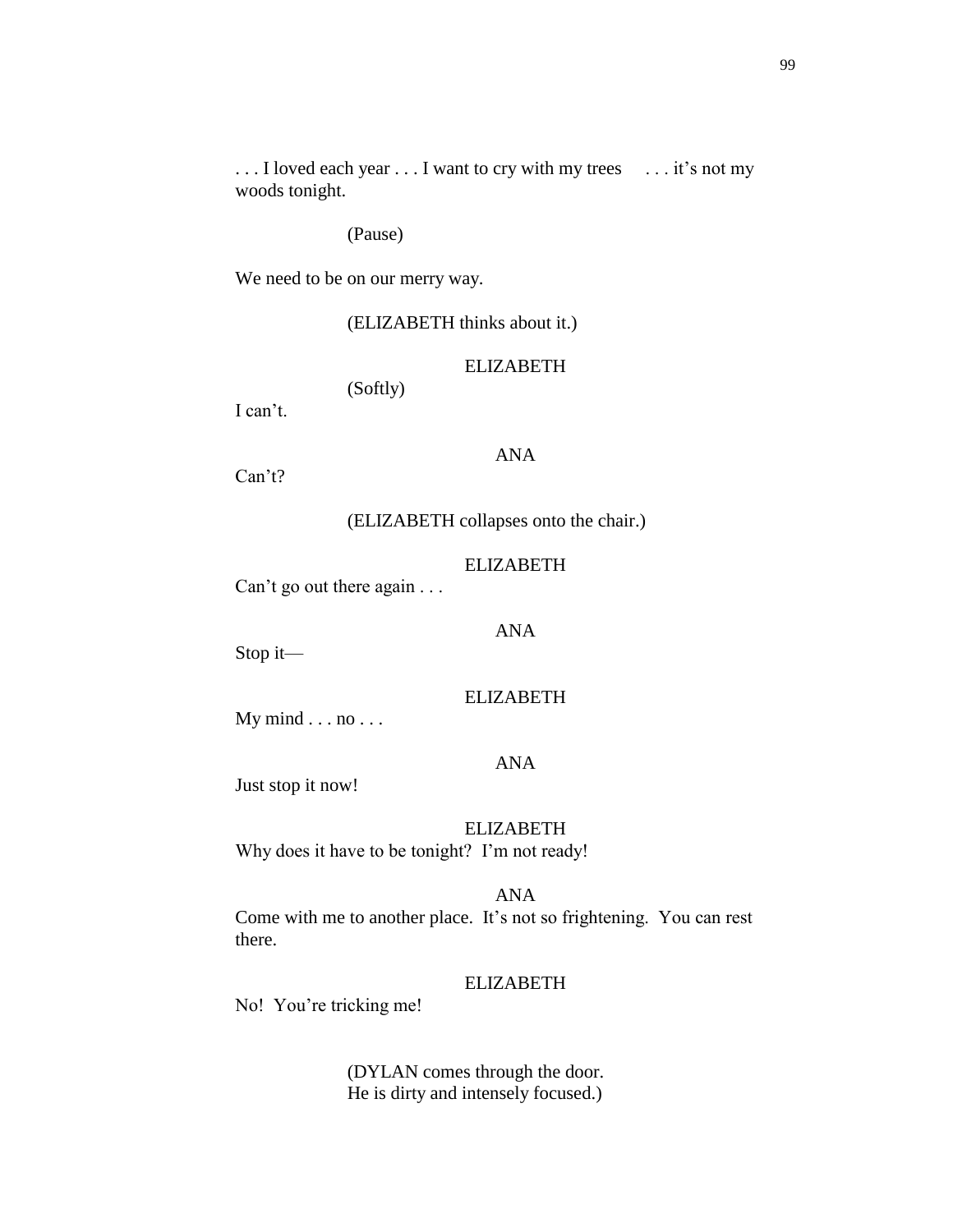### DYLAN

Mother!

ANA

Dylan! My boy!

#### DYLAN

ANA

The forest is on fire, mum!

Don't I know it!

#### (DYLAN sees ELIZABETH.)

### DYLAN

Elizabeth!

(He goes toward her. She looks away.)

The woods are burning! The fire will be heading on this way.

(She doesn't respond.)

We should get out soon. Shouldn't we?

ANA I've no air left in me from telling her, Dylan.

> (DYLAN looks at ELIZABETH. She won't look at him.

Silence.)

### DYLAN

I am sorry, Elizabeth. I'm sorry . . .

(Pause.

He begins to speaking to her, very softly at first.)

I've been all the way to London, Elizabeth. I made it. I've been waiting and waiting to tell you. I wish you could have seen it too. There were a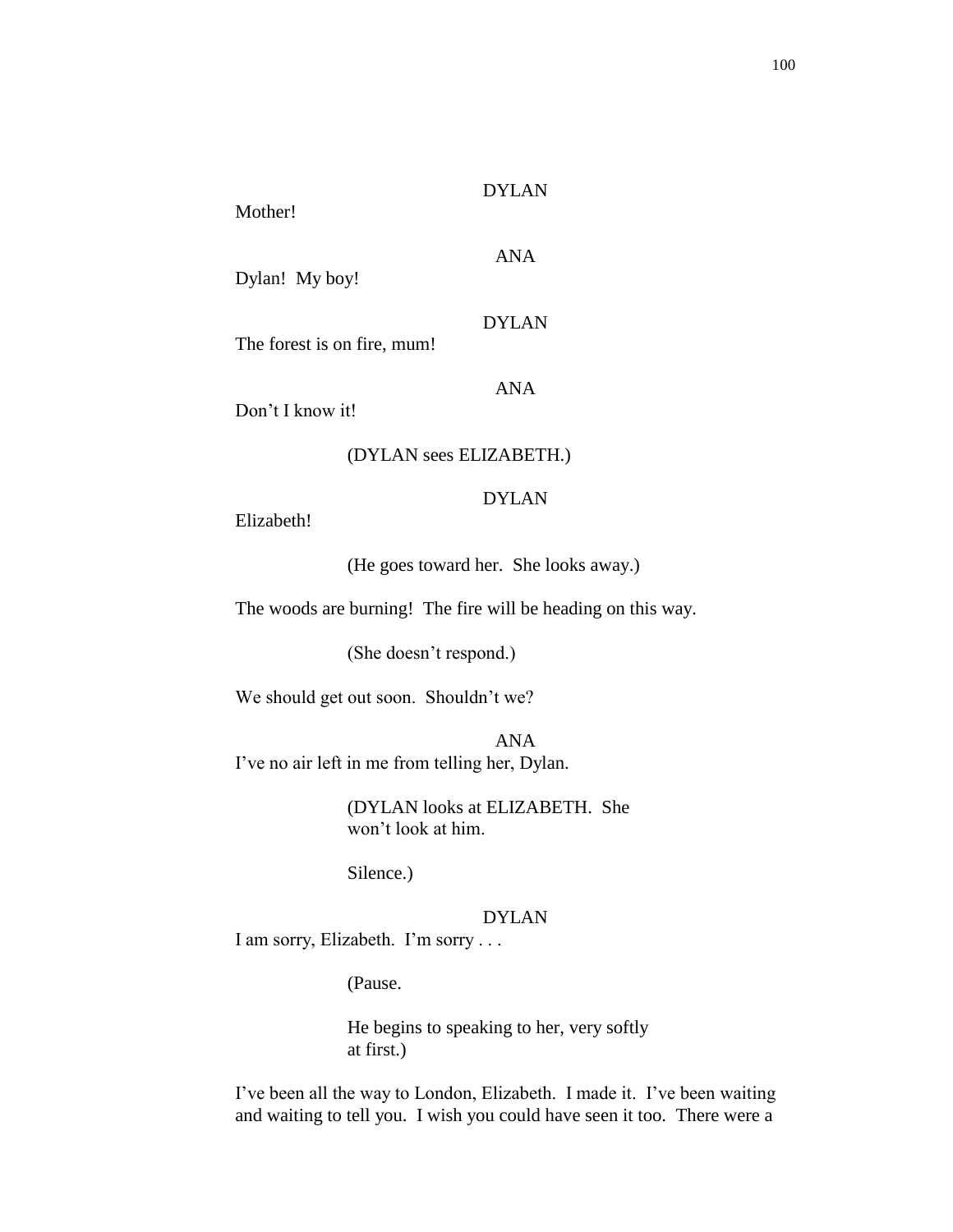terrible number of persons there . . . but now I've seen them . . . I walked and walked to see them all, Elizabeth . . . my legs so sore . . . a kindly lorry driver gave me a lift . . . "Headed to the city, mister? Rest your bones, fella. Hop in!" He had a soft voice and a tickling little laugh. Oh, you should have heard it. I turned to thank him and looked into the depths of his wet eyes. Then I could see— but I didn't want to— he had killed a woman. It was strong on his mind. Strangled the poor girl. And buried her in his garden. Many years ago. But the thought never left him. No one else knew it— except me now. I could know these things— why me? I turned away from those eyes and jumped out of the lorry. I ran as fast as I could through this street and that street of London. What was I doing there? What had happened to me? I was afraid to look at anyone. But then I bumped into sweet-smelling housewives with grocery sacks and happy children on bicycles— giggling, shouting, humming people on the sidewalks. I glanced away from their beautiful, horrible faces. And I ran on and on, maybe in circles, until I was exhausted and it was night. And black. And mostly quiet. Except for wind, and birds . . . a clock . . . and I strolled, relaxed, at peace, at last, for hours. The sky lit up brilliant and orange. I floated along the street completely alone. It was lovely out as the bombs exploded around me. I could see no one. A chimney above me crumbled and the bricks crashed down onto the sidewalk, splashing up dust on my shoes. A bobby jumped out from a doorway and pulled me into the blackness. "You're gonna get yourself killed, you nut!" But I couldn't see him. He yanked me into a basement. It was warm down there. I could hear chatter and whispers. And cries. Babies. Old women. And the deep, husky sobbing of men. The bobby lit a lantern. The shapes of dozens of people appeared in the flickering light. All crammed together, on top of each other, in the tiny room. The light danced across their naked faces. So many of them! Dozens--no-- hundreds! They were all around me! I couldn't turn away. They were all looking at me quizzically, questioning me as if I had an answer for them. "What's it like up there?" "My friend is gone." "Is the beautician's shop at the corner still standing?" "Did you see a little boy? He's wearing a green coat! Just six years old and his name is . . ." I stared straight back at them. Right into their eyes. I knew them all. Their faces begged me, their eyes all implored me . . . the fidgeting postman whose wife will soon leave him . . . the coughing mother with cancer lurking in her lungs  $\dots$  and  $\dots$  and the puffy, bleeding old woman . . . who will yet fall in love again next year. I shouted to them. The corner beautician's is gone! Everything inside it destroyed! But the boy in the green coat will be found with a neighbor. He's just six years old! And yes, his name is Michael! And he's safe!

> (DYLAN is overwhelmed and trembling. ELIZABETH is now looking at him.)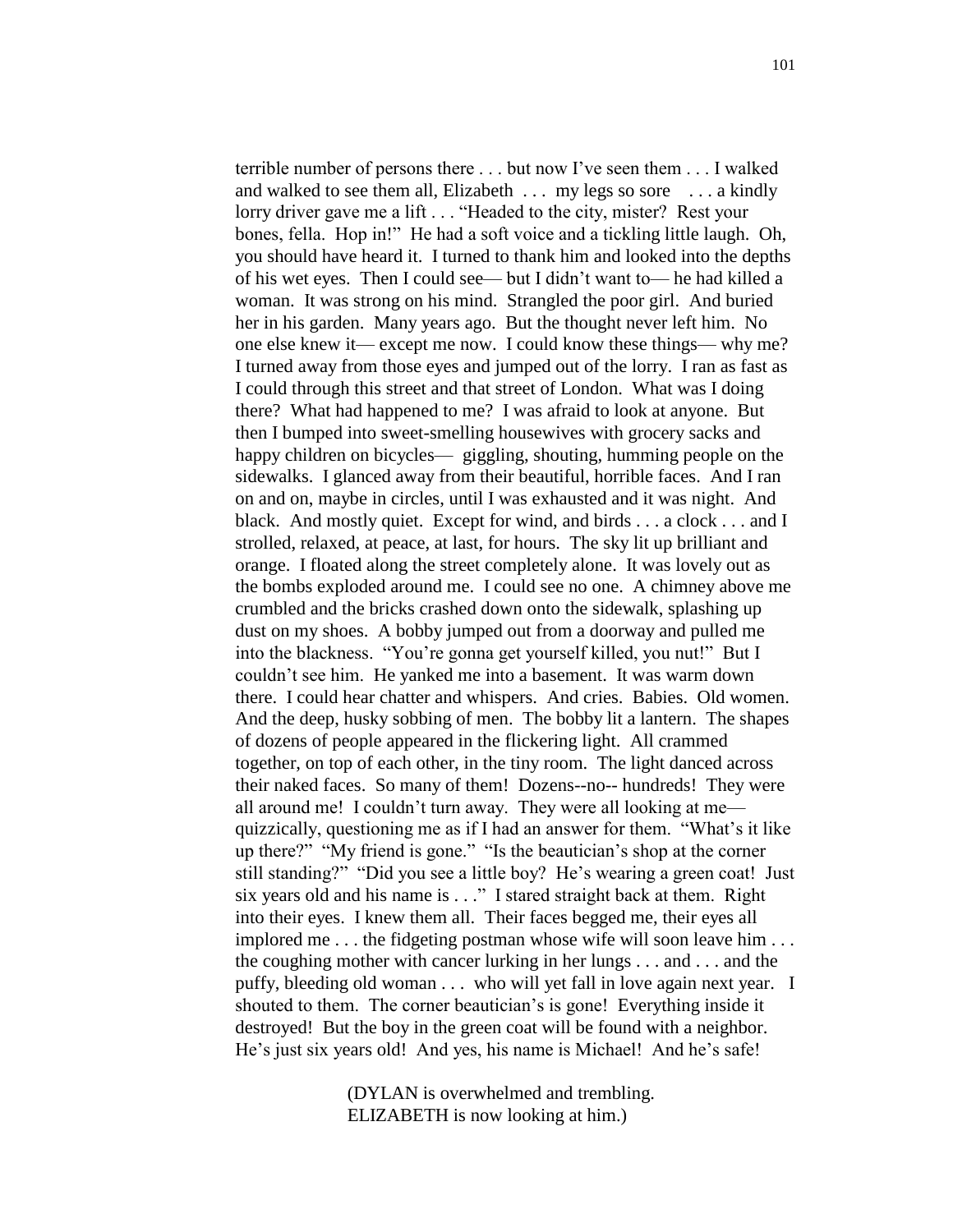Safe . . .

### ANA

My boy . . .

#### DYLAN

They all tried to touch me, mum . . . grab me . . . kiss me . . . all their hands— scratching! Asking more questions, demanding more answers—

#### ELIZABETH

 $Yes \dots$ 

#### DYLAN

Elizabeth? I couldn't stop those people. I didn't know what to do! I ran back upstairs . . . out into the street . . . and another street . . . and home . . . to tell you.

#### ANA

Just in time to go, Dylan.

#### (He looks at ANA.)

### DYLAN

Look at my face, mum. On my arms. On my legs. When they were clawing at me. They scratched me. I was bleeding--

#### (ANA holds his hands.)

#### ANA

 $No...$ 

#### DYLAN

Bleeding, see? I've got cuts on me. All over. Wasn't sure if blood was spilling out or the air was rushing in . . .

### ANA

Well . . . you bleeding and me a cripple . . . the world's become a humorless place, it has.

> (ANA goes to the door and looks out.)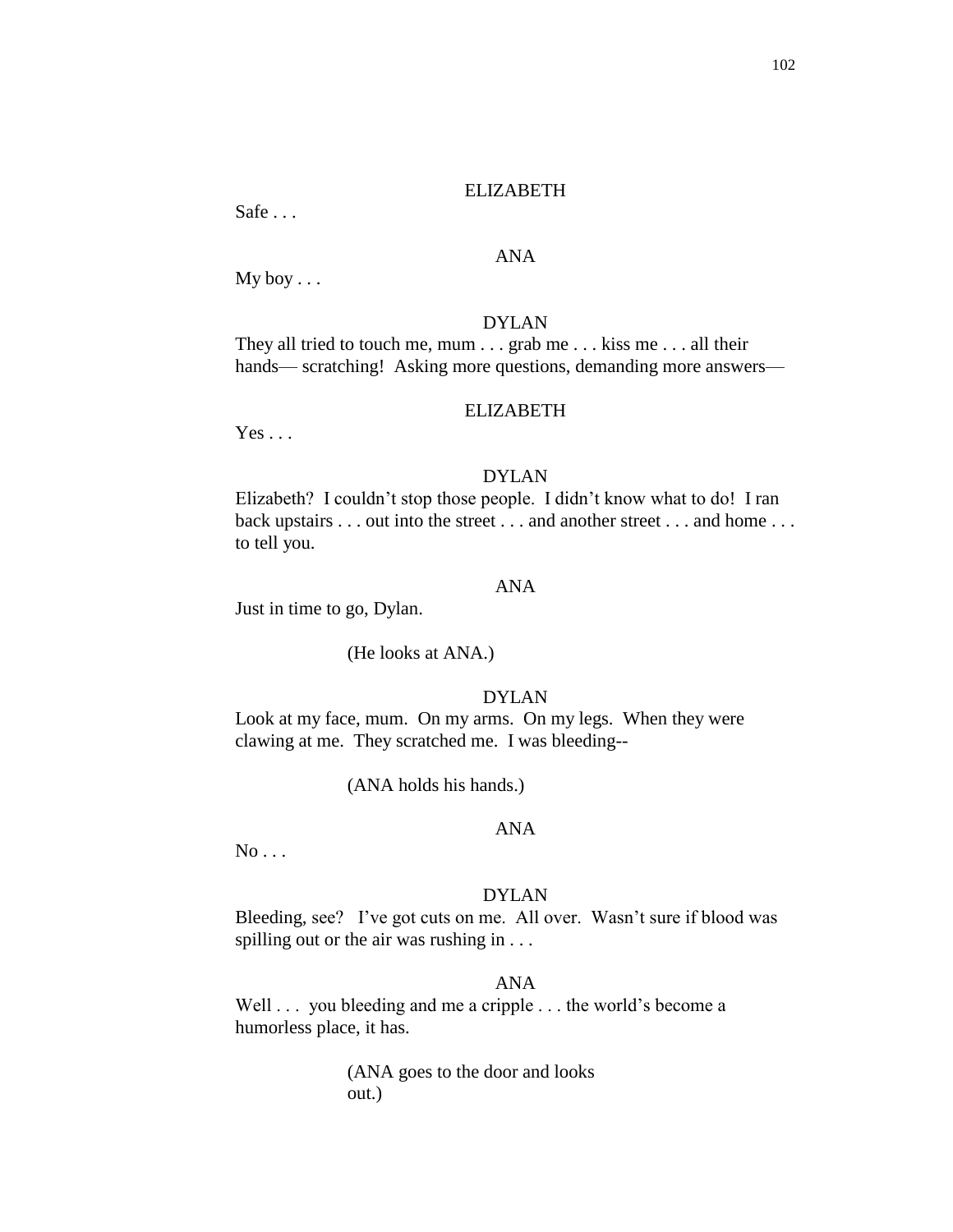Cuts, they're curious. They hurt for a while. But then you think they stopped.

### (He turns to ELIZABETH.)

Then you walk some more . . . and they start to hurt again . . .

### (ELIZABETH nods.)

# ANA

Carry my sack for me, Dylan.

### DYLAN

I think . . . I think I can peek at the faces now. They're frightening . . . but sometimes they smile at you . . .

ANA

#### Carry my sack for me.

# DYLAN

I'll go with you, mum. I should like to try London again.

### ANA

Hurry!

#### DYLAN

Elizabeth?

### (Pause)

You must come with us.

(ELIZABETH doesn't answer.)

### ANA

Let's go!

### DYLAN

Please, Elizabeth . . .

### ELIZABETH

Too exhausted . . .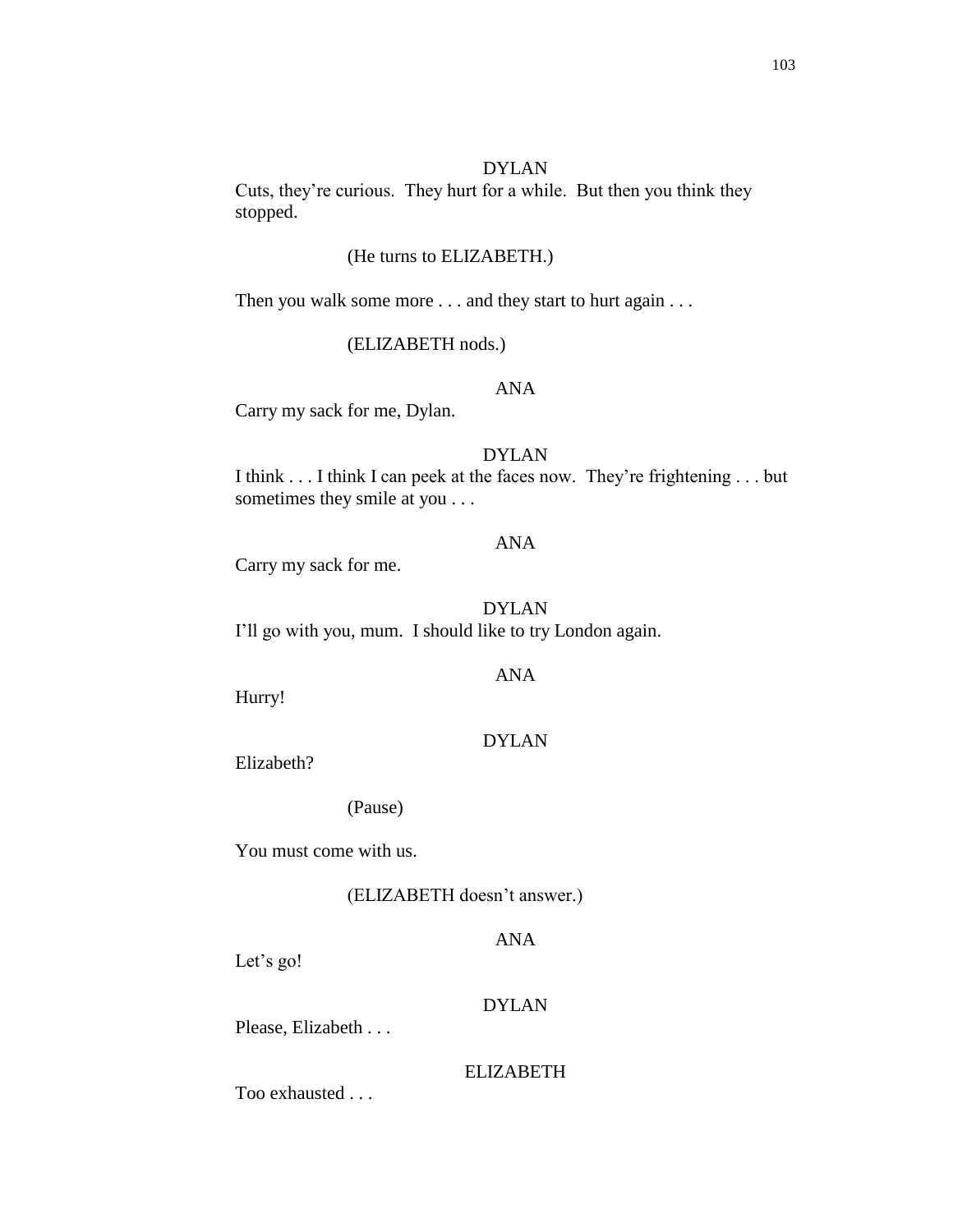#### ANA

Stop dawdling! This box of sticks will burn quick, it will. (As she looks out.)

And seeing as how the fire is blowing in from the south, I'm suggesting we aim fast to the north!

### DYLAN

Elizabeth? You don't want to burn, do you?

#### ELIZABETH

But I just got here!

#### DYLAN

No, no . . .

### ELIZABETH

But my head is too full . . . !

(There is the sound of explosions in the distance.

They all look up.)

### ANA

North, I say.

(She looks outside, searches all around and sniffs.)

We'll be hiking north! Due north, Dylan!

DYLAN But we can't leave, Elizabeth, mum!

#### ELIZABETH

I'm . . . too tired, Dylan.

#### ANA

Let's be on our way, now.

#### ELIZABETH

Be safe . . .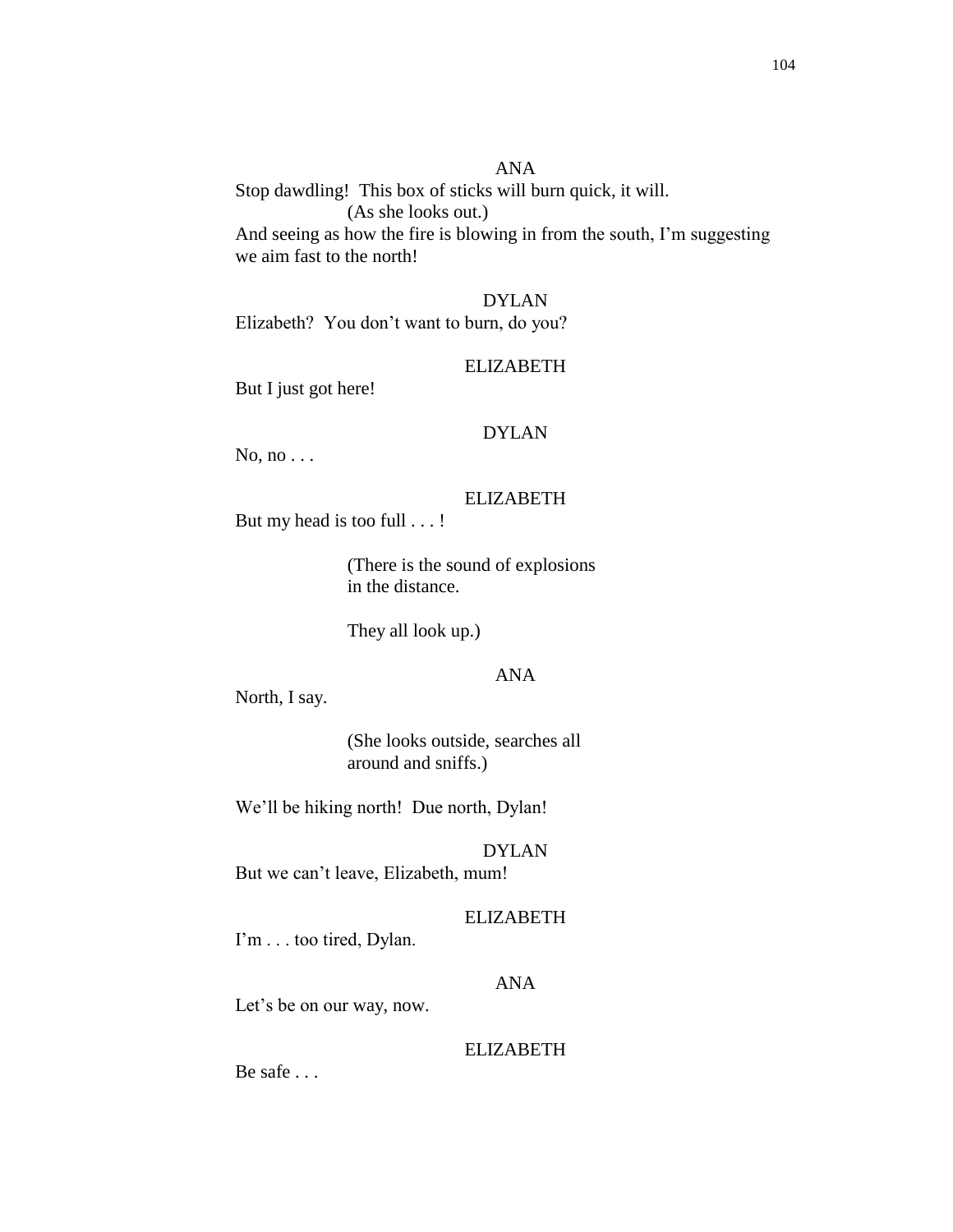| I'll stay with you, Elizabeth.                              | <b>DYLAN</b>     |  |
|-------------------------------------------------------------|------------------|--|
| Don't be stupid now!                                        | <b>ANA</b>       |  |
| I won't leave her here, mum!                                | <b>DYLAN</b>     |  |
| No, don't stay for me                                       | <b>ELIZABETH</b> |  |
| I insist.                                                   | <b>DYLAN</b>     |  |
| Dylan, no-                                                  | <b>ELIZABETH</b> |  |
| I won't leave you by yourself.                              | <b>DYLAN</b>     |  |
| (There is the sound of another)<br>explosion. Much louder.) |                  |  |
| <b>ANA</b><br>Please! I can't stay here any longer!         |                  |  |
| I'm sorry, mum.                                             | <b>DYLAN</b>     |  |
| Please                                                      | <b>ANA</b>       |  |
| $No, mum \ldots$                                            | <b>DYLAN</b>     |  |
|                                                             | <b>ANA</b>       |  |
| Dylan!                                                      | <b>DYLAN</b>     |  |
| No!<br>(Pause)                                              |                  |  |

105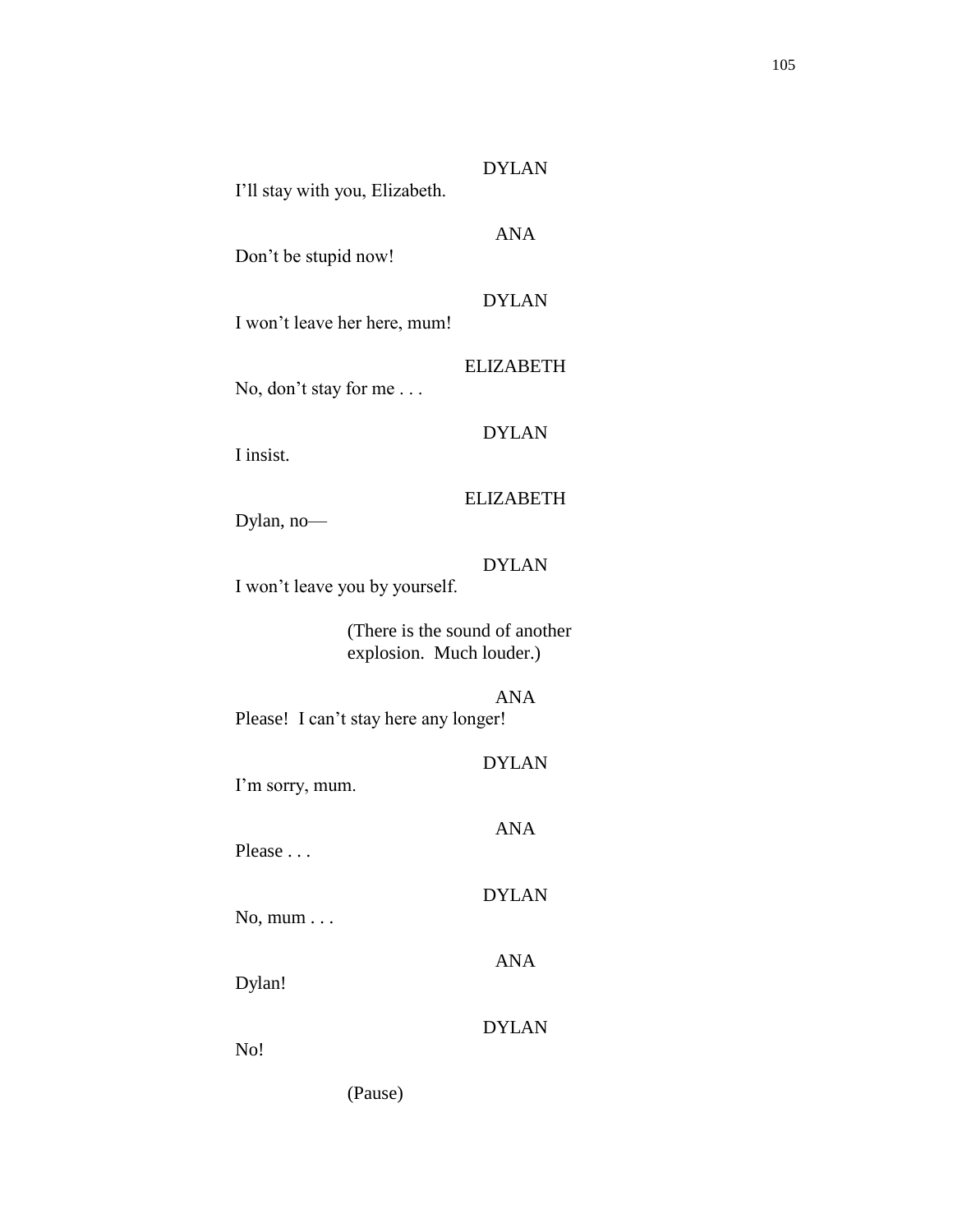I'll be all right.

(Pause)

You'll join up with me?

ANA

DYLAN

Soon.

ANA

Soon?

(She goes to him, puts down her bag and gives him a hug.

He is still at first, then hugs her back.)

 $My$  boy  $\ldots$  my boy  $\ldots$  my boy  $\ldots$ 

DYLAN

She needs to rest, mum . . .

ANA Rest? There's no more resting here, there's not. You hurry!

(She picks up her bag.)

No resting and no thinking! What else can we do? Nothing. Run smart, I say. Stay ahead of the flames. That's all. Due north.

> (ANA goes out. DYLAN watches her for a bit then turns and looks at ELIZABETH.

ELIZABETH slowly turns and looks at him from across the room, too far away for him to see into her eyes.)